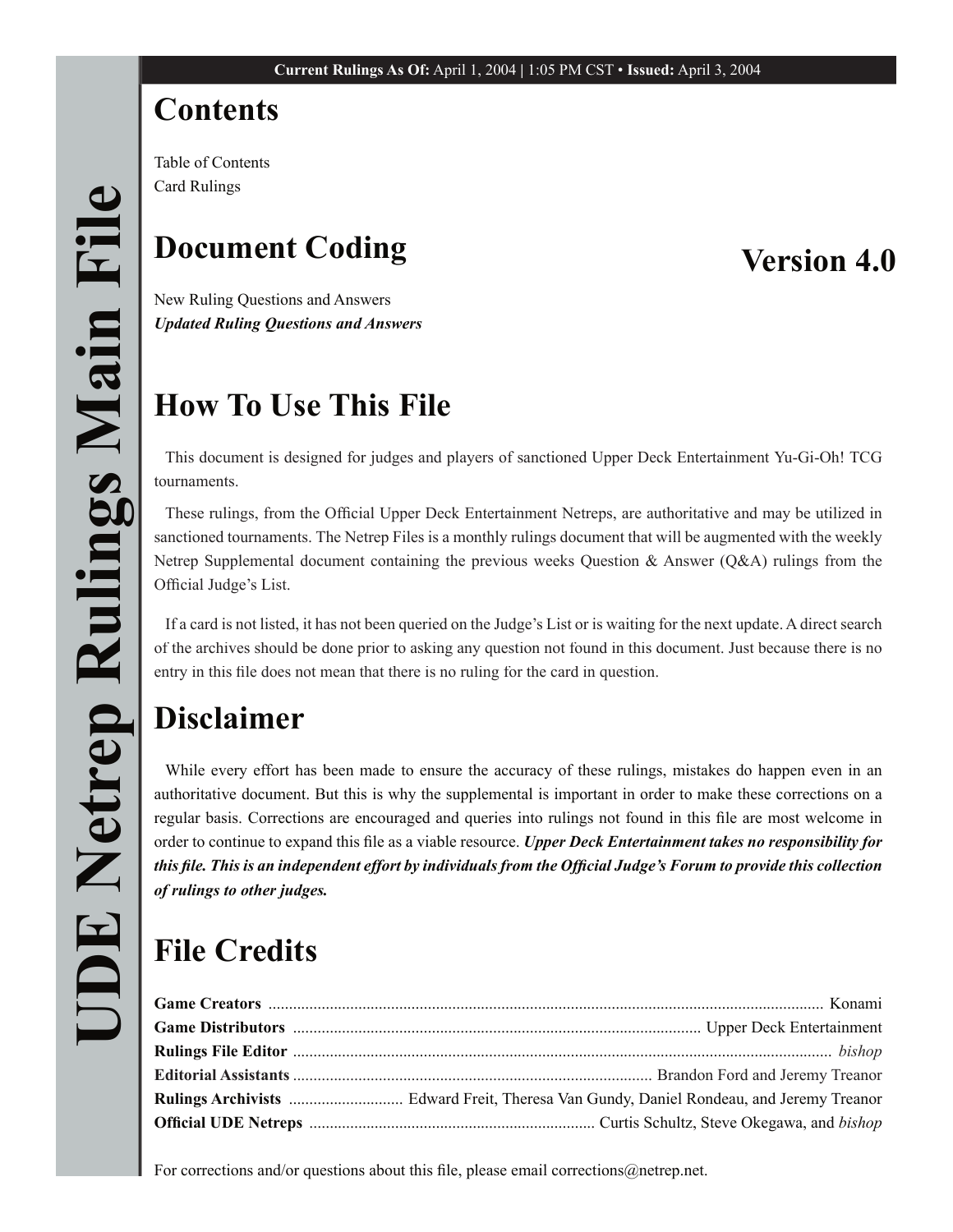4-Starred Ladybug of Doom 7 Completed 8-Claws Scorpion A Cat of Ill Omen A Deal with Dark Ruler A Feint Plan A Hero Emerges A Legendary Ocean A Man with Wdjat A Wingbeat of Giant Dragon Acid Trap Hole Adhesion Trap Hole After Genocide Agido Airknight Parshath Alter for Tribute Amazon Archer Amazoness Archers Amazoness Blowpiper Amazoness Fighter Amazoness Paladin Amazoness Spellcaster Amazoness Swords Woman Amazoness Tiger Ameba Amphibious Bugroth MK-3 An Owl of Luck Ancient Telescope Ante Anti-Aircraft Flower Anti-Spell Anti-Spell Fragrance Apprentice Magician Appropriate Aqua Spirit Archfiend's Oath Archfiend's Roar Armed Ninja Armor Exe Armored Glass Array of Revealing Light Arsenal Bug Arsenal Robber Arsenal Summoner Asura Priest Attack and Receive Autonomous Action Unit Axe of Despair B. Skull Dragon Backup Soldier Bad Reaction to Simochi Bait Doll Balloon Lizard Banisher of the Light Banner of Courage Bark of Dark Ruler Barrel Behind the Door

Barrel Dragon Battle-Scarred Bazoo the Soul-Eater Beast Fangs Beast of Talwar Begone, Knave! Berserk Dragon Berserk Gorilla Big Bang Shot Big Eye Birdface Bite Shoes Black Luster Soldier - Envoy of the Beginning Black Pendant Black Tyranno **Bladefly** Blast Held by a Tribute Blast Juggler Blast with Chain Blind Destruction Blindly Loyal Goblin Blue-Eyes Toon Dragon Boar Soldier Bombardment Beetle Book of Life Book of Moon Book of Secret Arts Book of Taiyou Bottomless Shifting Sand Bottomless Trap Hole Breaker the Magical Warrior Bubble Crash Burning Beast Burning Land Burning Spear Burst Breath Buster Blader Buster Rancher Butterfly Dagger - Elma Byser Shock Call Of The Haunted Call of the Mummy Cannon Soldier Card Destruction Card of Safe Return Card Shuffle Castle of Dark Illusions Castle Walls Catapult Turtle Cat's Ear Tribe Cave Dragon Ceasefire Cestus of Dagla Chain Destruction Chain Energy Change of Heart Chaos Command Magician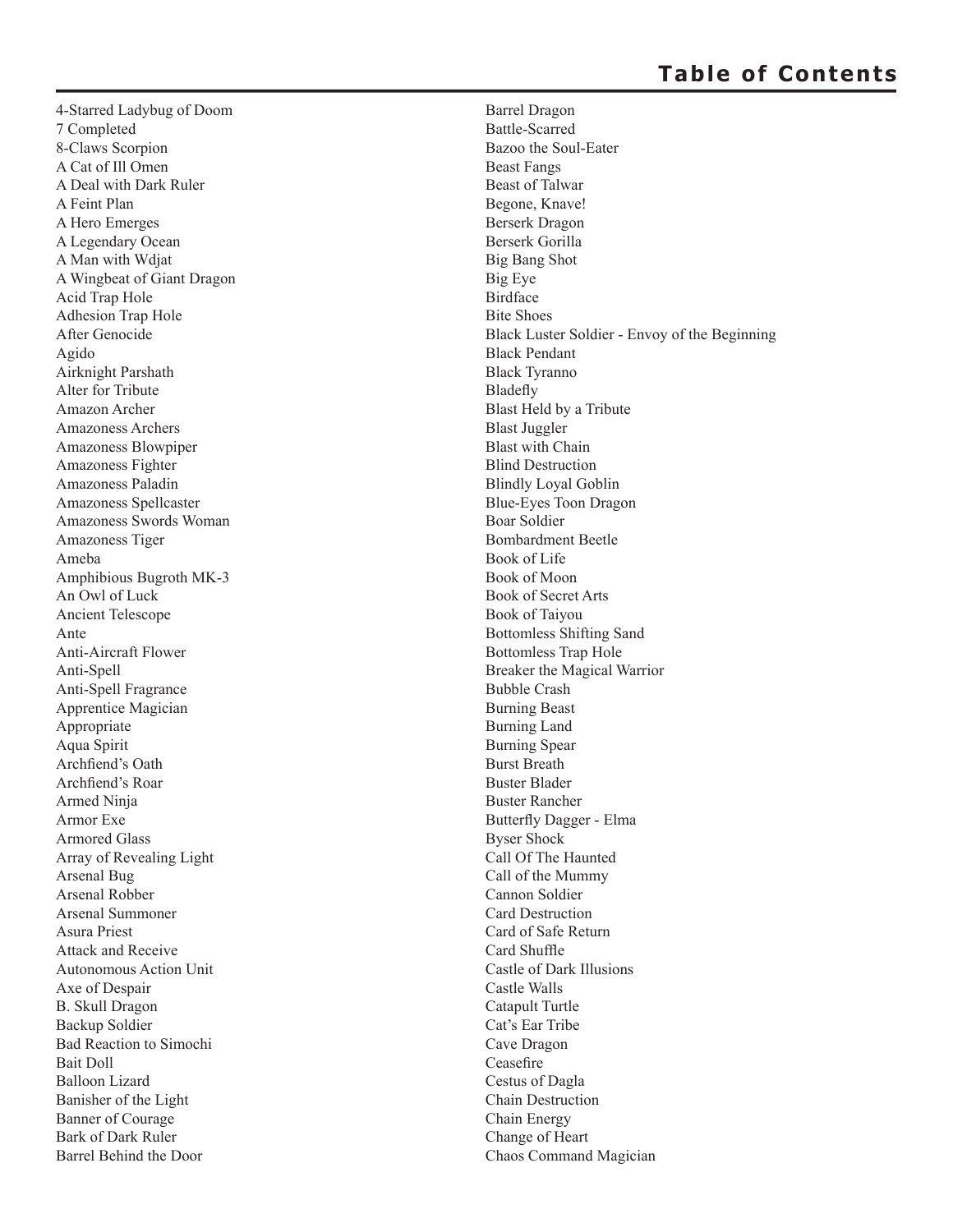Chaos Emperor Dragon - Envoy of the End Chaos Necromancer Chaos Sorcerer Chaosrider Gustaph Charm of Shabti Checkmate Chopman the Desperate Outlaw Chosen One Cobra Jar Cockroach Knight Cocoon of Evolution Coffin Seller Cold Wave Collected Power Combination Attack Compulsory Evacuation Device Confiscation Continuous Destruction Punch Contract with the Abyss Convulsion of Nature Cost Down Crass Clown Creature Swap Crimson Sentry Curse of Aging Curse of Darkness Curse of Fiend Curse of Royal Cursed Seal of the Forbidden Spell Cyber Jar Cyclon Laser D. D. Borderline D. D. Crazy Beast D. D. Designator D. D. Scout Plane D. D. Warrior Lady D. Tribe Dancing Fairy Dark Balter the Terrible Dark Cat with White Tail Dark Coffin Dark Core Dark Designator Dark Elf Dark Energy Dark Flare Knight Dark Hole Dark Jeroid Dark Magician of Chaos Dark Master - Zorc Dark Necrofear Dark Paladin Dark Room of Nightmare Dark Ruler Ha Des Dark Scorpion - Meanae the Thorn Dark Scorpion Combination Dark Snake Syndrome Dark Spirit of the Silent Dark Zebra Darkbishop Archfiend

Darkness Approaches Dark-Piercing Light Deal of Phantom Decayed Commander Dedication through Light and Darkness Deepsea Warrior De-Fusion Delinquent Duo Demotion Des Dendle Des Feral Imp Des Kangaroo Despair from the Dark De-Spell Desrook Archfiend Destiny Board Destruction Punch Dice Re-Roll Different Dimension Capsule Different Dimension Dragon Different Dimension Gate Diffusion Wave-Motion Dimension Fusion Dimension Jar Dimensionhole Disappear Disarmament Disturbance Strategy DNA Surgery DNA Transplant Don Turtle Don Zaloog Double Snare Double Spell Dragged Down into the Grave Dragon Capture Jar Dragon Manipulator Dragon Treasure Dragonic Attack Dragon's Gunfire Dragon's Rage Dramatic Rescue Dreamsprite Drill Bug Drillago Driving Snow Drop Off Dust Tornado Earth Chant Earthshaker Eatgaboon Ekibyo Drakmord Electric Lizard Electro-Whip Elegant Egotist Elf's Light Emergency Provisions Enchanted Javelin Enraged Battle Ox Eternal Rest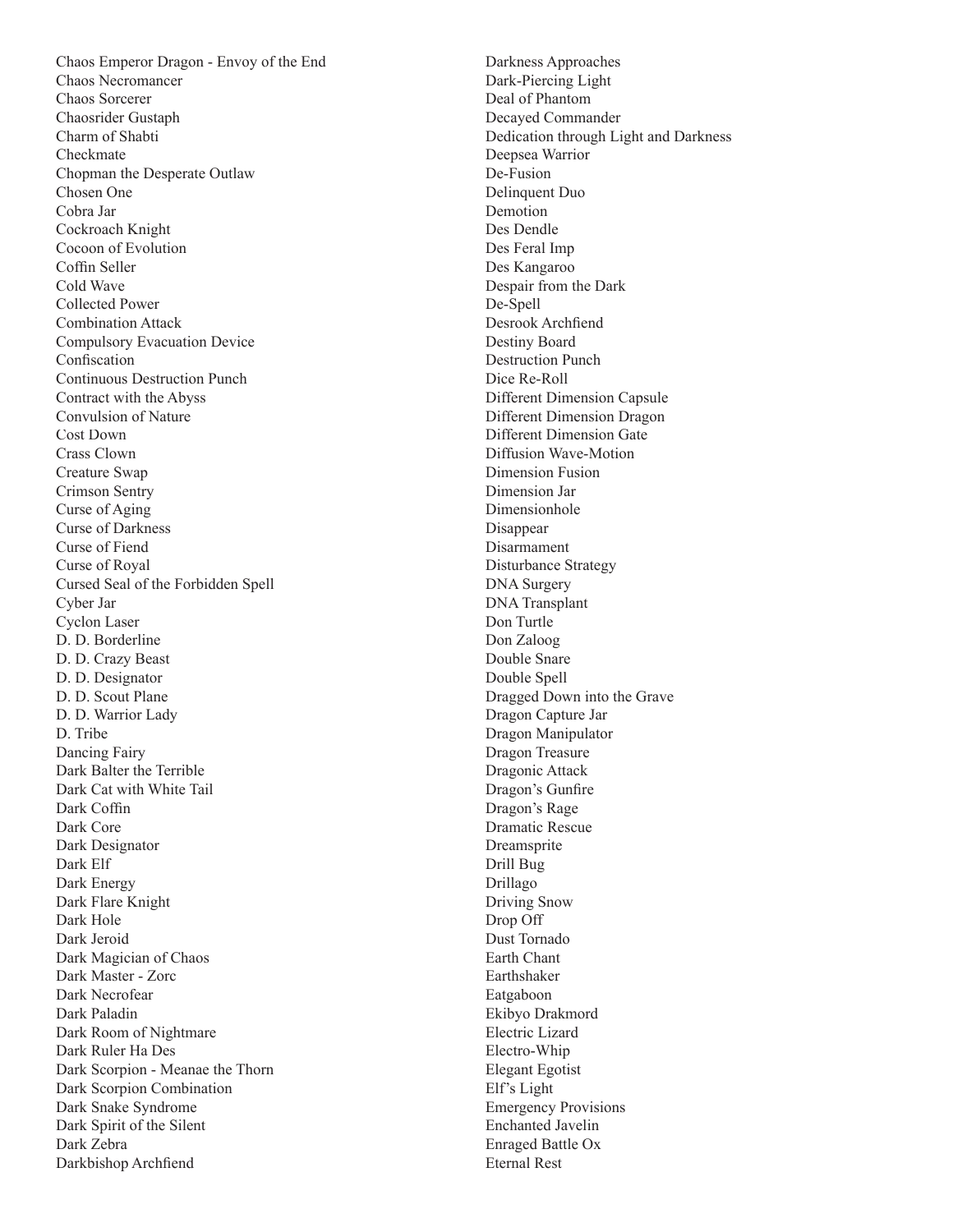Exchange Exile of the Wicked Exiled Force Exodia Necross Exodia the Forbidden One Fairy Box Fairy Guardian Fairy King Truesdale Fairy Meteor Crush Fairy's Hand Mirror Fake Trap Falling Down Fatal Abacus Fengsheng Mirror Fenrir Fiber Jar Fiend Comedian Fiend Skull Dragon Final Attack Orders Final Countdown Final Destiny Fire Princess Fire Sorcerer Fissure Flash Assailant Flying Kamakiri #1 Follow Wind Forced Requisition Formation Union Freed the Brave Wanderer Freed the Matchless General Freezing Beast Frontline Base Frozen Soul Fuhma Shuriken Fushioh Richie Fusion Gate Fusion Sword Murasame Blade Gamble Gate Guardian Gather Your Mind Gearfried the Iron Knight Germ Infection Getsu Fuhma Giant Germ Giant Orc Giant Rat Giant Trunade Gigantes Gilasaurus Goblin Attack Force Goblin of Greed Goddess of Whim Graceful Charity Gradius's Option Granadora Gravekeeper's Assailant Gravekeeper's Chief Gravekeeper's Curse Gravekeeper's Servant

Gravekeeper's Vassal Gravekeeper's Watcher Graverobber Gravity Axe - Grarl Great Dezard Great Maju Garzett Gren Maju Da Eiza Ground Collapse Guardian Angel Joan Guardian Ceal Guardian Grarl Guardian Kay'est Guardian Tryce Gyaku-Gire Panda Hayabusa Knight Heart of Clear Water Heart of the Underdog Heavy Storm Helpoemer Hidden Book of Spell Hino-Kagu-Tsuchi Huge Revolution Hyper Hammerhead Imperial Order Inaba White Rabbit Infernalqueen Archfiend Inferno Infinite Dismissal Injection Fairy Lily Insect Barrier Insect Princess Inspection Interdimensional Matter Transporter Invader of Darkness Invader of the Throne Jam Breeding Machine Jinzo Jirai Gumo Jowgen the Spiritualist Judgment of Anubis Just Desserts Kaiser Colosseum Kaiser Glider Kaiser Sea Horse Karate Man Kinetic Soldier King Tiger Wanghu Kiryu Kiseitai Kotodama Kuriboh Kycoo the Ghost Destroyer Last Turn Last Will Lava Golem Lesser Fiend Levia-Dragon - Daedalus Life Absorbing Machine Lightforce Sword Limiter Removal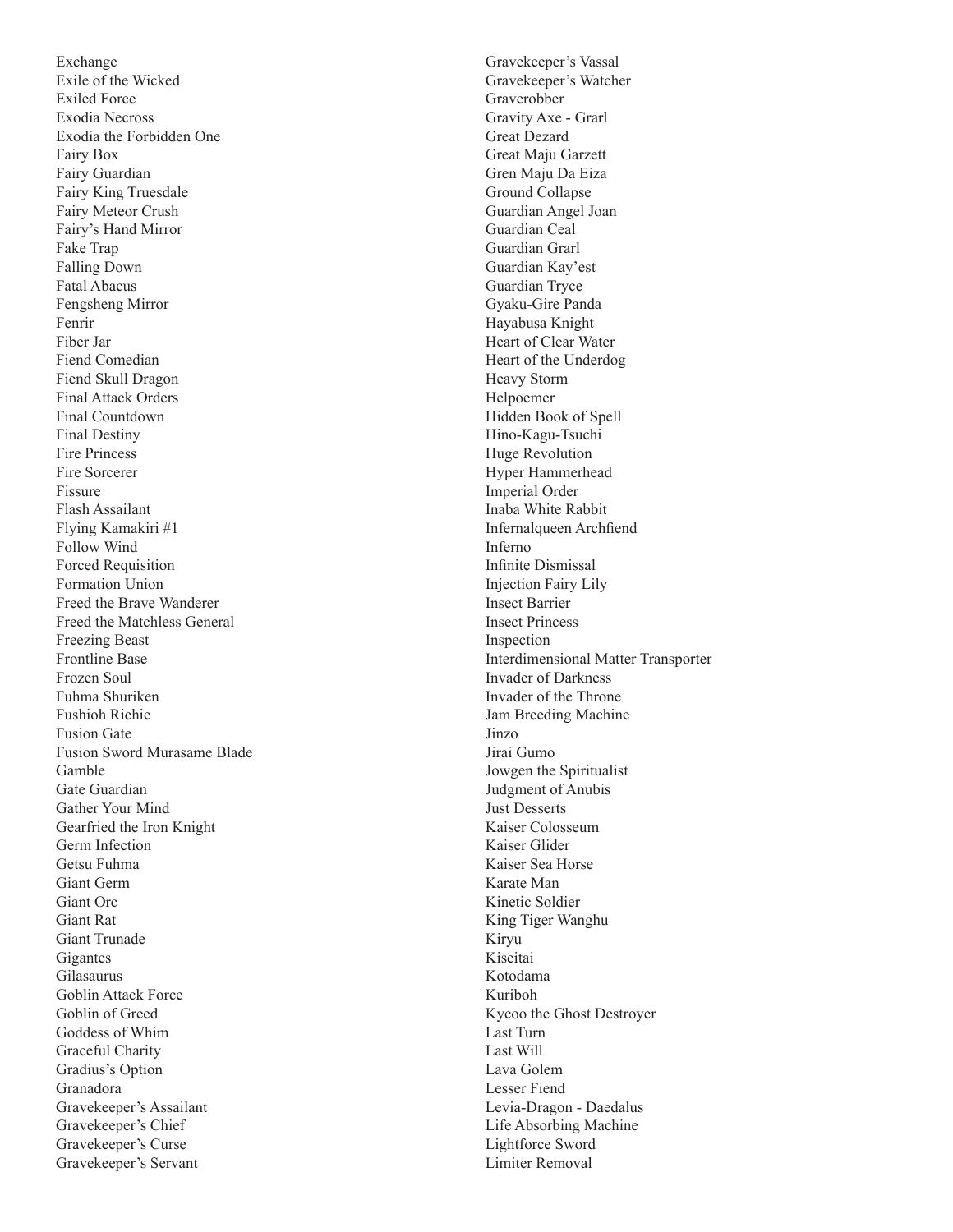Lord of D. Lord Poison Luster Dragon Luster Dragon #2 Mage Power Magic Cylinder Magic Drain Magic Jammer Magic Reflector Magical Hats Magical Marionette Magical Scientist Magician of Faith Maiden of the Aqua Major Riot Maju Garzett Manga Ryu-Ran Manticore of Darkness Marauding Captain Maryokutai Mask of Brutality Mask of Dispel Mask of Restrict Mass Driver Megamorph Messenger of Peace Metalmorph Metalsilver Armor Metamorphosis Michizure Mirage Knight Mirage of Nightmare Mirror Force Mirror Wall Moisture Creature Molten Zombie Monster Reborn Monster Recovery Morale Boost Morphing Jar #2 Mucus Yolk Mudora Multiplication of Ants My Body as a Shield Mysterious Puppeteer Mystic Tomato Mystical Knight of Jackal Mystical Space Typhoon Narrow Pass Necrovalley Neko Mane King Newdoria Nightmare Wheel Nimble Momonga Nobleman of Extermination Non Aggression Area Non-Spellcasting Area Numinous Healer Nutrient Z Nuvia the Wicked

Offerings to the Doomed Ojama Trio Ordeal of a Traveler Painful Choice Paladin of White Dragon Pandemonium Pandemonium Watchbear Parasite Paracide Patrician of Darkness Penguin Soldier Pharaoh's Treasure Physical Double Pinch Hopper Pineapple Blast Polymerization Possessed Dark Soul Premature Burial Prickle Fairy Primal Seed Princess of Tsurugi Question Raregold Armor Reasoning Reckless Greed Recycle Red-Moon Baby Reflect Bounder Relinquished Reload Remove Brainwashing Return of the Doomed Reverse Trap Ring of Destruction Ring of Magnetism Riryoku Riryoku Field Rivalry of Warlords Robbin' Goblin Rod of Silence - Kay'est Rope of Life Roulette Barrel Royal Decree Royal Keeper Ryu Senshi Ryu-Kishin Clown Sacred Crane Sakuretsu Armor Salvage Sasuke Samurai Sasuke Samurai #2 Scapegoat Second Goblin Secret Barrel Secret Pass to the Treasures Seiyaryu Self-Destruct Button Serpent Night Dragon Seven Tools of the Bandit Shadow Spell Shinato, King of a Higher Plane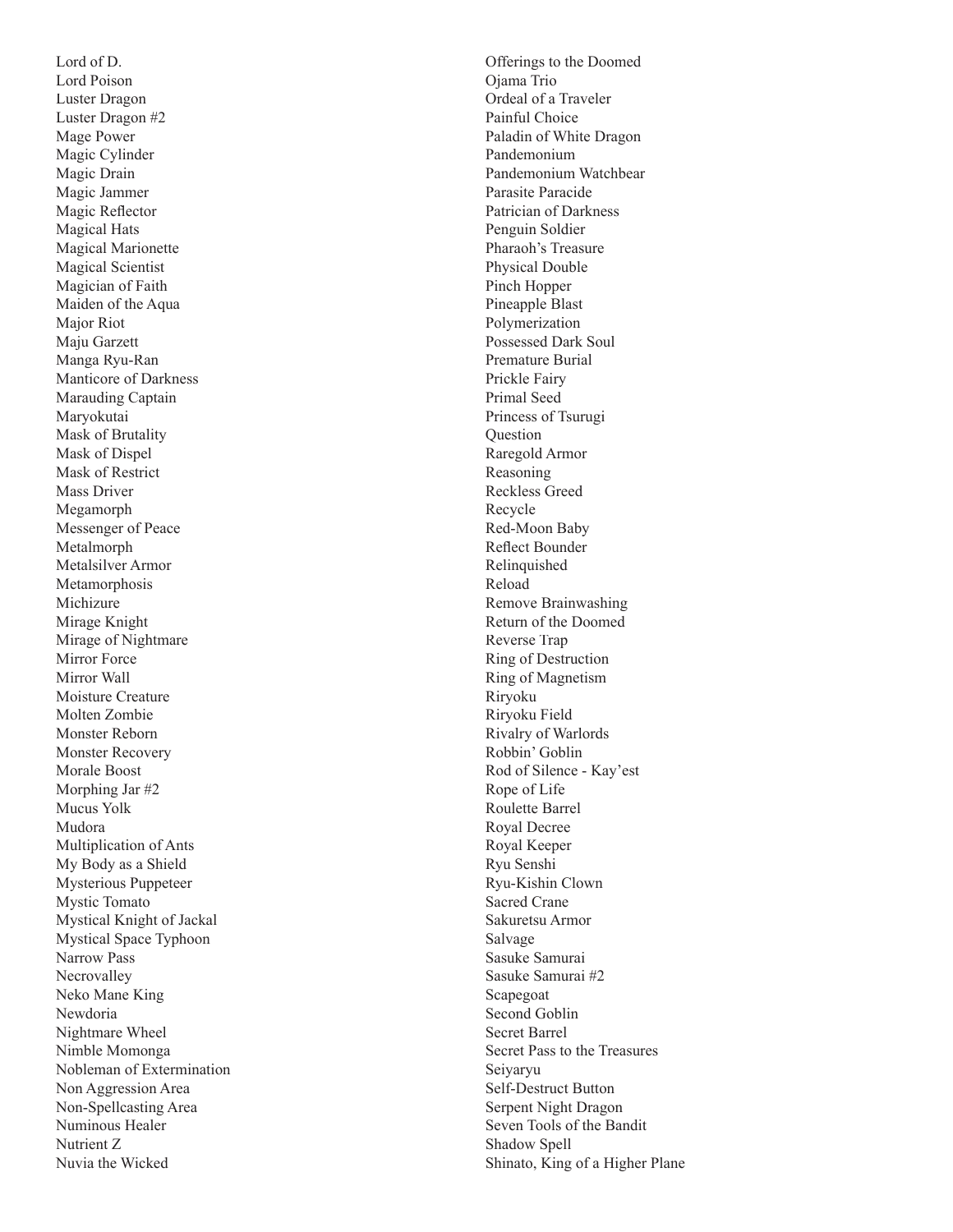Shooting Star Bow - Ceal Sinister Serpent Skill Drain Skull Lair Slate Warrior Smashing Ground Smoke Grenade of the Thief Snatch Steal Solemn Judgment Solemn Wishes Solomon's Lawbook Sonic Bird Soul Exchange Soul Release Spatial Collapse Spear Cretin Spear Dragon Spell Shield Type-8 Spell Vanishing Spellbinding Circle Spirit Elimination Spirit Message "A" Spirit Message "I" Spirit Message "L" Spirit Message "N" Spirit Reaper Spirit Ryu Spiritual Energy Settle Machine Statue of the Wicked Staunch Defender Steel Scorpion Stray Lambs Strike Ninja Stumbling Suijin Summoner of Illusions Super Rejuvenation Super Roboyarou Supply Sword Hunter Sword of Deep-Seated Swords of Revealing Light Tailor of the Fickle Terrorking Archfiend The A. Forces The Dragon's Bead The Emperor's Holiday The Fiend Megacyber The Flute of Summoning Dragon The Last Warrior from Another Planet The Legendary Fisherman The Secret of the Bandit The Shallow Grave The Spell Absorbing Life The Thing in the Crater The Unfriendly Amazon The Wicked Worm Beast Thousand-Eyes Restrict Thunder Crash Thunder Dragon

Thunder Nyan Nyan Thunder of Ruler Time Seal Time Wizard Timeater Timidity Toon Mermaid Toon Summoned Skull Toon World Tornado Wall Torrential Tribute Tower of Babel Trap Hole Tribe-Infecting Virus Tribute Doll Troop Dragon Tsukuyomi Twin Swords of Flashing Light - Tryce Twin-Headed Behemoth Two-Pronged Attack Type Zero Magic Crusher Tyrant Dragon Ultimate Offering Union Rider United We Stand Vampire Lord Vengeful Bog Spirit Vilepawn Archfiend Waboku Wave-Motion Cannon Wicked-Breaking Flamberge - Baou Widespread Ruin Wild Nature's Release Windstorm of Etaqua Witch of the Black Forest Woodland Sprite XYZ-Dragon Cannon Yado Karu Yata-Garasu Yomi Ship Zombie Tiger Zombyra the Dark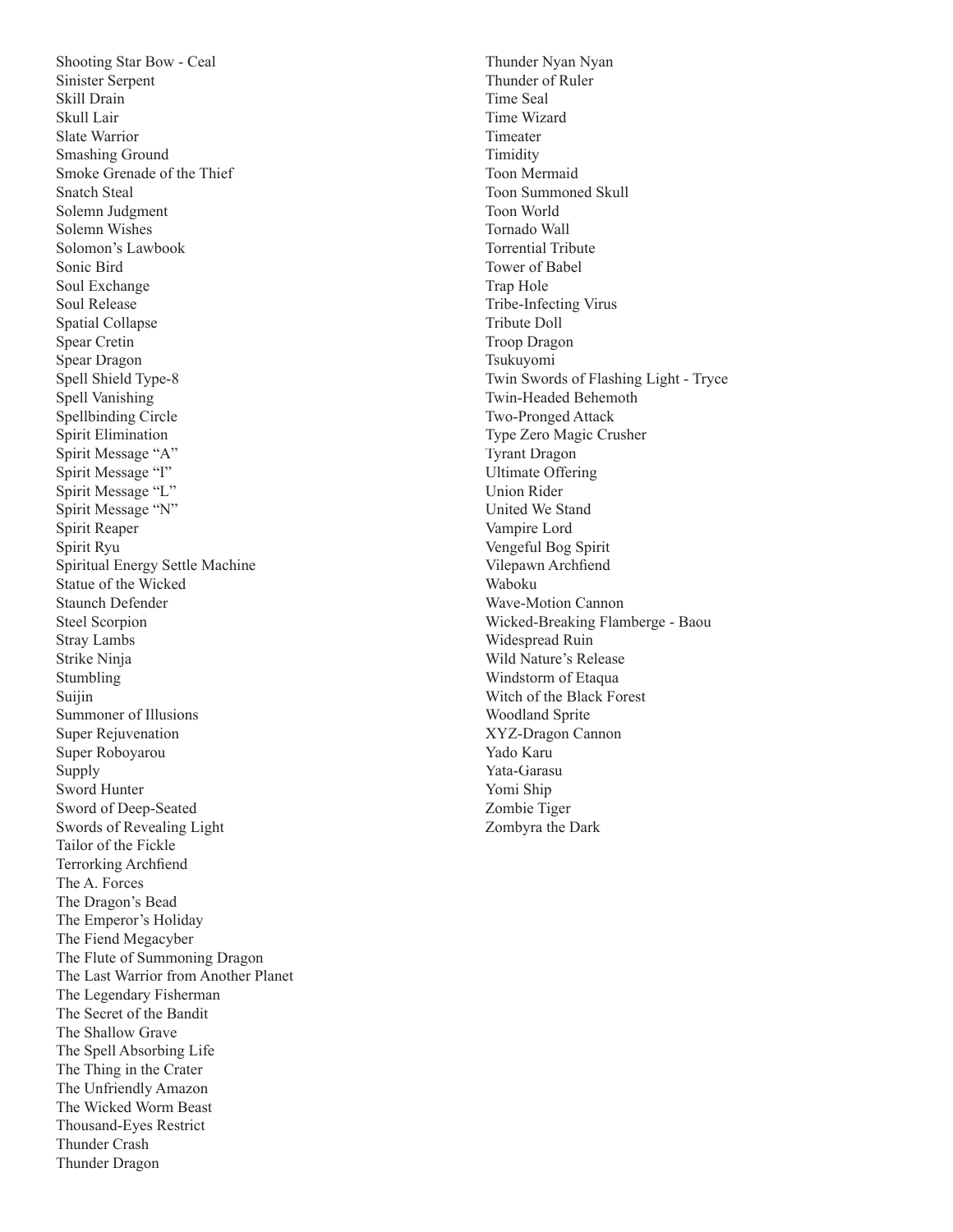# **4-Starred Ladybug of Doom**

4-Starred Ladybug of Doom destroys monsters that are Level 4 Stars at the time "4-Starred Ladybug of Doom" resolves.

# **7 Completed**

The choice of increasing ATK or DEF on the equipped monster is determined when "7 Completed" is activated.

"7 Completed" vs. "Fairy's Hand Mirror" - If "7 Completed" is equipped to another legal target by "Fairy's Hand Mirror," the choice of increasing ATK or DEF by the effect of "7 completed" does not change.

"7 Completed" vs. "Tailor of the Fickle" - If "7 Completed" is equipped to another legal target by "Tailor of the Fickle," the choice of increasing ATK or DEF by the effect of "7 Completed" does not change.

## **8-Claws Scorpion**

When "8-Claws Scorpion" attacks a Face Down Defense Position monster, its ATK is 2400 regardless of any other bonuses or penalties applied to "8-Claws Scorpion."

## **A Cat of Ill Omen**

The card retrieved by the effect of "A Cat of Ill Omen" must be shown to your opponent.

If "Necrovalley" is not on the field when "A Cat of Ill Omen" resolves, remove the appropriate Trap Card from the Deck, shuffle the Deck, and place the Trap Card on top of the newly shuffled Deck.

If "Necrovalley" is face up but negated when "A Cat of Ill Omen" resolves, the effect of "A Cat of Ill Omen" still resolves properly.

## **A Deal with Dark Ruler**

"A Deal with Dark Ruler" may only be activated after a Level 8 or higher monster is sent to the Graveyard from your field.

"A Deal with Dark Ruler" may not be activated in a chain with an effect that would send a Level 8 or higher monster to the Graveyard if a Level 8 or higher monster has not been sent to the Graveyard this turn.

If the summon of a Level 8 or higher monster is negated, "A Deal with Dark Ruler" may not be activated for that monster.

"A Deal with Dark Ruler" may be activated in the End Phase, or the Battle Phase, but cannot be activated in the Damage Step.

"A Deal with Dark Ruler" vs. "Dark Necrofear" - If "Dark Necrofear" is equipped to a monster and sent to the Graveyard, "A Deal with Dark Ruler" may not be activated as "Dark Necrofear" was not a monster at the time it was sent to the Graveyard.

## **A Feint Plan**

If "A Feint Plan" is activated in response to an opponent's declaration of an Attack on a Face Down monster, that attack will resolve normally.

If all of a player's monsters are Face Down in the turn that "A Feint Plan" is activated, the opponent may not attack directly, unless the attacking monster can inherently attack directly, such as "Inaba White Rabbit," "Jinzo #7," a monster equipped with "Shooting Star Bow – Ceal", or Toons.

## **A Hero Emerges**

The effect of "A Hero Emerges" causes a replay.

"A Hero Emerges" may be activated if the player has only one card in their hand.

The monster chosen by "A Hero Emerges" may be Special Summoned regardless of Star Level.

If the monster chosen by the effect of "A Hero Emerges" has Special Summoning requirements, it is sent to the Graveyard.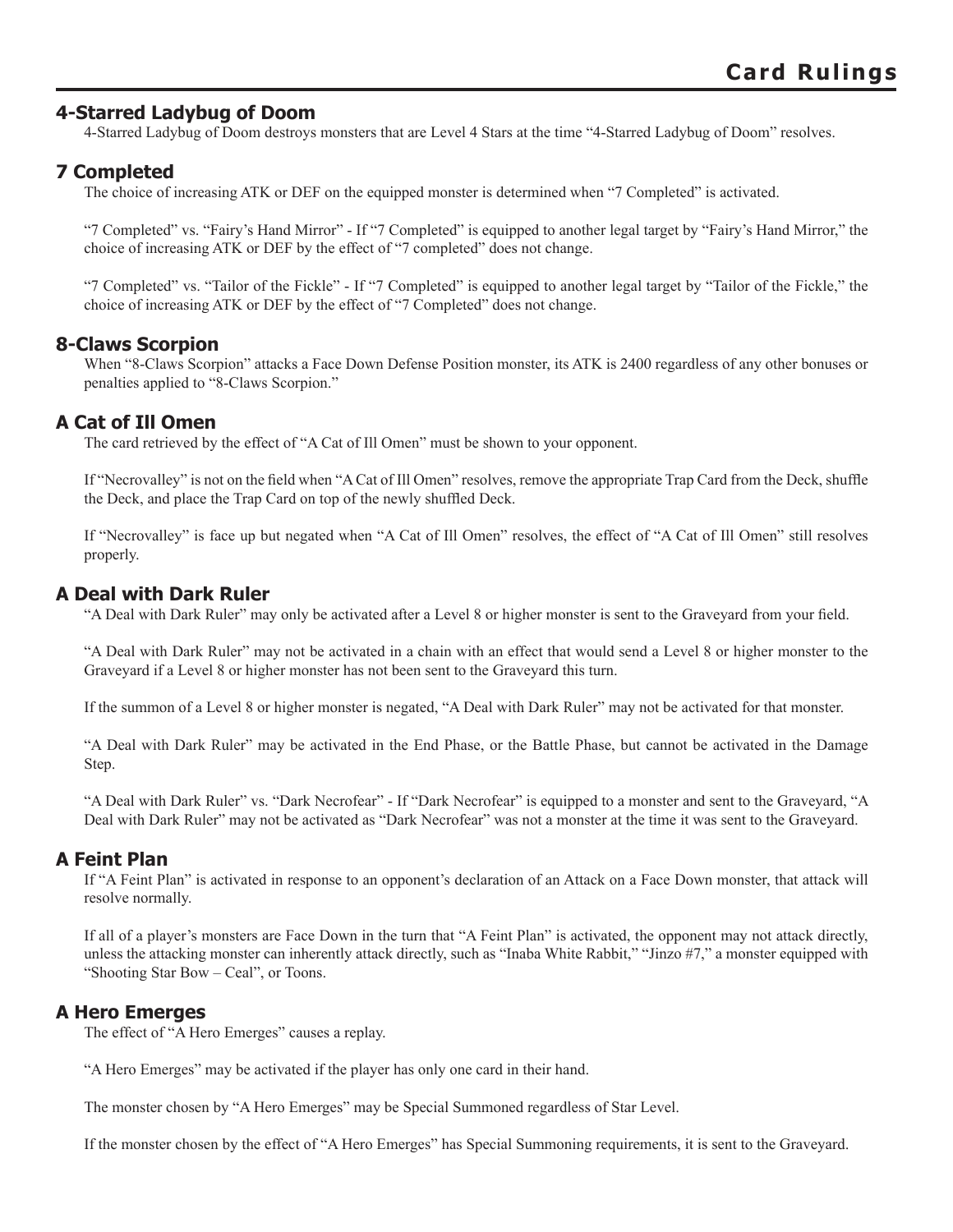## **A Legendary Ocean**

"A Legendary Ocean" is treated as being named "Umi" for all purposes, including deck construction. This effect of being considered "Umi" can not be negated. This card does not have the effect of "Umi."

A WATER monster with 5 printed Stars in the hand may be Normal Summoned without Tribute while "A Legendary Ocean" is active.

While "A Legendary Ocean" is on the field, Ritual Summons using WATER monsters as Tributes must take into account the reduced Star Level.

"A Legendary Ocean" vs. "Cyber Jar"/"Morphing Jar #2" – Cards revealed by "Cyber Jar" or "Morphing Jar #2" are not considered in the hand. The one star reduction given by "A Legendary Ocean" does not apply to monsters revealed by "Cyber Jar" or "Morphing Jar #2's" effect.

"A Legendary Ocean" vs. "Gravity Bind" - WATER monsters with 4 or fewer printed Level Stars on the field while "A Legendary Ocean" is active may attack while "Gravity Bind" is active.

"A Legendary Ocean" vs. "Infinite Dismissal" - If both "A Legendary Ocean" and "Infinite Dismissal" are active during the End Phase when a Level 4 or lower WATER monster has been summoned that turn, that monster will be destroyed by the effect of "Infinite Dismissal."

"A Legendary Ocean" vs. "Prohibition" - If "Prohibition" has been activated and "Umi" has been declared, "A Legendary Ocean" may not be played.

"A Legendary Ocean" vs. "Prohibition" - "A Legendary Ocean" is not a valid choice for the effect of "Prohibition."

"A Legendary Ocean" vs. "The Legendary Fisherman" - While "The Legendary Fisherman" is face up on the field and active while "A Legendary Ocean" is face up on the field, "The Legendary Fisherman" will be a 5 Star Monster as it is unaffected by Spell Cards, including "A Legendary Ocean."

## **A Man with Wdjat**

If "A Man with Wdjat" is not Normal Summoned, none of its effect will apply. This includes the 'during each of your following Standby Phases' text.

The card revealed and replaced by "A Man with Wdjat" does not activate its effect.

#### **A Wingbeat of Giant Dragon**

Monsters that are changed to Dragon-Type by an effect are eligible to be targeted by "A Wingbeat of Giant Dragon."

Fusion monsters returned to the hand by the effect of "A Wingbeat of Giant Dragon" are returned to the Fusion Deck.

If the only eligible Dragon-Type monster is removed from the field before "A Wingbeat of Giant Dragon" resolves, the effect of "A Wingbeat of Giant Dragon" disappears.

"A Wingbeat of Giant Dragon" targets the monster it returns to the hand. The 'return one Level 5 or higher Dragon-Type' is not a cost of activation.

"A Wingbeat of Giant Dragon" vs. "Lord of D." - "A Wingbeat of a Giant Dragon" may not be activated while "Lord of D." is active on the field.

#### **Acid Trap Hole**

A monster flipped by "Acid Trap Hole" will have any relevant Flip-Effects resolve after the current chain resolves.

"Acid Trap Hole" vs. Flip-Effects - A Flip-Effect Monster destroyed by "Acid Trap Hole" may not target itself.

"Acid Trap Hole" vs. Flip-Effects - A Flip-Effect Monster flipped by "Acid Trap Hole" will have the Flip-Effect activate regardless of if the Flip-Effect monster is destroyed by the effect of "Acid Trap Hole."

"Acid Trap Hole" vs. "Jinzo" - A Face Down Defense position "Jinzo" flipped up by "Acid Trap Hole" will be destroyed by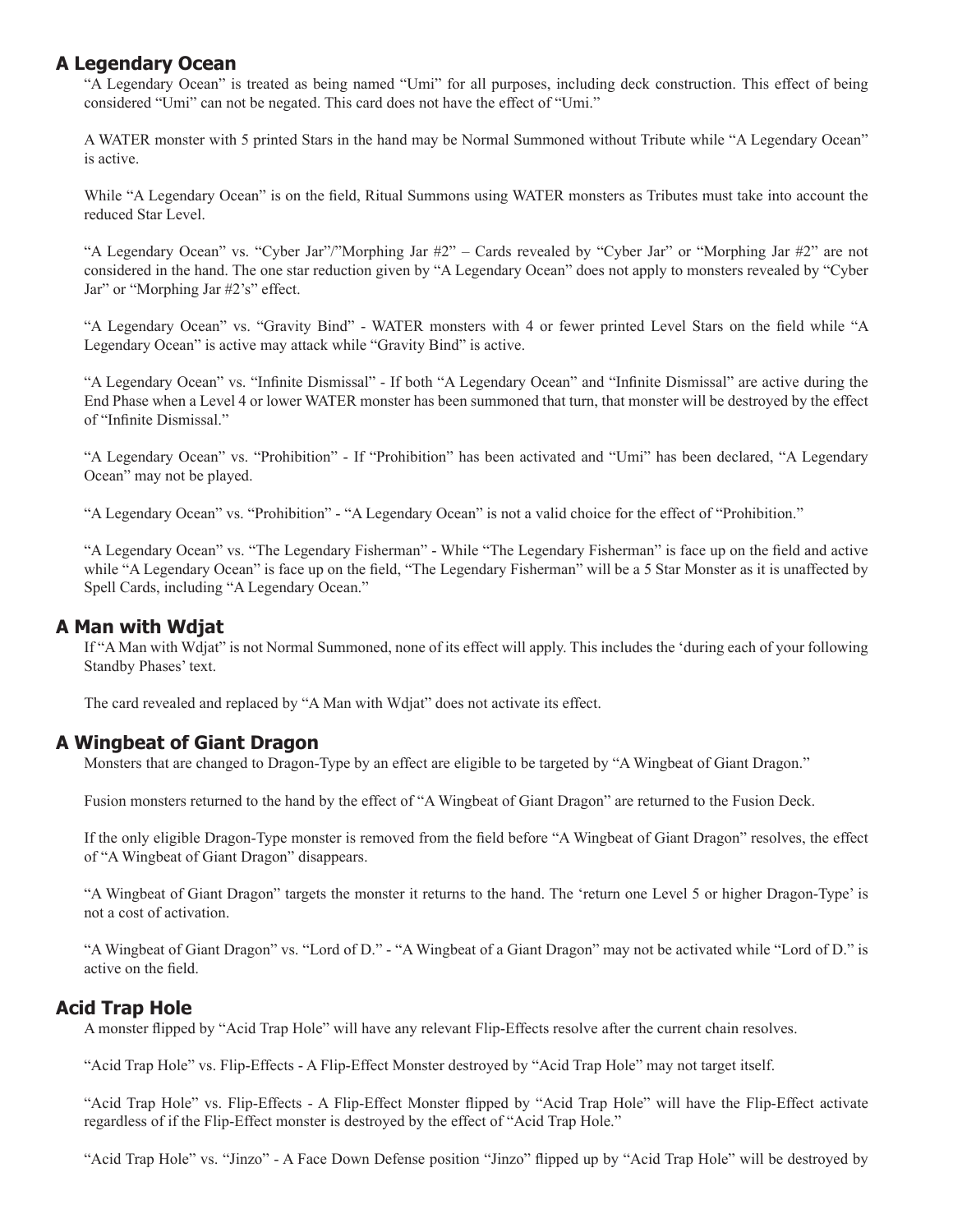"Acid Trap Hole" if "Jinzo's" defense is not higher than 2000.

## **Adhesion Trap Hole**

"Adhesion Trap Hole" is not a targeting effect.

Multiple monsters Special Summoned face up at the same time may all be affected by "Adhesion Trap Hole."

Multiple monsters Special Summoned face down at the same time are not affected by "Adhesion Trap Hole."

"Adhesion Trap Hole" vs. "Megamorph" - As long as "Megamorph" remains equipped to the monster affected by "Adhesion Trap Hole," the ATK value produced by "Megamorph" will take precedence.

## **After Genocide**

The effect of "After Genocide" applies only to the turn it has been activated in.

Monsters that have had their attacks negated are not destroyed by the effect of "After Genocide."

Monsters that attack directly are still considered involved in Damage Calculation and will be destroyed by "After Genocide's" effect at the End Step of the Battle Phase.

"After Genocide" vs. "Waboku" - "After Genocide" will destroy any attacking monsters regardless of the activation of "Waboku."

## **Agido**

The effect of "Agido" is not targeting.

An "Agido" destroyed as a result of battle may choose that same "Agido" from its effect.

"Agido" vs. "Necrovalley" - If "Necrovalley" is active on the field, the effect of "Agido" will activate, but it disappears.

## **Airknight Parshath**

If "Airknight Parshath" attacks, but inflicts 0 damage, the controller of "Airknight Parshath" does not draw a card through the effect of "Airknight Parshath."

The effect of drawing a card by "Airknight Parshath" inflicting Battle Damage occurs regardless of if "Airknight Parshath" attacks or is attacked.

"Airknight Parshath" vs. Flip-Effect monsters - If "Airknight Parshath" attacks a face down Flip-Effect monster and inflicts damage, the effect of the controller of "Airknight Parshath" drawing a card occurs before the resolution of the Flip-Effect.

#### **Alter for Tribute**

"Altar for Tribute" does not Tribute the card it affects.

"Altar for Tribute" is a targeting effect.

"Altar for Tribute" does not destroy the card it affects.

"Altar for Tribute" may target a Monster Token.

Tokens chosen as the Tribute for "Altar for Tribute" will not increase a player's Life Points as the Token will not go to the Graveyard.

Sending a monster to the Graveyard is an activation cost for "Altar for Tribute."

"Altar for Tribute" vs. "Banisher of the Light" - If "Banisher of the Light" is active on the field when "Altar for Tribute" resolves, the player who activates "Altar for Tribute" will not gain Life Points as the monster does not go to the Graveyard.

#### **Amazon Archer**

"Amazon Archer" may Tribute itself for its effect.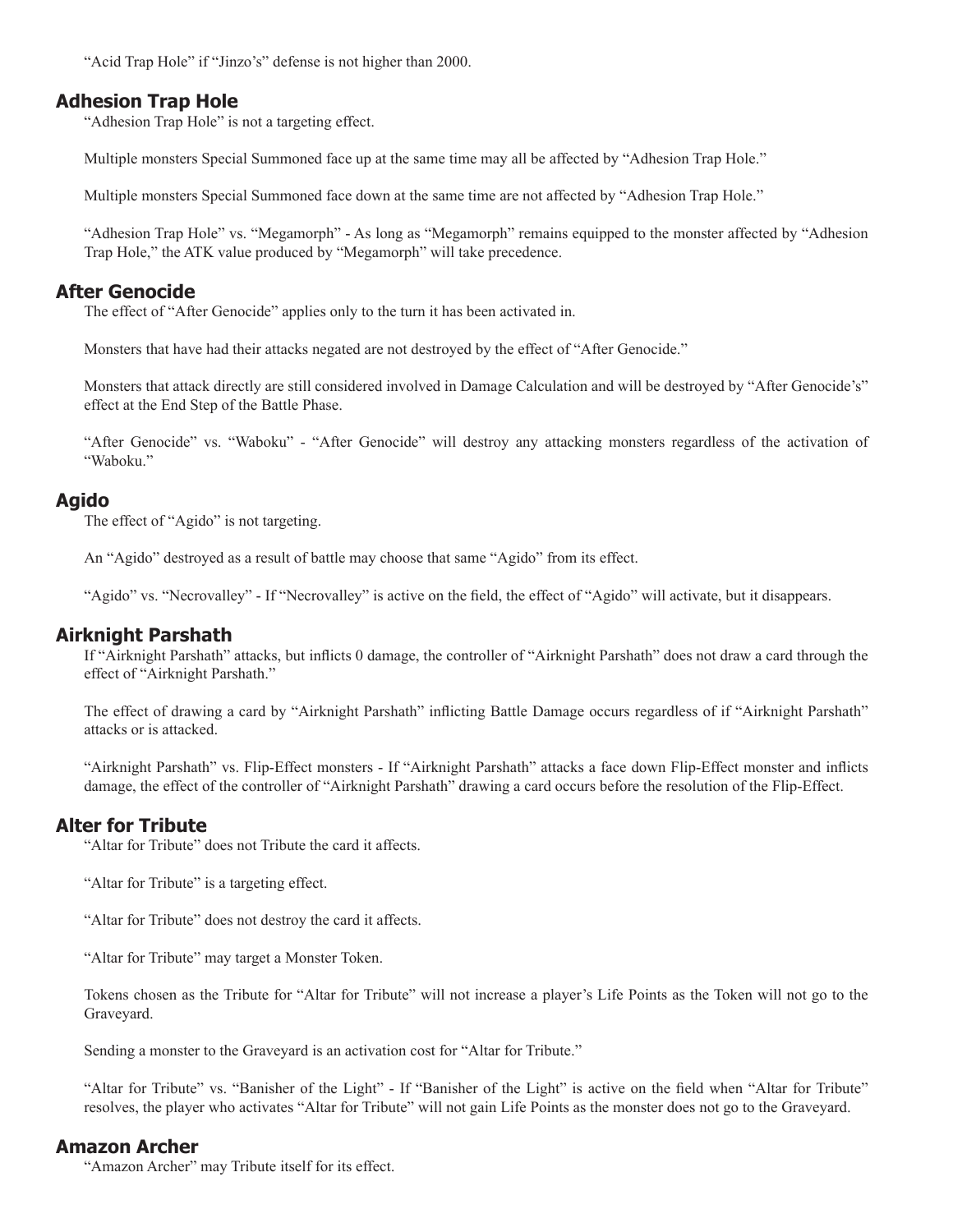"Amazon Archer" vs. "Skill Drain" - If "Skill Drain" is active on the field, and "Amazon Archer" Tributes itself for its effect, "Amazon Archer's" effect will resolve properly.

#### **Amazoness Archers**

Monsters prevented from attacking may still not attack if under the effect of "Amazoness Archers."

Monsters with effects that activate when flipped face up that are not Flip-Effects activate when flipped face up by "Amazoness" Archers."

The activation of "Amazoness Archers" does not trigger a Replay. The 500 ATK point reduction is permanent for as long as the affected monster remains face up on the field. Monsters that are ineligible to attack may still not attack.

If a Replay occurs after "Amazoness Archers" has been activated, the affected player must still attack with all appropriate monsters.

"Amazoness Archers" vs. "Jinzo" - A face down "Jinzo" turned face up by the effect of "Amazoness Archers" will not negate the effect of "Amazoness Archers"

"Amazoness Archers" vs. "Gravity Bind" – If "Gravity Bind" is active, Level 4 and higher monsters may still not attack.

"Amazoness Archers" vs. "The Dark Door" – If "The Dark Door" is active, only one monster must attack through the effect of "Amazoness Archers."

"Amazoness Archers" vs. "Thousand Eyes Restrict" – If "Thousand Eyes Restrict" is face up on the field when "Amazoness" Archers" is activated, only the "Thousand Eyes Restrict" may attack, provided it is the opponent's monster. If "Thousand Eyes Restrict" is destroyed in that attack, then the other appropriate opponent's monsters must attack.

## **Amazoness Blowpiper**

"Amazoness Blowpiper" may only target a face up card.

If the target of "Amazoness Blowpiper" is turned face down, the effect of "Amazoness Blowpiper" disappears.

#### **Amazoness Fighter**

"Amazoness Fighter" Errata: The ATK of this card was mis-printed. The ATK should be 1500 ATK.

"Amazoness Fighter" reduces overflow Battle Damage from the monster that battles it to 0. If "Amazoness Fighter" would be destroyed by battle, it is still destroyed and sent to the Graveyard.

"Amazoness Fighter" vs. "Dark Ruler Ha Des" - If "Dark Ruler Ha Des" destroys "Amazoness Fighter" as a result of battle, the Battle Damage inflicted to the controller of "Amazoness Fighter" is zero as per the effect of "Amazoness Fighter."

#### **Amazoness Paladin**

"Amazoness Paladin" counts itself for the effect of "Amazoness Paladin."

#### **Amazoness Spellcaster**

"Amazoness Spellcaster" designates two targets.

"Amazoness Spellcaster" vs. "Gradius's Option" - If "Amazoness Spellcaster" targets "Gradius's Option", the current ATK and DEF of "Gradius's Option" is switched to the targeted Amazoness card. The ATK and DEF of "Gradius's Option" will be that of its targeted "Gradius."

#### **Amazoness Swords Woman**

"Amazoness Swords Woman" redirects overflow Battle Damage from the monster that battles it. If "Amazoness Swords Woman" would be destroyed by battle, it is still destroyed and sent to the Graveyard.

"Amazoness Swords Woman" vs. "Amazoness Swords Woman" – If one "Amazoness Swords Woman" has a higher ATK value than the "Amazoness Swords Woman" it is battling, the controller of the "Amazoness Swords Woman" with the higher ATK value will take the overflow Battle Damage.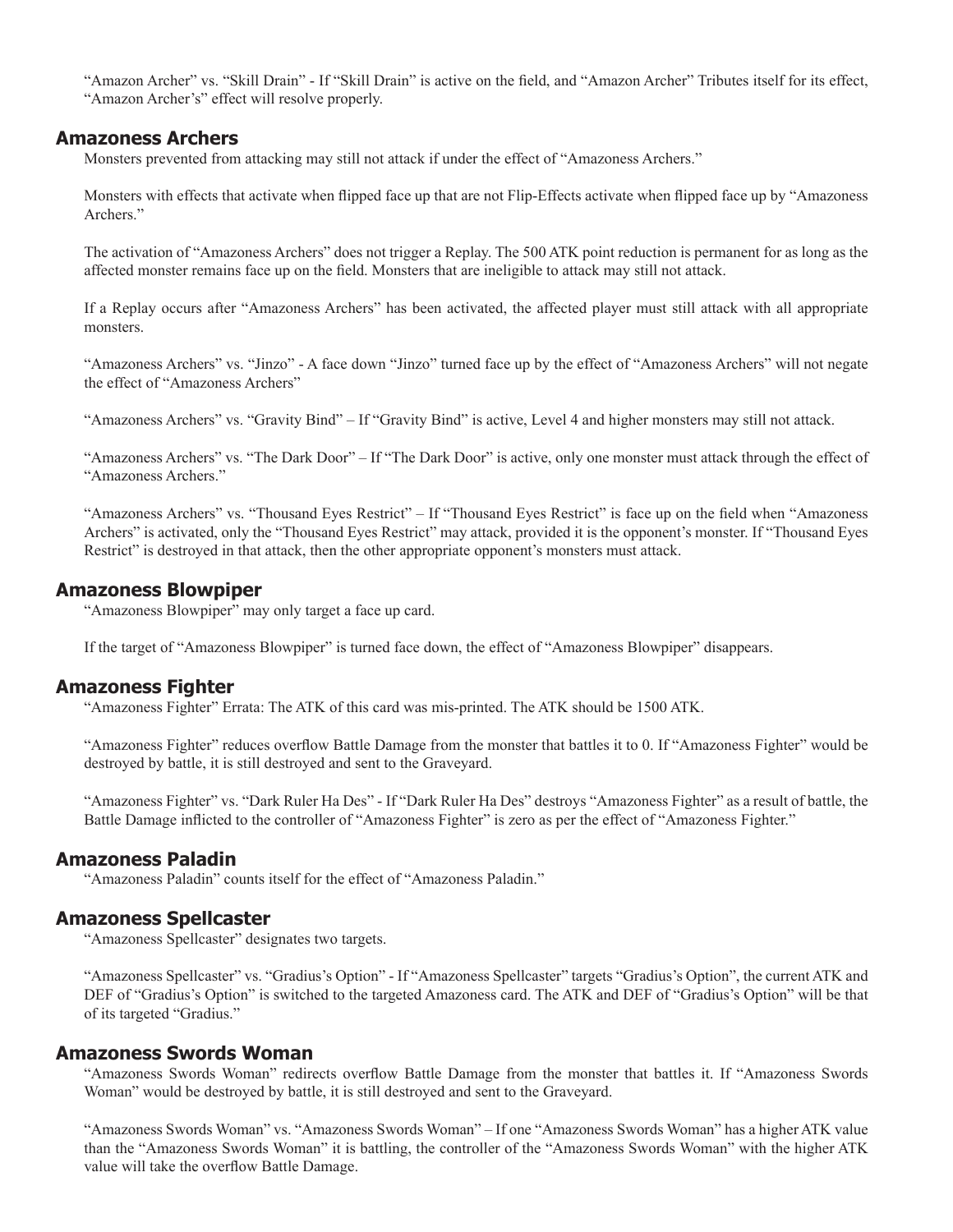"Amazoness Swords Woman" vs. "Dark Ruler Ha Des" – If "Dark Ruler Ha Des" battles "Amazoness Swords Woman", the controller of "Dark Ruler Ha Des" will take overflow Battle Damage before "Dark Ruler Ha Des" destroys "Amazoness" Swords Woman."

"Amazoness Swords Woman" vs. "Robbin' Goblin" - If the controller of "Amazoness Swords Woman" has "Robbin' Goblin" active on the field, the opponent will not be subject to the effect of "Robbin' Goblin" if damage is redirected by the effect of "Amazoness Swords Woman."

"Amazoness Swords Woman" vs. "Spear Dragon" - If "Spear Dragon" attacks a Defense position "Amazoness Swords Woman," the controller of "Spear Dragon" will still receive the overflow Battle Damage.

"Amazoness Swords Woman" vs. "Susa Soldier" - If "Susa Soldier" is involved in battle with "Amazoness Swords Woman," Damage that would be inflicted to the controller of "Amazoness Swords Woman" is not halved when redirected to the controller of "Susa Soldier"

"Amazoness Swords Woman" vs. "Tornado Wall" – If "Amazoness Swords Woman" battles a monster whose field is protected by "Tornado Wall," "Tornado Wall's" effect of reducing Battle Damage to 0 also applies to the redirected Battle Damage from "Amazoness Swords Woman."

"Amazoness Swords Woman" vs. "Waboku" – If "Amazoness Swords Woman" battles a monster whose field is protected by "Waboku," "Waboku's" effect of reducing Battle Damage to 0 also applies to the redirected Battle Damage from "Amazoness Swords Woman."

#### **Amazoness Tiger**

"Amazoness Tiger" counts itself for the effect of "Amazoness Tiger."

If "Amazoness Tiger" is face-up on the field, and a second "Amazoness Tiger" is flipped face-up on the same field, the second "Amazoness Tiger" is destroyed.

"Amazoness Tiger" vs. "Raregold Armor" - If another Amazoness card is equipped with "Raregold Armor" while "Amazoness Tiger" is face up on the field, the opponent may not attack any face up Amazoness cards.

"Amazoness Tiger" vs. "Ring of Magnetism" - If another Amazoness card is equipped with "Ring of Magnetism" while "Amazoness Tiger" is face up on the field, the opponent must attack that Amazoness card equipped with "Ring of Magnetism," regardless of the effect of "Amazoness Tiger."

#### **Ameba**

The effect of "Ameba" does not activate when control of "Ameba" changes while "Ameba" is face down.

"Ameba" vs. "Thousand-Eyes Restrict" - The effect of "Ameba" does not activate if "Ameba" is equipped to "Thousand-Eyes Restrict" by the effect of "Thousand-Eyes Restrict."

## **Amphibious Bugroth MK-3**

The effect of "Amphibious Bugroth MK-3" may be used regardless of which player controls "Umi."

If "Umi" is destroyed in response to "Amphibious Bugroth MK-3" declaring a direct attack through its effect, a Replay is triggered.

"Amphibious Bugroth MK-3" vs. "Umi" - If "Umi" is face up, but negated, "Amphibious Bugroth MK-3" may still attack directly.

"Amphibious Bugroth MK-3" vs. "Umi" - If "Umi" is destroyed or removed from the field as a response to the declaration of an attack by "Amphibious Bugroth MK-3", a replay is triggered.

#### **An Owl of Luck**

The card retrieved by the effect of "An Owl of Luck" must be shown to your opponent.

If "Necrovalley" is not on the field when "An Owl of Luck" resolves, remove the appropriate Field Spell Card from the Deck,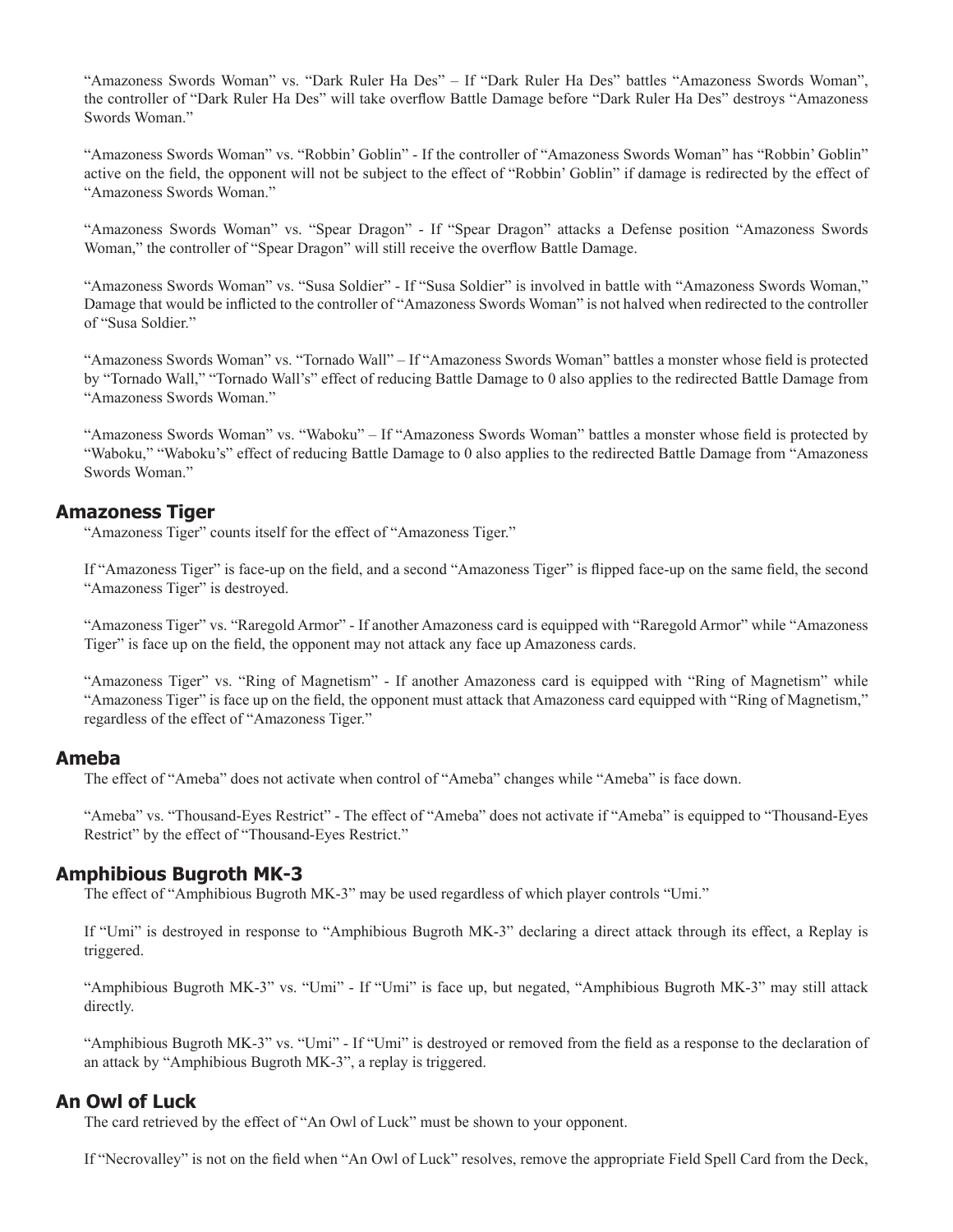shuffle the Deck, and place the Field Spell Card on top of the newly shuffled Deck.

If "Necrovalley" is face up but negated when "An Owl of Luck" resolves, the effect of "An Owl of Luck" still resolves properly.

#### **Ancient Telescope**

The Deck is not shuffled after the effect of "Ancient Telescope" resolves.

#### **Ante**

Each player must have at least one card in his or her hand in order to activate "Ante"

If a card effect removes all cards in one player's hand before "Ante" resolves, the effect of "Ante" disappears.

"A Legendary Ocean" vs. "Ante" - If "A Legendary Ocean" is active when "Ante" resolves, and a WATER monster is chosen, the WATER monster is reduced by one Level Star as per the effect of "A Legendary Ocean."

"Ante" vs. "Barrel Behind the Door" - "Barrel Behind the Door" may not be chained to the activation of "Ante."

"Ante" vs. "Cost Down" - If "Cost Down" has successfully resolved before "Ante" resolves, the monster chosen by the player who activated "Cost Down" is reduced by 2 Level Stars as per the effect of "Cost Down."

#### **Anti-Aircraft Flower**

"Anti-Aircraft Flower" vs. "DNA Surgery" - Monsters changed to Insect Type by the effect of "DNA Surgery" may be Tributed for the effect of "Anti-Aircraft Flower."

#### **Anti-Spell**

The removal of 2 Spell Counters is a Cost of activating "Anti-Spell."

#### **Anti-Spell Fragrance**

If "Anti-Spell Fragrance" is activated in a chain to a Spell Card, that Spell Card will resolve properly. "Anti-Spell Fragrance" only applies to the activation of Spell Cards after the chain it is activated in resolves. Field Spell Cards must be Set for one turn if "Anti-Spell Fragrance" is active. Spell Cards that were Set for one turn before "Anti-Spell Fragrance" was active, may be activated.

#### **Apprentice Magician**

"Apprentice Magician" does not need to be sent to the Graveyard as a result of Battle for its Special Summoning effect to resolve. The controller of the "Apprentice Magician" at the time "Apprentice Magician" is destroyed in Battle may elect to use its effect.

## **Appropriate**

"Appropriate" Errata: The text should read: "You can activate this card when your opponent draws a card outside of his/her Draw Phase. After that, each time your opponent draws cards outside of his/her Draw Phase, you draw 2 cards."

"Appropriate" may not be activated in the Damage Step.

In the event each player has an active "Appropriate", if one player activates a card that allows him or her to Draw, an infinite Loop is created. If one player has all 5 pieces of Exodia in his or her hand during the resolution of this loop, that player immediately wins. Otherwise, the player who is unable to Draw first, loses the duel.

"Appropriate" vs. "Graceful Charity" - If "Appropriate" has already been active when "Graceful Charity" resolves, the effect of "Appropriate" will successfully resolve. If "Appropriate" is not active when "Graceful Charity" resolves, "Appropriate" may not be activated.

#### **Aqua Spirit**

Removing 1 WATER Monster is a Cost to Special Summon Aqua Spirit.

#### **Archfiend's Oath**

"Archfiend's Oath" is considered an Archfiend, but not an Archfiend monster, for the purpose of "Falling Down."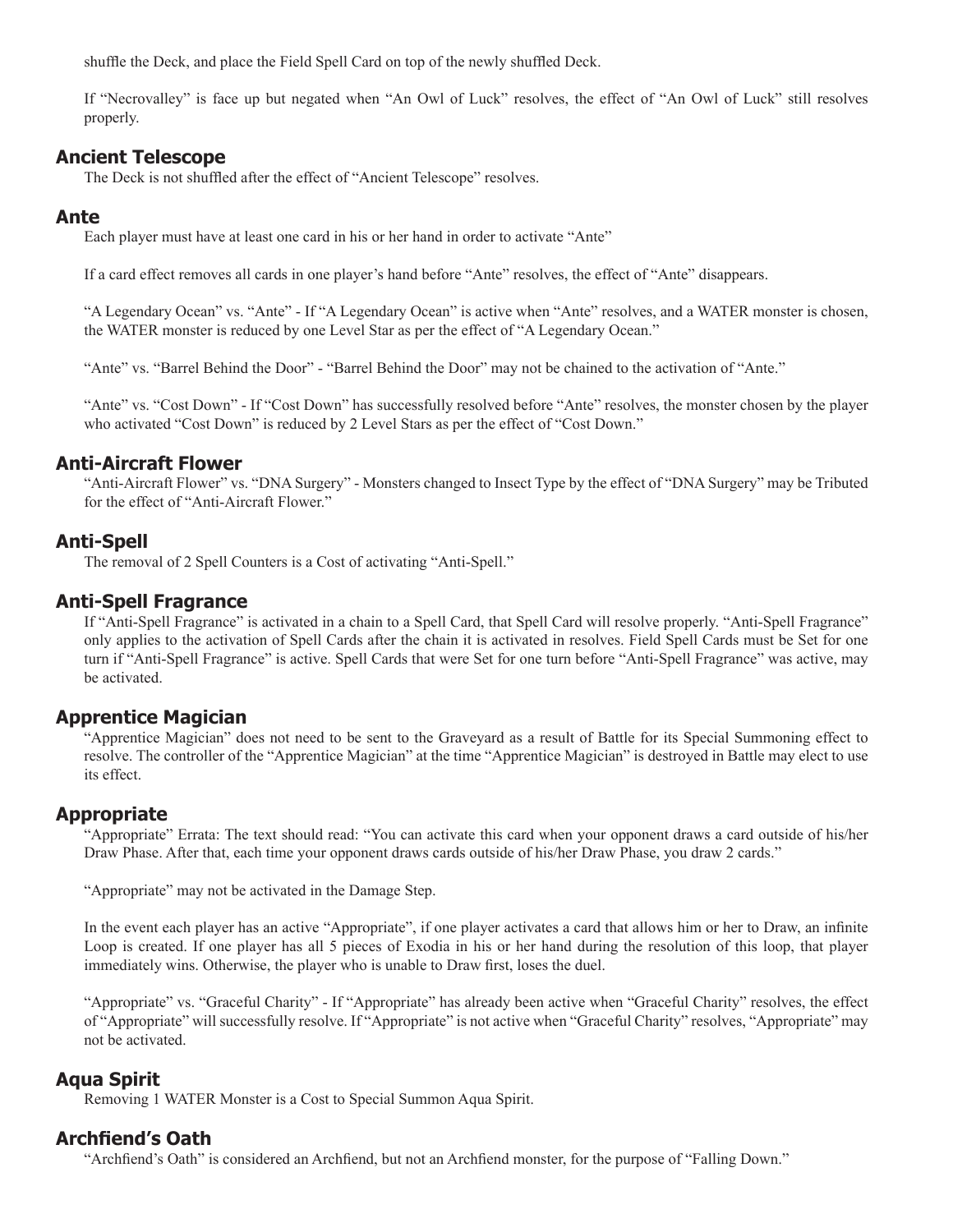If more than one "Archfiend's Oath" is on the field, the player may use each one once per turn.

## **Archfiend's Roar**

If the Archfiend monster summoned by "Archfiend's Roar" is flipped face down or is temporarily removed from the field, that Archfiend monster may be used as a Tribute and it will not be destroyed at the End Phase of the Turn.

# **Armed Ninja**

The effect of "Armed Ninja" is mandatory.

#### **Armor Exe**

If "Armor Exe" is flipped face up, it may attack that turn as it was not Flip-Summoned.

The removal of a Spell Counter is a Cost to keep "Armor Exe" on the field.

"Armor Exe" vs. "Skill Drain" - If "Skill Drain" is active, "Armor Exe" may attack the Turn it is Summoned, and the player does not remove 1 Spell Counter per Standby Phase to keep "Armor Exe" on the field.

## **Armored Glass**

"Armored Glass" vs. "Maha Vailo" - Equip Spell Cards equipped to "Maha Vailo" will be negated for the turn when "Armored Glass" is activated and resolves, but the 500 point ATK per Equip Spell Card due to the effect of "Maha Vailo" is not negated.

"Armored Glass" vs. "Premature Burial" - If a monster is equipped with "Premature Burial" when "Armored Glass" resolves, that monster is not destroyed if "Premature Burial" is destroyed the same turn.

"Armored Glass" vs. "Snatch Steal" - Control of a monster equipped with "Snatch Steal" will return to its original controller for the turn after "Armored Glass" has been activated.

"Armored Glass" vs. "Sword Hunter" - Monsters equipped to "Sword Hunter" by the effect of "Sword Hunter" will not provide an ATK bonus the same turn "Armored Glass" has resolved.

"Armored Glass" vs. "Thousand-Eyes Restrict" - Monsters equipped to "Thousand-Eyes Restrict" by the effect of "Thousand-Eyes Restrict" do not cause "Thousand-Eyes Restrict" to lose its ATK/DEF bonus if "Armored Glass" has resolved this turn.

# **Array of Revealing Light**

The Type to be affected is chosen when "Array of Revealing Light" is activated.

#### **Arsenal Bug**

A face-down "Arsenal Bug" that is flipped by attack will not have its effect apply until after Damage Calculation.

"Arsenal Bug" vs. "Megamorph" - If "Arsenal Bug" is equipped with "Megamorph," the effect of "Megamorph" will apply over the effect of "Arsenal Bug."

## **Arsenal Robber**

If a player claims to not have any Equip Spell Cards at the resolution of "Arsenal Robber," the opponent may check the player's Deck for verification.

## **Arsenal Summoner**

"Guardian Sphinx," "Guardian of the Throne Room" and "Gate Guardian" are eligible choices for the effect of "Arsenal Summoner."

"Arsenal Summoner's" effect may be used to search for "Guardian Angel Joan."

The player resolving the effect of "Arsenal Summoner" must reveal the card to his or her opponent.

If the player resolving the effect of "Arsenal Summoner" does not have any appropriate cards in his or her Deck, that player must offer his or her Deck for verification.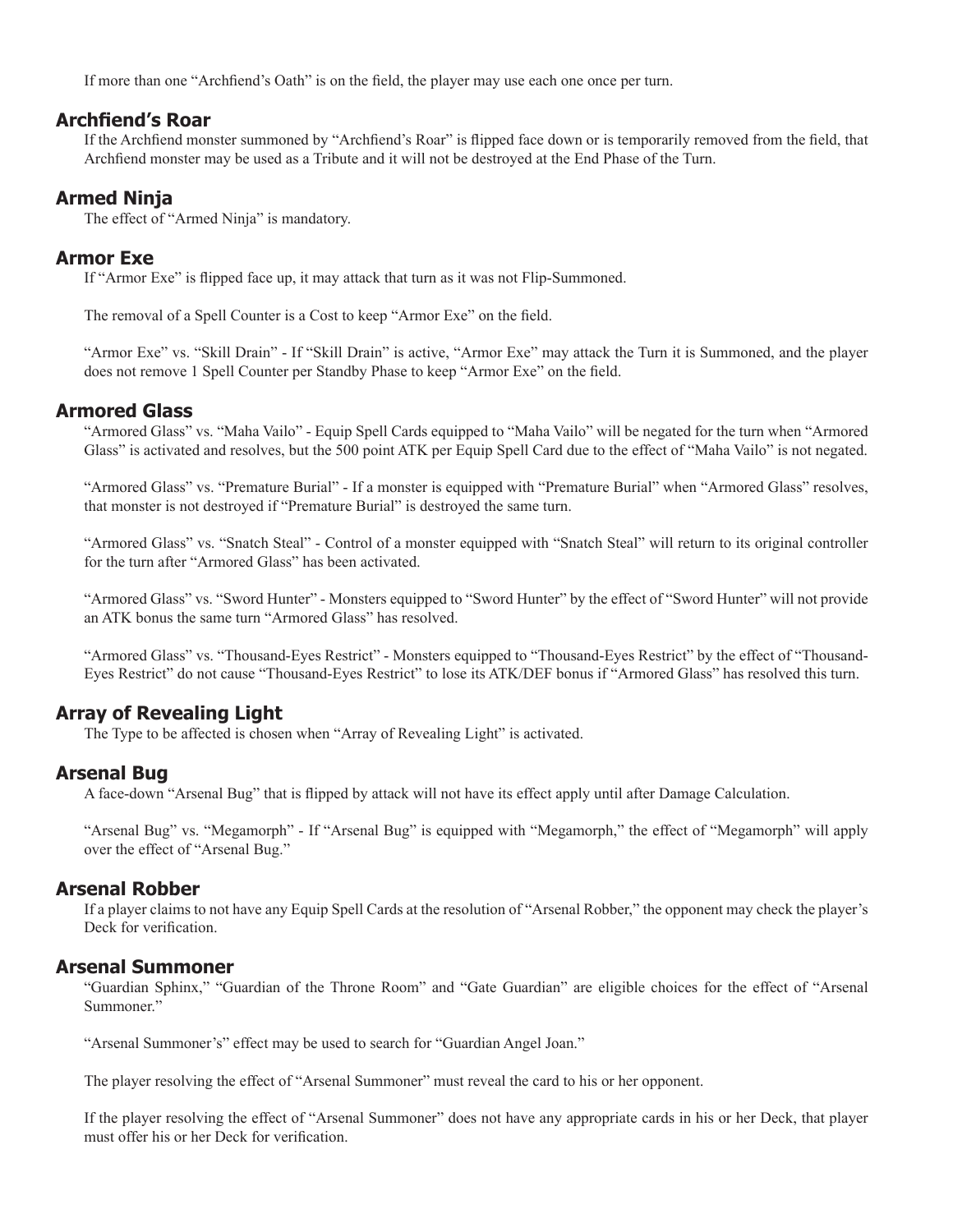## **Asura Priest**

"Asura Priest" does not return to the player's hand if it is not face up on the field during the End Phase of the turn it was turned face up.

If "Asura Priest" has attacked Life Points directly, that "Asura Priest" may not attack a monster.

The 'you cannot attack your opponent directly' text on "Asura Priest" refers specifically to an "Asura Priest" that has already attacked a monster on the opponent's field. If "Asura Priest" has attacked a monster, that "Asura Priest" may not attack Life Points directly.

Each of "Asura Priest's" attacks are separate Battle Steps.

If the opponent Special Summons a monster in the same Battle Phase that "Asura Priest" has attacked monsters and no other monsters have attacked, that "Asura Priest" may attack the new monster.

"Asura Priest" may attack any particular monster only once per Battle Phase.

## **Attack and Receive**

"Attack and Receive" may not be activated in response to payment of a Cost.

"Attack and Receive" may not be activated in response to an effect that has the player losing Life Points, as opposed to taking Damage.

"Attack and Receive" may not be activated in response to your own card effect, even if it inflicts damage to you. "Attack and Receive" may be activated in the Damage Step.

## **Autonomous Action Unit**

If the monster summoned by "Autonomous Action Unit" is temporarily removed from the field, through the effect of "Dimensionhole" or "Interdimensional Matter Transporter", when the monster returns to the field, it will return to the control of the original owner of the monster.

## **Axe of Despair**

"Axe of Despair" is considered an Archfiend, but not an Archfiend monster, for the purpose of "Falling Down."

You may not Tribute your opponent's monster for the effect of "Axe of Despair." You may Tribute your monster during your opponent's turn to satisfy the effect of "Axe of Despair."

"Axe of Despair" vs. "Witch of the Black Forest" – If "Witch of the Black Forest" is equipped with that player's "Axe of Despair" and then sent to the Graveyard, the controller of the "Witch of the Black Forest" may decide which order to resolve the effects in. If "Witch of the Black Forest" is offered as Tribute to satisfy "Axe of Despair's" effect, resolve "Axe of Despair's" effect first, followed by "Witch of the Black Forest."

"Axe of Despair" vs. "Cyber Jar" - If "Axe of Despair" is sent to the Graveyard as a result of the monster equipped with it being destroyed by the effect of "Cyber Jar," monsters Special Summoned by the effect of "Cyber Jar" are not eligible to be used as Tributes for the effect of "Axe of Despair."

# **B. Skull Dragon**

"B. Skull Dragon" is an Archfiend monster card.

## **Backup Soldier**

Multiple "Backup Soldiers" may be activated in a chain with each other as long as there are 5 monsters, one of them being noneffect, in the Graveyard at the time of activation.

Non-effect Fusion Monsters with an ATK of less than 1500 may be returned to the Fusion Deck by the effect of "Backup Soldier."

## **Bad Reaction to Simochi**

Multiple copies of "Bad Reaction to Simochi" do not have a cumulative effect.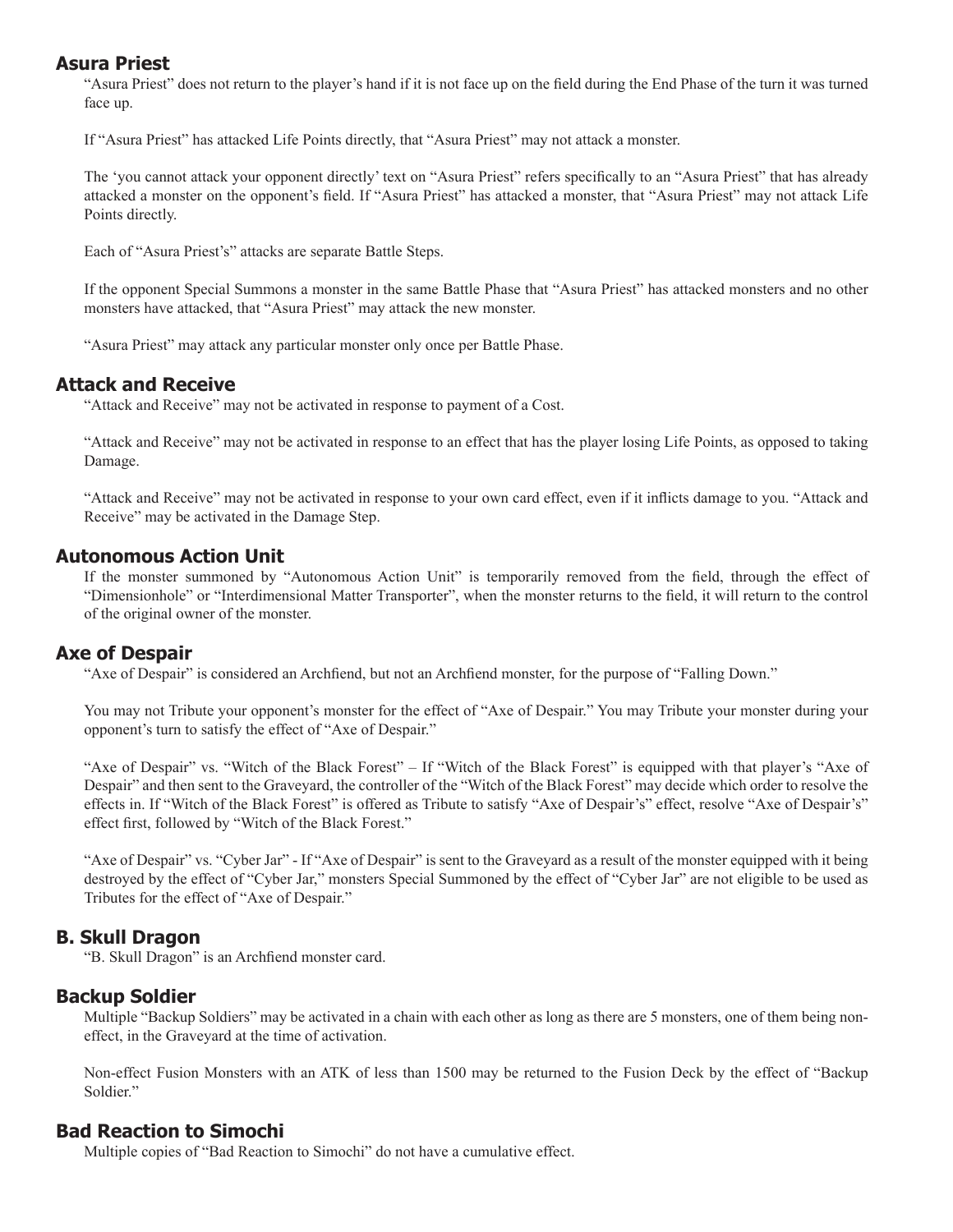#### **Bait Doll**

If "Bait Doll" targets a Trap Card that was Set the turn "Bait Doll" is activated, the Trap Card is considered illegally activated and is immediately destroyed. If "Bait Doll" targets a Trap Card with an activation cost, the activation cost does not have to be paid. If "Bait Doll's" effect is negated, it does not return to the owner's deck.

"Bait Doll" vs. "Jinzo" – If "Jinzo" is active on the field, and "Bait Doll" targets a Trap Card, the Trap Card is considered illegally activated. If the Trap Card is a Continuous Trap Card, it remains on the field meaninglessly. If the Trap Card is not a Continuous Trap Card, it is destroyed.

"Bait Doll" vs. "Statue of the Wicked" – If "Bait Doll" targets a face down "Statue of the Wicked", "Bait Doll" will force the activation of "Statue of the Wicked" and destroy it. "Statue of the Wicked's" effect will not activate.

#### **Balloon Lizard**

"Balloon Lizard" vs. "Skill Drain" - If "Skill Drain" is active, "Balloon Lizard" will not receive any counters for as long as "Skill Drain" is active. "Balloon Lizard" will lose any counters it had when "Skill Drain" is activated.

## **Banisher of the Light**

Effects that activate on a monster being 'sent to the Graveyard' will not activate if "Banisher of the Light" is on the field when the card is sent to the Graveyard.

If "Banisher of the Light" is destroyed or sent to the Graveyard, it will go to the Graveyard. If "Banisher of the Light" is destroyed or sent to the Graveyard at the same time other cards are destroyed or sent to the Graveyard, all cards will be sent to the Graveyard.

## **Banner of Courage**

The ATK bonus provided by "Banner of Courage" is not permanent.

Multiple copies of "Banner of Courage" are cumulative in effect.

#### **Bark of Dark Ruler**

"Bark of Dark Ruler" is a targeting effect.

"Bark of Dark Ruler" may be activated in the Damage Step before Damage Calculation.

Payment of Life Points is a cost to activate "Bark of Dark Ruler."

A player may only pay as many Life Points as necessary to take the higher of the opponent's monster's ATK/DEF to 0. If the opponent's monster's highest statistic of ATK/DEF is not divisible by 100, the player may not pay any excess to set the remainder to 0.

#### **Barrel Behind the Door**

"Barrel Behind the Door" can only be used against an effect that will definitely inflict Damage to you.

"Barrel Behind the Door" may be chained to your own effect that inflicts Damage to you.

"Barrel Behind the Door" may be used in the Damage Step.

"Barrel Behind the Door" may not be used against "Time Wizard" or "Dice Jar" because there is no guarantee that you will be receiving Damage.

"Barrel Behind the Door" may not be used against Continuous effects, including "Gravekeeper's Vassal" or "Wave-Motion Cannon."

"Barrel Behind the Door" may not be chained to an effect that causes you to lose life such as that of "The Immortal of Thunder."

"Barrel Behind the Door" may not be used to redirect Life Points paid as a Cost such as that of "Gravekeeper."

"Barrel Behind the Door" may not be used against effects that redirect Damage, such as that of "Barrel Behind the Door."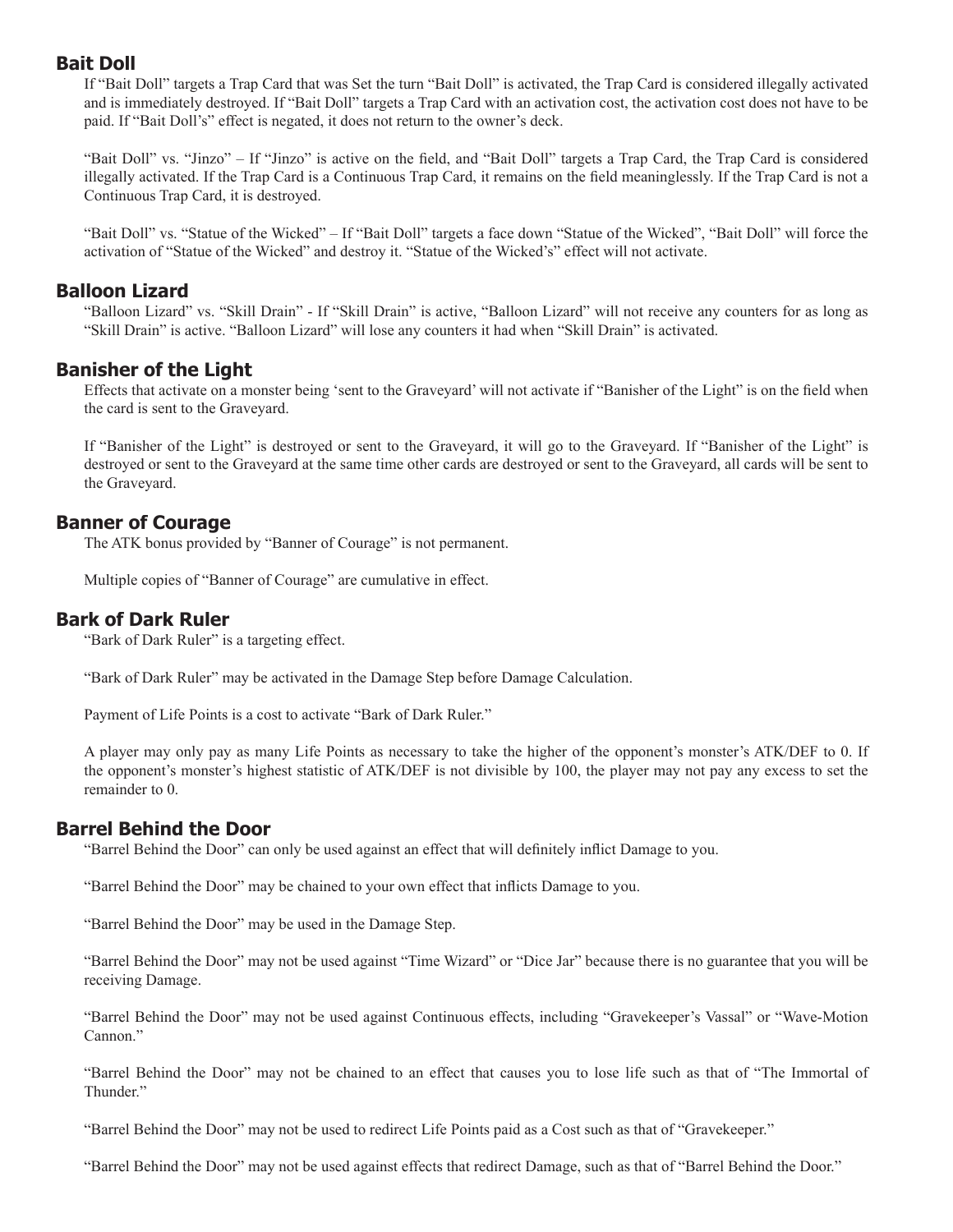"Barrel Behind the Door" may only be used against one instance of Damage being inflicted to the player controlling "Barrel" Behind the Door."

"Barrel Behind the Door" vs. "Granadora" - "Barrel Behind the Door" may be chained to the Damage inflicted as a result of "Granadora's" effect.

## **Barrel Dragon**

"Barrel Dragon's" effect is a targeting effect.

If "Barrel Dragon's" coin-flip effect must be redone through the effect of "Second Coin Toss", all 3 coin flips must be redone. If at least 2 out of the 3 coin flips are Heads, "Barrel Dragon's" effect will destroy the monster it targeted.

#### **Battle-Scarred**

"Battle-Scarred" may target an Archfiend monster that does not have a per Standby Phase Life Point cost.

If the Archfiend monster targeted by "Battle-Scarred" changes control to the opponent, the opponent must pay the upkeep cost for the Archfiend monster as well as the cost for "Battle-Scarred."

If the Archfiend monster targeted for the effect of "Battle-Scarred" is turned face down, "Battle-Scarred" remains on the field meaninglessly.

If the opponent is unable to pay Life Points for the effect of "Battle-Scarred," "Battle-Scarred" remains on the field and the player controlling the Archfiend monster must still pay Life Points for the Archfiend monster, if he or she is able.

"Battle-Scarred" vs. "Heart of Clear Water" - If an Archfiend monster is equipped with "Heart of Clear Water" when "Battle-Scarred" is destroyed, the Archfiend monster is not destroyed by the effect of "Battle Scarred."

"Battle-Scarred" vs. "Pandemonium" - If "Pandemonium" is active while "Battle-Scarred" has a targeted Archfiend monster, neither player pays Life Points for that Archfiend monster.

## **Bazoo the Soul-Eater**

"Bazoo the Soul-Eater" Errata: The text should read: "You can remove up to 3 monster cards in your Graveyard from play to increase the ATK of this monster by 300 points for each card removed from play until the end of your opponent's next turn. This effect can only be used once during your turn."

If the opponent takes control of a "Bazoo the Soul-Eater" on the turn following the player using the effect of "Bazoo the Soul-Eater," that opponent may use the effect of "Bazoo the Soul-Eater" to further increase the ATK of "Bazoo the Soul-Eater."

#### **Beast Fangs**

"Beast Fangs" may only be equipped to a Beast-Type monster.

#### **Beast of Talwar**

"Beast of Talwar" is considered an Archfiend monster.

#### **Begone, Knave!**

If a monster attacks another that has a higher DEF than the attacker's ATK, and Battle Damage is inflicted while "Begone" Knave" is face up on the field, the defending monster will return to the owner's hand.

#### **Berserk Dragon**

"Berserk Dragon" may only be Special Summoned through the effect of "A Deal with Dark Ruler." It may not be Special Summoned through any other effect, including "Pyramid Turtle," "Call of the Mummy," or "Monster Reborn," even if "Berserk Dragon" was Special Summoned correctly and sent to the Graveyard.

If "Berserk Dragon" is flipped face down, when it is turned face up again, it will have its original ATK value of 3500. If "Berserk Dragon" temporarily leaves the field, when it returns, it will have its original ATK value of 3500.

If "Berserk Dragon" attacks Life Points directly, it may not attack any monsters that may later be on the field.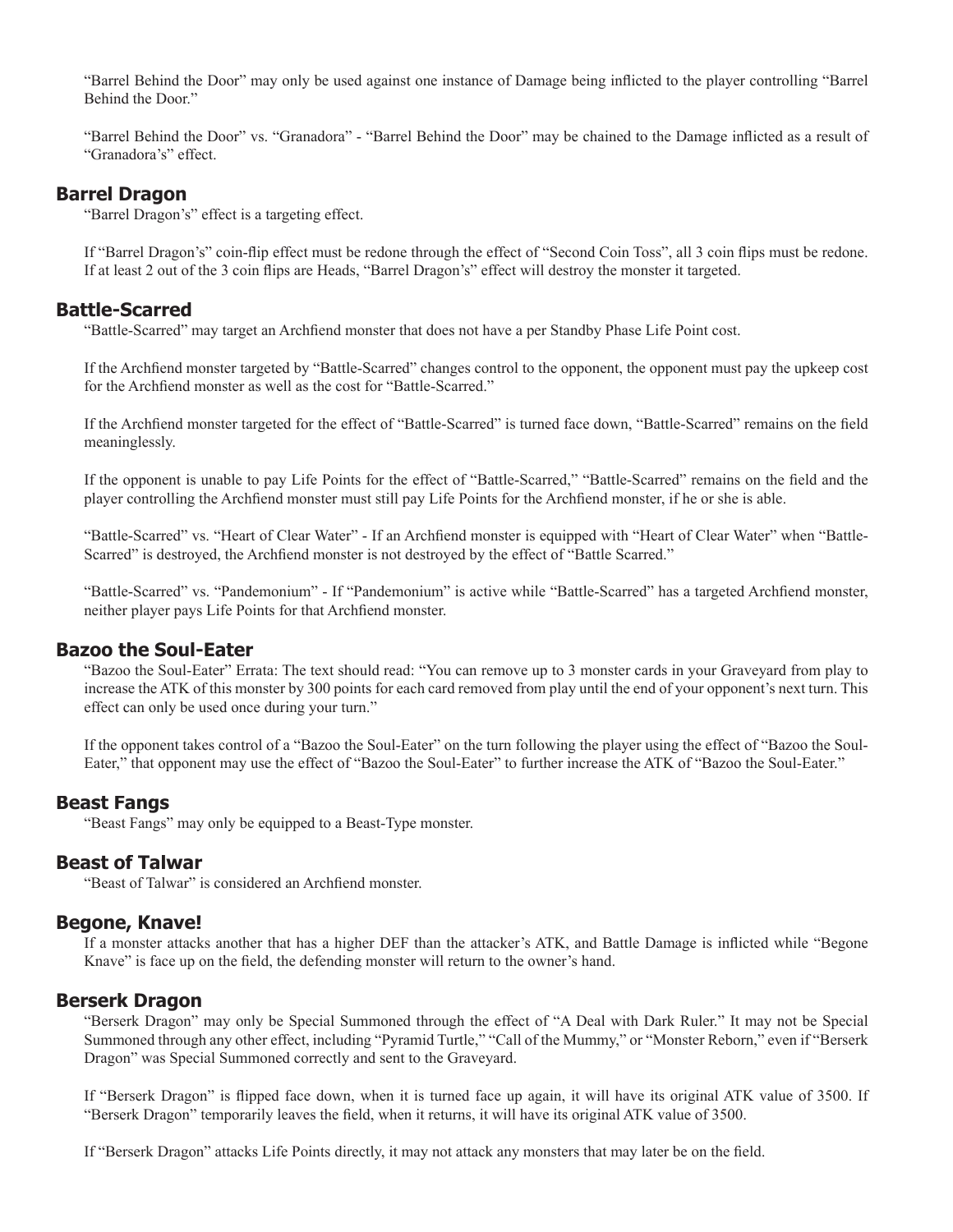"Berserk Dragon" vs. "Skill Drain" – If "Skill Drain" is active when "Berserk Dragon" is summoned, "Berserk Dragon" will not lose 500 ATK per End Phase as long as "Skill Drain" is active. "Berserk Dragon" may not attack every monster on the opponent's side of the field if "Skill Drain" is active. If "Skill Drain" is activated after "Berserk Dragon" has been on the field, any ATK decrease as a result of "Berserk Dragon's" effect will disappear. If "Skill Drain" leaves the field or is negated, "Berserk Dragon's" effect of decreasing ATK will begin at that End Phase. If "Skill Drain" leaves the field or is negated, "Berserk Dragon" may again attack every monster on the opponent's field.

## **Berserk Gorilla**

The effect of "Berserk Gorilla" is a continuous effect.

You cannot chain "Final Attack Orders" to the effect of "Berserk Gorilla".

If a face down Defense position "Berserk Gorilla" is flipped due to an attack, it is destroyed after Damage Calculation.

If "Berserk Gorilla" is face up and its effect is not negated, the controller of "Berserk Gorilla" may not skip his or her Battle Phase.

"Berserk Gorilla" is not required to attack first in the Battle Phase, but it must attack during the Battle Phase.

## **Big Bang Shot**

If the monster equipped with "Big Bang Shot" is turned face down or removed from the field, that monster is not removed from play by the effect of "Big Bang Shot."

"Big Bang Shot" vs. "Guardian Ceal" - If "Guardian Ceal" sends "Big Bang Shot" to the Graveyard by its effect, that "Guardian Ceal" is removed from play, but the effect of "Guardian Ceal" is not negated.

"Big Bang Shot" vs. "Imperial Order" - If "Imperial Order" is active when "Big Bang Shot" is destroyed or removed from the field, the monster equipped with "Big Bang Shot" is not removed from play.

#### **Big Eye**

The cards seen by the effect of "Big Eye" are not considered Drawn.

#### **Birdface**

A player may not search for "Harpie Lady Sisters" by the effect of "Birdface."

## **Bite Shoes**

The player controlling the effect of "Bite Shoes" may choose a face up monster on either side of the field.

## **Black Luster Soldier - Envoy of the Beginning**

You cannot use the first effect of "Black Luster Soldier - Envoy of the Beginning" in Main Phase 2 if it attacked this turn.

"Black Luster Soldier - Envoy of the Beginning" can attack directly if it destroyed your opponent's only monster.

"Black Luster Soldier - Envoy of the Beginning's" effect may be used a maximum of one time per turn.

"Black Luster Soldier - Envoy of the Beginning's" monster removal effect is targeting.

"Black Luster Soldier - Envoy of the Beginning" may target itself with its monster removal effect.

"Black Luster Soldier - Envoy of the Beginning" may only be initially Special Summoned from the Hand by removing 1 LIGHT and 1 DARK monster from play.

"Black Luster Soldier - Envoy of the Beginning" may be Special Summoned from the Graveyard with an appropriate card if it has been Special Summoned properly and sent to the Graveyard.

If the attack of "Black Luster Soldier - Envoy of the Beginning" is negated, "Black Luster Soldier - Envoy of the Beginning" may not use its effect to remove a monster.

If the target of "Black Luster Soldier - Envoy of the Beginning's" removal effect is removed from the field before resolution of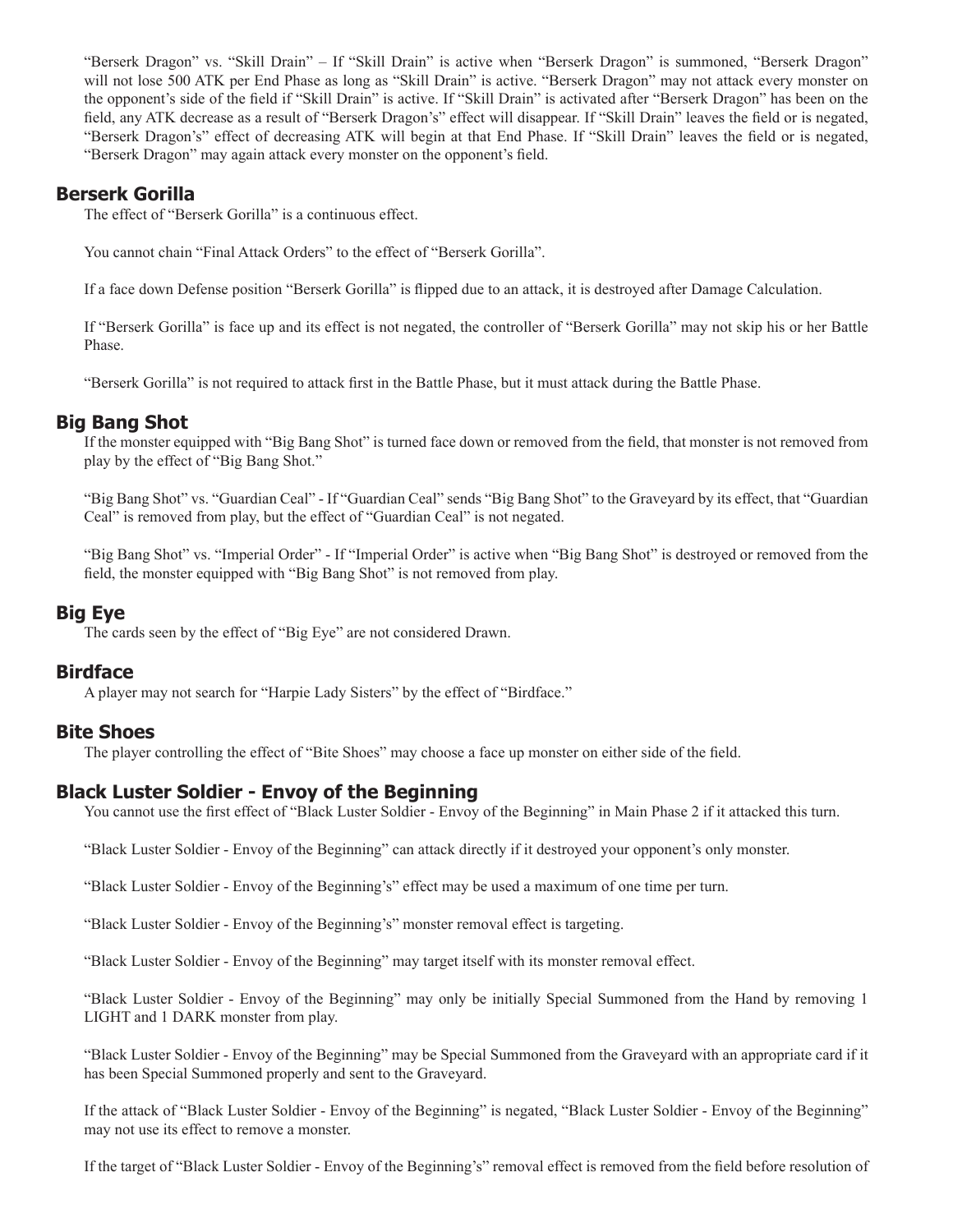the effect, "Black Luster Soldier - Envoy of the Beginning" may not attack that turn.

#### **Black Pendant**

"Black Pendant" does not need to be equipped to a monster for its 'inflict 500 Life Points' effect to resolve. "Black Pendant" must be sent from the Field to the Graveyard to use its 'inflict 500 Life Points' effect.

If the activation of "Black Pendant" is negated, the graveyard effect of "Black Pendant" does not trigger, regardless of if it was originally Set.

"Black Pendant" vs. "Sasuke Samurai #2" - If the effect of "Sasuke Samurai #2" has resolved, the effect of "Black Pendant" will not resolve in the Graveyard.

#### **Black Tyranno**

"Black Tyranno" cannot attack directly if your opponent has a Spell or Trap Card on the field.

"Black Tyranno" can only attack directly when the ONLY cards your opponent has are Defense Position monster cards.

## **Bladefl y**

The effect of "Bladefly" applies to all face up WIND Attribute monsters on either side of the field.

## **Blast Held by a Tribute**

If all face up Attack position monsters are removed from the field before "Blast Held by a Tribute" resolves, the entire effect of "Blast Held by a Tribute" disappears.

If a monster that has been Tribute Summoned attacks, it may be destroyed by the effect of "Blast Held by a Tribute," regardless of how long ago the monster was summoned. If a monster has been Special Summoned, it may not trigger "Blast Held by a Tribute," even if the monster has 5 or more stars.

## **Blast Juggler**

"Blast Juggler" does not count itself for the number of eligible monsters with an ATK of 1000 or less.

## **Blast with Chain**

"Blast with Chain" resolves as an Equip Spell Card after activation. If the monster equipped with "Blast with Chain" is destroyed, "Blast with Chain's" effect does not trigger. "Blast with Chain" must be destroyed by a card effect to trigger its effect. "Blast with Chain" may be activated in the Damage Step.

The effect of "Blast with Chain" creates its own Chain when it activates in the Graveyard.

"Blast with Chain" vs. "Gearfried the Iron Knight" – "Blast with Chain" will be destroyed by "Gearfried the Iron Knight's" effect and will activate its 'destroy 1 card' effect.

"Blast with Chain" vs. "Jinzo" – If "Jinzo" is face up on the field after "Blast with Chain" has resolved, "Blast with Chain" is not negated as it is an Equip Spell Card. If "Jinzo" is face up on the field before "Blast with Chain" is activated, "Blast with Chain" may not be activated as per "Jinzo's" effect.

"Blast with Chain" vs. "Spell Canceller" – If "Spell Canceller" is face up on the field after "Blast with Chain" has resolved, "Spell Canceller" will negate the ATK boosting effect of "Blast with Chain" as it is an Equip Spell Card. If "Spell Canceller" is face up on the field before "Blast with Chain" is activated, "Blast with Chain" will resolve properly and then be negated by "Spell Canceller."

## **Blind Destruction**

The die roll for the effect of "Blind Destruction" is mandatory for each of the controller's Standby Phases.

If multiple copies of "Blind Destruction" are active, a die is rolled for each copy.

Face down monsters are not affected by "Blind Destruction."

# **Blindly Loyal Goblin**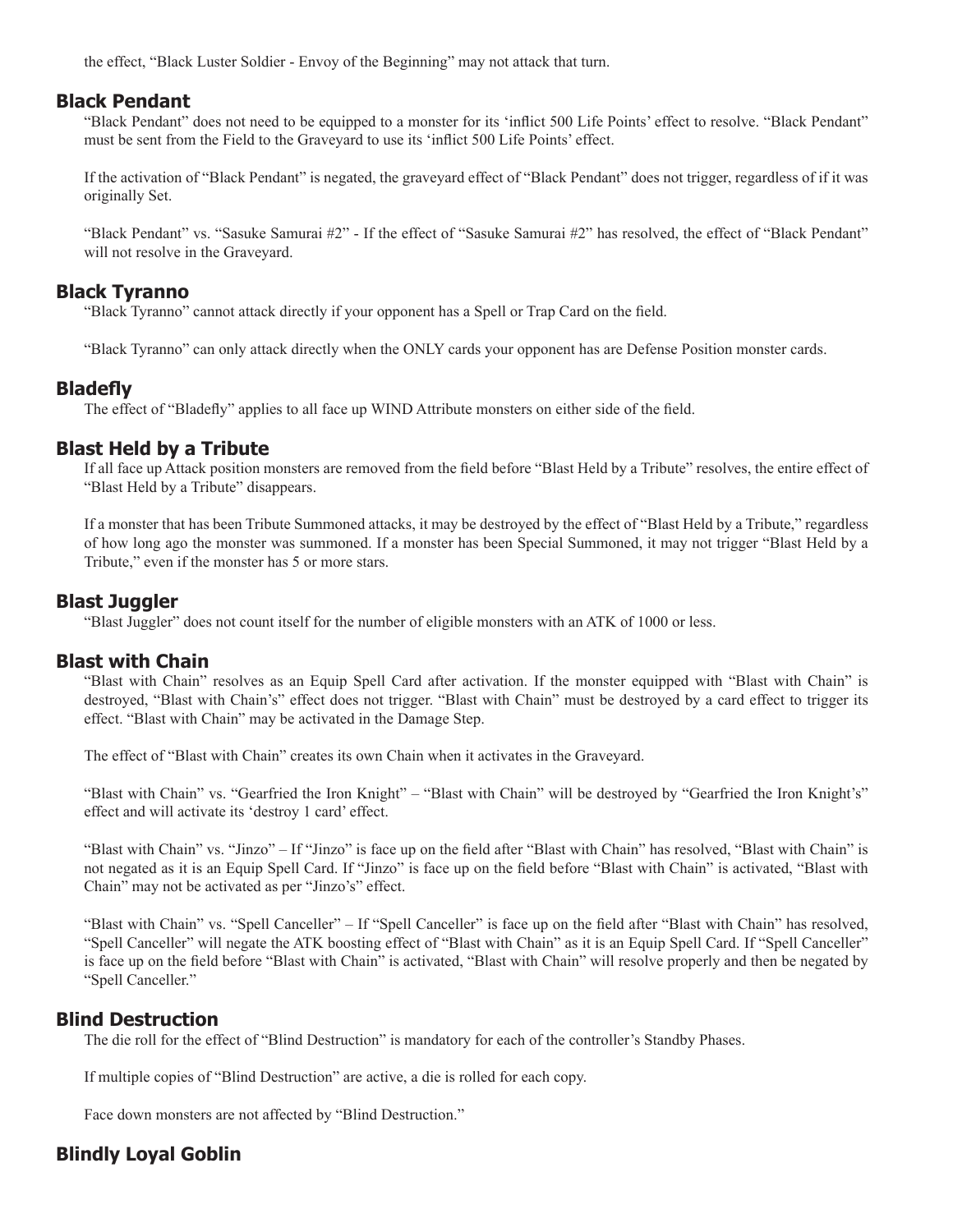Control of a face up "Blindly Loyal Goblin" may not change at any time.

"Blindly Loyal Goblin" vs. "Change of Heart" – A face up "Blindly Loyal Goblin" may not be targeted by "Change of Heart." If a face down "Blindly Loyal Goblin" changes control through the effect of "Change of Heart" or similar cards and "Blindly Loyal Goblin" is turned face up, control of "Blindly Loyal Goblin" will not return to the original controller.

"Blindly Loyal Goblin" vs. "Creature Swap" – A face up "Blindly Loyal Goblin" may not be chosen for the effect of "Creature Swap." If "Blindly Loyal Goblin" is the only monster on either player's field, "Creature Swap" may not be activated.

"Blindly Loyal Goblin" vs. "Thousand-Eyes Restrict" - A face up "Blindly Loyal Goblin" may not be targeted by the effect of "Thousand-Eyes Restrict."

## **Blue-Eyes Toon Dragon**

Two monsters must be Tributed to Special Summon "Blue-Eyes Toon Dragon" while "Toon World" is face up on the summoning player's field.

If "Blue-Eyes Toon Dragon" is turned face down by an effect, it may not be Flip Summoned unless "Toon World" is face up on the summoning player's field.

If either player's "Toon World" is destroyed while "Blue-Eyes Toon Dragon" is face up and active on the field, "Blue-Eyes Toon Dragon" is destroyed.

"Blue-Eyes Toon Dragon" may be Special Summoned from the Graveyard if it has been Special Summoned properly once and the summoning player has "Toon World" on his or her field.

"Blue-Eyes Toon Dragon" may not attack the same turn it is Special Summoned, regardless of how it was Special Summoned.

"Blue-Eyes Toon Dragon" vs. "The Flute of Summoning Dragon" - "Blue-Eyes Toon Dragon" may not be Special Summoned by the effect of "The Flute of Summoning Dragon" regardless of the presence of "Toon World."

#### **Boar Soldier**

"Boar Soldier" may be Special Summoned.

## **Bombardment Beetle**

Monsters with effects that are triggered by being destroyed and sent to the Graveyard do not have their effects activate when destroyed by the effect of "Bombardment Beetle."

#### **Book of Life**

"Book of Life" may not be activated if the controlling player does not have an eligible Zombie-Type monster in his or her Graveyard. "Book of Life" may not be activated if the opponent does not have an eligible monster in his or her Graveyard to be removed from play. If one of the monsters targeted by "Book of Life" is removed from the Graveyard before the resolution of "Book of Life", the remaining monster will still be affected as normal.

"Book of Life" vs. "Kycoo the Ghost Destroyer" – If "Kycoo the Ghost Destroyer" is face up and active on the opponent's field, "Book of Life" may not be activated.

## **Book of Moon**

A monster in face up Attack position turned to face down Defense position by "Book of Moon" may not have its position manually changed that turn.

If "Book of Moon" is activated on a defending monster, the attack resolves as normal.

If "Book of Moon" resolves on an attacking monster, the attack stops at that point. The Damage Step is not reached at that point.

A monster turned face down by the effect of "Book of Moon" in response to the declaration of an attack does not trigger a Replay.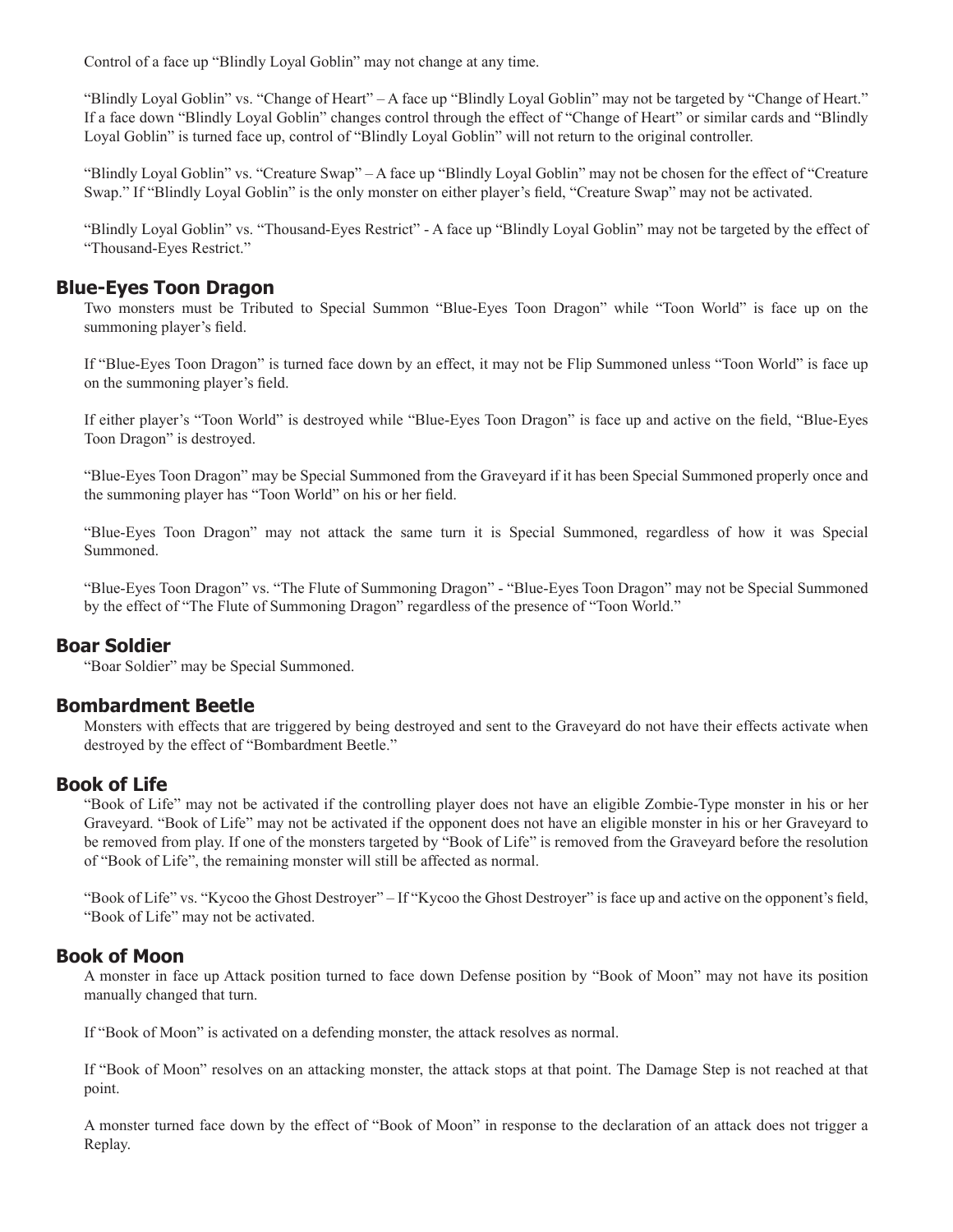Effects that require face up targets will have their effects disappear if "Book of Moon" is chained and successfully resolves to them. This includes "Mirror Force," "Magic Cylinder," and "Ring of Destruction."

Monsters with Continuous effects have their effects cease when turned Face Down by "Book of Moon."

Monsters that are turned face down by "Book of Moon" have their effects reset. This includes "Suijin," which will be allowed to use its effect again when turned face up.

If "Book of Moon" is chained to a Flip effect, the Flip effect will resolve as normally unless the Flip effect requires the monster to remain face up.

Tokens may not be turned face down by "Book of Moon."

"Book of Moon" vs. "Call of the Haunted" – If a monster Special Summoned with "Call of the Haunted" is turned face down by "Book of Moon," that monster will remain on the field and "Call of the Haunted" will remain face up on the field meaninglessly.

"Book of Moon" vs. "Change of Heart" – If a monster that changes control via "Change of Heart" is turned face down by "Book of Moon," the monster will return to the original controller's field when the turn ends as normal per "Change of Heart."

"Book of Moon" vs. "Premature Burial" – If a monster Special Summoned and Equipped with "Premature Burial" is turned face down by "Book of Moon," that monster will remain on the field and "Premature Burial" will be sent to the Graveyard as it no longer has a legal target.

"Book of Moon" vs. "Snatch Steal" – If a monster equipped with "Snatch Steal" is turned face down by "Book of Moon", "Snatch Steal" will be sent to the Graveyard as it no longer has a legal target and control of that monster will remain with the controller of "Snatch Steal."

"Book of Moon" vs. Spirit Monsters – If "Book of Moon" is used on a Spirit Monster to turn it face down, the Spirit Monster will not return to the hand during the End Phase if it is still face down. Effects of Spirit Monsters that activate upon being turned face up will reset and be able to be used again.

"Book of Moon" vs. "The Flute of Summoning Dragon" – If the only "Lord of D" is turned face down by "Book of Moon" in a chain involving "The Flute of Summoning Dragon", the effect of "The Flute of Summoning Dragon" will disappear.

#### **Book of Secret Arts**

"Book of Secret Arts" may only be equipped to Spellcaster Type monsters.

#### **Book of Taiyou**

Monsters flipped face up by the effect of "Book of Taiyou" are not Flip Summoned.

Flip Effect monsters Set and then targeted by "Book of Taiyou" will have their Flip Effects activate.

"Book of Taiyou" vs. Toon monsters - If "Book of Taiyou" flips a Toon monster face up, that Toon monster may attack that turn.

#### **Bottomless Shifting Sand**

If more than one monster ties for highest ATK value in the End Phase while "Bottomless Shifting Sand" is active, all of those monsters will be destroyed by the effect of "Bottomless Shifting Sand."

#### **Bottomless Trap Hole**

"Bottomless Trap Hole" is not a targeting effect.

A Flip-Effect monster Flip Summoned and destroyed by "Bottomless Trap Hole" will still resolve its Flip Effect.

"Bottomless Trap Hole" may not be activated in the Damage Step.

"Bottomless Trap Hole" vs. "Cyber Jar" – "Bottomless Trap Hole" can be activated as a response to the monsters Special Summoned by "Cyber Jar." All monsters on the opponent's field Special Summoned in Face Up Attack position with 1500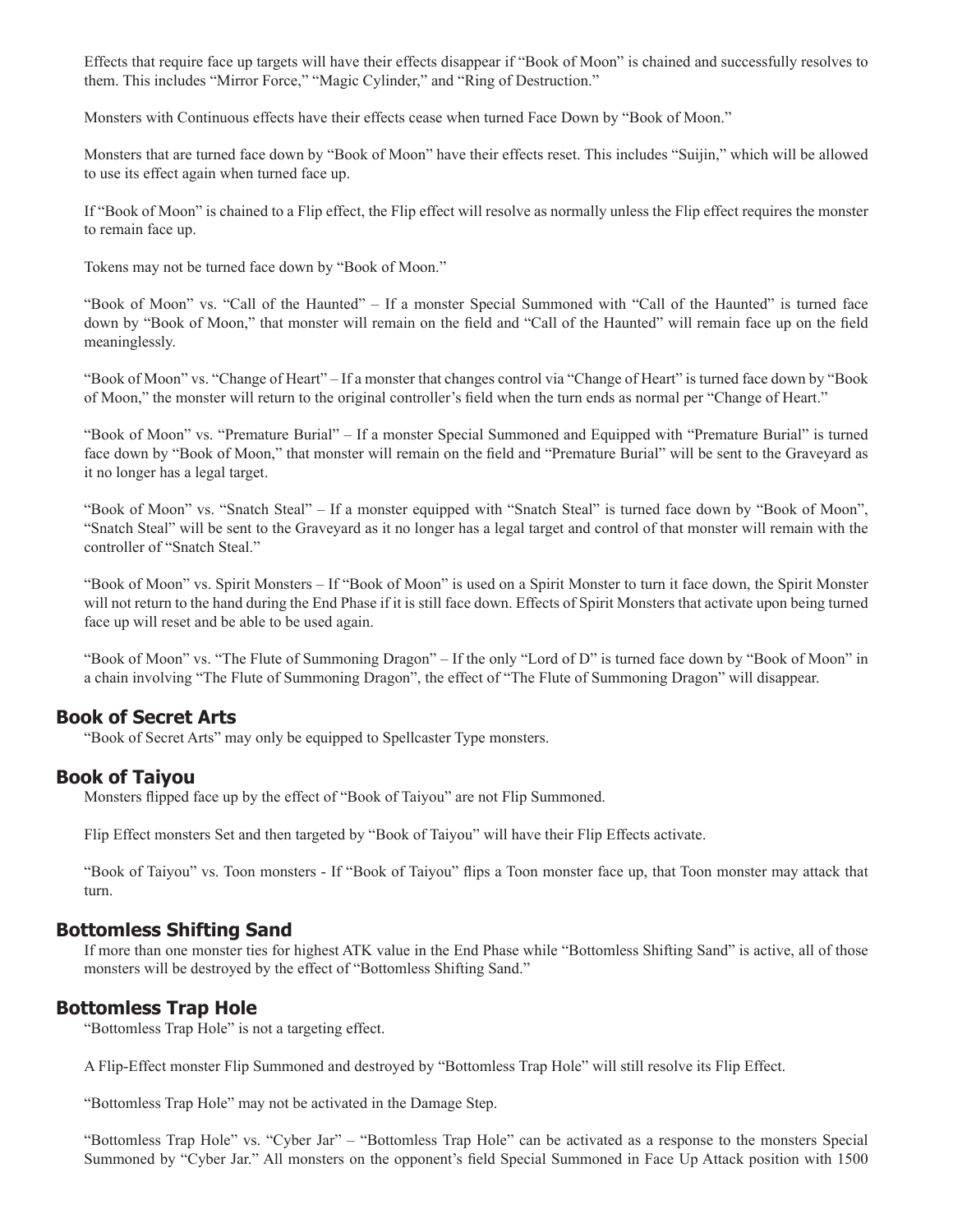ATK or more will be destroyed and removed from play. "Bottomless Trap Hole" may not be activated in response to the Special Summons placed on the field as a result of "Cyber Jar" being flipped by an attack.

"Bottomless Trap Hole" vs. "Lava Golem" – "Bottomless Trap Hole" may be activated in response to your opponent Special Summoning "Lava Golem" to your side of the field.

#### **Breaker the Magical Warrior**

"Breaker the Magical Warrior" only receives its Spell Counter when it is Normal Summoned.

"Breaker the Magical Warrior" does not get its Spell Counter when it is Flip Summoned or Special Summoned.

When "Breaker the Magical Warrior" is Normal Summoned, the placement of the Spell Counter is the event to be chained to with "Trap Hole", "Bottomless Trap Hole," "Ring of Destruction," etc.

The removal of the Spell Counter on "Breaker the Magical Warrior" is a Cost Effect. It is Speed 1 and may not be chained to any other effect.

"Breaker the Magical Warrior's" effect may not be activated if there are no Spell or Trap cards on the field.

"Breaker the Magical Warrior" does not gain a Spell Counter by players activating Spell Cards.

"Breaker the Magical Warrior" vs. "Fake Trap" - If a Trap card is targeted by the effect of "Breaker the Magical Warrior," "Fake Trap" may be chained to the effect to protect that Trap card from destruction."

#### **Bubble Crash**

Cards sent to the Graveyard as a result of the effect of "Bubble Crash" are not destroyed.

"Bubble Crash" may not send itself to the Graveyard as a result of the effect of "Bubble Crash."

Cards sent to the Graveyard as a result of the effect of "Bubble Crash" are all sent at the same time.

Tokens count towards the number of cards on the field for the purpose of "Bubble Crash."

#### **Burning Beast**

The controller of "Burning Beast" while "Burning Beast" is an Equip Spell Card may choose one of his or her own Spell or Trap Cards.

If "Burning Beast" is the only Spell or Trap Card on the field when the equipped monster inflicts Battle Damage, "Burning" Beast" must destroy itself.

"Burning Beast" vs. "Robbin' Goblin" - If "Robbin Goblin" and "Burning Beast" are both controlled by the same player when the monster equipped with "Burning Beast" inflicts Battle Damage to his or her opponent, that player may choose the order of the resolution of the two effects.

#### **Burning Land**

"Burning Land" may only be activated if there is a Field Card on the field.

Field Cards played while "Burning Land" is active are immediately destroyed.

"Burning Land" may destroy a face down Field card.

#### **Burning Spear**

"Burning Spear" may only be equipped to a FIRE type monster.

#### **Burst Breath**

"Burst Breath" may be activated if the only face up monster is the Dragon to be used as a Tribute.

"Burst Breath" vs. "Soul Exchange" - If "Soul Exchange" has targeted a face up Dragon Type monster on the opponent's field, "Burst Breath" may use that monster as a Tribute.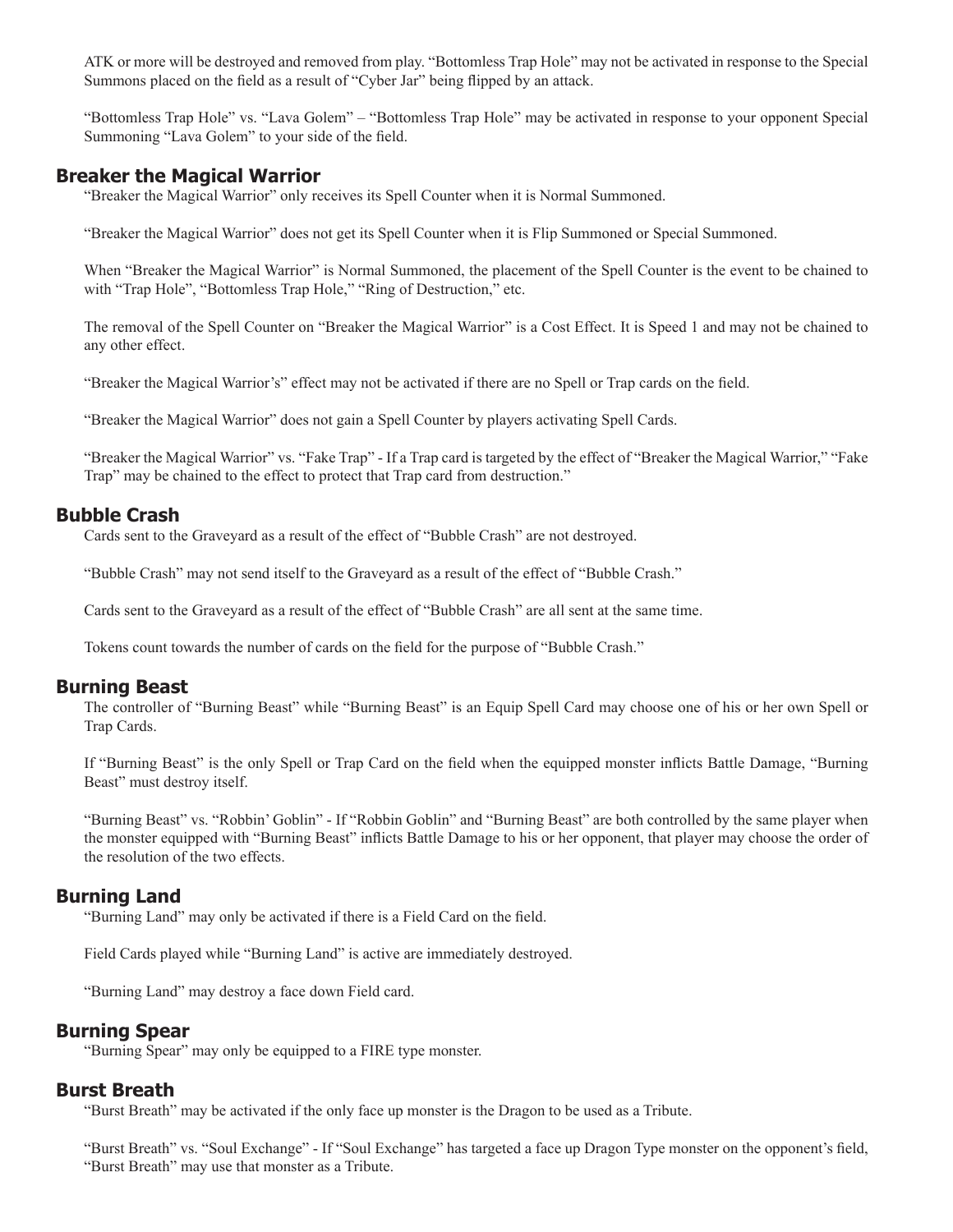## **Buster Blader**

Monsters changed to Dragon-Type by an effect count towards the bonus ATK of "Buster Blader."

## **Buster Rancher**

If the monster equipped with "Buster Rancher" has its ATK rise above 1000 through any effect other than that of "Buster Rancher," "Buster Rancher" is sent to the Graveyard as it is no longer equipped to a legal target.

# **Butterfly Dagger - Elma**

"Butterfly Dagger – Elma" must be destroyed while it is equipped to a monster to activate the effect of returning to a player's hand.

If "Butterfly Dagger – Elma's" effect is negated by "Imperial Order" and "Butterfly Dagger – Elma" is destroyed, "Butterfly Dagger – Elma" will return to the player's hand.

If the monster equipped with "Butterfly Dagger – Elma" is destroyed, "Butterfly Dagger – Elma" does not return to the player's hand.

If "Butterfly Dagger – Elma" is destroyed in a chain to its activation, "Butterfly Dagger – Elma" will not return to the player's hand.

If "Butterfly Dagger – Elma's" activation is negated, "Butterfly Dagger – Elma" will not return to the player's hand.

If "Butterfly Dagger – Elma" is sent to the Graveyard but not destroyed, it will not return to the player's hand. If "Butterfly Dagger – Elma" is discarded from the hand, it will not return to the player's hand.

"Butterfly Dagger – Elma" vs. "Disappear" – "Disappear" can be chained to the activation of "Butterfly Dagger – Elma's" return to the player's hand effect. "Disappear" will resolve as Chain Link 2 to the "Butterfly Dagger – Elma's" effect of Chain Link 1. "Disappear" will resolve first, removing "Butterfly Dagger – Elma" from play. "Butterfly Dagger – Elma's" effect will then disappear.

"Butterfly Dagger – Elma" vs. "Freed the Matchless General" – If "Butterfly Dagger – Elma" is equipped to "Freed the Matchless General," "Freed the Matchless General" will negate and destroy "Butterfly Dagger – Elma." "Butterfly Dagger – Elma" will not return to the player's hand.

"Butterfly Dagger – Elma" vs. "Rod of Silence – Kay'est" – If "Butterfly Dagger – Elma" is equipped to a monster already equipped with "Rod of Silence – Kay'est," "Butterfly Dagger – Elma" will be negated and destroyed by the effect of "Rod of Silence – Kay'est" and "Butterfly Dagger – Elma" will not return to the hand. If "Rod of Silence - Kay'est" is equipped to a monster already equipped with "Butterfly Dagger Elma," "Butterfly Dagger – Elma" will be negated and destroyed by the effect of "Rod of Silence – Kay'est" and "Butterfly Dagger – Elma" will not be returned to the player's hand.

# **Byser Shock**

"Byser Shock" does not get its effect if Special Summoned face down. "Byser Shock," if later Flip Summoned, it will have its effect resolve at that time. "Byser Shock" will not receive its effect if Flipped as a result of an attack or an effect.

"Byser Shock" vs. "Skill Drain" - If "Skill Drain" is active or activated in a chain to "Byser Shock's" effect, the effect of "Byser Shock" is negated.

# **Call Of The Haunted**

"Call of the Haunted" constitutes a targeting effect.

The player using "Call of the Haunted" must declare the monster to be Special Summoned at the time of activation.

If the monster Special Summoned by "Call of the Haunted" is sent to the Graveyard, but not destroyed, "Call of the Haunted" remains on the field meaninglessly.

If the monster Special Summoned by "Call of the Haunted" is returned to the hand, "Call of the Haunted remains on the field meaninglessly.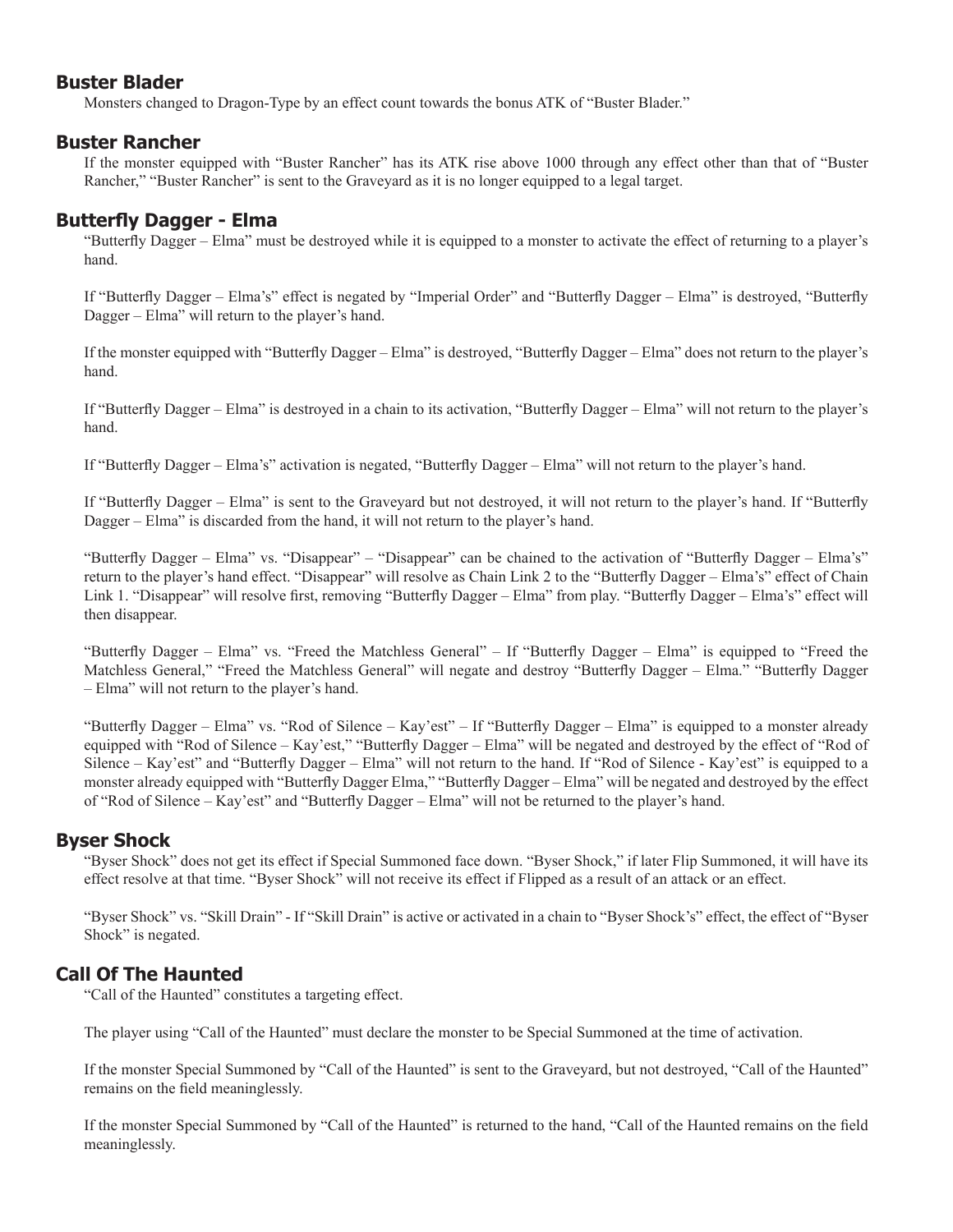If the monster Special Summoned by "Call of the Haunted" is Tributed, "Call of the Haunted" remains on the field meaninglessly.

If that monster is not in the Graveyard at the time of resolution, "Call of the Haunted" resolves without effect and remains on the field meaninglessly.

"Call of the Haunted" may be used to Special Summon a monster from the Graveyard during either player's Battle Phase. If "Call of the Haunted" is successfully resolved during the opponent's Battle Phase as a response to an attack declaration, a Replay is triggered.

"Call of the Haunted" may not be activated during the Damage Step."

If "Call of the Haunted" is destroyed in a chain to the activation of "Call of the Haunted," the monster that would be Special Summoned by "Call of the Haunted" is not Special Summoned.

"Call of the Haunted" vs. "Gearfried the Iron Knight" – "Call of the Haunted" does not equip itself to "Gearfried the Iron Knight." "Gearfried the Iron Knight" can be successfully summoned by "Call of the Haunted."

"Call of the Haunted" vs. "Jinzo" – "Call of the Haunted" can Special Summon "Jinzo." If "Call of the Haunted" is destroyed while "Jinzo" is face up on the field, the monster targeted by "Call of the Haunted" will not be destroyed. If "Jinzo" is Special Summoned by "Call of the Haunted" and "Jinzo" is destroyed, "Call of the Haunted" is destroyed.

"Call of the Haunted" vs. "Monster Reborn" - If the opponent plays "Monster Reborn" targeting a specific monster in a player's Graveyard, and "Call of the Haunted" is chained to the activation of "Monster Reborn" targeting the same monster, "Call of the Haunted" will resolve first removing that monster from the Graveyard. "Monster Reborn" will resolve without effect.

"Call of the Haunted" vs. "Mystical Space Typhoon" – If "Mystical Space Typhoon" is activated in a chain with the activation of "Call of the Haunted," "Mystical Space Typhoon" will destroy the "Call of the Haunted" before "Call of the Haunted" Special Summons a monster. "Call of the Haunted's" effect will then disappear. If "Call of the Haunted" is activated in a chain with a "Mystical Space Typhoon" that targets "Call of the Haunted," "Call of the Haunted" will resolve first, Special Summoning a monster. "Mystical Space Typhoon" will then resolve destroying the "Call of the Haunted." If "Call of the Haunted" is not negated at this point, the monster Special Summoned by "Call of the Haunted" will be destroyed.

"Call of the Haunted" vs. "Tyrant Dragon" – If "Call of the Haunted" is used to Special Summon "Tyrant Dragon" and resolves successfully, "Call of the Haunted" will be negated and destroyed after "Tyrant Dragon" has been Special Summoned. "Tyrant Dragon" will remain on the field.

"Call of the Haunted" vs. Union monsters – If a Union monster like "Koitsu" is Special Summoned by "Call of the Haunted" and then uses its effect to equip itself to its Union counterpart, "Call of the Haunted" will no longer affect the Union monster and will remain face up on the field meaninglessly.

## **Call of the Mummy**

"Call of the Mummy" may only be used once during the controlling player's own Main Phase 1 or 2.

"Call of the Mummy" can be used to Special Summon any Zombie monster that does not also have Special Summoning requirements regardless of Level.

If "Call of the Mummy's" effect is chained with a card that will destroy "Call of the Mummy," "Call of the Mummy's" effect will disappear.

#### **Cannon Soldier**

"Cannon Soldier's" effect is Speed 1 and is a Cost-Effect.

"Cannon Soldier's" effect may be used once immediately upon summoning before the opponent may respond with an appropriate Trap Card like "Torrential Tribute" or "Trap Hole."

"Cannon Soldier" may Tribute itself for its effect.

"Cannon Soldier" may Tribute a face down monster.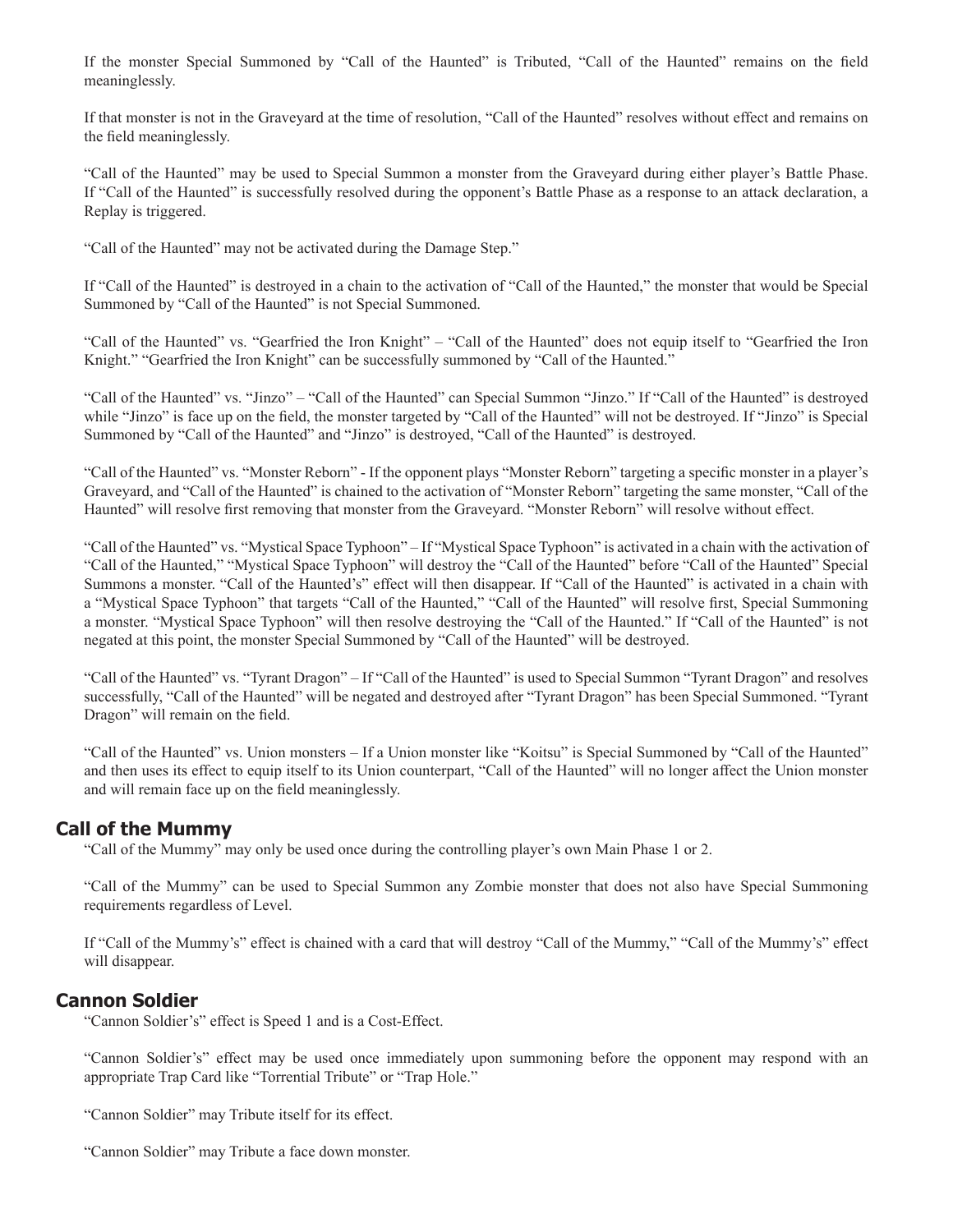## **Card Destruction**

If there are any cards that are not in the owner's hands, through the effect of "Exchange" or similar, when "Card Destruction" is played, the owners of the respective cards may decide the order that the cards go into the Graveyard.

Cards discarded for the purpose of "Card Destruction" are not a cost of activating "Card Destruction."

"Banisher of the Light" vs. "Card Destruction" - If "Card Destruction" resolves while an active "Banisher of the Light" is on the field, each player still draws the same number of cards that were discarded.

## **Card of Safe Return**

A player with multiple "Card of Safe Returns" active on the field may draw 1 card for each "Card of Safe Return" when a monster is Special Summoned from that player's Graveyard.

If a monster is Special Summoned from the Graveyard of a player with a "Card of Safe Return" by the opponent, the player with the "Card of Safe Return" may draw 1 card.

## **Card Shuffle**

The 300 Life Points are a cost to activate the effect of "Card Shuffle."

## **Castle of Dark Illusions**

"Castle of Dark Illusions's" effect will increase the ATK of Zombie monsters on the field by 200 per turn for each turn that "Castle of Dark Illusions" is face up, for the duration of 4 turns on the Standby Phase.

If "Castle of Dark Illusions" leaves the field before the fourth Standby Phase, the ATK increase will stop increasing. Any ATK increase that occurred as a result of "Castle of Dark Illusions" will remain on the respective Zombie-Type monsters as long as those Zombie-Type remain face up on the field.

## **Castle Walls**

"Castle Walls" may be activated in the Damage Step.

"Castle Walls" is a targeted effect.

#### **Catapult Turtle**

"Catapult Turtle's" effect is Speed 1 and is a Cost-Effect.

"Catapult Turtle's" effect may be used once immediately upon summoning before the opponent may respond with an appropriate Trap Card like "Torrential Tribute" or "Trap Hole."

"Catapult Turtle" may Tribute itself for its effect.

"Catapult Turtle's" effect is based on the current ATK of the monster at the moment it is Tributed.

Face Down monsters may be Tributed for "Catapult Turtle's" effect.

#### **Cat's Ear Tribe**

The effect of "Cat's Ear Tribe" activates in the Damage Step during Damage Calculation.

"Cat's Ear Tribe" vs. "Maju Garzett"/"Great Maju Garzett" – If "Maju Garzett" or "Great Maju Garzett" attacks a "Cat's Ear Tribe" and it is not destroyed as a result of battle, "Maju Garzett" and "Great Maju Garzett's" ATK will be set to 0 at the end of the Damage Step.

#### **Cave Dragon**

"Cave Dragon" may be Set, Flip Summoned, or Special Summoned even if there is another monster on that player's field.

If the only other Dragon-Type monster on the field is destroyed as a response to "Cave Dragon" declaring an attack, the "Cave Dragon's" attack is stopped. This card may be Special Summoned.

"Cave Dragon" vs. "Skill Drain" – If "Skill Drain" is active on the field, "Cave Dragon" may still not be Normal Summoned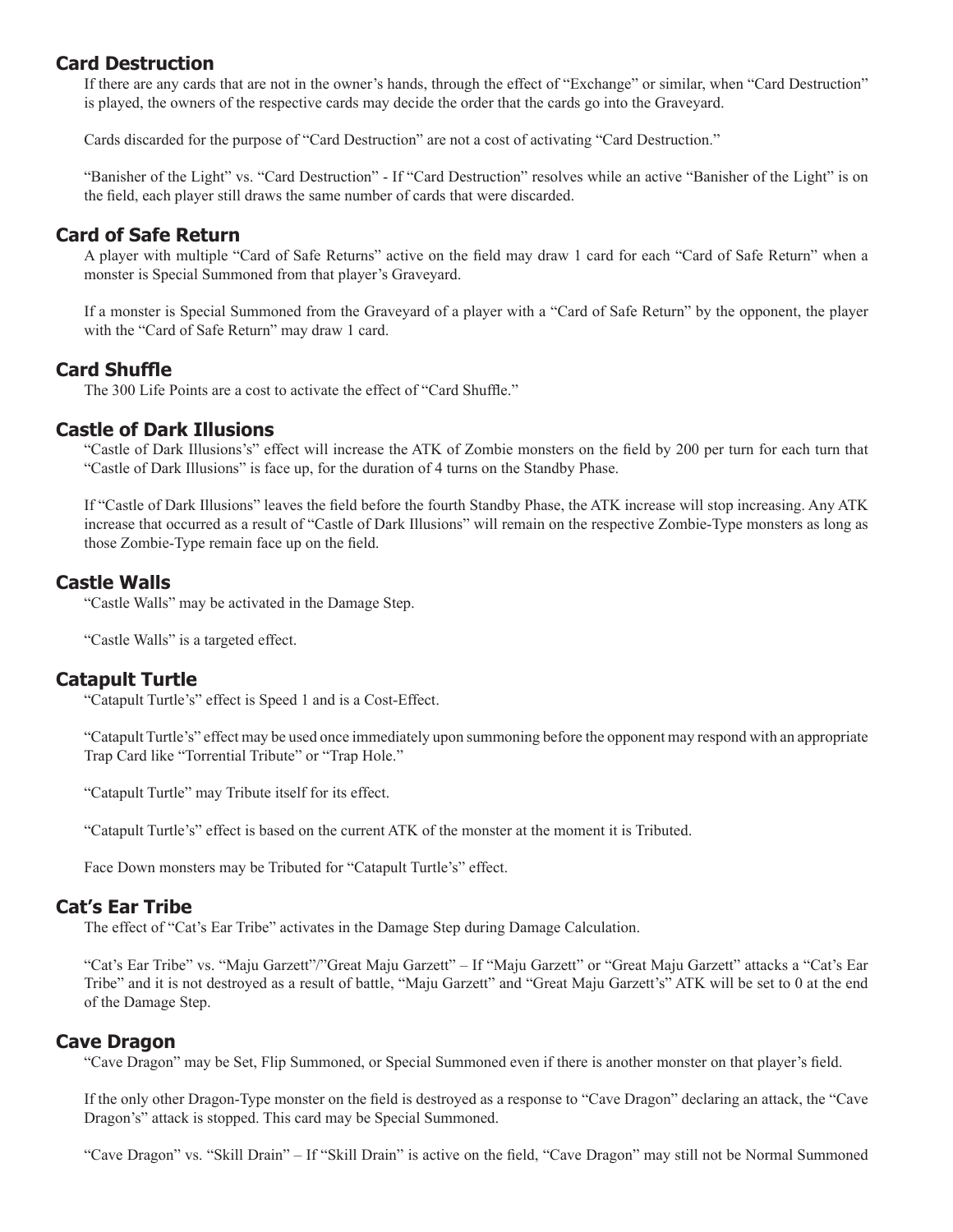if there are any other monsters on the field. If "Skill Drain" is active on the field, "Cave Dragon" may attack even if there are no other Dragon-Types on the field.

## **Ceasefire**

"Ceasefire" does not affect Face Down Attack Position monsters.

If "Ceasefire" is activated in a Chain to the Flip Effect of a Flip Summoned monster, "Ceasefire" will resolve first, but the Flip Effect will resolve successfully.

"Ceasefire" can be activated if one of two conditions are met: 1) There is a Face down Defense position monster on the field. 2) There is a Face up Effect monster on the field.

Monster Tokens are not considered Effect monsters for the effect of "Ceasefire."

"Ceasefire" vs. "Jinzo" – If a face down "Jinzo" is flipped face up by "Ceasefire," "Ceasefire's" effect will completely resolve before "Jinzo's" effect of negating all Traps resolves.

## **Cestus of Dagla**

If the monster equipped with "Cestus of Dagla" is not under the control of the controller of "Cestus of Dagla," the Life Point gaining effect of "Cestus of Dagla" does not apply.

"Cestus of Dagla" will trigger its Life Point gaining effect if the monster equipped with "Cestus of Dagla" attacks Life Points directly.

If more than one "Cestus of Dagla" is equipped to the same monster, each "Cestus of Dagla" will trigger the Life Point gain.

## **Chain Destruction**

"Chain Destruction" destroys the cards in the hand and the Deck that it sends to the Graveyard.

"Chain Destruction" is a targeting effect.

A player may target his or her own summoned monster with "Chain Destruction."

Monsters Special Summoned face up by monster effects may be targeted by "Chain Destruction."

If "Chain Destruction" is activated in response to a Fusion monster being Special Summoned and that Fusion monster has less than 2000 ATK, all other copies of that Fusion monster in the affected player's Fusion Deck are destroyed and sent to the Graveyard.

If the ATK of a monster is increased above 2000 in a chain to the activation of "Chain Destruction," "Chain Destruction" still resolves properly.

## **Chain Energy**

"Chain Energy" applies to any cards played after "Chain Energy" resolves.

"Chain Energy" creates a condition where you pay an activation cost of 500 Life Points to play a card. A card is defined as played by either putting it on the field through normal means; for example, a Normal Summon/Set, Activating a Spell Card from the Hand, Setting a Spell or Trap Card, or activating a discarding effect like "Kuriboh" from the hand.

Cards Set previous to "Chain Energy" do not trigger the 500 Life Point cost.

Cards brought to the field through another effect, like Special Summoning a monster through "Monster Reborn" do not trigger the 500 Life Point cost of "Chain Energy".

## **Change of Heart**

"Change of Heart" is a targeting Spell Card.

It is not required to Flip the face down monster taken control of by "Change of Heart" to look at it.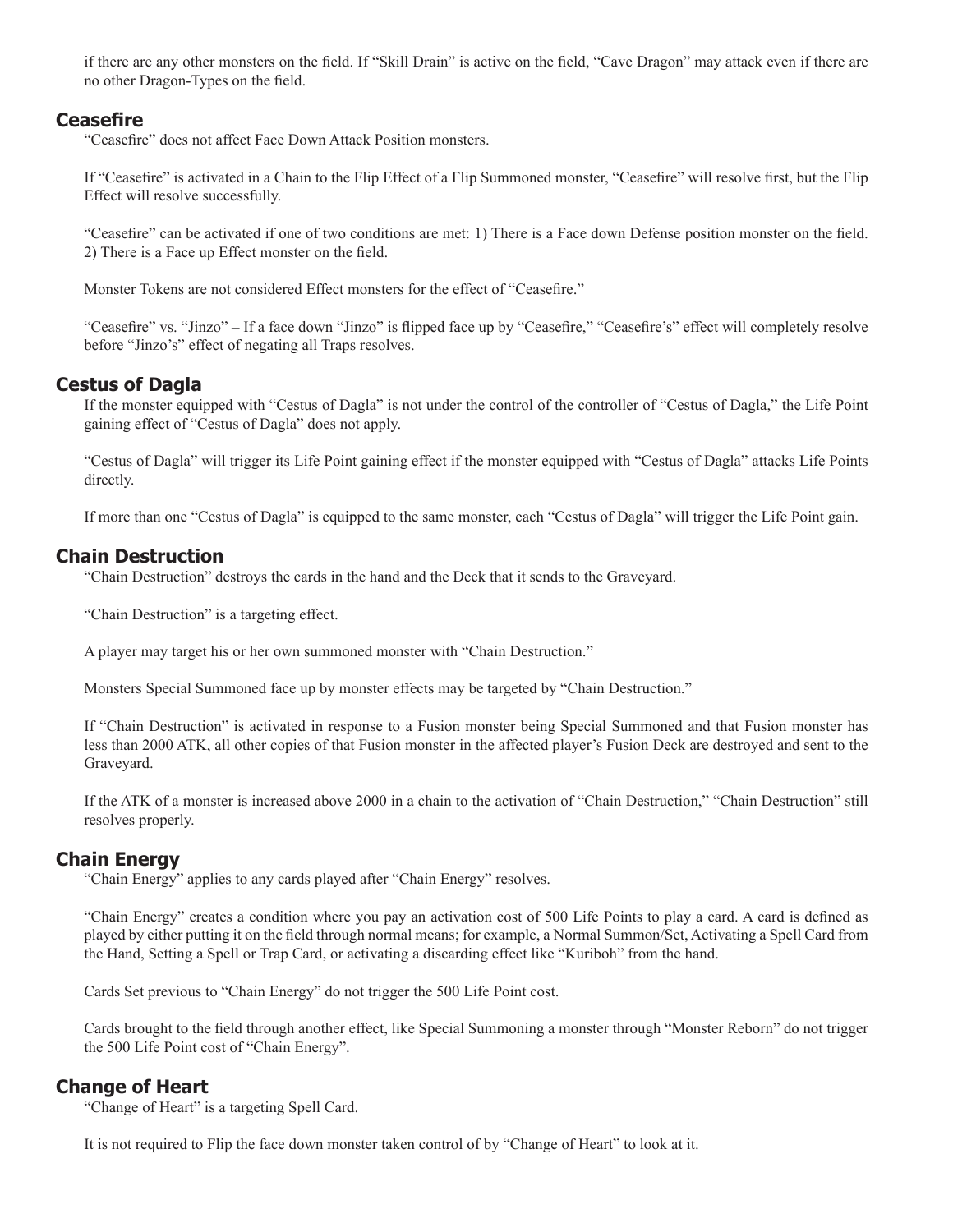If the monster affected by "Change of Heart" is turned face down, that monster will return to the original controller at the End Phase as normal.

If the monster affected by "Change of Heart" is temporarily removed from play, that monster will return to the original controller when the monster returns to play.

"Blindly Loyal Goblin" vs. "Change of Heart" – A face up "Blindly Loyal Goblin" may not be targeted by "Change of Heart." If a face down "Blindly Loyal Goblin" changes control through the effect of "Change of Heart" or similar cards and "Blindly Loyal Goblin" is turned face up, control of "Blindly Loyal Goblin" will not return to the original controller.

"Book of Moon" vs. "Change of Heart" – If a monster that changes control via "Change of Heart" is turned face down by "Book of Moon," the monster will return to the original controller's field when the turn ends as normal per "Change of Heart."

"Change of Heart" vs. "Dimensionhole" / "Interdimensional Matter Transporter" – If a monster that changes control via "Change of Heart" is temporarily removed from the field via "Dimensionhole" or "Interdimensional Matter Transporter," that monster will return to the original controller's control when it returns to the field.

## **Chaos Command Magician**

"Chaos Command Magician" vs. "Penguin Soldier" - If "Penguin Soldier" only targets "Chaos Command Magician", then the effect of "Penguin Soldier" is negated. If "Penguin Soldier" targets "Chaos Command Magician" and another monster by its effect, the effect of "Penguin Soldier" is not negated.

## **Chaos Emperor Dragon - Envoy of the End**

The effect of "Chaos Emperor Dragon - Envoy of the End" may only be activated in a player's own Main Phases, and is Spell Speed 1.

"Chaos Emperor Dragon - Envoy of the End's" effect is a Cost-Effect.

After Summoning, the player has Priority and can activate the effect of "Chaos Emperor Dragon - Envoy of the End" immediately before it is destroyed with "Bottomless Trap Hole", etc.

"Chaos Emperor Dragon - Envoy of the End" sends itself to the Graveyard.

The effect of "Chaos Emperor Dragon - Envoy of the End" counts all cards on the field of both players.

The effect of "Chaos Emperor Dragon - Envoy of the End" does not destroy the cards that it sends to the Graveyard.

"Chaos Emperor Dragon - Envoy of the End's" effect does not calculate Damage for Tokens sent to the Graveyard by its effect as Tokens are instead removed from play.

Cards sent from the hand to the Graveyard by the effect of "Chaos Emperor Dragon - Envoy of the End" are not considered discarded.

"Chaos Emperor Dragon - Envoy of the End" may only be initially Special Summoned from the Hand by removing 1 LIGHT and 1 DARK monster from play.

"Chaos Emperor Dragon - Envoy of the End" may be Special Summoned from the Graveyard with an appropriate card if it has been Special Summoned properly and sent to the Graveyard. You can "Monster Reborn", etc., the "Chaos Emperor Dragon - Envoy of the End" if properly Special Summoned and sent to the Graveyard, but you can't "Monster Reborn", etc. it if it was discarded from your hand with "Graceful Charity", etc.

If the summon of "Chaos Emperor Dragon - Envoy of the End" is negated, that "Chaos Emperor Dragon - Envoy of the End" may not be Special Summoned from the Graveyard.

"Barrel Behind the Door" can be used against the effect of "Chaos Emperor Dragon - Envoy of the End". It will count as 1 card for "Chaos Emperor Dragon - Envoy of the End's" damage total because you don't send cards to the Graveyard during a chain unless they are destroyed in the middle of the chain or until the entire chain resolves.

"A Deal with Dark Ruler" vs. "Chaos Emperor Dragon - Envoy of the End" - "A Deal with Dark Ruler" may not be chained to the effect of "Chaos Emperor Dragon - Envoy of the End" if no Level 8 or higher monster has been sent to the Graveyard yet.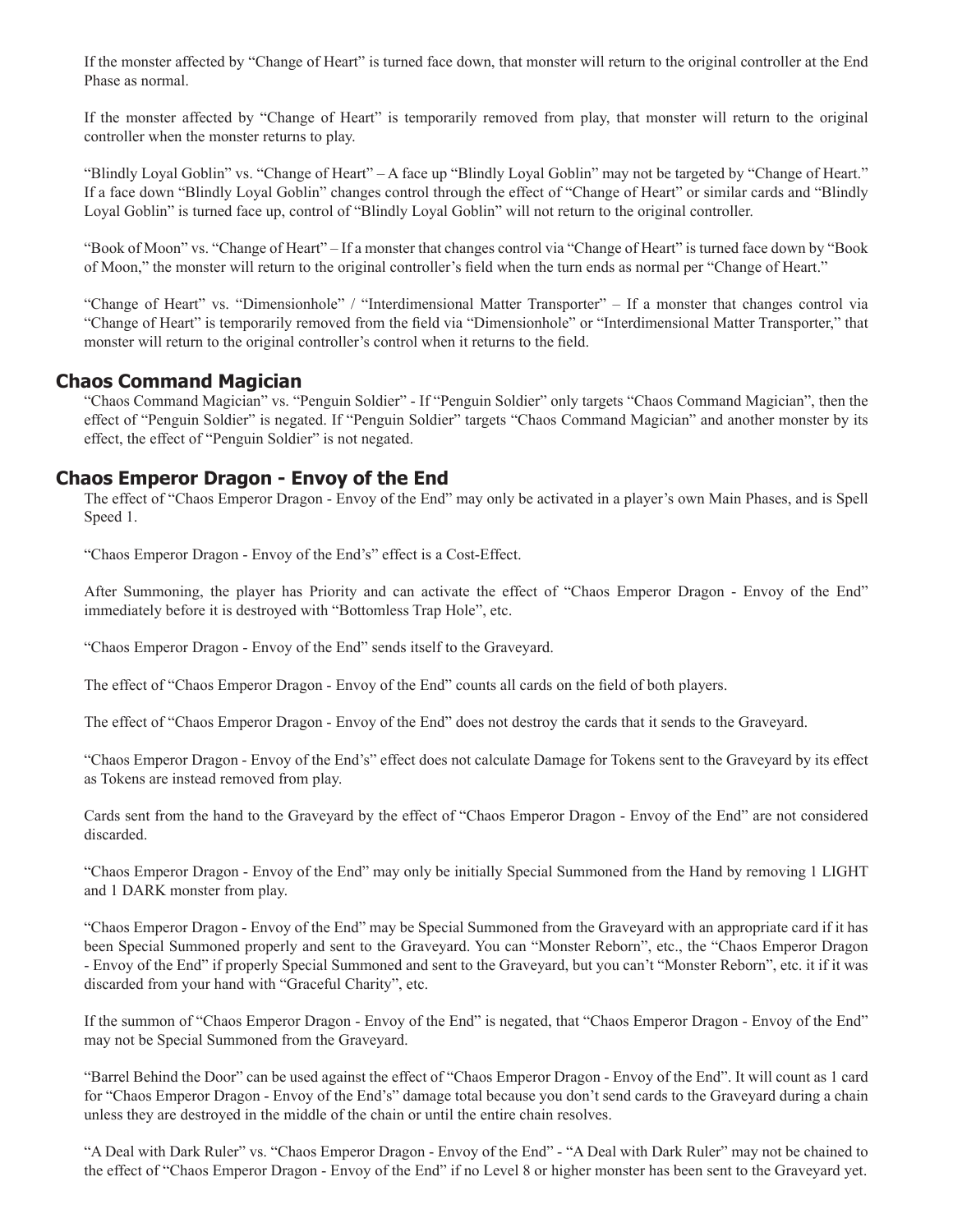"Chaos Emperor Dragon - Envoy of the End" vs. "Despair from the Dark" - "Despair from the Dark" sent from the hand to the Graveyard by the effect of "Chaos Emperor Dragon - Envoy of the End" will be Special Summoned through its effect.

"Chaos Emperor Dragon - Envoy of the End" vs. "Fake Trap" - "Fake Trap" may not be activated in a chain with "Chaos Emperor Dragon - Envoy of the End's" effect as the effect of "Chaos Emperor Dragon - Envoy of the End" does not destroy cards.

"Chaos Emperor Dragon - Envoy of the End" vs. "Witch of the Black Forest" - If "Witch of the Black Forest" is sent to the Graveyard by the effect of "Chaos Emperor Dragon - Envoy of the End," after "Chaos Emperor Dragon - Envoy of the End's" effect resolves, the effect of "Witch of the Black Forest" resolves.

#### **Chaos Necromancer**

The effect of "Chaos Necromancer" is continuous.

## **Chaos Sorcerer**

If "Chaos Sorcerer" has attacked, it may not use its effect the same turn.

If the attack of "Chaos Sorcerer" is negated, the removal effect of "Chaos Sorcerer" may not be activated.

## **Chaosrider Gustaph**

The ATK increase by the effect of "Chaosrider Gustaph" only applies to Spell Cards specifically removed for that effect.

If the ATK of "Chaosrider Gustaph" is raised by its effect and the following turn, control of "Chaosrider Gustaph" changes to the opponent, the opponent may raise the ATK of "Chaosrider Gustaph" through its effect.

## **Charm of Shabti**

"Charm of Shabti" can be discarded from the hand in response to a face down Gravekeeper monster being flipped up by an attack if that Gravekeeper monster would be destroyed by an attack.

"Charm of Shabti" may be activated in the Damage Step.

#### **Checkmate**

"Checkmate" is a targeting effect, targeting a specific "Terrorking Archfiend."

If "Terrorking Archfiend" is equipped with "Twin Swords of Flashing Light – Tryce" when "Checkmate's" effect applies, "Terrorking Archfiend" may attack directly twice.

## **Chopman the Desperate Outlaw**

For the purposes of "Curse of Darkness", the effect of "Chopman the Desperate Outlaw" does not activate the Spell Card from the Graveyard.

## **Chosen One**

Monsters with Special Summon requirements may not be Special Summoned by the effect of "Chosen One."

"Chosen One" vs. Toon monsters - Toon Monsters may be Special Summoned by the effect of "Chosen One" if "Toon World" is face up on the field.

#### **Cobra Jar**

"Cobra Jar" vs. "Change of Heart" – If "Cobra Jar" is flipped while under the control of the other player through "Change of Heart," the Snake Token produced by the effect will remain under the control of the player who flipped it.

If the Snake Token is taken control of via "Change of Heart" and destroyed, the opponent of the player who 'created' the Snake Token by the effect of "Cobra Jar" will take the Life Point damage.

# **Cockroach Knight**

The effect of "Cockroach Knight" is mandatory.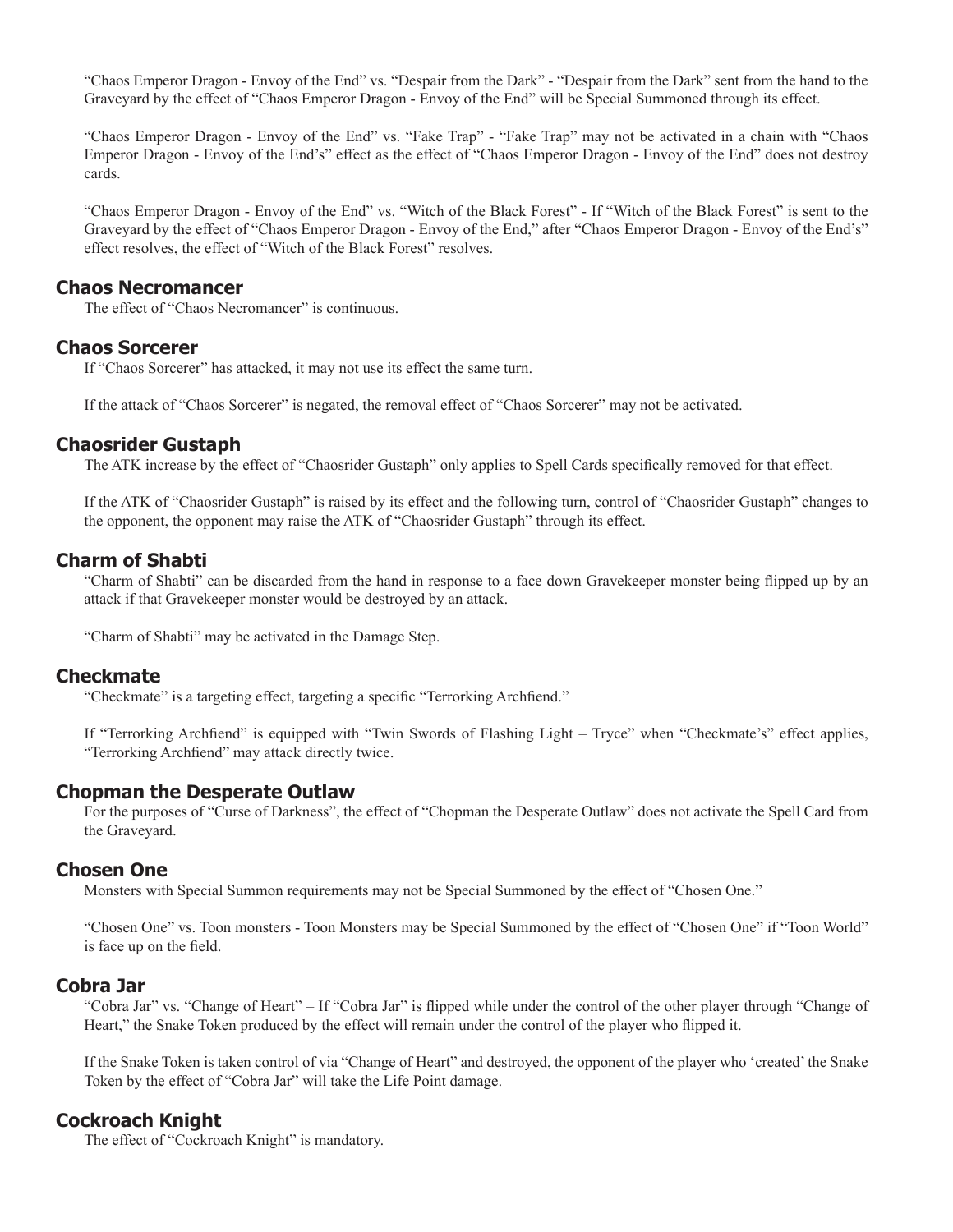## **Cocoon of Evolution**

The action of Equipping "Cocoon of Evolution" to a face up "Petit Moth" uses that player's Normal Summon or Set for the Turn.

When Equipped to "Petit Moth," "Cocoon of Evolution" is an Equip Spell Card.

"Cocoon of Evolution" vs. "Imperial Order" - If "Cocoon of Evolution" is negated by "Imperial Order" while equipped to "Petit Moth," the ATK/DEF of "Petit Moth" are not changed by the effect of "Cocoon of Evolution."

## **Coffin Seller**

Multiple monsters sent to the Graveyard at the same time are considered one instance for the purpose of "Coffin Seller."

## **Cold Wave**

"Cold Wave" may be chained to by appropriate Quick Play Spell Cards or Trap Cards.

"Cold Wave" will prevent the activation of activated continuous effects, such as those of "Ultimate Offering" or "Call of the Mummy."

If "Cold Wave's" activation and effect are negated, a second "Cold Wave" may not be played that turn.

"Cold Wave" vs. Union monsters - Union monsters may still use their effect of equipping themselves to an appropriate monster if "Cold Wave" has been activated.

"Cold Wave" vs. "Cocoon of Evolution" - If "Cold Wave" has been activated, "Cocoon of Evolution" may not be equipped onto "Petit Moth."

"Cold Wave" vs. "Thousand Eyes Restrict" - If "Cold Wave" has been activated, "Thousand Eyes Restrict" may still use its effect to force a monster to equip to it.

#### **Collected Power**

"Collected Power" vs. "Kiseitai" - If an equipped "Kiseitai" is moved to a different monster by the effect of "Collected Power," "Kiseitai" is destroyed.

"Collected Power" vs. "Premature Burial" - If "Premature Burial" is moved to another monster by the effect of "Collected Power," "Premature Burial" is destroyed, and the monster originally equipped with "Premature Burial" is destroyed.

"Collected Power" vs. "Premature Burial" - If "Collected Power" is chained to the activation of "Premature Burial," "Premature Burial" is destroyed and no monsters are Special Summoned by the effect of "Premature Burial."

"Collected Power" vs. "Sword Hunter" - If a monster equipped to "Sword Hunter" is moved to another monster by the effect of "Collected Power," that equipment monster is destroyed.

"Collected Power" vs. "Thousand-Eyes Restrict" - If a monster equipped to "Relinquished" or "Thousand-Eyes Restrict" is moved to another monster that is not a "Relinquished" or "Thousand-Eyes Restrict," that monster will be destroyed.

"Collected Power" vs. "Thousand-Eyes Restrict" - If "Thousand-Eyes Restrict" is already equipped with a monster when "Collected Power" would move another monster to "Thousand-Eyes Restrict," the monster being moved is destroyed.

"Collected Power" vs. Union monsters – Union monsters may not be equipped to other monsters, even if the target would be a legal target of the Union monster. The Union monster will be destroyed per "Collected Power's" effect in this instance.

## **Combination Attack**

"Combination Attack" may not target a monster that has not reached the Damage Step.

"Combination Attack" may target a Union equipped monster on the opponent's side of the field.

"Combination Attack" vs. "Twin Swords of Flashing Light - Tryce" - If a monster equipped with "Twin Swords of Flashing Light - Tryce" and a Union monster attacks twice and then is targeted by "Combination Attack," that monster and the Union monster may each attack once more total.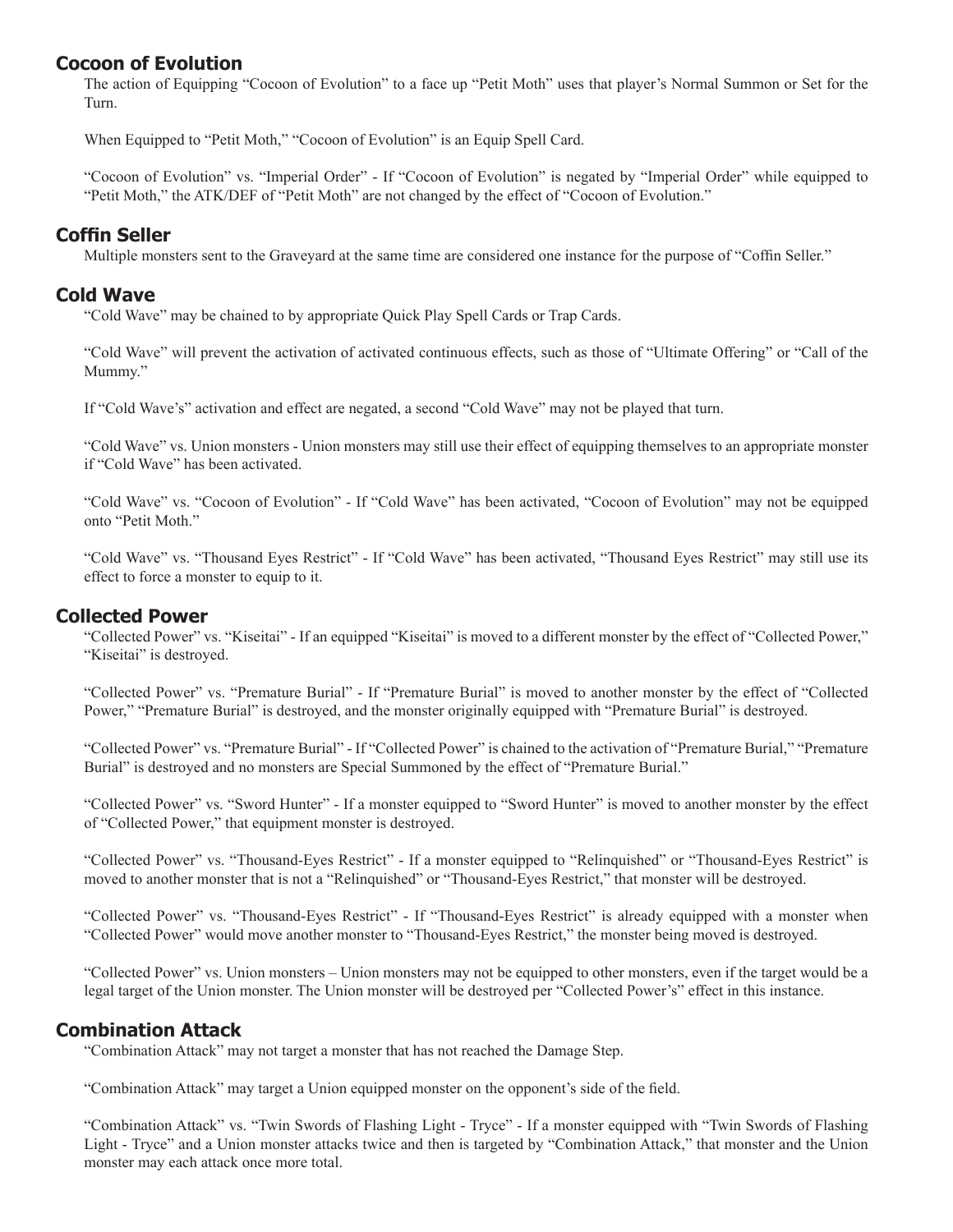# **Compulsory Evacuation Device**

You can return your opponent's monster to his hand during the Battle Step of the Battle Phase with the effect of "Compulsory Evacuation Device", but not the Damage Step of the Battle Phase, because the only cards you can activate during the Damage Step are those that specifically modify ATK or DEF.

The player activating "Compulsory Evacuation Device" may target his or her own monster with the effect.

"Compulsory Evacuation Device" may be activated in a chain with another effect.

If you bounce an attacking monster during the Battle Step with the effect of "Compulsory Evacuation Device", it does not cause a replay.

If you bounce the defending monster with the effect of "Compulsory Evacuation Device", it does trigger a replay. Replays are triggered when the monsters on the DEFENDING player's side of the field are changed.

## **Confiscation**

"Confiscation" may not be activated if the opponent has no cards in his or her hand.

## **Continuous Destruction Punch**

Monsters destroyed by attacking with a lower ATK than the defender's DEF are considered destroyed by the effect of "Continuous Destruction Punch."

The effect of "Continuous Destruction Punch" resolves during Damage Calculation before any other effects.

## **Contract with the Abyss**

"Contract with the Abyss" can only be used to summon Ritual DARK monsters. You must offer Star Levels exactly equal to the appropriate Ritual monster to Ritual Summon the Ritual monster.

Monsters Special Summoned through the effect of "Contract with the Abyss" are considered properly Ritual Summoned.

"Contract with the Abyss" vs. "Cost Down" – Even if "Cost Down" has been activated, you must offer Star Levels equal to the original level of the Ritual monster.

## **Convulsion of Nature**

Cards that are turned face up in the deck will be drawn face down while "Convulsion of Nature" is active, but still will resolve properly.

#### **Cost Down**

"Cost Down's" effect lasts for the duration of the turn "Cost Down" resolved. This includes if the monster is summoned to the field.

"Cost Down" allows for the Normal Summon of Level 5 and 6 monsters.

If two "Cost Downs" are activated in the same turn, the Star Level of all monsters in the hand will be reduced by 4.

"Cost Down" does not reduce the Star requirement for Ritual summons.

If "Cost Down" has been activated before a Ritual summon, monsters in the hand are still 2 stars lower for the purpose of fulfilling the Ritual Summoning requirement.

"Cost Down" vs. "Cyber Jar" / "Morphing Jar #2" – "Cost Down" has no effect on the monsters revealed by "Cyber Jar" or "Morphing Jar #2" as the monsters are never considered in the hand.

"Cost Down" vs. "Maju Garzett" / "Great Maju Garzett" – If "Cost Down" is used before the Summon of "Maju Garzett" or "Great Maju Garzett", the ATK of both monsters will be 0 as they were not Tribute Summoned with the appropriate number of monsters.

"Cost Down" vs. "Marauding Captain" – If "Cost Down" has been activated in the same Turn before a "Marauding Captain" is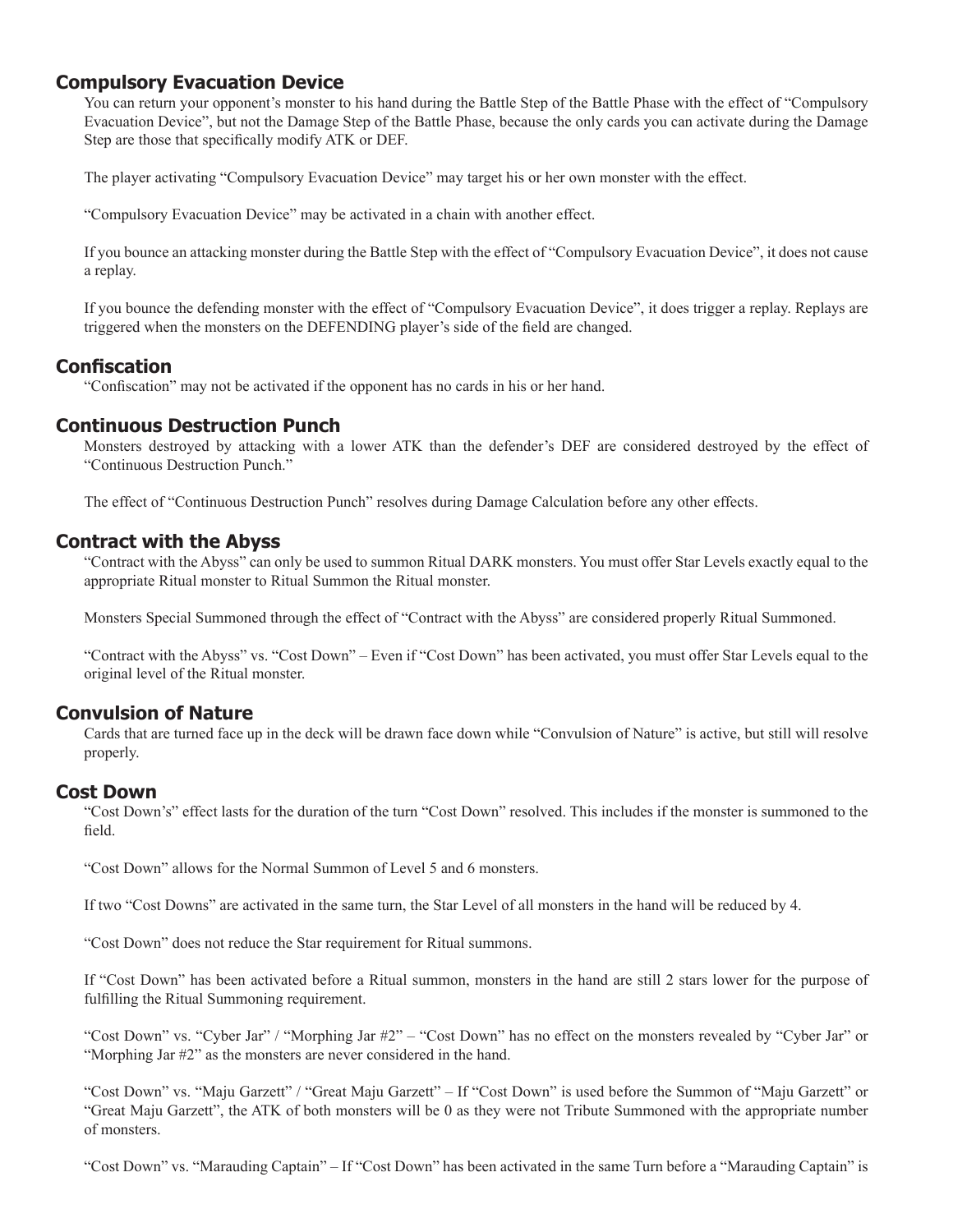Normal Summoned, a Level 5 or 6 monster may be Special Summoned through the effect of "Marauding Captain."

## **Crass Clown**

The effect of "Crass Clown" activates if it is Flip Summoned.

#### **Creature Swap**

"Creature Swap" is not a targeting effect.

Monsters are chosen for the effect of "Creature Swap" at the resolution of the effect of "Creature Swap."

Face down monsters can be chosen for the effect of "Creature Swap."

If "Creature Swap" is chained with an effect that destroys all monsters on one player's field, "Creature Swap" will resolve without effect.

The position of a monster may be changed before "Creature Swap" is activated.

"Creature Swap's" 'position change' text refers only to manual changes.

"Blindly Loyal Goblin" vs. "Creature Swap" – A face up "Blindly Loyal Goblin" may not be chosen for the effect of "Creature Swap." If "Blindly Loyal Goblin" is the only face-up monster on either player's field, "Creature Swap" may not be activated.

"Creature Swap" vs. "Magical Scientist" – A Fusion monster Special Summoned through "Magical Scientist's" effect with control changed via "Creature Swap" will return to the Fusion Deck if it remains face up on the field at the End Phase of the turn.

"Creature Swap" vs. "Change of Heart" - If a monster that has changed control via "Change of Heart" is chosen for the effect of "Creature Swap," the effect of "Change of Heart" will disappear after "Creature Swap" resolves.

"Creature Swap" vs. "Snatch Steal" – If a monster that has had its control switched by "Snatch Steal" switches control with "Creature Swap", the monster will remain on the side it was moved to by "Creature Swap." The Life Point gaining effect of "Snatch Steal" will continue until "Snatch Steal" leaves the field.

"Creature Swap" vs. Spirits – A card like a Spirit Monster will return to the owners hand, even if control of the monster has been changed via "Creature Swap."

"Creature Swap" vs. "Witch of the Black Forest" – A card with a Graveyard effect like "Witch of the Black Forest" will still give the original owner the effect, regardless of who controlled it before it went to the Graveyard.

#### **Crimson Sentry**

The effect of "Crimson Sentry" may only be activated during the controlling player's Main Phase 1 or Main Phase 2.

## **Curse of Aging**

Face down monsters are not affected by "Curse of Aging."

Only one card may be discarded per "Curse of Aging."

#### **Curse of Darkness**

You take the 1000 damage when the Spell Card is ACTIVATED, not when it resolves.

If more than one "Curse of Darkness" is active on the field, a player activating a Spell Card will take 1000 Damage for each active "Curse of Darkness."

You cannot chain to Curse of Darkness's effect dealing 1000 damage, because it is a Continuous Effect. Naturally, you can still chain to the Spell Card, of course. This means that chaining the activation of Curse of Darkness (flipping it face-up) to the activation of a Spell Card will not inflict any damage because Curse of Darkness was not active when the Spell Card was activated. [This contradicts the rulings on Spell Counters, which all say 'when a card is activated...' but actually mean 'when the card resolves'.]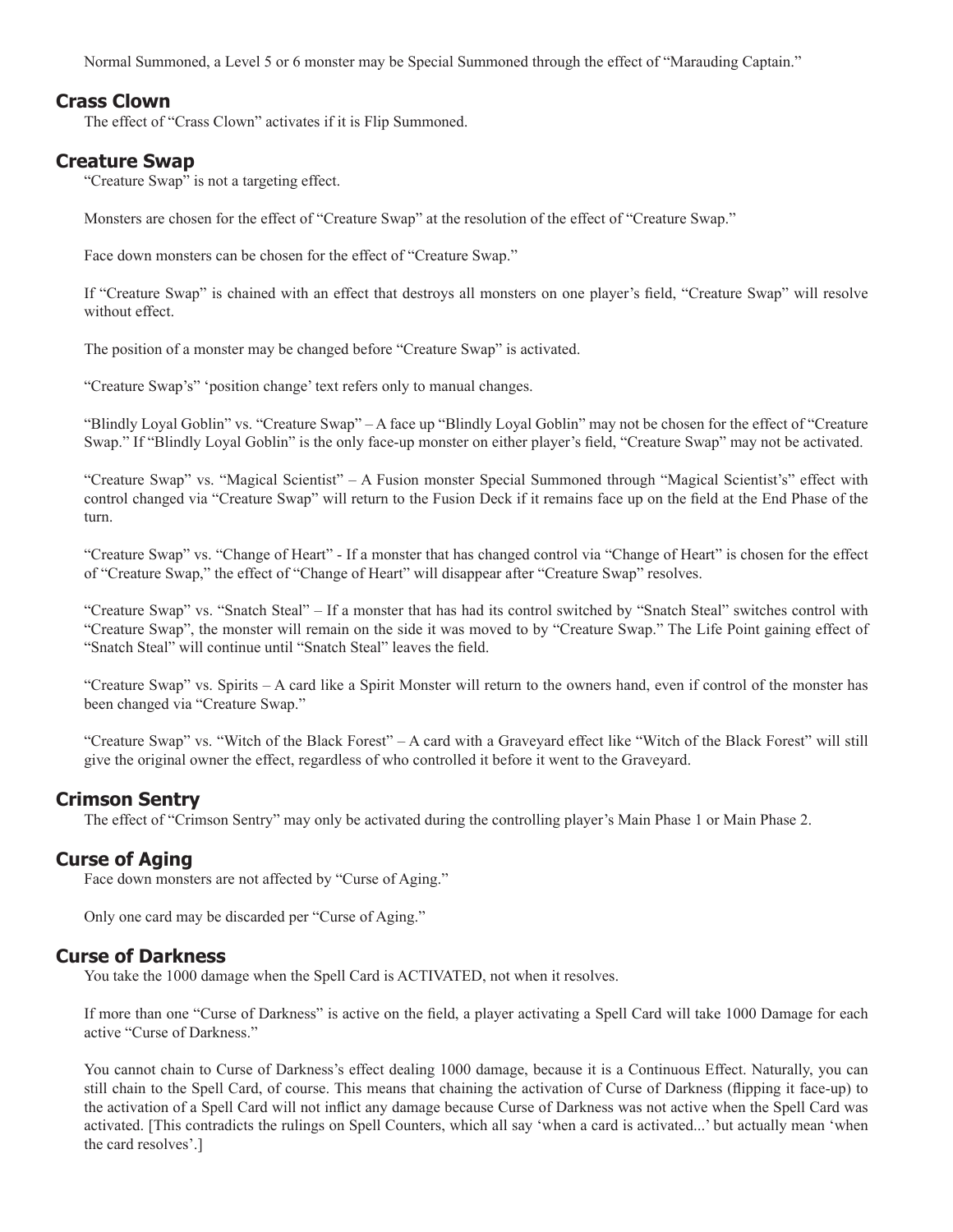# **Curse of Fiend**

Face Down Defense position monsters will be changed to Face Up Attack position by the effect of "Curse of Fiend." Any applicable Flip Effects will activate at that time.

Monsters affected by "Curse of Fiend" may have their battle positions changed by effects.

## **Curse of Royal**

"Curse of Royal" applies only to those Spell and Trap Cards that destroy only 1 Spell or Trap Card.

If a card can destroy either a Spell or Trap Card or a Monster Card, like "Raigeki Break" or "Solemn Judgment," it must be targeting 1 Spell or Trap Card to activate "Curse of Royal."

A Spell or Trap Card that has the effect of destroying more than 1 Spell or Trap Card will not be negated by "Curse of Royal" even if only one card would be destroyed by its effect.

## **Cursed Seal of the Forbidden Spell**

The effect of "Cursed Seal of the Forbidden Spell" lasts for the entire duration of the duel.

The controller of "Cursed Seal of the Forbidden Spell" may activate a Spell Card and chain "Cursed Seal of the Forbidden Spell" to prevent the opponent from activating that Spell Card for the remainder of the duel.

"Cursed Seal of the Forbidden Spell" vs. "Fiber Jar" - If "Fiber Jar's" Flip effect has successfully resolved, Spell Cards affected by "Cursed Seal of the Forbidden Spell" are still not allowed to be activated for the remainder of the duel.

## **Cyber Jar**

You may shuffle the monsters you Special Summon Face Down via the effect of "Cyber Jar" before determining their final monster position.

Monsters summoned in Face Up Attack position as a result of "Cyber Jar" being flipped in Battle may attack.

"A Legendary Ocean" vs. "Cyber Jar"/"Morphing Jar #2" – Cards revealed by "Cyber Jar" or "Morphing Jar #2" are not considered in the hand. The one star reduction given by "A Legendary Ocean" does not apply to monsters revealed by "Cyber Jar" or "Morphing Jar #2's" effect.

"Bottomless Trap Hole" vs. "Cyber Jar" – "Bottomless Trap Hole" can be activated as a response to the monsters Special Summoned by "Cyber Jar." All monsters on the opponent's field Special Summoned in Face Up Attack position with 1500 ATK or more will be destroyed and removed from play. "Bottomless Trap Hole" may not be activated in response to the Special Summons placed on the field as a result of "Cyber Jar" being flipped by an attack.

"Change of Heart" vs. "Cyber Jar" – If "Change of Heart" is activated the same turn "Cyber Jar" has been flipped, the monster that "Change of Heart" takes control of, if summoned by "Cyber Jar's" effect cannot have its position changed.

"Cost Down" vs. "Cyber Jar" / "Morphing Jar #2" – "Cost Down" has no effect on the monsters revealed by "Cyber Jar" or "Morphing Jar #2" as the monsters are never considered in the hand.

"Cyber Jar" vs. "Final Attack Orders" - If "Final Attack Orders" is active after "Cyber Jar's" effect has resolved, each player may still Special Summon appropriate monsters in Face Down Defense Position.

"Cyber Jar" vs. "Ground Collapse" – If "Ground Collapse" is active and more monsters would be summoned through the effect of "Cyber Jar" than there are available monster spaces, the controller of the summoned monsters determine which will be Special Summoned and which will be sent to the Graveyard. Monsters that go to the Graveyard in this way are considered being sent from the Deck to the Graveyard.

"Cyber Jar" vs. Special Summon monsters – If Special Summon monsters are revealed through the effect of "Cyber Jar", including "Relinquished", "Toons", or similar, they are sent to the hand.

"Cyber Jar" vs. "Witch of the Black Forest" – If "Witch of the Black Forest" is destroyed as a result of "Cyber Jar's" effect, "Cyber Jar's" effect must resolve first, then "Witch of the Black Forest's" effect will activate.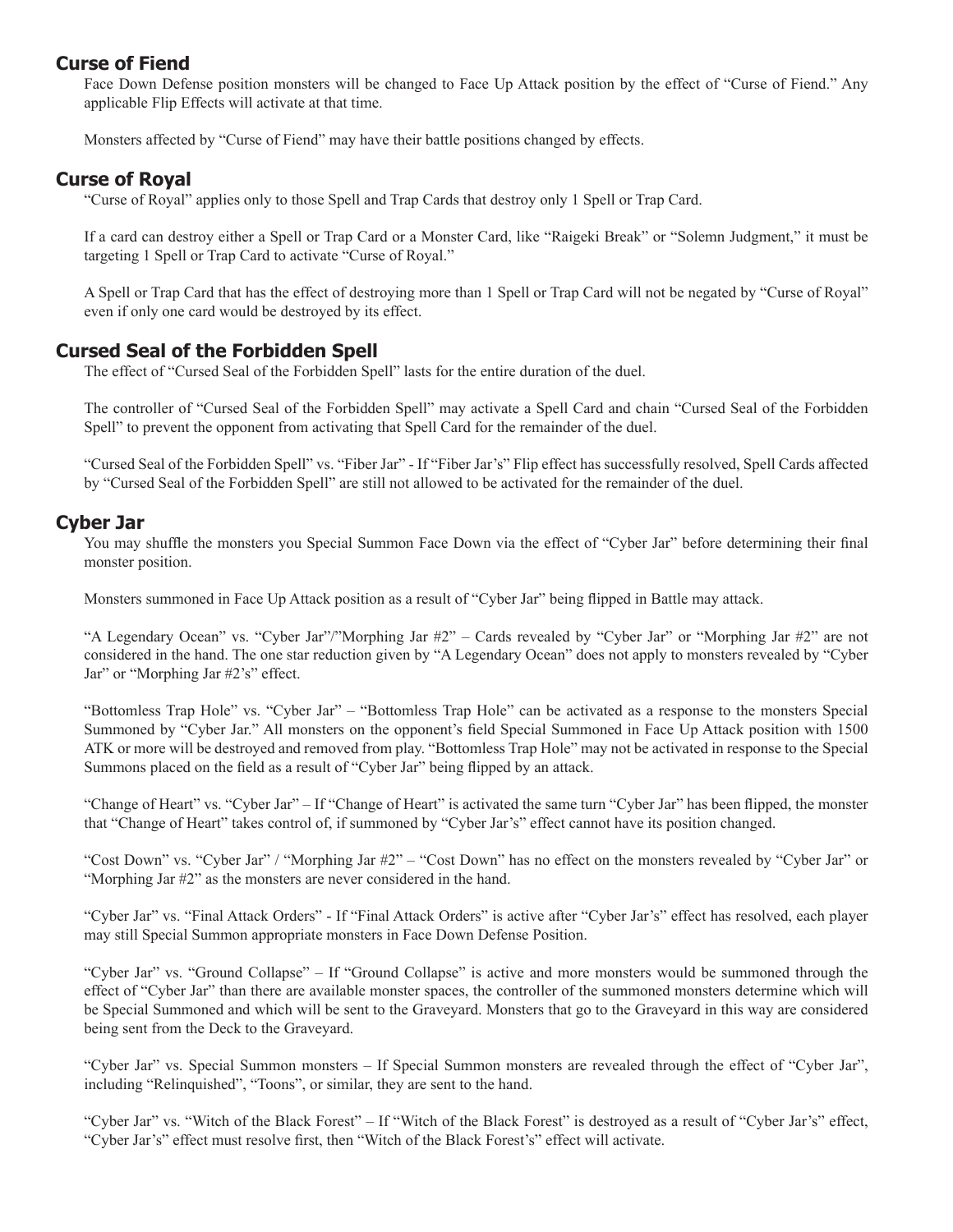# **Cyclon Laser**

The effect of "Cyclon Laser" applies only to the equipped "Gradius."

The effect of "Cyclon Laser" does not apply to any "Gradius' Option" that target the equipped "Gradius."

# **D. D. Borderline**

The effect of "D.D. Borderline" refers to all Spell Cards: Normal, Equip, Field, Continuous, Ritual, and Quick-play.

# **D. D. Crazy Beast**

"D.D. Crazy Beast" must remain face up on the field to remove a monster from the field due to an attack. Monsters that destroy "D.D. Crazy Beast" or return "D.D. Crazy Beast" to the hand as a result of being attacked or destroyed will not be removed from play as a result of "D.D. Crazy Beast."

"D.D. Crazy Beast" vs. "Giant Germ" – If "D.D. Crazy Beast" removes "Giant Germ" as a result of its effect, "Giant Germ" will not receive its special summoning effect.

"D.D. Crazy Beast" vs. "Mystic Tomato" – If "D.D. Crazy Beast" removes "Mystic Tomato" as a result of its effect, "Mystic Tomato" will not receive its special summoning effect.

"D.D. Crazy Beast" vs. "Witch of the Black Forest" – If "D.D. Crazy Beast" removes "Witch of the Black Forest" as a result of its effect, "Witch of the Black Forest" will not receive its searching effect.

# **D. D. Designator**

You MUST have another card in your hand besides "D. D. Designator" in order to activate this card.

If you no longer have an additional card in your hand when "D. D. Designator" resolves (for example, if you activate "Type Zero Magic Crusher's" effect in a chain), then "D. D. Designator's" effect disappears.

"D.D. Designator" vs. "Reload" - If "Reload" is chained to the activation of "D.D. Designator," "Reload" must resolve first before the hand is revealed for the effect of "D.D. Designator."

# **D. D. Scout Plane**

If the controller of "D.D. Scout Plane's" monster zones are all filled when "D.D. Scout Plane" would Special Summon itself to the field, "D.D. Scout Plane" is destroyed.

The effect of "D.D. Scout Plane" will activate only once per End Phase.

If "D.D. Scout Plane" is removed from play face down, "D.D. Scout Plane" will not be Special Summoned by its effect at the End Phase.

## **D. D. Warrior Lady**

Any time "D.D. Warrior Lady" is involved in battle, the controller of "D.D. Warrior Lady" may use its effect, regardless of if it inflicts damage. If "D.D. Warrior Lady" is destroyed by "Dark Ruler Ha Des", "Dark Balter the Terrible," or a monster equipped with "Wicked Breaking Flamberge – Baou," "D.D. Warrior Lady" will not receive its effect. "D.D. Warrior Lady's" effect is not targeting.

"D.D. Warrior Lady" vs. "Fiber Jar" – If "D.D. Warrior Lady" attacks a face down "Fiber Jar," "Fiber Jar" will become Chain Link 2. "D.D. Warrior Lady's" effect will become Chain Link 1. "Fiber Jar" will resolve first making "D.D. Warrior Lady's" effect resolve without effect.

"D.D. Warrior Lady" vs. "Skill Drain" - If "Skill Drain" is active when "D.D. Warrior Lady's" effect resolves, the effect of "D.D. Warrior Lady" is negated.

"D.D. Warrior Lady" vs. "Wall of Illusion" – If "D.D. Warrior Lady" attacks "Wall of Illusion" and chooses to use "D.D. Warrior Lady's" effect, "Wall of Illusion" will become Chain Link 2. "D.D. Warrior Lady" will become Chain Link 1. "Wall of Illusion" will resolve first returning "D.D. Warrior Lady" to the owner's hand. "Wall of Illusion" will then be removed from play.

"D.D. Warrior Lady" vs. "Witch of the Black Forest" – If "D.D. Warrior Lady" is involved in a battle with "Witch of the Black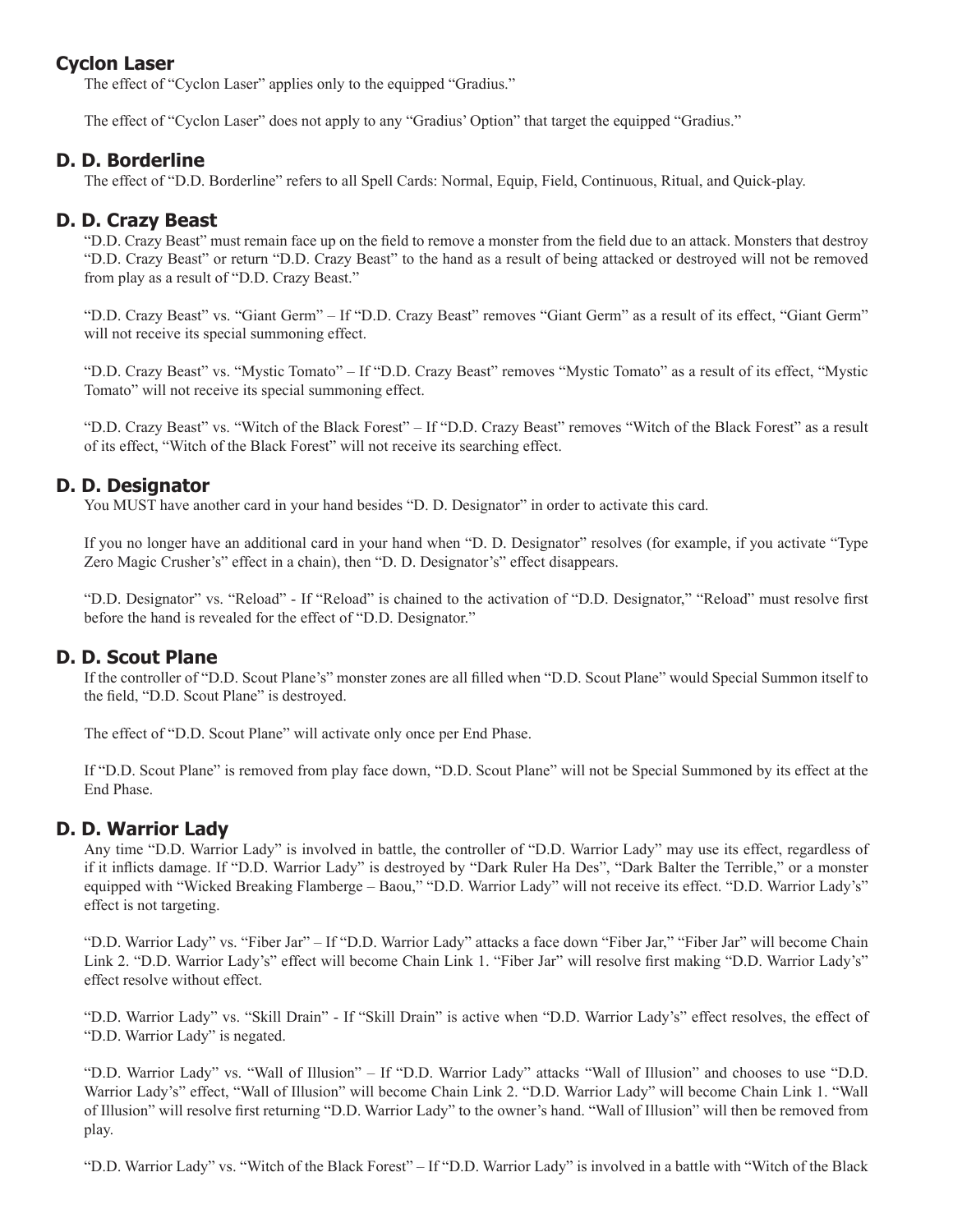Forest" and chooses to use "D.D. Warrior Lady's" effect, "Witch of the Black Forest" will be removed from play and will not receive its searching effect.

## **D. Tribe**

"D. Tribe" vs. "DNA Surgery" - If both "D. Tribe" and "DNA Surgery" are active, the most recent one to resolve takes priority.

# **Dancing Fairy**

"Dancing Fairy" vs. "Zero Gravity" - If "Dancing Fairy" is changed to Defense Position by the effect of "Zero Gravity" in the Standby Phase, the controller of "Dancing Fairy" will gain 1000 Life Points.

# **Dark Balter the Terrible**

Fusion Substitution monsters may not be used to Fusion Summon "Dark Balter the Terrible."

"Dark Balter the Terrible" may be Special Summoned from the Fusion Deck by an effect that does not Fusion Summon it.

"Dark Balter the Terrible" must destroy a monster to negate that monster's effect.

"Dark Balter the Terrible" can only negate Normal Spell Cards.

"Dark Balter the Terrible" cannot negate Quick-play Spell Cards, Field Spell Cards, Continuous Spell Cards, Ritual Spell Cards, and Equip Spell Cards.

Monsters that were destroyed by "Dark Balter the Terrible" and leave the Graveyard will no longer have their effects negated.

"Dark Balter the Terrible" does not negate Special Summoning restrictions from the Graveyard, including those of "Tyrant Dragon," "Dark Ruler Ha Des," and "Helpoemer."

If "Dark Balter the Terrible" destroys a Flip-Effect monster, the Flip-Effect monster's effect is negated.

"Dark Balter the Terrible" vs. "Marie the Fallen One" – If "Dark Balter the Terrible" destroys "Marie the Fallen One" in battle, "Marie the Fallen One's" Graveyard effect of 'increase the players Life Points by 200 each Standby Phase' is negated.

"Dark Balter the Terrible" vs. "Reflect Bounder" – If "Dark Balter the Terrible" attacks a face up attack position "Reflect Bounder", "Reflect Bounder's" effect of inflicting Damage equal to the ATK of the attacking monster will not be negated. If "Dark Balter the Terrible" destroys "Reflect Bounder," "Reflect Bounder" will be considered destroyed as a result of Battle and not as a result of "Reflect Bounder's" effect.

"Dark Balter the Terrible" vs. "Sinister Serpent" – If "Dark Balter the Terrible" destroys "Sinister Serpent" in battle, "Sinister Serpent's" effect of returning to the hand from the Graveyard during the Standby Phase is negated.

"Dark Balter the Terrible" vs. "Spirit Reaper" – Since "Dark Balter the Terrible" cannot destroy "Spirit Reaper" in battle because of "Spirit Reaper's" effect, "Spirit Reaper" is not destroyed nor negated by "Dark Balter the Terrible."

"Dark Balter the Terrible" vs. "Witch of the Black Forest" – If "Dark Balter the Terrible" destroys "Witch of the Black Forest," "Witch of the Black Forest's" effect is negated and "Witch of the Black Forest" will not receive its searching effect.

# **Dark Cat with White Tail**

The Flip Effect of "Dark Cat with White Tail" is not optional. If there are not enough monsters on the respective fields to satisfy "Dark Cat with White Tail's" effect, "Dark Cat with White Tail's" effect disappears.

## **Dark Coffin**

"Dark Coffin" Errata: The text should read: "When this face-down card is destroyed and sent to the Graveyard, your opponent must select and execute 1 of the following effects: •Discard 1 card in his/her hand at random. •Select 1 monster on his/her side of the field and destroy it."

"Dark Coffin" does not need to have been Set a turn to trigger its effect if it is destroyed.

The effect of "Dark Coffin" activates regardless of which player destroys "Dark Coffin" and sends it to the Graveyard.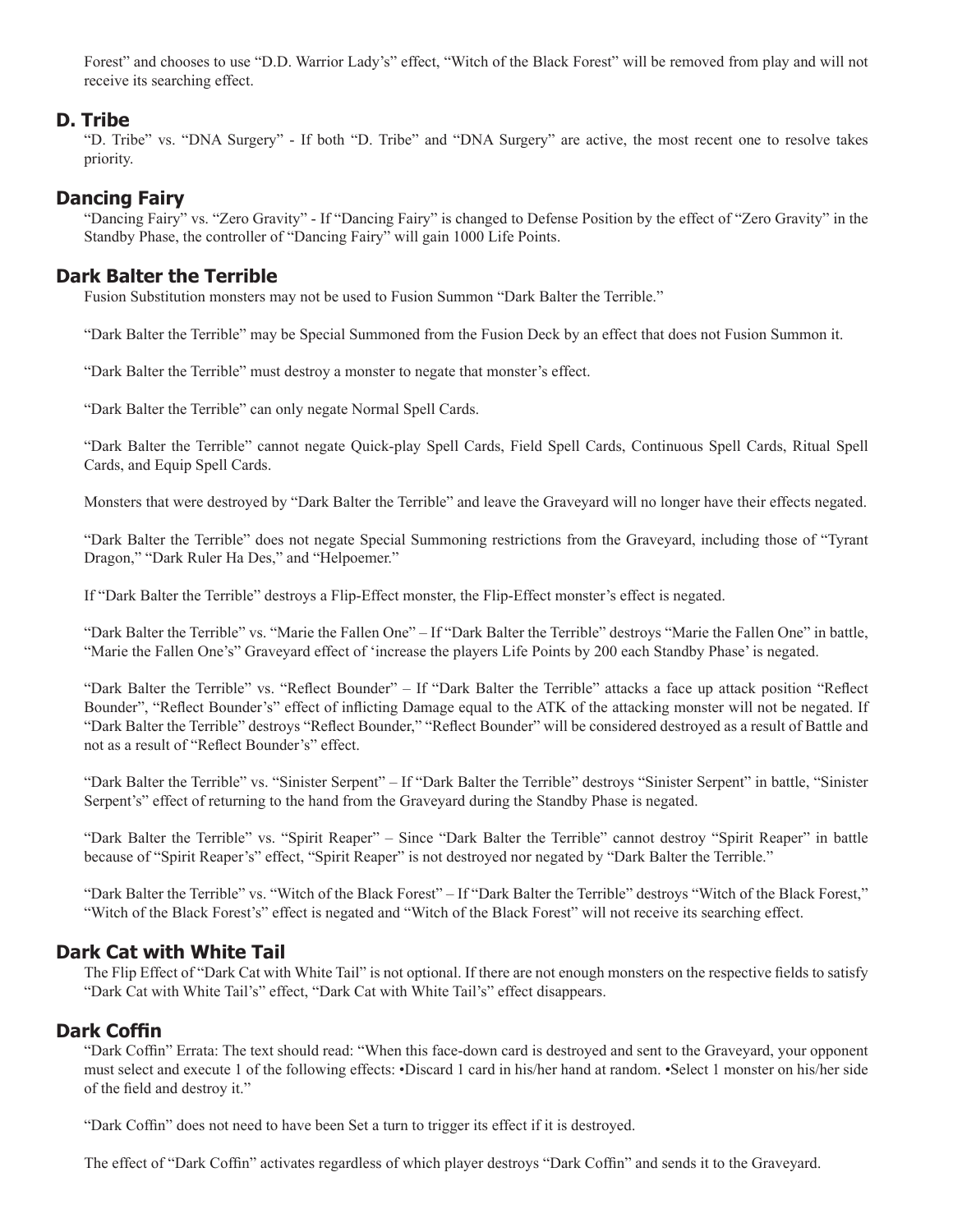If the opponent of the controller of "Dark Coffin" cannot fulfill one of the two conditions of "Dark Coffin," the other condition must be fulfilled.

"Dark Coffin's" effect is not negated by cards like "Jinzo" or "Royal Decree" since "Dark Coffin's" effect activates in the Graveyard."

## **Dark Core**

Discarding a card is a cost to activate "Dark Core."

"Dark Core" is a targeting effect.

"Dark Core" does not destroy the card it removes from play.

#### **Dark Designator**

If the player required to search for the Monster Card designated by "Dark Designator's" effect does not have the specified card in his/her Deck, the controller of "Dark Designator" may search the opponent's Deck to verify this.

## **Dark Elf**

The payment of 1000 Life Points is a cost to declare an attack with "Dark Elf."

If a Replay is triggered when "Dark Elf" attacks, the 1000 Life Points is not refunded.

# **Dark Energy**

"Dark Energy" may only be equipped to Fiend Type monsters.

## **Dark Flare Knight**

One "Mirage Knight" may be summoned for each "Dark Flare Knight" destroyed as a result of Battle.

"Dark Flare Knight" vs. "Dark Ruler Ha Des" – If "Dark Ruler Ha Des" destroys "Dark Flare Knight" as a result of battle, "Dark Flare Knight's" effect of being able to Special Summon "Mirage Knight" will be negated.

## **Dark Hole**

Monsters destroyed face down by the effect of "Dark Hole" are not flipped.

## **Dark Jeroid**

Dark Jeroid's effect is Targeting.

If "Dark Jeroid" is the only face up monster when "Dark Jeroid" is Summoned, "Dark Jeroid" must target itself for its effect.

"Dark Jeroid" only gets its effect when it is Normal Summoned, Flip Summoned, or Special Summoned. It does not get its effect when it is Flipped.

"Dark Jeroid" does not get its effect if Flipped as a result of an Effect or as a result of Battle.

If the monster affected by "Dark Jeroid" is turned face down or leaves the field, the effect of "Dark Jeroid" disappears.

## **Dark Magician of Chaos**

If "Dark Magician of Chaos" destroys a face down Flip Effect monster in battle, the Flip Effect will resolve before that monster is removed from play.

"Dark Magician of Chaos's" effect of retrieving a Spell Card from the Graveyard does not activate if "Dark Magician of Chaos" is Special Summoned face down.

"Dark Magician of Chaos's" effect of removing itself from play activates at any instant of "Dark Magician of Chaos" being removed from the field.

# **Dark Master - Zorc**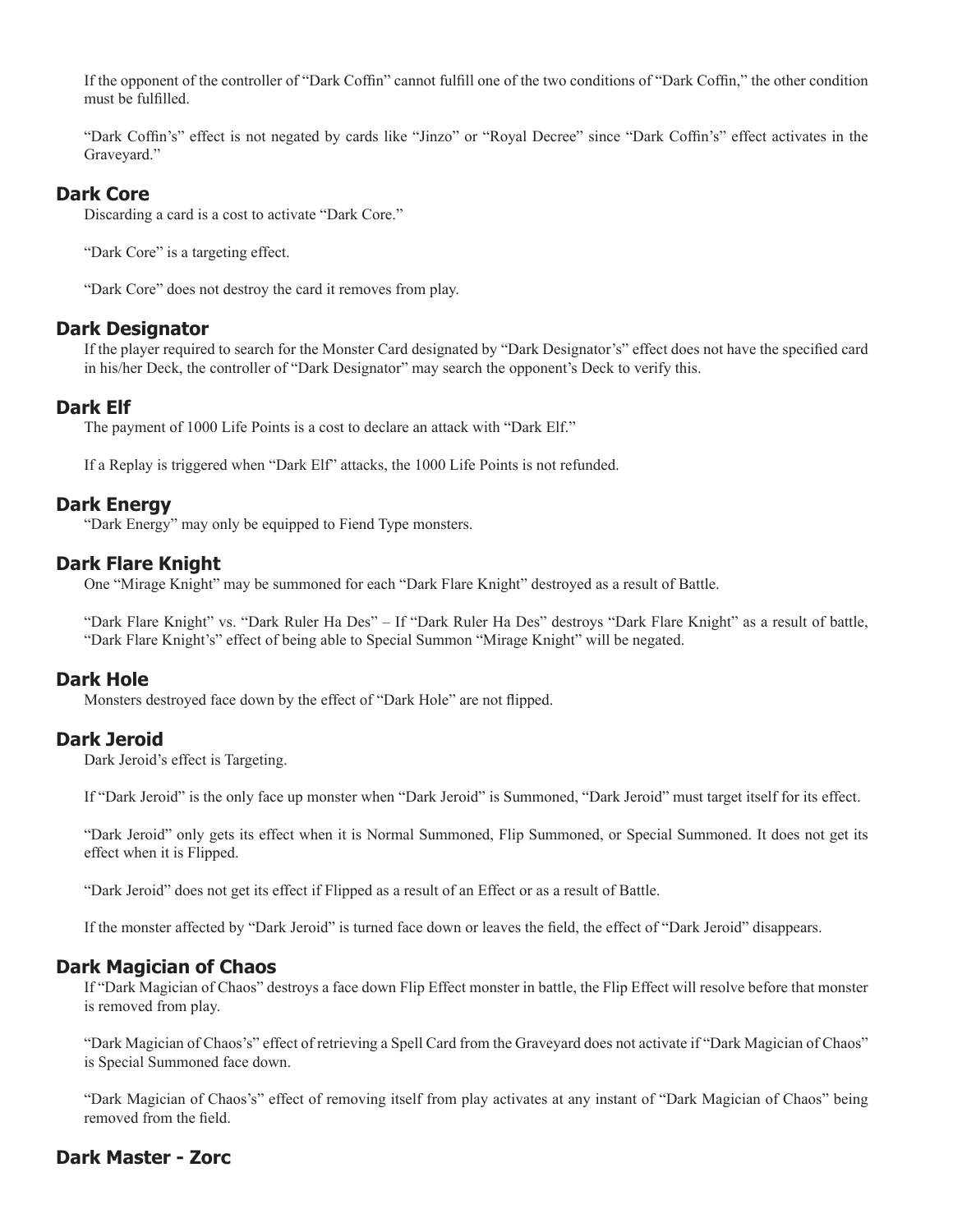The target of "Dark Master – Zorc's" effect as a result of rolling a 3, 4, or 5, is chosen at resolution of "Dark Master – Zorc's" effect.

If a 6 is rolled by the effect of "Dark Master - Zorc," "Dark Master - Zorc" will destroy itself.

#### **Dark Necrofear**

"Dark Necrofear" can only be initially Special Summoned from the Hand through the effect of removing 3 Fiend-Type cards from the Graveyard. It may be Special Summoned from the Graveyard after this if the effect has been fulfilled.

"Dark Necrofear's" summoning effect is Spell Speed 1.

If "Dark Necrofear" is returned to the hand while an Equip Spell Card, it must be summoned again properly by removing 3 Fiend Type monsters from the Graveyard.

"Dark Necrofear's" 'equipping' effect is considered Targeting. "Dark Necrofear's" 'equipping' effect follows all restrictions of Equip Spell Cards.

If "Dark Necrofear" is destroyed by the opponent's effect while an Equip Spell Card, "Dark Necrofear" will reactivate its 'equipping' effect if it remains in the Graveyard until the End Phase of that turn.

"Dark Necrofear's" 'equipping' effect may not be negated by "Magic Jammer", "Spell Shield Type 8," or similar cards as "Dark Necrofear" is not activated as a Spell Card.

If control of "Dark Necrofear" switches to the non-owner of "Dark Necrofear" and "Dark Necrofear" is destroyed as a result of battle, "Dark Necrofear's" equipping effect will activate.

If control of "Dark Necrofear" switches to the non-owner of "Dark Necrofear" and the non-owner of "Dark Necrofear" destroys "Dark Necrofear" with a card effect, "Dark Necrofear's" equipping effect will activate.

If "Dark Necrofear" is destroyed in the same End Phase that it equips itself to a monster, "Dark Necrofear" will not equip itself to another monster.

If "Dark Necrofear" does not equip a monster during the same End Phase it was destroyed in, "Dark Necrofear's" effect disappears.

If "Dark Necrofear's" effect activates when the owner's Spell/Trap Zone is full, the effect of "Dark Necrofear" disappears.

"Dark Necrofear" vs. "Book of Moon" – If the monster equipped with "Dark Necrofear" is flipped face down by the effect of "Book of Moon," the monster will remain under the control of the controller of "Dark Necrofear." "Dark Necrofear" will be sent to the Graveyard as it no longer has a legal target and will not reactive it's equipment effect.

"Dark Necrofear" vs. "Imperial Order" – If "Imperial Order" is activated while "Dark Necrofear" is equipped to a monster, "Imperial Order" will negate "Dark Necrofear's" effect and return control to the previous controller for as long as "Imperial Order" is active. If "Imperial Order" is later negated or removed from the field, "Dark Necrofear's" effect will no longer be negated and control of the equipped monster will return to the controller of "Dark Necrofear."

"Dark Necrofear" vs. "Solemn Judgment" – If "Solemn Judgment" is used to negate the Special Summon of "Dark Necrofear," "Dark Necrofear" will activate its equipping effect during the End Phase of that turn as "Solemn Judgment" destroyed "Dark Necrofear." "Dark Necrofear" will not be able to be Special Summoned from the Graveyard as its Summon was negated.

"Change of Heart" vs. "Dark Necrofear" - If the monster equipped with "Dark Necrofear" changes control as a result of "Change of Heart," that monster will remain under the new controller's control for the duration of the turn, after which it will return to the controller of "Dark Necrofear.

"Dark Necrofear" vs. "Snatch Steal" - If the monster equipped with "Dark Necrofear" changes control as a result of "Snatch Steal," the player who activated "Snatch Steal" will maintain control of that monster until "Snatch Steal" is removed from the field or negated. The player controlling "Dark Necrofear" will gain 1000 Life Points per Standby Phase as per the effect of "Snatch Steal."

# **Dark Paladin**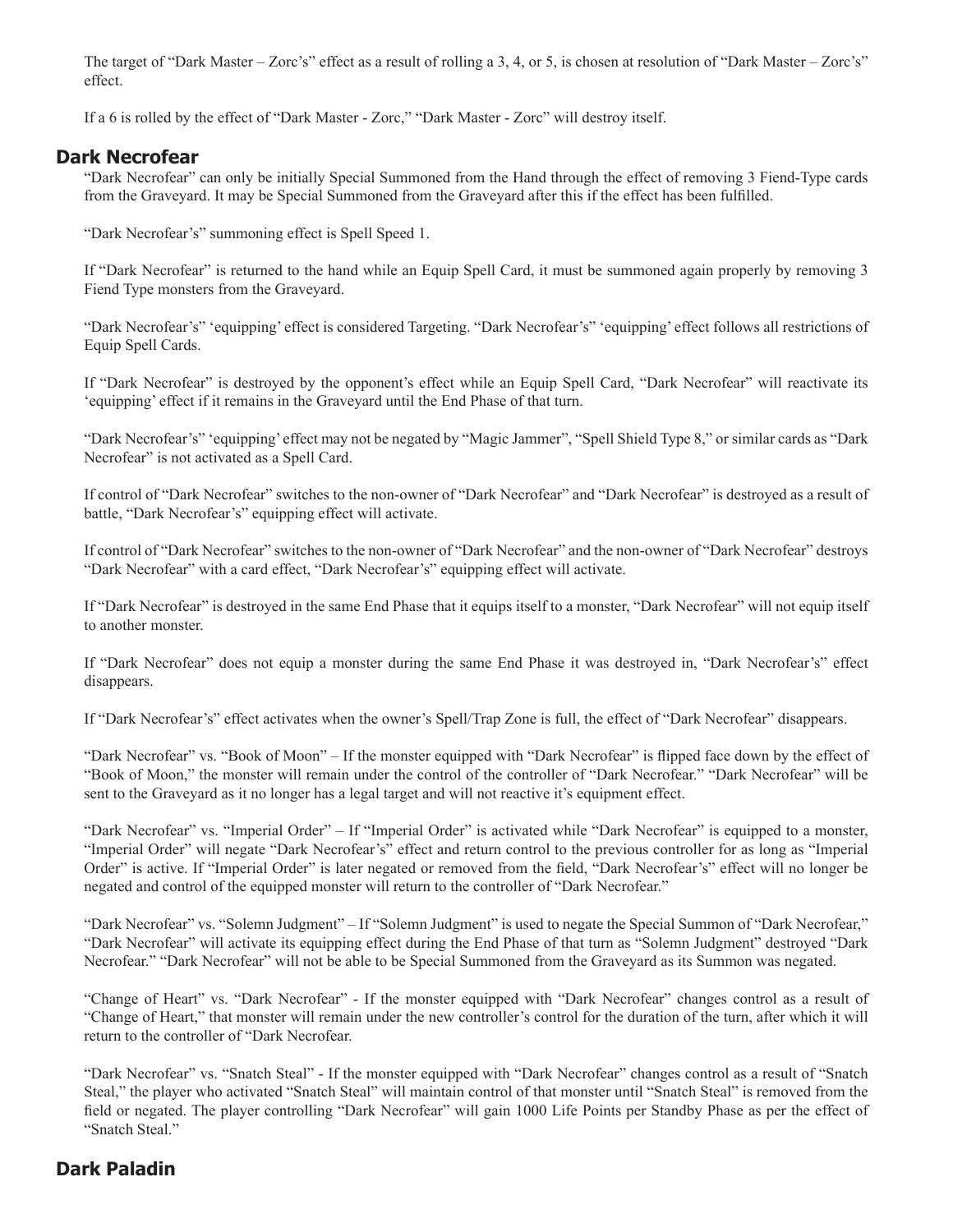"Dark Paladin" may only be Special Summoned by a Fusion Summon.

It may not be Special Summoned from the Graveyard, even if it was properly summoned previously.

"Dark Paladin" may be summoned with the aid of Fusion Substitution Monsters like "Goddess with the Third Eye."

The effect of "Dark Paladin" may be activated in the Damage Step.

The Spell negating effect of "Dark Paladin" may be activated multiple times in the same Chain.

The Spell negating effect of "Dark Paladin" is not negated if "Dark Paladin" is removed from the field or turned face down in the same Chain.

#### **Dark Room of Nightmare**

"Dark Room of Nightmare's" effect only applies to Effect Damage. It does not apply to Costs or Battle Damage.

"Dark Room of Nightmare" applies to all damage inflicted to the opponent, regardless of who activated the effect.

The effect of "Dark Room of Nightmare" applies to all "Dark Rooms of Nightmare" on the field.

#### **Dark Ruler Ha Des**

Monsters that were destroyed by "Dark Ruler Ha Des" and leave the Graveyard will no longer have their effects negated.

"Dark Ruler Ha Des" does not negate Special Summoning restrictions from the Graveyard, including those of "Tyrant Dragon," "Dark Ruler Ha Des," and "Helpoemer."

If "Dark Ruler Ha Des" destroys a Flip-Effect monster, the Flip-Effect monster's effect is negated.

A Fiend monster that destroys a "Giant Germ" while "Dark Ruler Ha Des" is face up on the Fiend's field will not trigger the effect of "Giant Germ".

"Dark Ruler Ha Des" vs. "Kiseitai" - If "Dark Ruler Ha Des" attacks a face down "Kiseitai," that "Kiseitai" will equip itself to "Dark Ruler Ha Des" as normal.

"Dark Ruler Ha Des" vs. "Marie the Fallen One" – If "Dark Ruler Ha Des" destroys "Marie the Fallen One" in battle, "Marie the Fallen One's" Graveyard effect of 'increase the players Life Points by 200 each Standby Phase' is negated.

"Dark Ruler Ha Des" vs. "Reflect Bounder" – If "Dark Ruler Ha Des" attacks a face up attack position "Reflect Bounder", "Reflect Bounder's" effect of inflicting Damage equal to the ATK of the attacking monster will not be negated. If "Dark Ruler Ha Des" destroys "Reflect Bounder," "Reflect Bounder" will be considered destroyed as a result of Battle and not as a result of "Reflect Bounder's" effect.

"Dark Ruler Ha Des" vs. "Sinister Serpent" – If "Dark Ruler Ha Des" destroys "Sinister Serpent" in battle, "Sinister Serpent's" effect of returning to the hand from the Graveyard during the Standby Phase is negated.

"Dark Ruler Ha Des" vs. "Spirit Reaper" – Since "Dark Ruler Ha Des" cannot destroy "Spirit Reaper" in battle because of "Spirit Reaper's" effect, "Spirit Reaper" is not destroyed nor negated by "Dark Ruler Ha Des."

"Dark Ruler Ha Des" vs. "Thousand Eyes Restrict" - If "Dark Ruler Ha Des" battles a "Thousand Eyes Restrict" equipped with a monster, the effect of the equipped monster is not negated if that equipped monster has an effect that activates in the Graveyard.

"Dark Ruler Ha Des" vs. "Witch of the Black Forest" – If "Dark Ruler Ha Des" destroys "Witch of the Black Forest," "Witch of the Black Forest's" effect is negated and "Witch of the Black Forest" will not receive its searching effect.

#### **Dark Scorpion - Meanae the Thorn**

"Dark Scorpion – Meanae the Thorn's" effect may be used to retrieve any card with "Dark Scorpion" in its name, including Spell and Trap cards.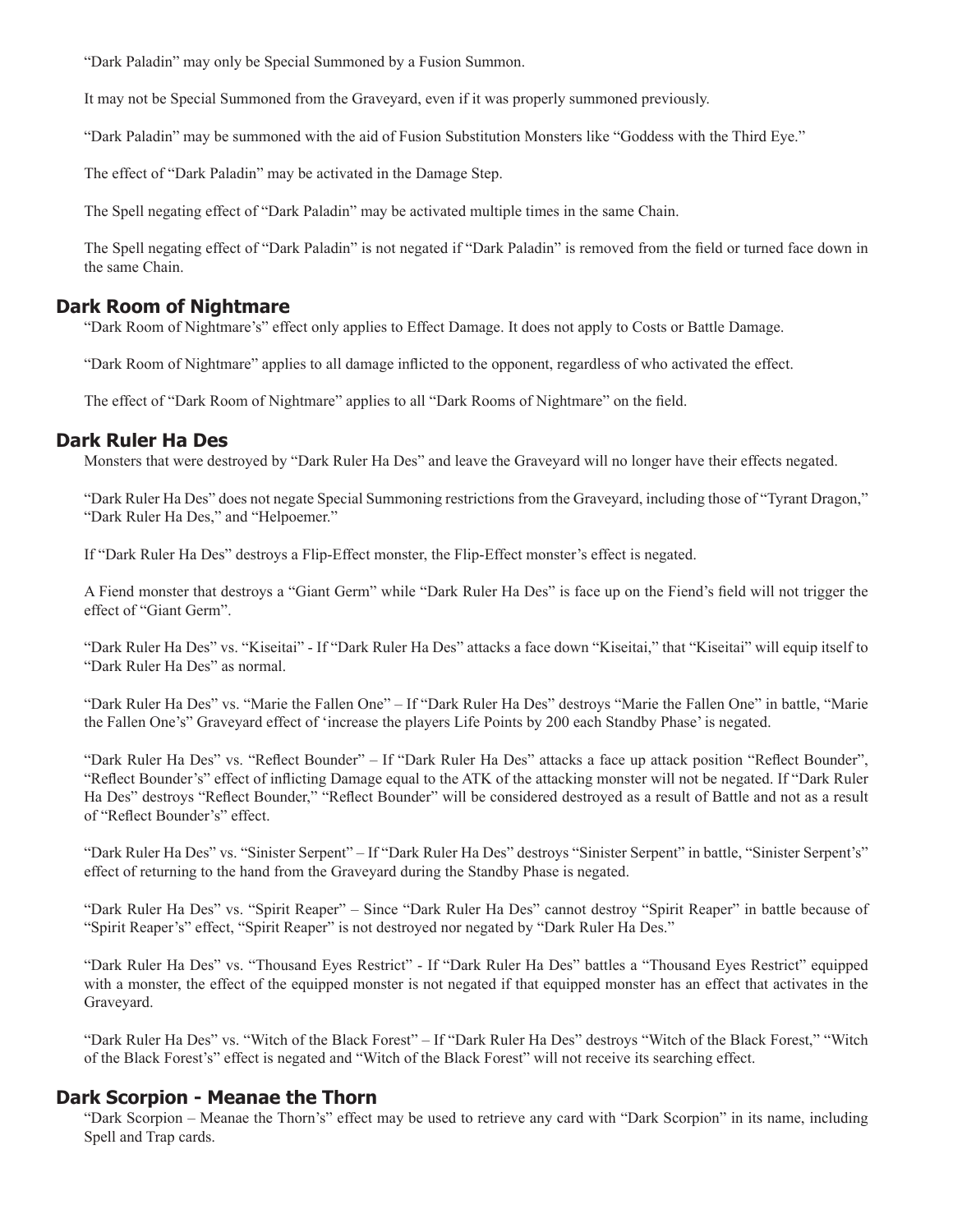"Dark Scorpion – Meanae the Thorn's" effect may not be used to retrieve "Don Zaloog."

### **Dark Scorpion Combination**

If "Dark Scorpion Combination" has been activated, the affected 'Dark Scorpion' monsters will all inflict 400 points of Damage through a Direct Attack, even if all opponent's monsters have been destroyed.

Activating "Dark Scorpion Combination" on the opponent's turn does not allow the player to attack.

Dark Scorpion' monsters summoned after the resolution of "Dark Scorpion Combination" are not subject to the effect of "Dark Scorpion Combination."

"Dark Scorpion Combination" vs. "Rod of the Mind's Eye" – If "Rod of the Mind's Eye" is equipped to a monster affected by "Dark Scorpion Combination," that monster will inflict 1000 points of Damage as per its effect.

### **Dark Snake Syndrome**

"Dark Snake Syndrome" counts the Standby Phases of the player controlling "Dark Snake Syndrome."

Damage inflicted by "Dark Snake Syndrome" applies during the Standby Phase of the player controlling "Dark Snake Syndrome."

If "Dark Snake Syndrome's" effect is negated, "Dark Snake Syndrome" will continue counting Standby Phases for the purpose of inflicting Damage, but Damage will not be inflicted until "Dark Snake Syndrome" is no longer negated.

Multiple copies of "Dark Snake Syndrome" will each count Standby Phases individually and inflict the appropriate amount of damage at the appropriate times.

### **Dark Spirit of the Silent**

A monster forced to attack by the effect of "Dark Spirit of the Silent" is still allowed its normal attack that Battle Phase.

Monsters that would normally not be able to attack must attack if targeted by "Dark Spirit of the Silent"

Costs to declare an attack are not paid when a monster is forced to attack by the effect of "Dark Spirit of the Silent."

"Dark Spirit of the Silent" vs. "Spear Dragon" - If "Spear Dragon" is forced to attack by the effect of "Dark Spirit of the Silent," that "Spear Dragon" will be changed to Defense position after the resolution of the attack as per the effect of "Spear Dragon."

### **Dark Zebra**

The battle position of "Dark Zebra" may be changed by effects.

### **Darkbishop Archfiend**

If an Archfiend monster that is able to negate with an effect with a die roll is targeted by an effect and "Darkbishop Archfiend" is also on the field, both rolls may be performed in the attempt to negate and destroy the card inflicting the effect.

### **Darkness Approaches**

Face up Attack position monsters may be turned to face down Attack position by the effect of "Darkness Approaches."

Monsters turned to Face down Attack position by "Darkness Approaches" may be Flip Summoned as normal.

Monsters turned to Face down Attack position by "Darkness Approaches" that are changed to Defense Position are not flipped.

# **Dark-Piercing Light**

Monsters flipped by the effect of "Dark-Piercing Light" will have any relevant Flip effects activate.

### **Deal of Phantom**

"Deal of Phantom" counts the monsters in the Graveyard at the time "Deal of Phantom" is activated.

# **Decayed Commander**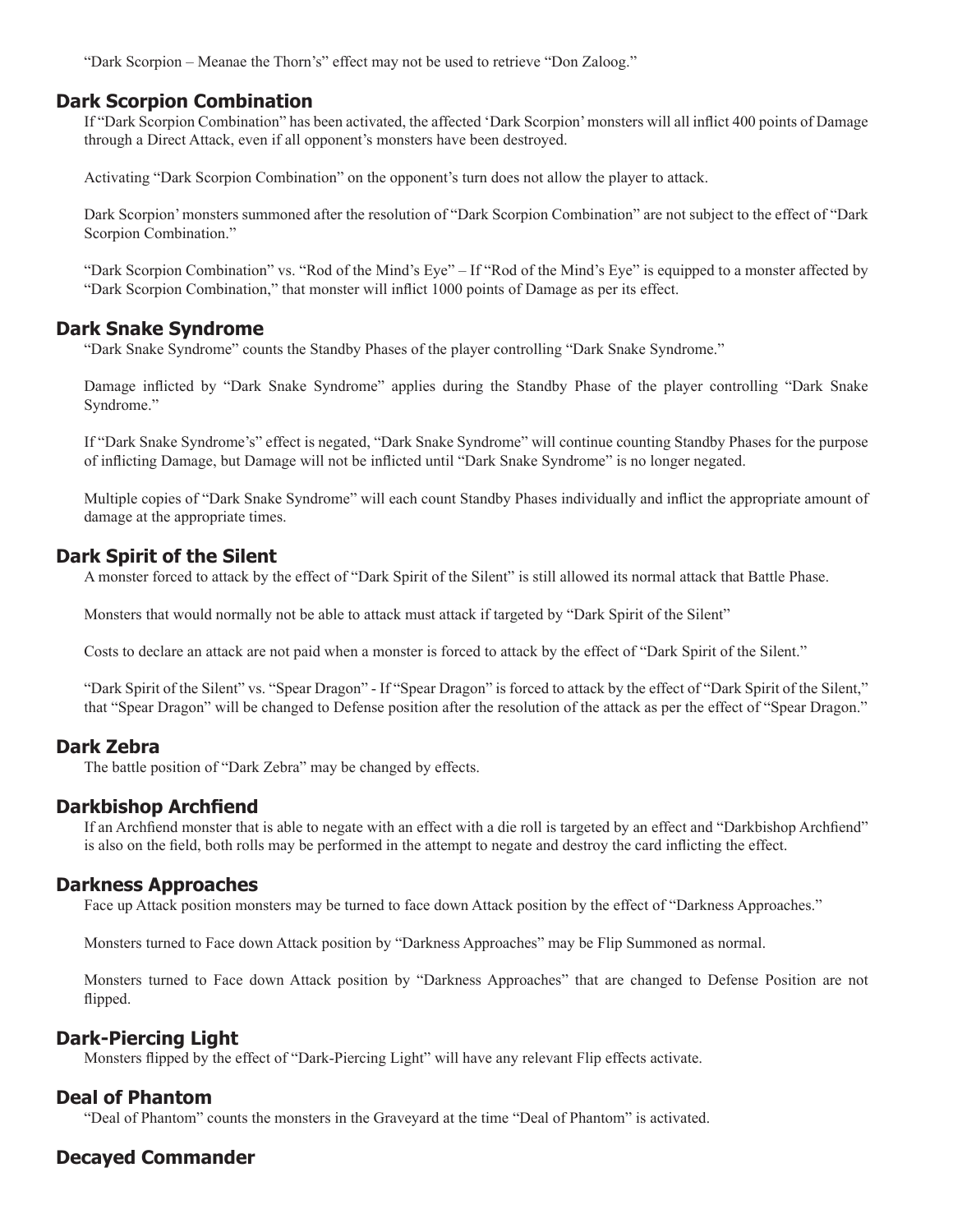"Decayed Commander" must inflict at least 1 Life Point Damage in a direct attack to activate its effect.

### **Dedication through Light and Darkness**

The phrase 'your side of the field' refers to the controller of "Dedication through Light and Darkness".

### **Deepsea Warrior**

"Deepsea Warrior" does not gain any ATK or DEF bonuses from the effect of "Umi."

"Change of Heart" vs. "Deepsea Warrior" - If a face down "Deepsea Warrior" is taken control of by "Change of Heart" and flipped while "Umi" is face up on the field, "Deepsea Warrior" will immediately return to the original controller's control.

### **De-Fusion**

"De-Fusion" may be activated on any Fusion monster, regardless of if the monster was Fusion Summoned.

If a monster was not properly Fusion Summoned and "De-Fusion" targets that monster, the monster is returned to the Fusion Deck, but no monsters will be Special Summoned from the effect of "De-Fusion."

If all Fusion-material monsters are not in the Graveyard when "De-Fusion" targets a properly summoned Fusion monster, no monsters will be Special Summoned.

A Fusion monster properly Fusion summoned with the aid of a Fusion Substitution monster like "Goddess with the Third Eye" that is targeted by "De-Fusion" will allow the Special Summon of the Fusion Substitution monster and the other material monsters used for that Fusion, if those monsters are in the Graveyard.

# **Delinquent Duo**

"Delinquent Duo" may be activated if the opponent has only one card in his/her hand.

If the first card discarded by the effect of "Delinquent Duo" has an effect that activates on being discarded or sent to the Graveyard, "Delinquent Duo's" effect must still fully resolve before the new effect begins a new Chain.

### **Demotion**

Monster levels may not go below 1 star, even if a monster is equipped with "Demotion."

### **Des Dendle**

Tokens Special Summoned by the effect of "Des Dendle" may be used as a Tribute for Tribute Summons.

# **Des Feral Imp**

The effect of "Des Feral Imp" specifically targets a card in the Graveyard.

If the effect of "Des Feral Imp" returns a Fusion monster to the deck, that Fusion monster will return to the Fusion Deck.

### **Des Kangaroo**

A monster with lower ATK than the DEF of "Des Kangaroo" that attacks "Des Kangaroo" is destroyed as a result of the effect of "Des Kangaroo" if "Des Kangaroo" wouldn't destroy it in battle normally.

A monster attacking with a lower ATK than "Des Kangaroo's" DEF is destroyed regardless of the Battle Position of "Des Kangaroo."

# **Despair from the Dark**

If "Despair from the Dark" is sent to the Graveyard from the deck through an effect like "Vampire Lord", "Despair from the Dark's" effect will activate.

"Despair from the Dark" vs. "Morphing Jar #2" – If "Despair from the Dark" is sent to the Graveyard as a result of "Morphing Jar #2's" effect, "Despair from the Dark's" effect will activate since the monster is considered being sent from the Deck to the Graveyard.

# **De-Spell**

"De-Spell" may target a card in either player's Spell/Trap zone.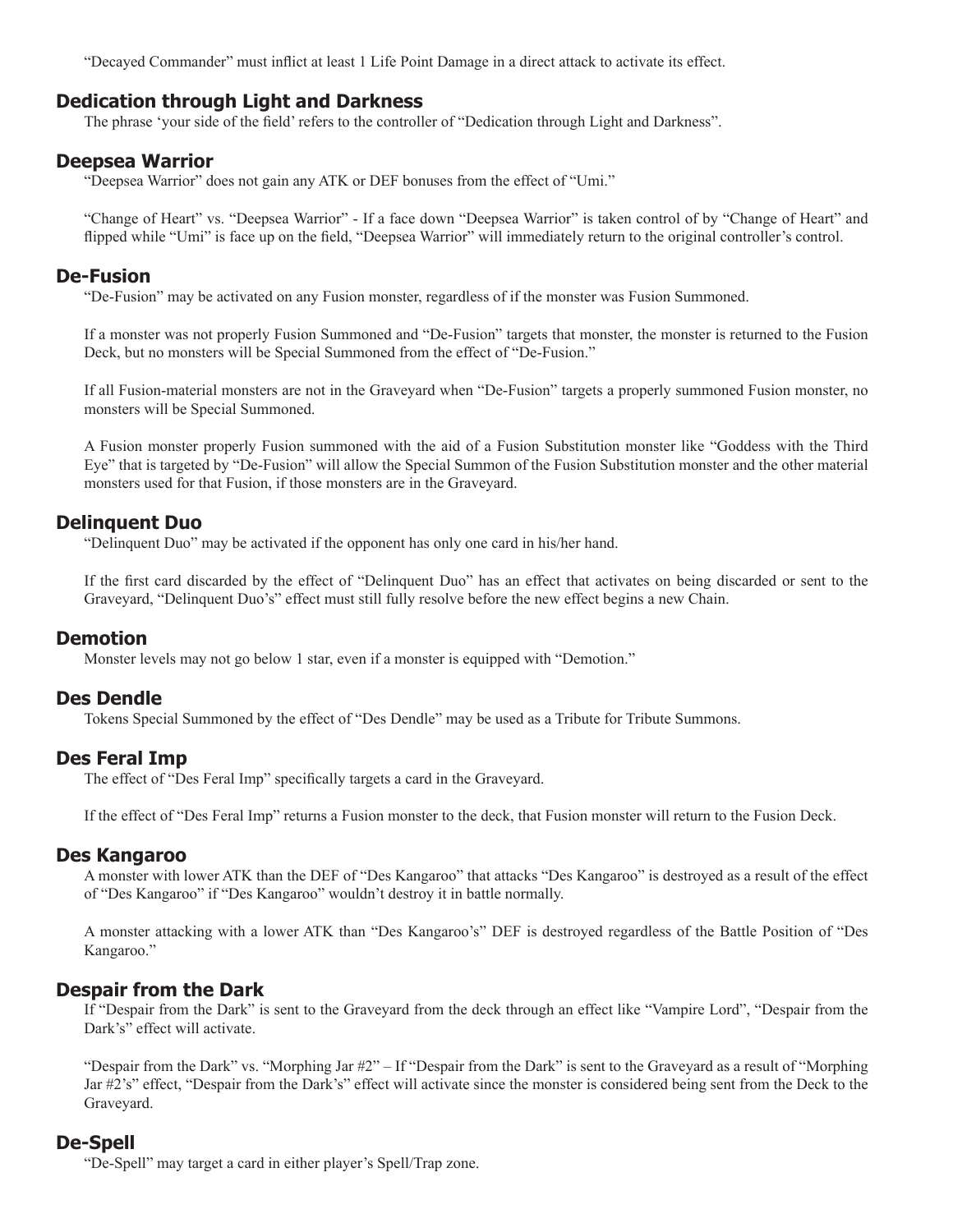# **Desrook Archfiend**

"Desrook Archfiend" may be discarded from the owner's hand to Special Summon "Terrorking Archfiend" when "Terrorking Archfiend" is destroyed and goes to the Graveyard, regardless of who controlled "Terrorking Archfiend."

"Desrook Archfiend" may only be discarded to Special Summon "Terrorking Archfiend" from the Graveyard if "Terrorking Archfiend" being destroyed was the final action in the resolution of the Chain.

"Desrook Archfiend" may be discarded to Special Summon a "Terrorking Archfiend" that was destroyed while it was face down.

If multiple "Terrorking Archfiends" are destroyed at the same time, only one "Desrook Archfiend" may be discarded to Special Summon one "Terrorking Archfiend."

"Desrook Archfiend", if retrieved by the effect of "Pandemonium" from a "Terrorking Archfiend" being destroyed and sent to the Graveyard, may not be used to Special Summon "Terrorking Archfiend" from the Graveyard.

# **Destiny Board**

The 'Spirit Message' Spell Cards may not be played through any other means than "Destiny Board's" effect, even if "Destiny Board" is active on the field.

If "Destiny Board" is negated by the effect of "Jinzo" or "Royal Decree," 'Spirit Messages' will not be played.

If "Destiny Board" or a Spirit Message is destroyed or removed from the field, only other "Destiny Boards" or Spirit Messages on the field will be removed. "Destiny Boards" or Spirit Messages still in the deck are unaffected.

"Destiny Board" vs. "Jinzo" - If a Spirit Message or "Destiny Board" is destroyed while "Jinzo" is active on the field, no other Spirit Messages or "Destiny Board" will be removed from the field. If an intermediate Spirit Message is destroyed in this situation, the effect of "Destiny Board" disappears.

# **Destruction Punch**

A monster destroyed as a result of "Destruction Punch" is considered destroyed as the result of an effect and not as a result of battle.

"Destruction Punch" vs. "Wall of Illusion" - If a monster with a lower ATK than the DEF of "Wall of Illusion" attacks "Wall of Illusion," and "Destruction Punch" is activated in response to the attack, the effect of "Wall of Illusion" will resolve before the effect of "Destruction Punch" can resolve.

# **Dice Re-Roll**

"Dice Re-Roll" must be activated before the related die roll is activated.

"Dice Re-Roll" vs. "Dice Jar" – If "Dice Re-Roll" is active and its effect is used for "Dice Jar's" roll, both players must re-roll the die.

# **Different Dimension Capsule**

If "Different Dimension Capsule" is removed from the field or negated before the second Standby Phase, the card removed from "Different Dimension Capsule" remains removed from play.

If "Different Dimension Capsule" is unable to return the monster it removed from play, that monster will remain removed from play face down.

Monsters turned face down and removed from play by the effect of "Different Dimension Capsule" may not be returned to play by the effect of "Miracle Dig" or "Dimension Fusion."

"Different Dimension Capsule" vs. "Imperial Order" – If "Imperial Order" is active during the second Standby Phase, "Different Dimension Capsule" will remain on the field meaninglessly, and the card removed from play by the effect of "Different Dimension Capsule" will remain removed from play.

# **Different Dimension Dragon**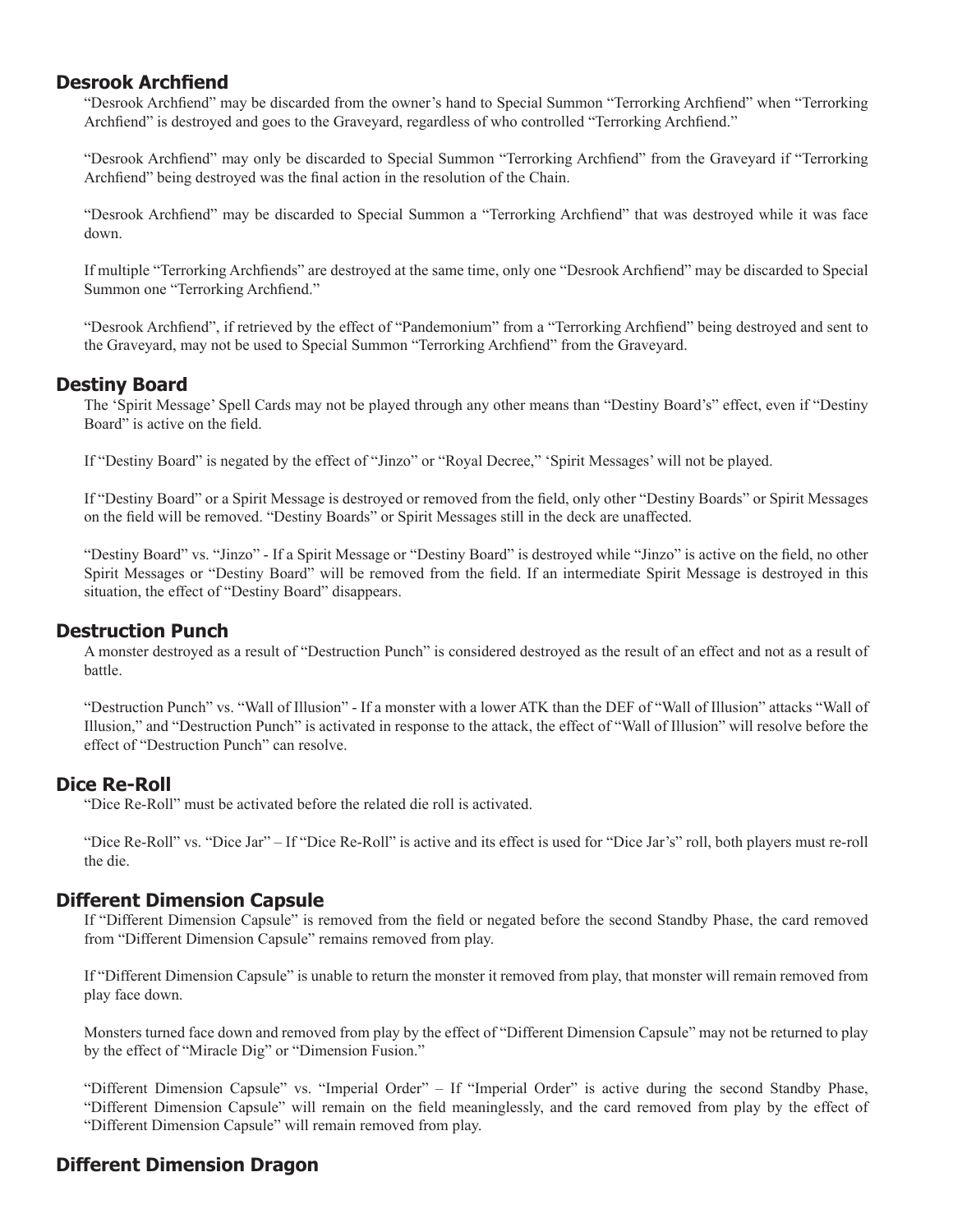"Different Dimension Dragon" must be face up on the field to receive its effect.

If "Different Dimension Dragon" is the only monster on the field, monsters with 1900 ATK or lower do not attack directly.

"Different Dimension Dragon" can be destroyed by non-targeting Monster Effects.

If a face up "Different Dimension Dragon" is the only monster on a player's field, the opponent may not activate a non-targeting effect that only has the component of destroying a monster.

### **Different Dimension Gate**

"Different Dimension Gate" may target a monster that is not affected by Spell Cards. That monster would not be removed from play by the effect of "Different Dimension Gate."

Both players must have an eligible monster on the field in order to activate "Different Dimension Gate."

Tokens may be targeted by "Different Dimension Gate", but will not be returned to play if "Different Dimension Gate" is destroyed.

If "Different Dimension Gate" is returned to the hand, the monsters removed from play will remain removed from play.

Monsters removed from play by the effect of "Different Dimension Gate" may be brought back into play by other means than the destruction of "Different Dimension Gate."

If one monster affected by "Different Dimension Gate" has been returned to play, the other monster will still be returned to play when "Different Dimension Gate" is destroyed.

### **Diffusion Wave-Motion**

If a monster affected by "Diffusion Wave-Motion" is prevented from attacking, "Diffusion Wave-Motion" does not allow the monster to attack.

The controller of the monster affected by "Diffusion Wave-Motion" decides the order the opponent's monsters will be attacked.

If an attack of a monster affected by "Diffusion Wave-Motion" is negated, that monster may not attack the monster that was targeted when the attack was negated.

"Diffusion Wave-Motion" may not be activated in Main Phase 2.

"Diffusion Wave-Motion" may not be activated if the monster targeted would not be able to attack that turn when "Diffusion Wave-Motion" is activated.

If the monster targeted by "Diffusion Wave-Motion" is destroyed in a chain with "Diffusion Wave-Motion," other monsters on the controller's field may attack as normal.

If the monster targeted by "Diffusion Wave-Motion" is destroyed after the resolution of "Diffusion Wave-Motion," other monsters on the controller's field may not attack that turn.

Monsters summoned after the resolution of "Diffusion Wave-Motion" may not attack.

If an attack of a monster affected by "Diffusion Wave-Motion" is negated, the monster that was targeted by that attack may not be targeted again.

Monsters destroyed by a monster affected by "Diffusion Wave-Motion" have their entire effects negated as long as that monster remains in the Graveyard.

### **Dimension Fusion**

Payment of 2000 Life Points is a cost to activate "Dimension Fusion."

If only one player has monsters removed from play, "Dimension Fusion" may still be activated.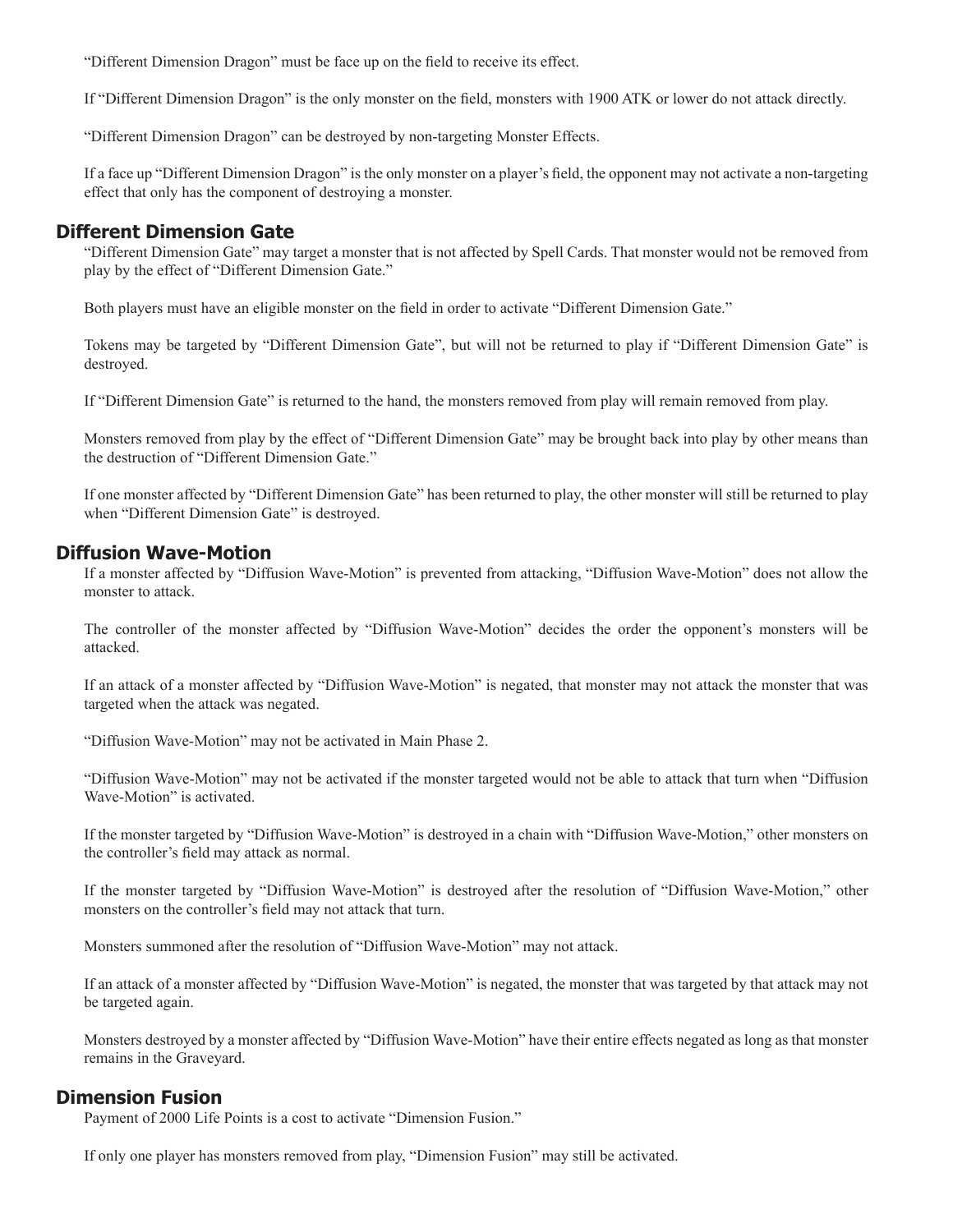You must fill up as many Monster Zone spaces as you can with the effect of "Dimension Fusion".

You cannot Special Summon Monsters that have Special Summon requirements that were not already Summoned properly.

Monsters properly Special Summoned and then removed from play may be Special Summoned by the effect of "Dimension Fusion."

You can activate "Dimension Fusion" even if your opponent does not have any eligible monsters.

If a player has more monsters removed from play than available spaces when "Dimension Fusion" resolves, that player may choose which monsters to Special Summon by the effect of "Dimension Fusion."

"Dark Ruler Ha Des" vs. "Dimension Fusion" - "Dark Ruler Ha Des" may be Special Summoned by "Dimension Fusion."

"Dimension Fusion" vs. "Mirage Knight" - "Dimension Fusion" may not Special Summon a "Mirage Knight" that has been removed from play.

### **Dimension Jar**

"Dimension Jar" vs. "Kycoo the Ghost Destroyer" - If "Dimension Jar" is flipped while "Kycoo the Ghost Destroyer" is face up on the field, the controller of "Kycoo the Ghost Destroyer" may remove monsters from the opponent's Graveyard as normal. The opponent of "Kycoo the Ghost Destroyer" may not remove any monsters from the opponent's Graveyard.

### **Dimensionhole**

The monster zone the monster removed by "Dimensionhole" will be considered occupied. Monsters may not be summoned or Special Summoned into this monster zone.

Tokens may be removed from play through the effect of "Dimensionhole," but will not return to play.

If the Standby Phase the "Dimensionhole" would return the monster in is skipped, "Dimensionhole's" effect disappears and the monster remains removed from play.

#### **Disappear**

"Disappear" may not be activated in the Damage Step.

"Disappear" may be activated in a chain with an effect that removes a card from the Graveyard.

"Disappear" may not be chained to the effect of Special Summon monsters that are Special Summoned through removing monsters from the Graveyard in an attempt to prevent the Summon.

#### **Disarmament**

"Disarmament" does not destroy face down Equip Spell Cards.

# **Disturbance Strategy**

If "Disturbance Strategy" is chained to an effect that Special Summons a monster from the hand and the monster is no longer in the hand after the resolution of "Disturbance Strategy," the effect that would Special Summon the monster disappears.

### **DNA Surgery**

If two "DNA Surgeries" are active on the field, the one that resolved most recently takes precedence.

# **DNA Transplant**

If two "DNA Transplants" are active on the field, the one that resolved most recently takes precedence.

#### **Don Turtle**

Any "Don Turtle's" Special Summoned by the effect of "Don Turtle" are placed in face-up Attack or face-up Defense position.

# **Don Zaloog**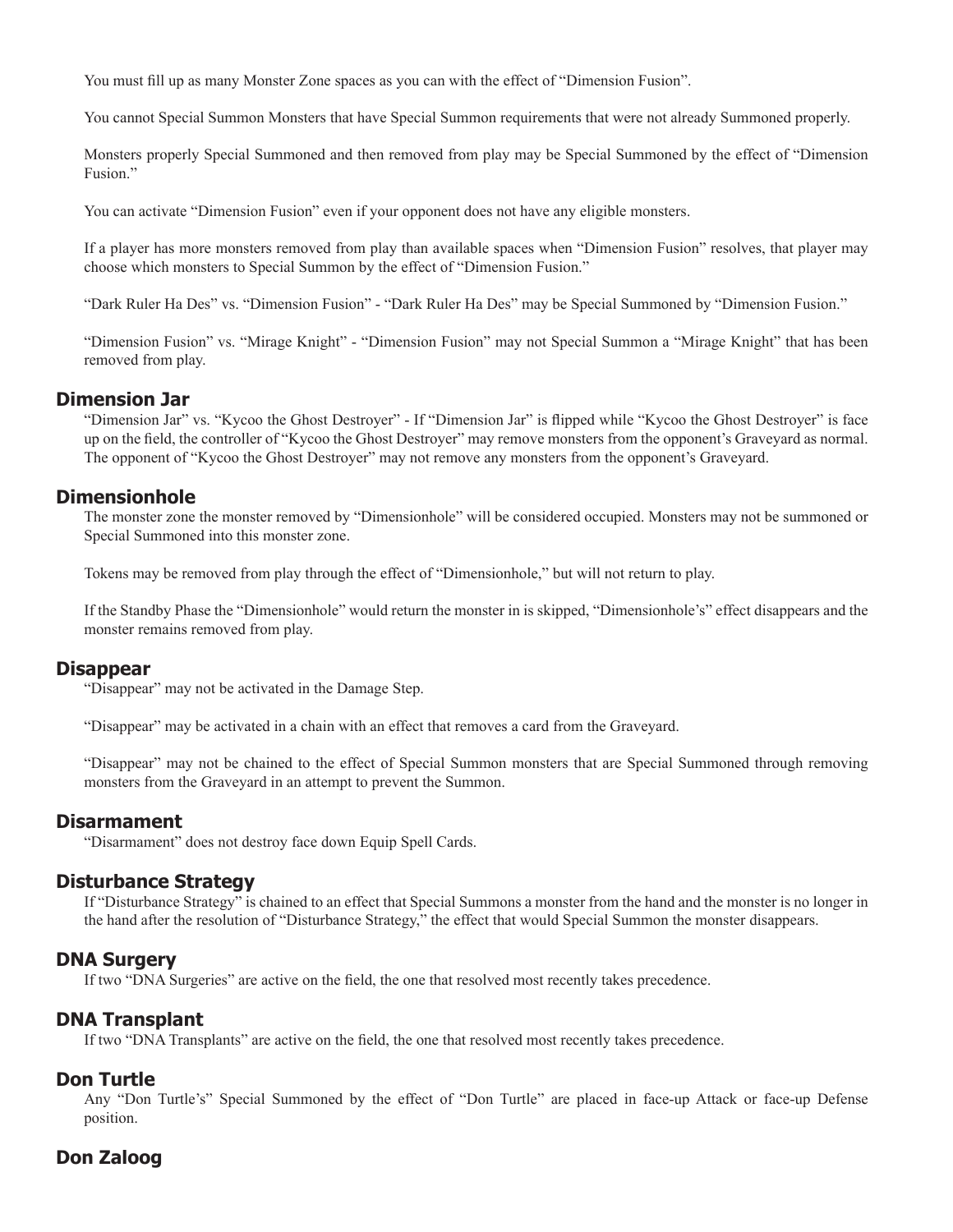The effect of "Don Zaloog" is not mandatory.

"Don Zaloog's" effect triggers if it inflicts Battle Damage, regardless of if it is attacking or is attacked.

"Don Zaloog" vs. "Witch of the Black Forest" – If "Don Zaloog" attacks and destroys "Witch of the Black Forest" and inflicts Battle Damage, "Don Zaloog's" effect will resolve first as it triggers on Battle Damage.

### **Double Snare**

"Double Snare" may target any face up card that has the effect of negating a Trap Card.

"Double Snare" vs. "Tyrant Dragon" - "Tyrant Dragon" is a legal target for "Double Snare."

### **Double Spell**

If "Double Spell" targets a non-continuous Spell Card, an extra space in the Spell Zone is not needed.

Continuous Cards activated through the effect of "Double Spell" go to the Spell/Trap zone of the player who activated "Double Spell."

### **Dragged Down into the Grave**

"Dragged Down into the Grave" may not be activated if either player does not have a card in their hand.

"Dragged Down into the Grave" may be activated if either player does not have a card in their deck.

### **Dragon Capture Jar**

Monsters changed to Defense Position by "Dragon Capture Jar" may not be manually changed to Attack position.

### **Dragon Manipulator**

"Dragon Manipulator" may only target a Face-Up Dragon Type.

If the Type of a monster targeted by "Dragon Manipulator" changes in a chain with the activation of "Dragon Manipulator," that monster will still change control as the target was legal at activation.

### **Dragon Treasure**

"Dragon Treasure" may only be equipped to Dragon Type monsters.

### **Dragonic Attack**

"DNA Surgery" vs. "Dragonic Attack" - If "DNA Surgery" and "Dragonic Attack" are both active, the latter one to resolve takes precedence.

### **Dragon's Gunfire**

The choice of which effect to use is chosen at the activation of "Dragon's Gunfire."

### **Dragon's Rage**

"Dragon's Rage" does not specifically designate a target.

### **Dramatic Rescue**

"Dramatic Rescue" may be used to Special Summon any monster that does not have other Special Summoning restrictions from the hand.

"Dramatic Rescue" may not be activated in response to an attack.

The effect that targeted the Amazoness before "Dramatic Rescue" was activated will disappear with the proper resolution of "Dramatic Rescue."

"Dramatic Rescue" may not be activated in a chain with an effect that targets a face down Amazoness card.

If the opponent's Amazoness on the player's field is chosen for the effect of "Dramatic Rescue," that Amazoness will return to the opponent's hand, but the activating player will Special Summon a monster as normal.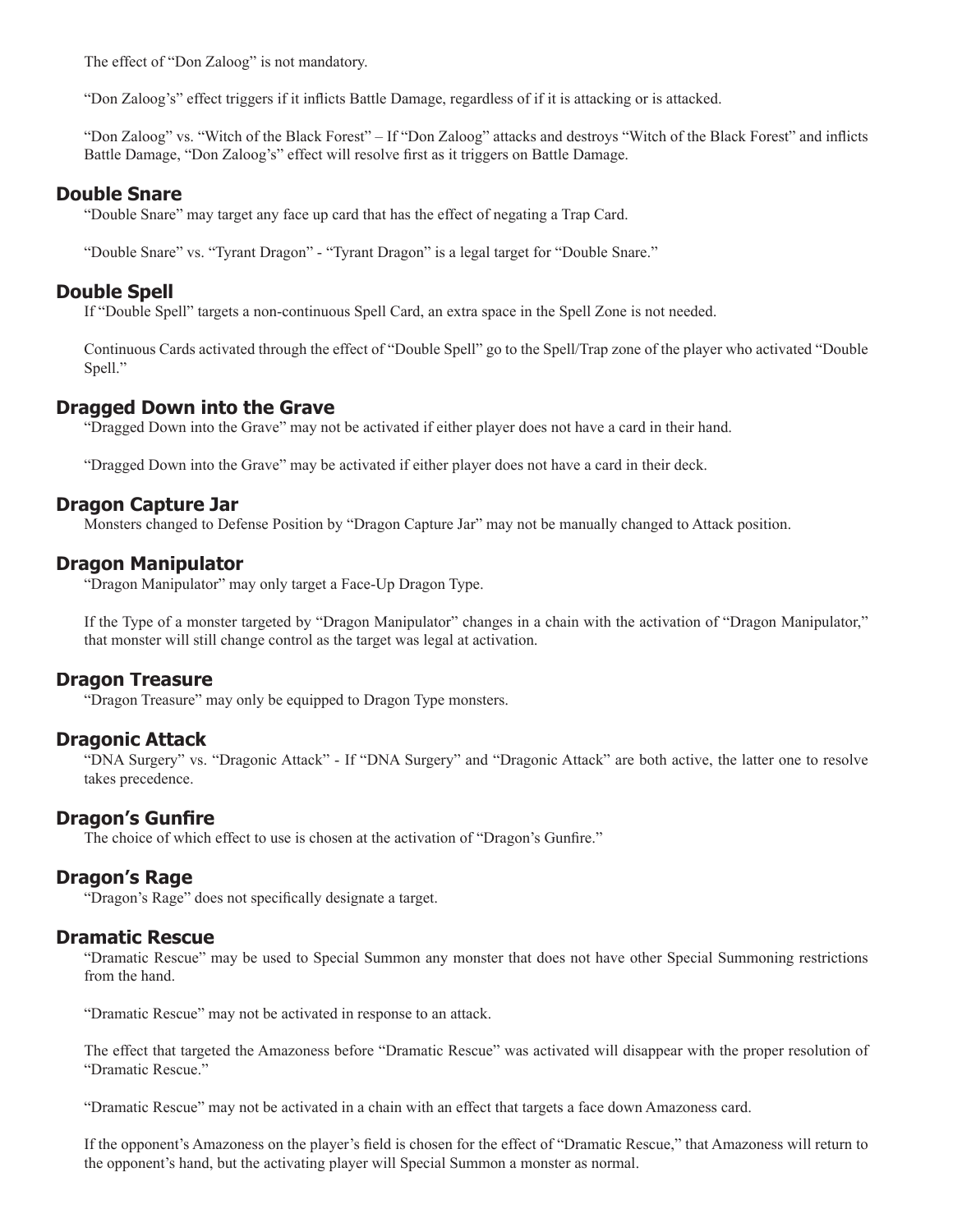If the Amazoness to be returned by the effect of "Dramatic Rescue" is destroyed in a chain to the activation of "Dramatic Rescue," the effect of "Dramatic Rescue" disappears.

The monster returned by the effect of "Dramatic Rescue" may not be Special Summoned by the effect of "Dramatic Rescue." Another copy of the same monster may be Special Summoned by the effect of "Dramatic Rescue."

### **Dreamsprite**

The effect of "Dreamsprite" is mandatory.

"Dreamsprite" may only redirect an attack to another legal target.

"Dreamsprite" may redirect an attack that flips it face up.

"Dreamsprite" may not redirect an attack that has been redirected to it by the effect of another "Dreamsprite."

"Dreamsprite" vs. "The Legendary Fisherman" - "Dreamsprite" may choose "The Legendary Fisherman" while "Umi" is face up on the field as a target of its effect. "The Legendary Fisherman" will go through Damage Calculation as normal.

"Dreamsprite" vs. "Suijin" – If "Dreamsprite" redirects an attack to "Suijin," "Suijin" may not activate its effect as it is not the target of an attack, but instead the target of "Dreamsprite's" effect.

# **Drill Bug**

A player may not choose a face up "Parasite Paracide" in his or her Deck.

### **Drillago**

"Drillago" cannot attack directly unless the ONLY cards your opponent has are face-up monsters with 1600+ ATK.

If your opponent has a Spell or Trap Card, then "Drillago" cannot attack directly.

### **Driving Snow**

"Driving Snow" may be activated only after a Trap Card is destroyed. "Driving Snow" may not be activated in a chain with an effect that would destroy a Trap Card.

### **Drop Off**

The card affected by "Drop Off" is considered to be in the hand before it is sent to the Graveyard.

"Drop Off" may be activated only in the Draw Phase and only in response to the normal Drawing action of the Draw Phase.

"Drop Off" may be chained to by a Quick-play Spell Card.

#### **Dust Tornado**

"Dust Tornado" Errata: The text should read: "Destroy 1 Spell or Trap Card on your opponent's side of the field. You can then Set 1 Spell or Trap Card from your hand."

A non Quick-play Spell Card set by the effect of "Dust Tornado" during that player's Turn may be activated during that player's Main Phase 1 or Main Phase 2.

If the target of "Dust Tornado" is not destroyed by "Dust Tornado," the player activating "Dust Tornado" may not Set a Spell or Trap Card through the effect of "Dust Tornado."

If "Dust Tornado" is chained to "Harpies' Feather Duster" or "Heavy Storm," and "Dust Tornado's" second effect of Setting a Spell or Trap Card is used, that Spell or Trap card will be subject to the effect of "Harpie's Feather Duster" or "Heavy Storm."

### **Earth Chant**

"Earth Chain" can only be used to summon Ritual EARTH monsters. You must offer Star Levels exactly equal to the appropriate Ritual monster to Ritual Summon the Ritual monster.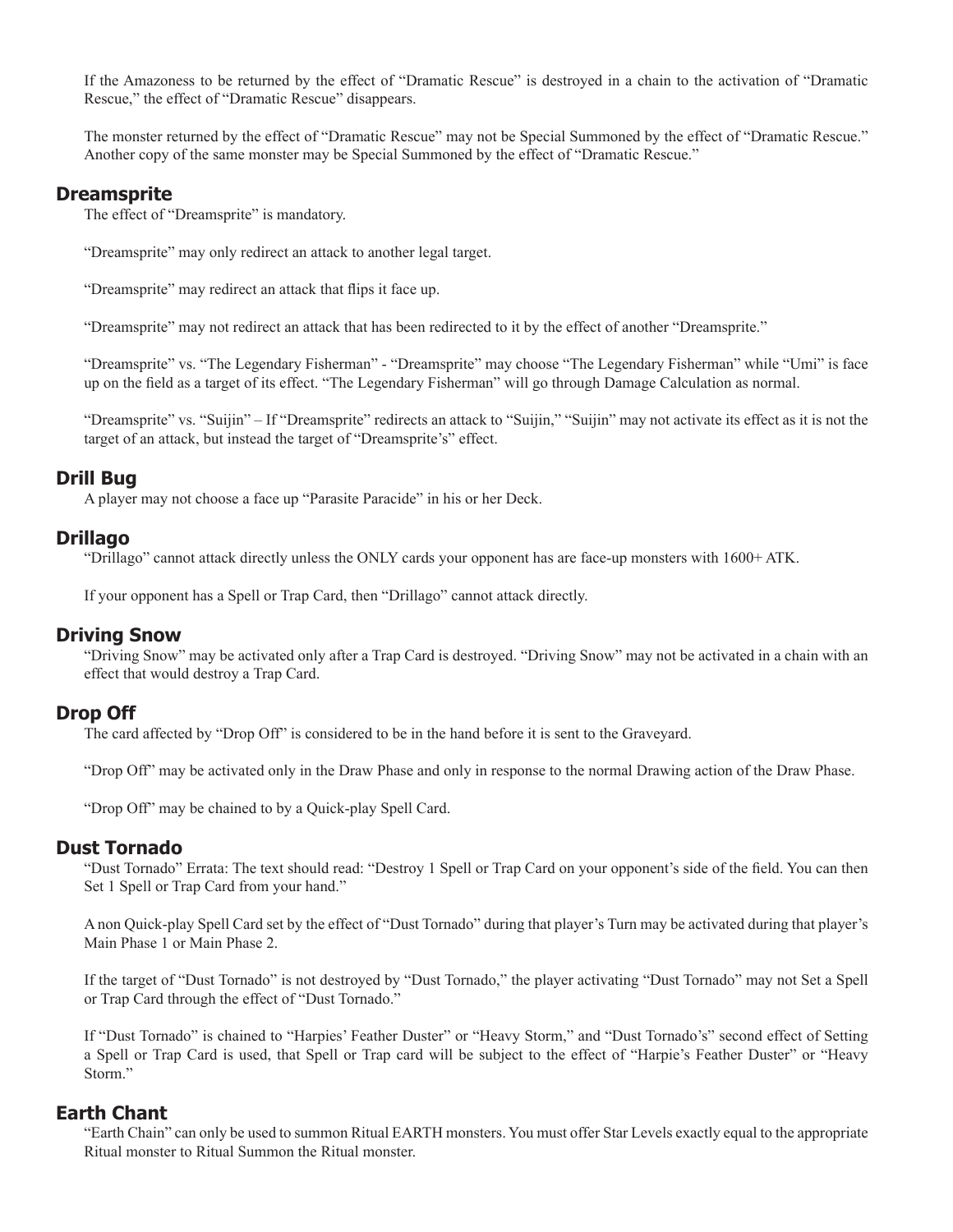Monsters Special summoned by the effect of "Earth Chant" are considered properly Ritual Summoned.

#### **Earthshaker**

"Earthshaker" is a non-targeting effect.

There must be at least one face up monster on the field to activate "Earthshaker"

The player activating "Earthshaker" must choose two different Attributes at the time of activation.

#### **Eatgaboon**

If the ATK of a monster is increased above 500 when it is Normal Summoned in a chain with "Eatgaboon," the effect of "Eatgaboon" disappears.

### **Ekibyo Drakmord**

If "Ekibyo Drakmord" is negated when it would destroy the monster it is equipped to, "Ekibyo Drakmord" will not destroy the monster and will remain equipped to that monster. The equipped monster will still not be allowed to attack.

If control of a monster equipped with "Ekibyo Drakmord" changes, the number of Standby Phases until "Ekibyo Drakmord" destroys that monster resets.

If "Ekibyo Drakmord" is moved to another monster, the number of Standby Phases until "Ekibyo Drakmord" destroys that monster resets.

"Ekibyo Drakmord" vs. "Heart of Clear Water" – If "Heart of Clear Water" is equipped to a monster equipped with "Ekibyo Drakmord" when "Ekibyo Drakmord" would destroy the monster, "Heart of Clear Water" will prevent the monster from being destroyed. "Ekibyo Drakmord" will remain equipped to the monster and the equipped monster will not be allowed to attack.

### **Electric Lizard**

If the monster affected by the effect of "Electric Lizard" is turned face down or is removed from the field, the effect of "Electric Lizard" disappears.

# **Electro-Whip**

"Electro-Whip" may only be equipped to Thunder Type monsters.

### **Elegant Egotist**

"Elegant Egotist" may not be activated if there are no face up "Harpie Lady's."

### **Elf's Light**

"Elf's Light" may only be equipped to LIGHT Attribute monsters.

#### **Emergency Provisions**

"Emergency Provisions" does not destroy cards. It sends them to the Graveyard.

Cards sent to the Graveyard by the effect of "Emergency Provisions" are sent as a cost of activating "Emergency Provisions."

### **Enchanted Javelin**

"Enchanted Javelin" is a targeting effect.

"Enchanted Javelin" may not be activated in the Damage Step.

### **Enraged Battle Ox**

In the text of the card, 'your side of the field' means the field of the current controller of "Enraged Battle Ox".

### **Eternal Rest**

Monsters equipped with Monsters that are currently Equip Spell Cards will be destroyed by the effect of "Eternal Rest."

# **Exchange**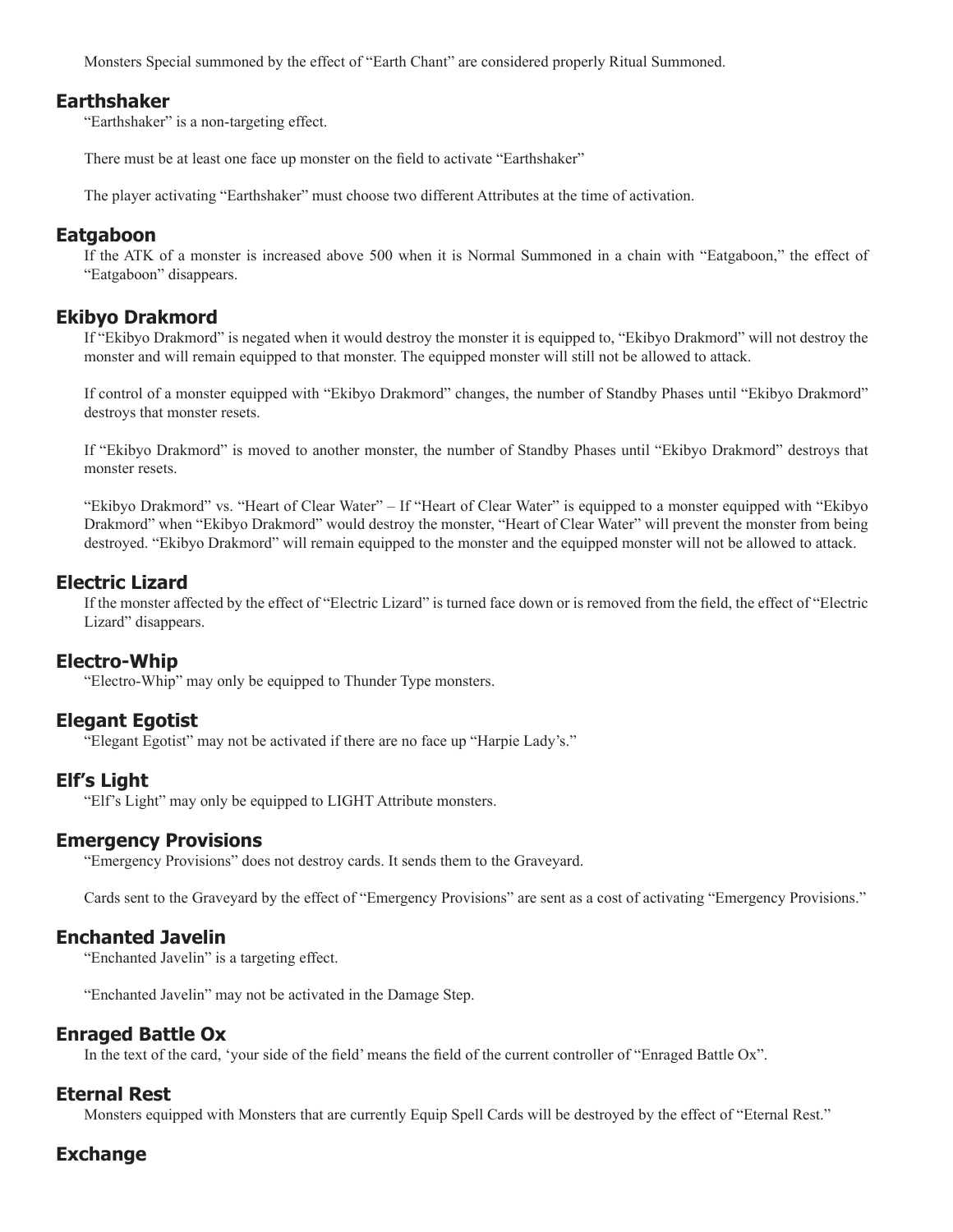"Exchange" vs. "Kuriboh" - A "Kuriboh" moved to the opponent's hand by "Exchange" may be discarded by the opponent to activate the effect of "Kuriboh."

### **Exile of the Wicked**

Monsters turned to Fiend Type in a chain with the activation of "Exile of the Wicked" will be destroyed by the effect of "Exile of the Wicked."

# **Exiled Force**

"Exiled Force" may activate its effect immediately upon summoning before the opponent may respond to the summoning.

Tributing itself is a cost of using "Exiled Force's" effect.

"Exiled Force" has an activated effect and is Spell Speed 1.

### **Exodia Necross**

"Exodia Necross" may only be Special Summoned through the effect of "Contract of Exodia."

"Exodia Necross" may not be Special Summoned through any other means.

If control of "Exodia Necross" is changed and the new controller does not have all five pieces of Exodia in the Graveyard, "Exodia Necross" is immediately destroyed through its effect.

If a face down "Exodia Necross" is flipped as a result of battle when the controlling player does not have all 5 pieces of Exodia in the Graveyard, that "Exodia Necross" will be destroyed after Damage Calculation.

A face down "Exodia Necross" may be destroyed by Spell or Trap effects if those effects destroy "Exodia Necross" while it remains face down.

"Exodia Necross" vs. "Skill Drain" – If "Skill Drain" is active while "Exodia Necross" is on the field, "Exodia Necross" can be destroyed by Spell and Trap effects. "Exodia Necross" will not receive any bonus due to its effect. Any previous ATK bonus received through "Exodia Necross'" effect will disappear.

# **Exodia the Forbidden One**

A win may be declared by holding all five Exodia pieces in between a chain.

A win may not be declared by holding all five Exodia pieces in between the resolution of an effect.

If both players hold all five pieces of Exodia at the same time, the duel is a Draw.

"Exodia the Forbidden One" vs. "Drop Off" – If the fifth Exodia piece is drawn and "Drop Off" is activated, the player who holds all five pieces of Exodia would still win.

# **Fairy Box**

The ATK of a monster affected by "Fairy Box" may not rise above 0 regardless of any other effects.

"Fairy Box" is a non-targeting effect.

"Fairy Box" reduces the ATK of the attacking monster to 0.

"Fairy Box" may not be activated during the Damage Step.

Payment for "Fairy Box" is not mandatory.

# **Fairy Guardian**

The effect of "Fairy Guardian" may only be activated in a controlling player's Main Phase 1 or Main Phase 2.

Tributing "Fairy Guardian" is a cost to activate the effect of "Fairy Guardian."

# **Fairy King Truesdale**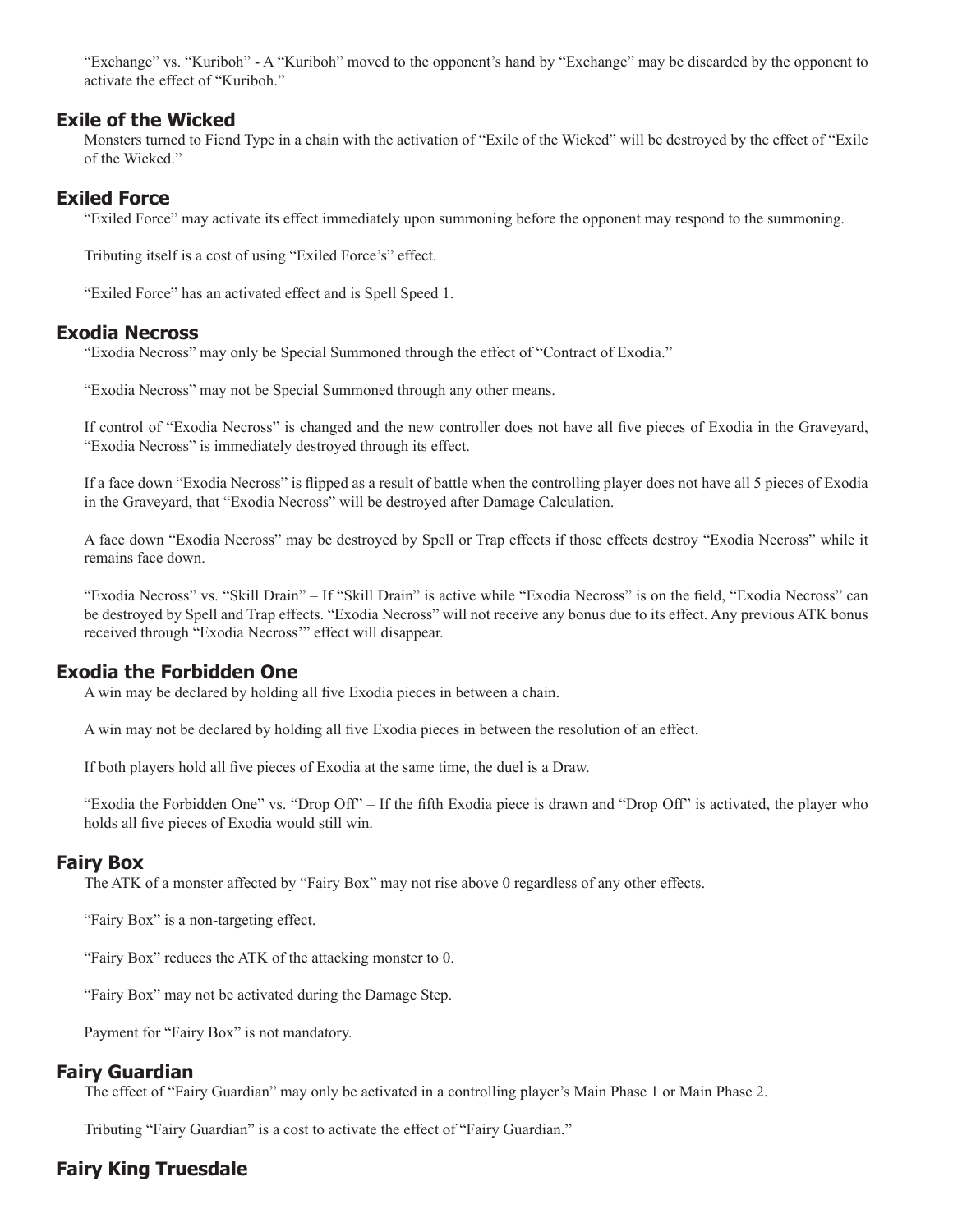"Fairy King Truesdale's" effect is continuous.

If "Fairy King Truesdale" is flipped due to an attack, the ATK and DEF bonus will immediately activate before Damage Calculation.

# **Fairy Meteor Crush**

Damage inflicted as a result of a monster equipped with "Fairy Meteor Crush" attacking a defensive monster with a lower DEF than the attacker's ATK is considered Battle Damage.

Multiple "Fairy Meteor Crushes" equipped to the same monster do not have a cumulative effect.

# **Fairy's Hand Mirror**

"Fairy's Hand Mirror" may not be used to redirect an effect that targets the Graveyard.

"Fairy's Hand Mirror" may only be used to redirect an effect that has a single targeting aspect that affects a monster on the field.

"Fairy's Hand Mirror" may only redirect a targeting Spell card to another legal target.

# **Fake Trap**

"Fake Trap" may only be activated in a chain to your opponent's effect that would destroy a Trap card on the player's side of the field.

"Fake Trap" will protect any Trap cards from destruction, regardless if it is face up or face down. Any face down Trap cards must be revealed to the opponent to verify they are Trap cards.

"Fake Trap" vs. "Seven Tools of the Bandit" - "Fake Trap" may not be activated in a chain with "Seven Tools of the Bandit."

# **Falling Down**

If "Falling Down" takes control of an Archfiend monster, and the controlling player's only other Archfiend card is removed from the field, "Falling Down" is not destroyed by its effect.

"Falling Down" may be activated as long as there is an Archfiend on the controller's field. This includes non-monster Archfiends

"Falling Down's" effect is considered Damage.

### **Fatal Abacus**

Monster cards that do not go to the Graveyard do not trigger "Fatal Abacus."

Monster cards that are sent to the Graveyard while equipped to another monster do not trigger "Fatal Abacus."

Non-Monster cards that are treated as Monster Cards that are sent to the Graveyard do not trigger "Fatal Abacus."

### **Fengsheng Mirror**

"Fengsheng Mirror" may be activated as long as the opponent holds at least one card.

### **Fenrir**

If "Fenrir" is Special Summoned in the proper way it can be revived by "Monster Reborn", Premature Burial", etc

### **Fiber Jar**

Fusion Monsters in the Graveyard will be returned to the Fusion Deck as a result of "Fiber Jar's" effect.

Monsters with Special Summon requirements that were properly summoned and returned to the Deck by the effect of "Fiber Jar" will require being summoned properly again.

"Fiber Jar" vs. "Final Countdown" – "Fiber Jar" does not cease the turn count of "Final Countdown."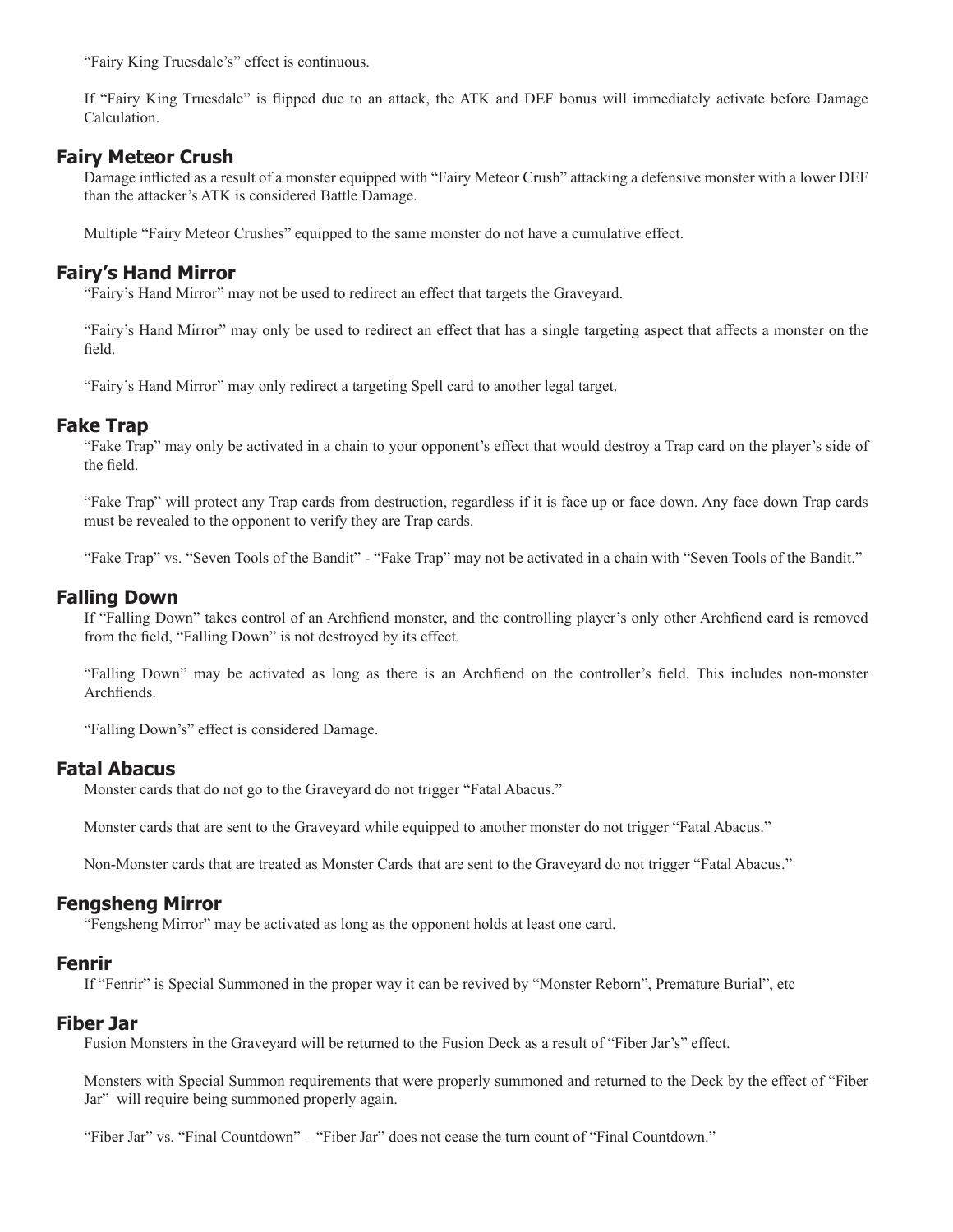"Fiber Jar" vs. "Lesser Fiend" – If "Lesser Fiend" destroys a "Fiber Jar", "Fiber Jar's" effect will occur at the 'resolve effects' stage, removing "Lesser Fiend" from the field. "Fiber Jar" will not be removed from play.

"Fiber Jar" vs. "Serpentine Princess" - If "Serpentine Princess" is face up when "Fiber Jar" resolves, the effect of "Serpentine Princess" resolves after the effect of "Fiber Jar" fully resolves.

"Fiber Jar" vs. "Necrovalley" – "Necrovalley" negates the effect of "Fiber Jar."

"Fiber Jar" vs. "Twin-Headed Behemoth" - If "Twin-Headed Behemoth" has Special Summoned itself once through its effect, it may not Special Summon itself again, regardless of the effect of "Fiber Jar."

#### **Fiend Comedian**

If the coin flip of "Fiend Comedian" is called wrong, the cards are sent from the top of the activating player's Deck to the Graveyard.

### **Fiend Skull Dragon**

Fusion Substitution monsters may not be used to Fusion Summon "Fiend Skull Dragon."

"Fiend Skull Dragon" may be Special Summoned by effects that would normally Special Summon a Fusion Monster from the Fusion Deck.

If "Fiend Skull Dragon" is removed from the field in a chain with a Flip-Effect, that Flip-Effect is not negated by the effect of "Fiend Skull Dragon."

"Fiend Skull Dragon" vs. "Call of the Haunted" - "Fiend Skull Dragon" may be Special Summoned by "Call of the Haunted." "Call of the Haunted" will then be negated and destroyed by the effect of "Fiend Skull Dragon." "Fiend Skull Dragon" will remain on the field.

"Fiend Skull Dragon" vs. "Summoner of Illusions" - If "Fiend Skull Dragon" is Special Summoned by the effect of "Summoner of Illusions," the destruction aspect of the effect of "Summoner of Illusions" will be negated by "Fiend Skull Dragon."

### **Final Attack Orders**

While "Final Attack Orders" is active, neither player may perform a manual change of position of any face up attack position monsters.

Monster Tokens will be forced into attack position by the effect of "Final Attack Orders."

Monsters flipped face up by an attack are immediately forced into attack position by "Final Attack Orders" before Damage Calculation. Monsters that change position via an effect will immediately change back to attack position if it remains face up.

If two continuous effects like that of "Final Attack Orders" determine a position for a monster, the most recently resolved takes precedence.

#### **Final Countdown**

Turns for the effect of "Final Countdown" begin counting with the player activating it as turn one. The opponent's turn will be considered turn two.

"Final Countdown" does not remain on the field after resolution.

"Final Countdown" vs. "Imperial Order" – If "Imperial Order" is activated in a chain to the activation of "Final Countdown," the effect of "Final Countdown" will be negated. If "Imperial Order" is activated after "Final Countdown" has resolved, "Imperial Order" will have no effect on "Final Countdown."

"Final Countdown" vs. "Last Turn" – If "Last Turn" is activated on Turn 20 of "Final Countdown," "Last Turn's" effect will take Priority.

"Final Countdown" vs. "Pyro Clock of Destiny" – "Pyro Clock of Destiny" will increase the turn count to the final resolution of "Final Countdown" by 1.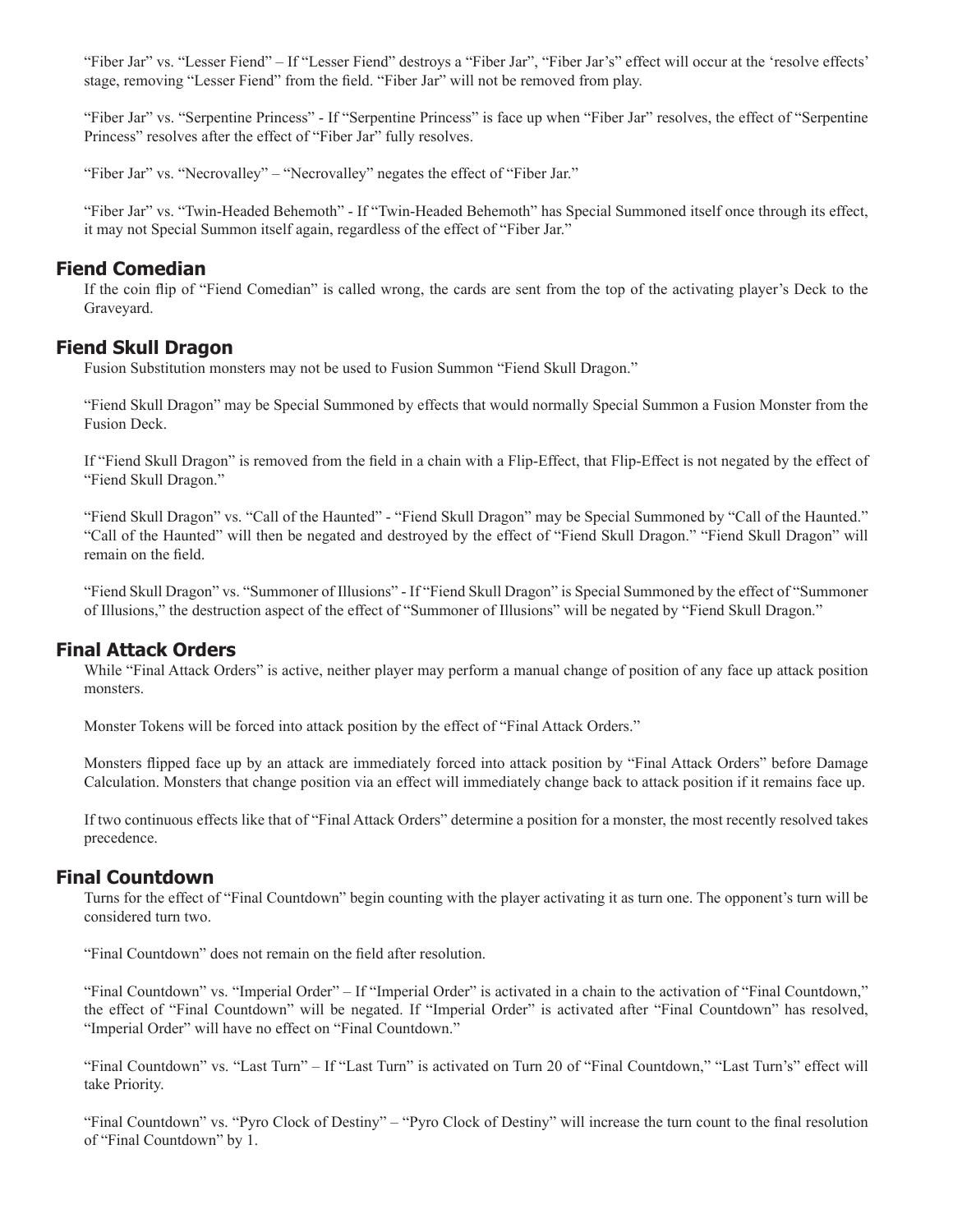# **Final Destiny**

Discarding 5 cards is a cost to activate "Final Destiny."

# **Fire Princess**

"Fire Princess" inflicts Damage per instance of Life Gain.

Multiple "Fire Princesses" on the field will each inflict 500 Life Points of damage per Life Point gain.

# **Fire Sorcerer**

The effect of "Fire Sorcerer" is mandatory.

If the player controlling "Fire Sorcerer" does not have 2 cards in hand, the effect of "Fire Sorcerer" disappears.

### **Fissure**

"Fissure" is a non-targeting effect.

If multiple monsters on the opponent's field tie for lowest ATK, the player activating "Fissure" chooses which monster is destroyed at resolution of "Fissure."

# **Flash Assailant**

If "Flash Assailant" is flipped face up as a result of battle, its effect applies immediately before Damage Calculation.

# **Flying Kamakiri #1**

Monsters Special Summoned by the effect of "Flying Kamakiri #1" in that player's Battle Phase may attack the same turn.

# **Follow Wind**

"Follow Wind" may only be equipped to Winged-Beast Type monsters.

# **Forced Requisition**

"Forced Requisition" may only be activated immediately after an instance of discarding where the final action of the chain is a discard.

"Forced Requisition" may not be activated in response to a discard as a result of a cost.

"Forced Requisition" may not be activated in the Damage Step.

After "Forced Requisition" is active, any discards, excepting instances where you immediately draw (such as through "Card Destruction" or "Morphing Jar") will trigger "Forced Requisition."

"Forced Requisition" vs. "Jinzo" – If an active "Jinzo" is destroyed by an effect that has a cost of discarding a card (such as through "Tribute to the Doomed") while "Forced Requisition" is active, the opponent does not discard a card through "Forced Requisition's" effect as "Jinzo" was active when the discard occurred.

# **Formation Union**

Union monsters equipped by the effect of "Formation Union" are considered properly equipped by their Union effects.

Union monsters may only be equipped to appropriate monsters by the effect of "Formation Union."

Union monsters that are unequipped by the effect of "Formation Union" in the Battle Phase may attack that Battle Phase.

# **Freed the Brave Wanderer**

The effect of "Freed the Brave Wanderer" is a cost effect.

# **Freed the Matchless General**

If the Draw Phase is skipped, "Freed the Matchless General's" 'Warrior-type' searching effect, is also skipped.

If "Freed the Matchless General" is face down, it can be affected by targeting Spell cards.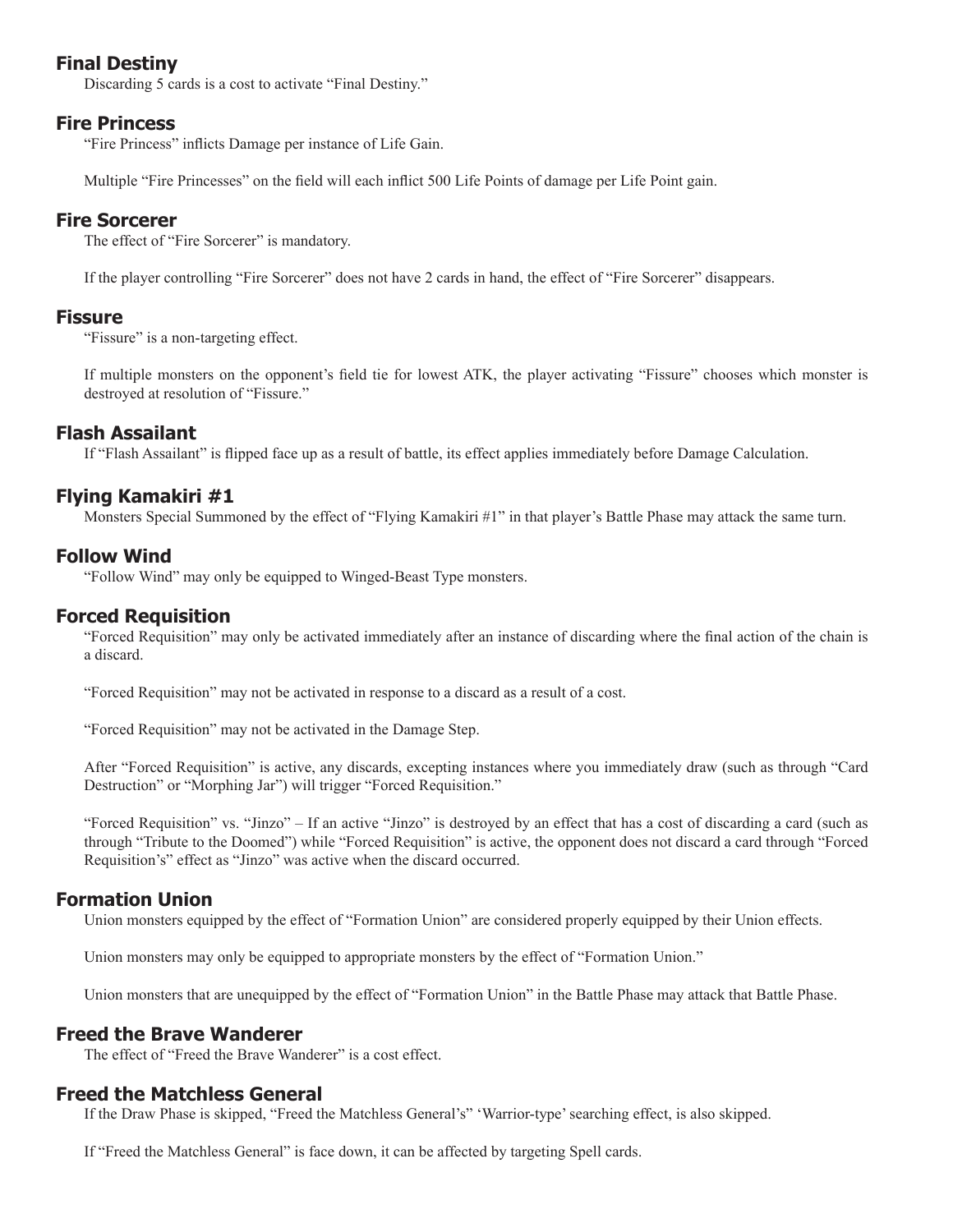"Freed the Matchless General" vs. "Fusion Sword Murasame Blade" - If "Fusion Sword Murasame Blade" is equipped to "Freed the Matchless General," the effect of "Freed the Matchless General" will negate and then destroy "Fusion Sword Murasame Blade."

"Freed the Matchless General" vs. "Maharaghi" - If "Freed the Matchless General" is face up and active on the field when "Maharaghi's" effect would resolve, resolve the effect of "Freed the Matchless General" first.

"Freed the Matchless General" vs. "Premature Burial" – If "Freed the Matchless General" is Special Summoned via "Premature Burial," "Premature Burial" is immediately negated and destroyed. "Freed the Matchless General" will remain on the field.

# **Freezing Beast**

The effect of "Freezing Beast" while equipped to a monster is mandatory.

### **Frontline Base**

Multiple "Frontline Bases" will allow the player to summon 1 Level 4 or lower Union monster per "Frontline Base".

# **Frozen Soul**

If "Frozen Soul" has been activated and the opponent would skip a Battle Phase as a result of another effect, "Frozen Soul" will force the next Battle Ph ase to be skipped.

"Frozen Soul" vs. "Last Turn" - If "Frozen Soul" has been activated, "Last Turn" may not be activated that same turn.

### **Fuhma Shuriken**

If "Fuhma Shuriken" is equipped to "Chopman the Desperate Outlaw" by the effect of "Chopman the Desperate Outlaw", "Fuhma Shuriken" is destroyed.

The damage from "Fuhma Shuriken" cannot be redirected by "Barrel Behind the Door".

If the monster equipped with "Fuhma Shuriken" is sent to the Graveyard, the effect of "Fuhma Shuriken" will activate when "Fuhma Shuriken" is sent to the Graveyard.

The effect of "Fuhma Shuriken" activates regardless of whether it was equipped to a monster when it was sent to the Graveyard.

### **Fushioh Richie**

"Fushioh Richie's" effect activates regardless of how it was flipped.

If "Fushioh Richie" is properly Special Summoned through the effect of "Great Dezard" and sent to the Graveyard, "Fushioh Richie" may be Special Summoned through the Graveyard.

### **Fusion Gate**

Monsters Fusion Summoned by the effect of "Fusion Gate" are considered properly summoned.

### **Fusion Sword Murasame Blade**

"Fusion Sword Murasame Blade," while face-up and equipped to a monster, may not be destroyed by an effect, this includes the effect of "Gearfried the Iron Knight," "Heavy Storm," or "Mystical Space Typhoon."

"Fusion Sword Murasame Blade" may be destroyed if it is face down.

"Fusion Sword Murasame Blade" may have its effect negated.

"Fusion Sword Murasame Blade" may be destroyed if the effect that destroys it also negates the effect of "Fusion Sword Murasame Blade."

"Fusion Sword Murasame Blade" may be destroyed in a chain to the activation of "Fusion Sword Murasame Blade."

"Fusion Sword Murasame Blade" may be returned to the hand.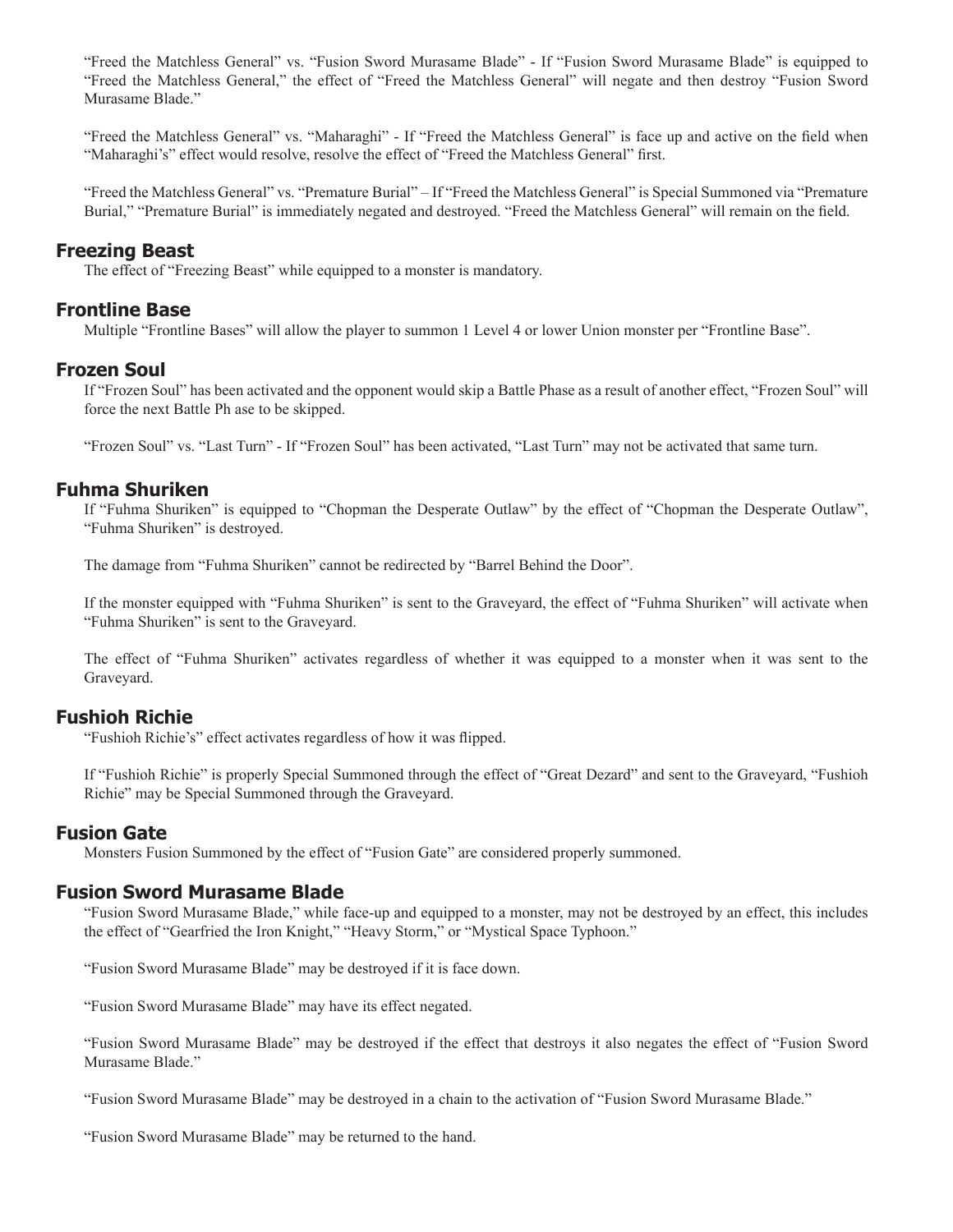"Fusion Sword Murasame Blade" may be sent to the Graveyard if not destroyed.

"Collected Power" vs. "Fusion Sword Murasame Blade" - If "Fusion Sword Murasame Blade" is equipped to a non-Warrior monster by the effect of "Collected Power," "Fusion Sword Murasame Blade" will be sent to the Graveyard immediately.

#### **Gamble**

"Gamble" will resolve properly as long as it is not negated and its activation condition was fulfilled.

### **Gate Guardian**

"Suijin," "Sanga of the Thunder," and "Kazejin" do not need to be face-up to Tribute them to Special Summon "Gate Guardian."

### **Gather Your Mind**

You may activate "Gather Your Mind" if you do not have any "Gather Your Mind" cards remaining in your Deck.

### **Gearfried the Iron Knight**

The effect of "Gearfried the Iron Knight" is continuous.

"Butterfly Dagger – Elma" vs. "Gearfried the Iron Knight" – If "Butterfly Dagger – Elma" is equipped to "Gearfried the Iron Knight," "Butterfly Dagger – Elma" will be destroyed by "Gearfried the Iron Knight" and will activate its effect.

"Call of the Haunted" vs. "Gearfried the Iron Knight" – "Call of the Haunted" does not equip itself to "Gearfried the Iron Knight." "Gearfried the Iron Knight" can be successfully summoned by "Call of the Haunted."

### **Germ Infection**

"Germ Infection's" ATK reducing effect continues even after the ATK of the equipped monster is reduced to 0.

### **Getsu Fuhma**

"Getsu Fuhma" vs. "Dark Ruler Ha Des" - If "Dark Ruler Ha Des" or a similar Fiend Type monster destroys "Getsu Fuhma" in battle, that Fiend monster will not be destroyed by the effect of "Getsu Fuhma."

"Getsu Fuhma" vs. "Pyramid Turtle" - If "Getsu Fuhma" destroys "Pyramid Turtle" by battle and not by effect, the effect of "Pyramid Turtle" will activate.

"Getsu Fuhma" vs. "Vampire Lord" - If "Getsu Fuhma" attacks and destroys "Vampire Lord" as a result of its effect, "Vampire Lord" will be Special Summoned at the next Standby Phase as per its effect.

### **Giant Germ**

"Giant Germ's" effect activates in the Graveyard. If the original owner's "Giant Germ" changes control and is destroyed in Battle, that original owner's opponent will receive 500 Life Point Damage as a result of "Giant Germ's" effect and the original owner will be able to search for more "Giant Germs."

### **Giant Orc**

"Giant Orc's" effect does not include an automatic change in position during the second End Phase.

If "Giant Orc" is attacked, it does not change battle position.

If "Giant Orc's" attack is negated, "Giant Orc" does not change battle position.

### **Giant Rat**

The monster Special Summoned by the effect of "Giant Rat" may attack if it was Special Summoned during the player's Battle Phase.

# **Giant Trunade**

"Giant Trunade" does not return itself.

"Giant Trunade" will not return any non-Continuous cards activated in a Chain to "Giant Trunade."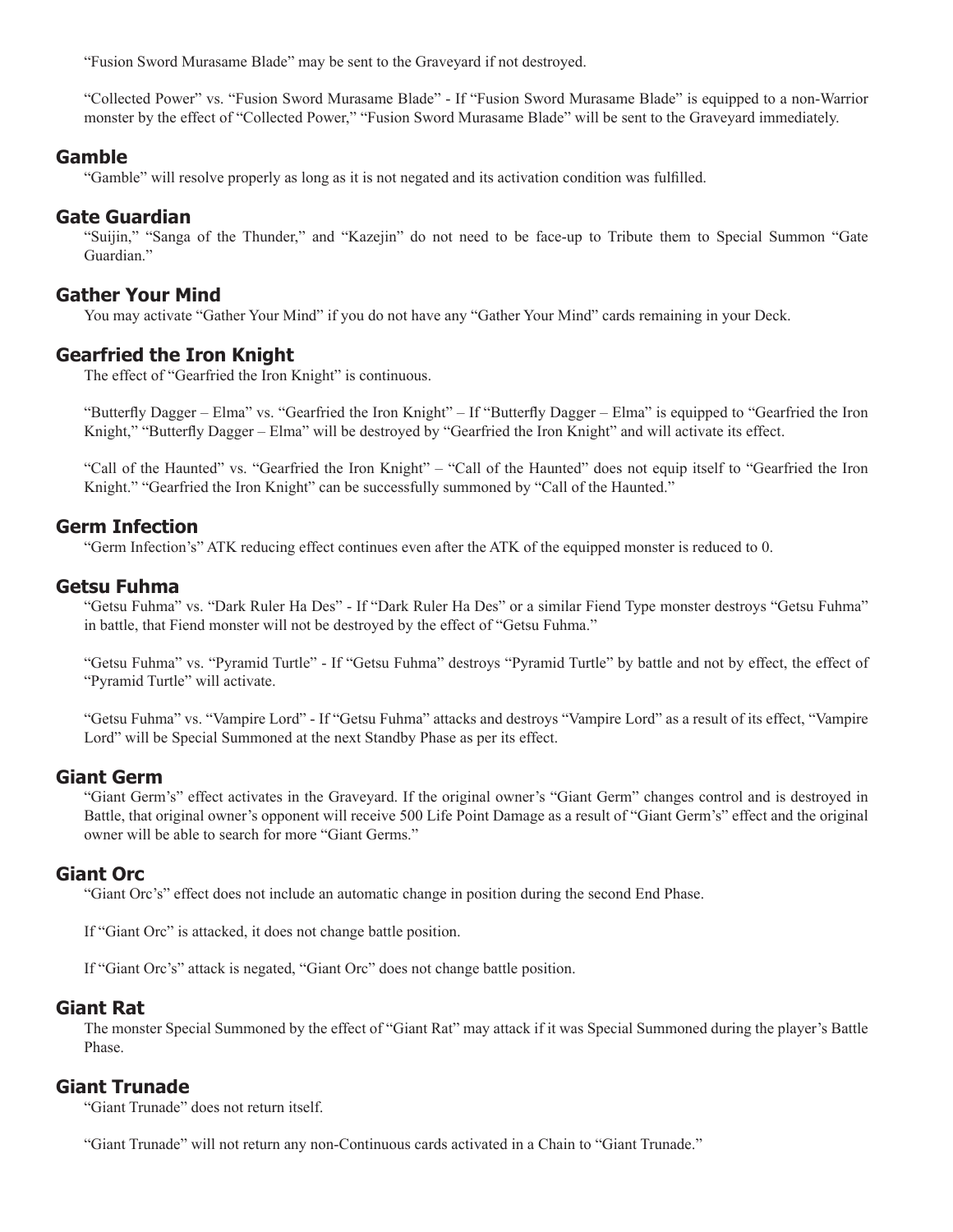"Giant Trunade" does not destroy any cards.

### **Gigantes**

If "Gigantes" is Special Summoned in the proper way it can be revived by "Monster Reborn", Premature Burial", etc

### **Gilasaurus**

If "Gilasaurus'" effect of being treated as a Special Summon is activated, you may still perform a Normal Summon that turn.

"Gilasaurus" may be Special Summoned if the opponent has no monsters in his or her Graveyard.

If "Gilasaurus" is Special Summoned by its effect, it is Special Summoned in face up Attack position.

A monster Special Summoned from the Graveyard due to the effect of "Gilasaurus's" effect may be Special Summoned in Face up Attack or Face up Defense position.

"Disappear" vs. "Gilasaurus" – "Disappear" can be chained to the effect of "Gilasaurus" to remove the monster chosen to be Special Summoned from the Graveyard from play.

"Gilasaurus" vs. "Necrovalley" – If "Necrovalley" is active on the field, "Gilasaurus" may still be used as a Special Summon. The opponent may not Special Summon a monster from the Graveyard from "Gilasaurus'" effect as a result of the effect of "Necrovalley."

"Gilasaurus" vs. "Skill Drain" – If "Skill Drain" is active on the field, "Gilasaurus" may still be used as a Special Summon. The opponent may not Special Summon a monster from the Graveyard from "Gilasaurus'" effect as "Gilasaurus" effect is negated by "Skill Drain."

# **Goblin Attack Force**

If "Goblin Attack Force" is attacked, it does not change battle position.

If "Goblin Attack Force's" attack is negated, "Goblin Attack Force" does not change battle position.

If control of "Goblin Attack Force" changes after it has attacked and changed position, "Goblin Attack Force" may still not change position until the second Turn after it has attacked.

If a Defense position "Goblin Attack Force" is turned face down, it may be Flip Summoned.

"Goblin Attack Force" vs. "Skill Drain" - If "Goblin Attack Force" successfully attacks while "Skill Drain" is active, and "Skill Drain" is destroyed before the end of the Battle Phase, "Goblin Attack Force" will change to Defense Position as per its effect.

# **Goblin of Greed**

While "Goblin of Greed" is face up and active on the field, effects that have an activation cost of discarding a card, like "Magic Jammer" or "Tribute to the Doomed" may not be activated. Effects that have an effect of discarding a card, or sending a card to the Graveyard, like "Graceful Charity" or "Mirage of Nightmare" may still be activated.

# **Goddess of Whim**

The effect of "Goddess of Whim" may be used once per the controlling player's turn.

"Goddess of Whim's" effect is an activated effect and is Spell Speed 1.

# **Graceful Charity**

Drawing three cards is not a cost to activate "Graceful Charity."

Discarding two cards is not a cost to activate "Graceful Charity."

# **Gradius's Option**

"Gradius's Option" copies the ATK/DEF value of the "Gradius" chosen when "Gradius's Option" is summoned at all times.

If "Gradius's Option" would be affected by an effect that alters "Gradius's Option's" ATK or DEF value, "Gradius's Option's"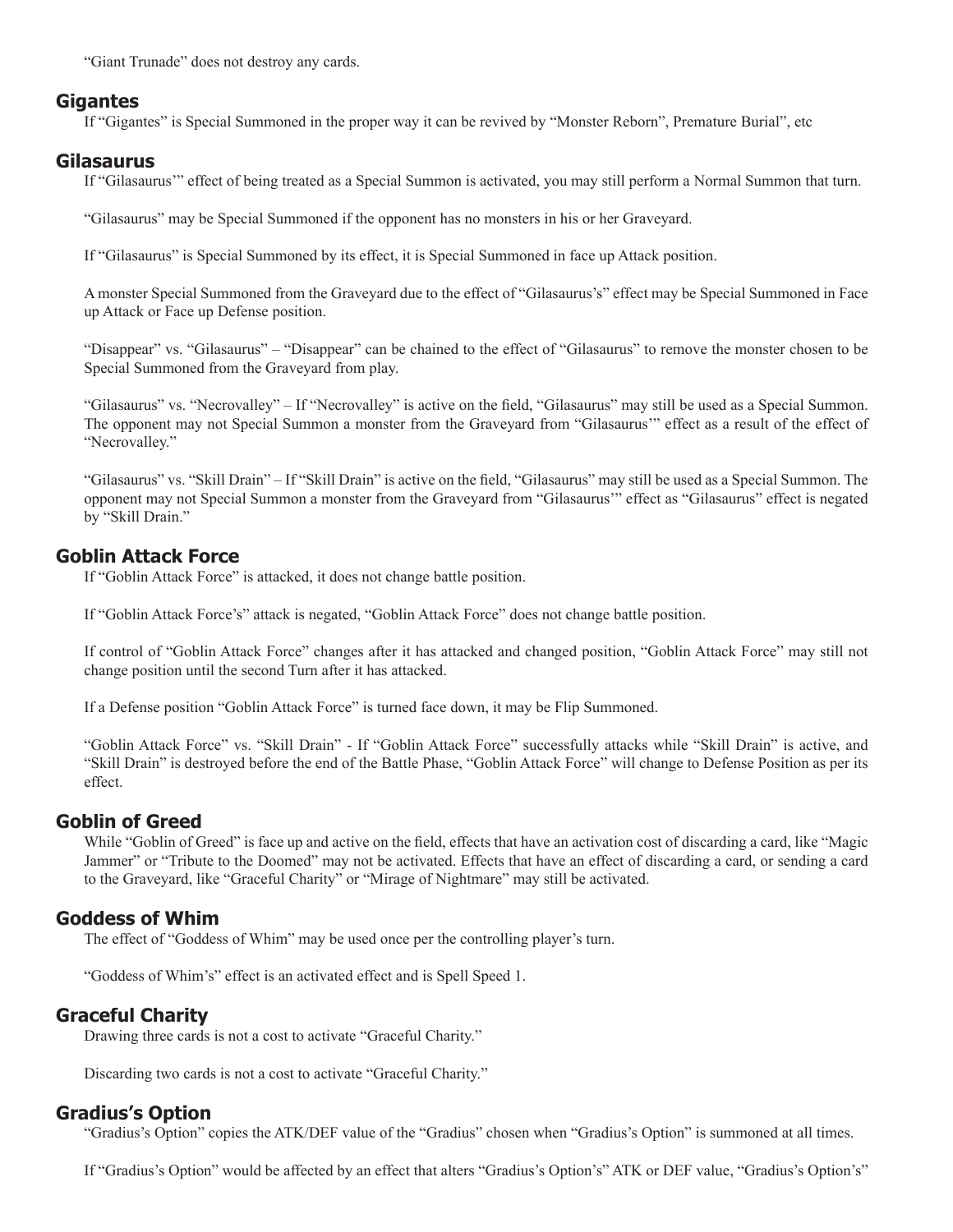ATK or DEF value will not change.

"Gradius's Option" may only be initially Special Summoned from the hand.

"Gradius's Option" vs. "Skill Drain" – If "Skill Drain" is active on the field, "Gradius's Option's" ATK and DEF will be 0.

"Gradius's Option" vs. "Witch of the Black Forest" – "Gradius's Option" may not be searched by the effect of "Witch of the Black Forest" as "Gradius's Option" does not have a specific DEF value.

#### **Granadora**

"Granadora" does not inflict damage if it is Tributed.

### **Gravekeeper's Assailant**

"Gravekeeper's Assailant" vs. "Reflect Bounder" - If "Gravekeeper's Assailant" changes a face up ATK "Reflect Bounder" to Defense position through its effect, "Reflect Bounder" will not trigger its effect.

### **Gravekeeper's Chief**

"Gravekeeper's Chief" vs. "Necrovalley" – If "Necrovalley" is active on the field, the controller of "Gravekeeper's Chief" may still activate and properly resolve cards that target that player's Graveyard.

### **Gravekeeper's Curse**

"Gravekeeper's Curse" is not a Flip Effect monster.

### **Gravekeeper's Servant**

While "Gravekeeper's Servant" is active, discarding a card from the top of the Deck becomes a cost to declare an attack.

If a player does not have sufficient cards remaining in his/her Deck to fulfill the requirements of "Gravekeeper's Servant," that player may not attack.

If the opponent has more than one "Gravekeeper's Servant" active on his or her field, the player must discard 1 card for each "Gravekeeper's Servant" when he or she declares an attack.

The card sent from the top of the deck to the Graveyard is sent even if the attack is negated if "Gravekeeper's Servant" is active on the field.

### **Gravekeeper's Vassal**

"Gravekeeper's Vassal" vs. "Dark Room of Nightmare" - Damage inflicted by "Gravekeeper's Vassal" will trigger the effect of "Dark Room of Nightmare.

"Gravekeeper's Vassal" vs. "Rod of the Mind's Eye" - "Rod of the Mind's Eye" will not alter the Damage done by "Gravekeeper's Vassal."

### **Gravekeeper's Watcher**

"Gravekeeper's Watcher" may only be used against cards that the opponent activates that forces the opponent to immediately discard a card. This would include "Graceful Charity" and "Card Destruction."

### **Graverobber**

The 2000 Life Point payment for activating the Spell Card retrieved by "Graverobber" is a cost.

If "Graverobber" is chained to the effect of a card that would remove a Spell Card from the game by any means than as a cost, "Graverobber" may target that Spell Card to remove it from the Graveyard before that effect resolves.

A continuous Spell card retrieved by the effect of "Graverobber" and then played remains on the controlling player's field as normal until that Spell Card is removed from the field.

# **Gravity Axe - Grarl**

"Gravity Axe – Grarl" prevents all manual changes of position. This includes Flip Summoning.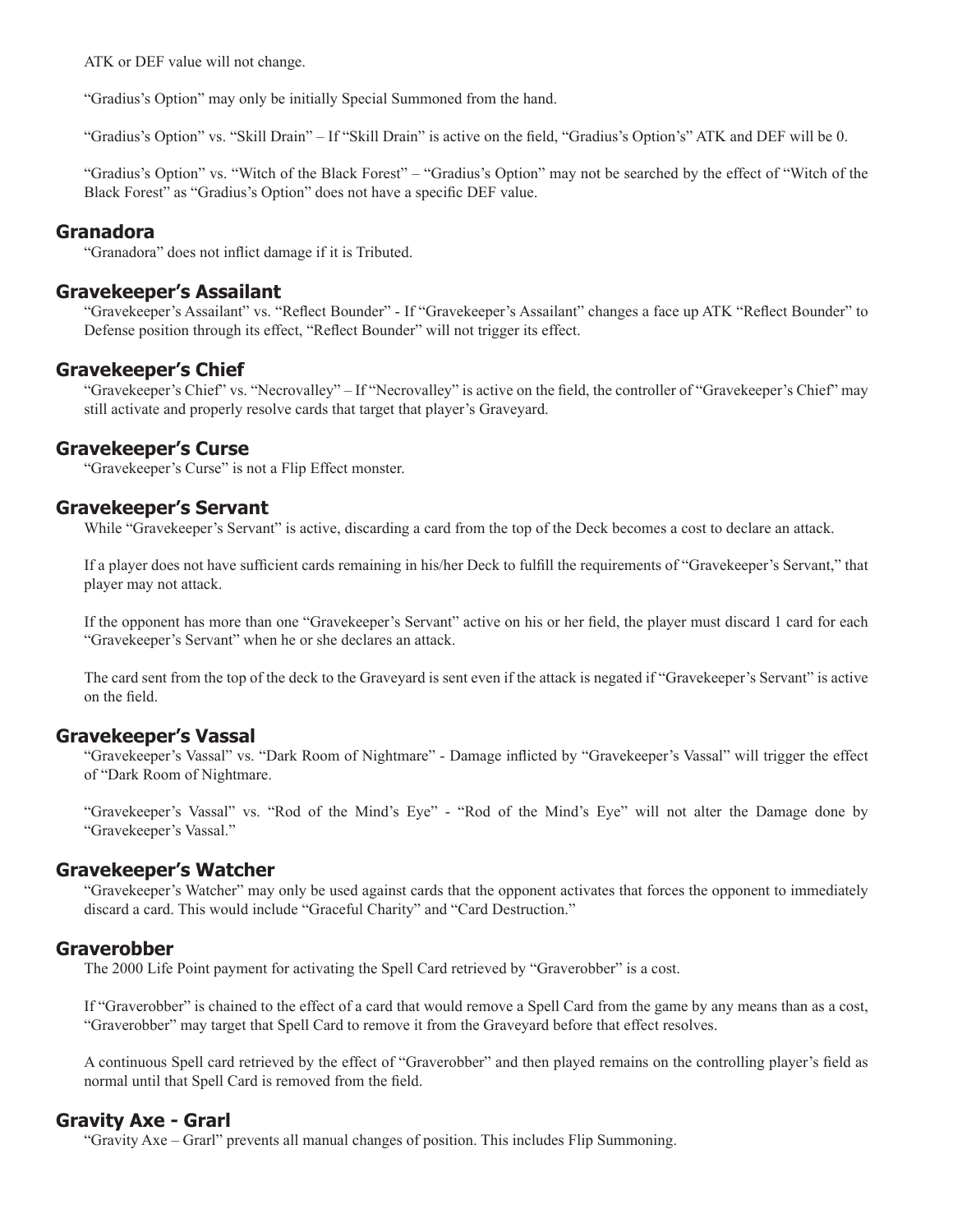"Gravity Axe – Grarl" does not prevent changes of position due to an effect.

If the monster equipped with "Gravity Axe – Grarl" is not under the control of the player who controls "Gravity Axe – Grarl", the opponent may manually change the position of his/her monsters.

### **Great Dezard**

If "Great Dezard" is sent to the Graveyard and then Special Summoned from the Graveyard, "Great Dezard" is considered as destroying zero monsters for the purposes of its effect.

### **Great Maju Garzett**

"Great Maju Garzett" only receives its change in ATK when it is Tribute Summoned.

If "Great Maju Garzett" is not Tribute Summoned, it will remain at 0 ATK.

If "Great Maju Garzett" is Tribute Set, it will not change its ATK value.

If "Great Maju Garzett" is flipped face down, it will reset its ATK value to 0.

"Great Maju Garzett" doubles the original ATK of the monster Tributed for the Tribute Summon. It does not check current ATK.

"Cat's Ear Tribe" vs. "Great Maju Garzett" – If "Great Maju Garzett" attacks "Cat's Ear Tribe" and is not sent to the Graveyard, "Great Maju Garzett's" ATK will be 0 after the Battle Step resolves.

"Great Maju Garzett" vs. "Twin-Headed Behemoth" - If "Great Maju Garzett" is Tribute Summoned by Tributing a "Twin-Headed Behemoth" that has been Special Summoned by its effect, the ATK of "Great Maju Garzett" will be 3000.

"Great Maju Garzett" vs. "Skill Drain" – If "Skill Drain" is active when "Great Maju Garzett" is Tribute Summoned, "Great Maju Garzett's" ATK will remain at 0. If "Skill Drain" is activated after "Great Maju Garzett" has been Tribute Summoned, "Great Maju Garzett's" ATK will become 0. If "Skill Drain" is negated or leaves the field, "Great Maju Garzett's" ATK will remain 0.

# **Gren Maju Da Eiza**

The calculation of ATK and DEF of "Gren Maju Da Eiza" is a continuous effect, adjusting every time a cards is removed from play or brought back from being removed from play.

# **Ground Collapse**

A player may declare one of his/her monster zones to be affected by "Ground Collapse."

"Ground Collapse" vs. "Imperial Order" – If "Imperial Order" is active and negates the effect of "Ground Collapse," the monster zones affected by "Ground Collapse" may have monsters on them. If "Imperial Order" is later negated or leaves the field, monsters in the affected zones will remain unaffected. However, if those monsters leave the field, new monsters may not be placed on the affected zones as long as "Ground Collapse" is active.

# **Guardian Angel Joan**

In determining the increase in Life Points for the effect of "Guardian Angel Joan", the original ATK is the number printed on the card.

The original ATK of "Maju Garzett", "Great Maju Garzett" and "Gren Maju Da Eiza", when destroyed by "Guardian Angel Joan" is treated as zero.

### **Guardian Ceal**

"Guardian Ceal's" effect does not destroy the card sent to the Graveyard.

"Guardian Ceal" vs. "Snatch Steal" – If "Guardian Ceal" is equipped with "Snatch Steal," the controller of "Guardian Ceal" may not send "Snatch Steal" to the Graveyard and target that "Guardian Ceal."

# **Guardian Grarl**

"Guardian Grarl" may not be Tribute Summoned by Tributing the monster equipped with "Gravity Axe – Grarl."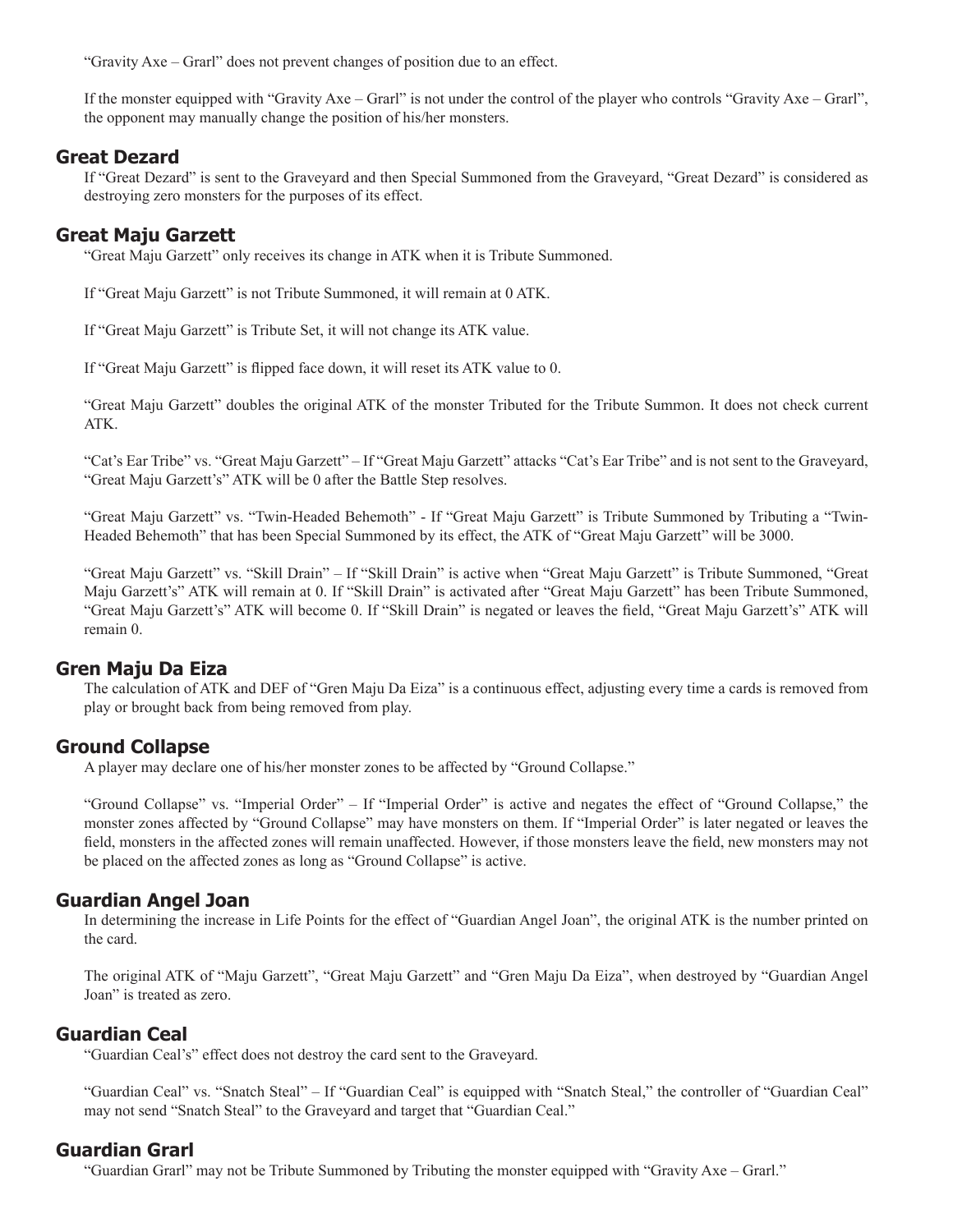### **Guardian Kay'est**

If "Guardian Kay'est" is the only monster on the field, the opponent may attack directly.

"Guardian Kay'est" may not be the target of an effect that would force it to be attacked.

If a face down "Guardian Kay'est" is attacked, the attack proceeds through Damage Calculation.

### **Guardian Tryce**

If the monster Tributed to Tribute Summon "Guardian Tryce" is not in the Graveyard when "Guardian Tryce" is destroyed, that monster will not be Special Summoned.

The owner of "Guardian Tryce" will receive "Guardian Tryce's" Special Summoning effect, regardless of who controlled "Guardian Tryce" when it was destroyed.

### **Gyaku-Gire Panda**

"Gyaku-Gire Panda" constantly checks the number of monsters on the opponent's field and modifies its ATK value accordingly.

#### **Hayabusa Knight**

"Hayabusa Knight" may attack a second time if the first attack is negated.

"Hayabusa Knight" vs. "Kuriboh" – "Kuriboh" will only stop the Battle Damage of one of "Hayabusa Knight's" attacks.

"Hayabusa Knight" vs. "The Dark Door" – "Hayabusa Knight" may attack twice if it is the only monster to attack while "The Dark Door" is active.

"Hayabusa Knight" vs. "Toll" – If "Toll" is active, "Hayabusa Knight" must pay 500 Life Points for each attack.

#### **Heart of Clear Water**

If a monster equipped with "Heart of Clear Water" rises to or above 1300 ATK at any time, "Heart of Clear Water" is destroyed.

"Heart of Clear Water" may be equipped to an opponent's monster.

"Heart of Clear Water" does not protect a monster from being Tributed.

The effect of "Heart of Clear Water" does not protect against Monster removal effects.

#### **Heart of the Underdog**

The effect of "Heart of the Underdog" only applies to first card drawn during the Draw Phase.

#### **Heavy Storm**

"Heavy Storm" does destroy Field Spell Cards.

#### **Helpoemer**

"Helpoemer" may not be Special Summoned from the Graveyard for any reason. "Helpoemer's" 'discard 1 card' effect only activates if it is destroyed and sent to the Graveyard as a result of battle.

#### **Hidden Book of Spell**

Two Spell Cards must exist in the Graveyard to activate "Hidden Book of Spell." If one Spell Card is removed from the Graveyard in a chain with "Hidden Book of Spell," the other Spell Card will still be sent to the Deck.

#### **Hino-Kagu-Tsuchi**

"Hino-Kagu-Tsuchi's" effect resolves before the player draws a card in the Draw Phase.

"Hino-Kagu-Tsuchi" vs. "Skill Drain" – If "Skill Drain" is active when "Hino-Kagu-Tsuchi" inflicts Battle Damage, "Hino-Kagu-Tsuchi's" discarding effect will not activate. If "Skill Drain" is activated after "Hino-Kagu-Tsuchi" inflicts Battle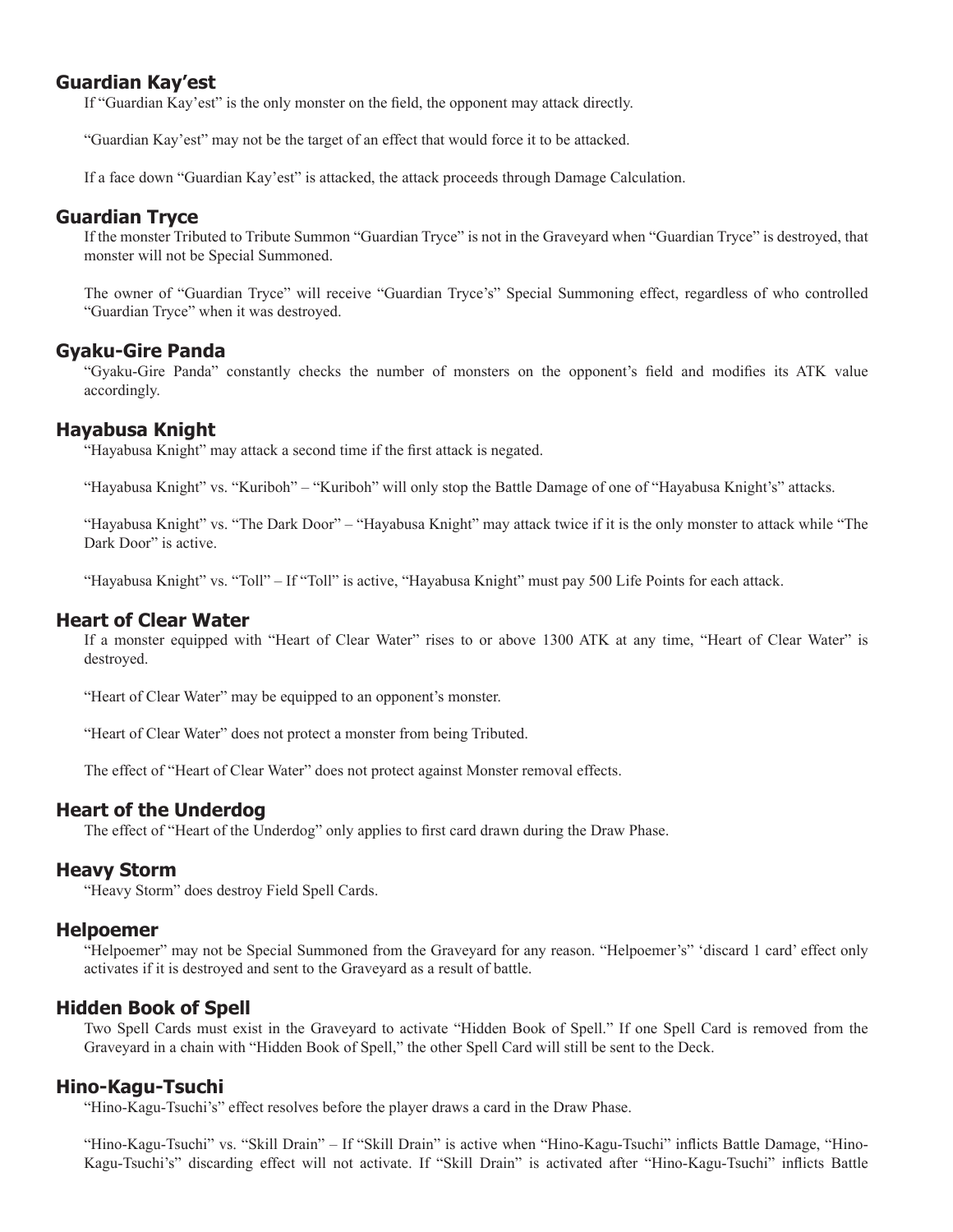Damage, "Hino-Kagu-Tsuchi's" discarding effect will still activate.

### **Huge Revolution**

If the requisite monsters to activate "Huge Revolution" are removed from the field in a chain with "Huge Revolution," the effect of "Huge Revolution" will still resolve.

### **Hyper Hammerhead**

The effect of "Hyper Hammerhead" is not a targeting effect.

The effect of "Hyper Hammerhead" activates regardless of who initiates the attack.

"D.D. Warrior Lady" vs. "Hyper Hammerhead" - If "D.D. Warrior Lady" battles with "Hyper Hammerhead," the effect of "D.D. Warrior Lady" will activate and resolve before that of "Hyper Hammerhead.

# **Imperial Order**

If "Imperial Order's" effect is negated, the 700 Life Point upkeep cost is not paid.

Spell Cards may still be activated while "Imperial Order" is active.

If "Imperial Order" is not negated during the Standby Phase or if the 700 Life Point upkeep cost is not paid, "Imperial Order" is destroyed.

"Imperial Order" cannot be activated in the Damage Step.

"Imperial Order" vs. Union monsters – If a Union monster is equipped to a monster and "Imperial Order" is active, the effect of the Union monster is negated. If a Union monster is equipped to a monster and "Imperial Order" is active, the Union monster may not use its effect to return to the monster field.

"Imperial Order" vs. "Mystical Space Typhoon" – If "Mystical Space Typhoon" is activated in a chain to the activation of "Imperial Order" and is not later negated, "Mystical Space Typhoon" will destroy "Imperial Order."

"Imperial Order" vs. "Premature Burial" – If "Imperial Order" is activated in a chain with "Premature Burial" and is not negated, "Premature Burial" will not Special Summon a monster and will be sent to the Graveyard as it no longer has a legal target. If "Imperial Order" is activated after "Premature Burial" has resolved, as long as "Imperial Order" is active, if "Premature Burial" is destroyed, the monster equipped with "Premature Burial" will not be destroyed.

"Imperial Order" vs. "Snatch Steal" – If "Snatch Steal" is negated by the effect of "Imperial Order," the monster will remain equipped, but will remain under the control of the original controller as long as "Imperial Order" remains active. The opponent of the controller of "Snatch Steal" will not receive 1000 Life Points per Standby Phase as long as "Imperial Order" remains active.

"Imperial Order" vs. "Swords of Revealing Light" – If "Imperial Order" is active and "Swords of Revealing Light" is on the field, "Swords of Revealing Light" will remain on the field for its normal duration. As long as "Imperial Order" is active, "Swords of Revealing Light" will not prevent the opponent from attacking.

"Imperial Order" vs. "Thousand Eyes Restrict" – "Imperial Order" has no effect on the equipped monster of "Thousand Eyes Restrict." "Thousand Eyes Restrict" will maintain the ATK and DEF value of the equipped monster.

### **Inaba White Rabbit**

"Inaba White Rabbit" may not attack a monster.

"Inaba White Rabbit" vs. "Ring of Magnetism" – If "Ring of Magnetism" is equipped to an opponent's monster, "Inaba White Rabbit" must attack that monster. This is an exception to "Inaba White Rabbit's" effect.

"Inaba White Rabbit" vs. "Wild Nature's Release" - If "Wild Nature's Release" has affected "Inaba White Rabbit," the controller of "Inaba White Rabbit" may decide if "Wild Nature's Release" destroys "Inaba White Rabbit" or "Inaba White Rabbit" returns to the hand.

# **Infernalqueen Archfiend**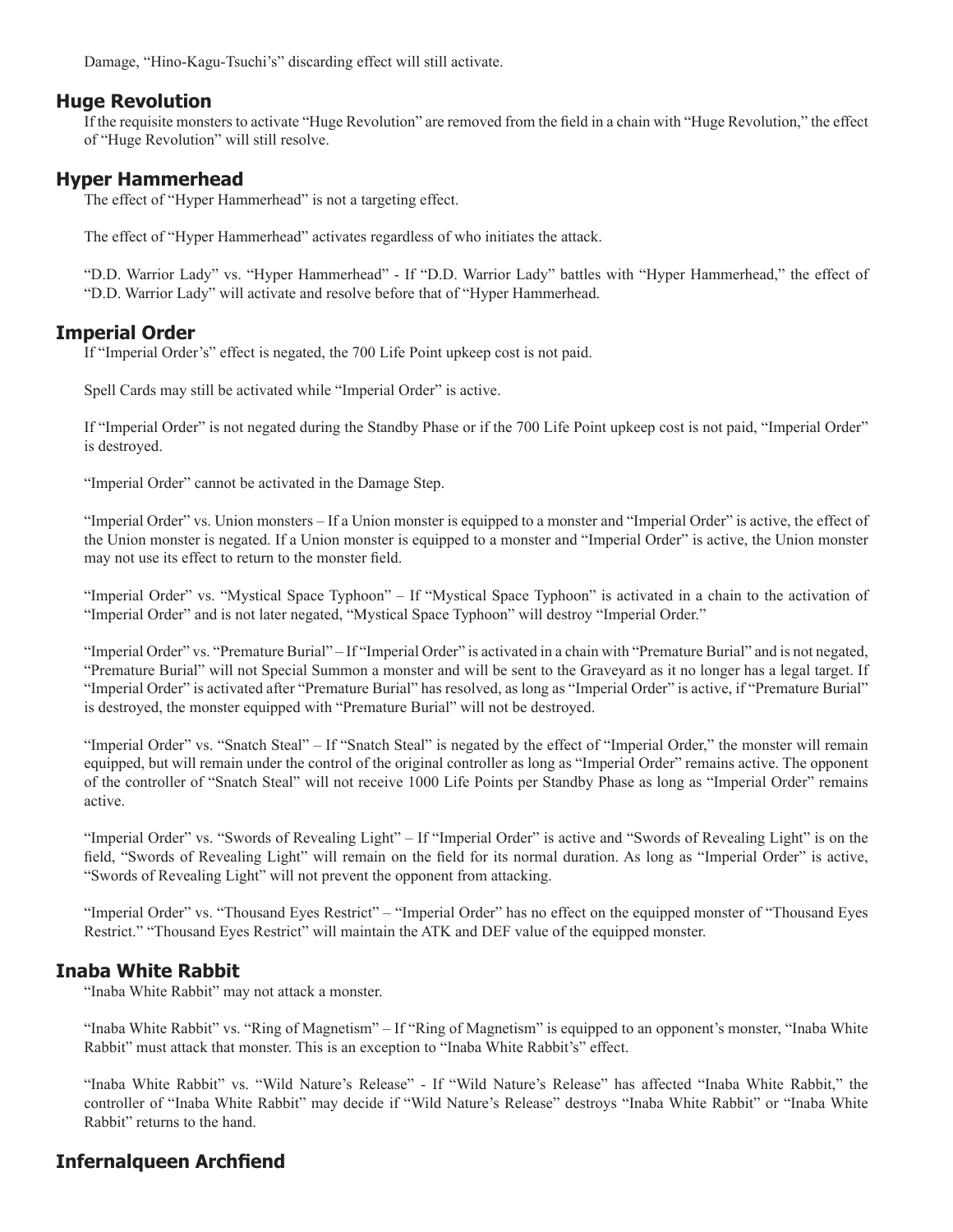Infernalqueen Archfiend Errata: The text should read: "The controller of this card pays 500 Life Points during each of his/her Standby Phases (this is not optional). When this card is specifically designated as a target of the effect of a card controlled by your opponent, when resolving the effect, roll a six-sided die. If the result is 2 or 5, negate the effect and destroy the opponent's card. As long as this card remains on the field, during each Standby Phase increase the ATK of 1 Archfiend monster by 1000 points until the End Phase."

The bonus ATK provided by "Infernalqueen Archfiend" is added during each player's Standby Phase.

The bonus ATK provided by "Infernalqueen Archfiend" disappears after the End Phase.

An Archfiend monster that has been a target of "Infernalqueen Archfiend" will lose the ATK bonus if it is turned face down or leaves the field.

"Infernalqueen Archfiend" may target a different Archfiend monster each Standby Phase.

If "Inferno" is Special Summoned in the proper way it can be revived by "Monster Reborn", Premature Burial", etc.

#### **Inferno**

Monster Tokens destroyed by the effect of "Inferno" do not trigger the Life Point Damage effect of "Inferno"

"Barrel Behind the Door" vs. "Inferno" - "Barrel Behind the Door" may be chained to the damage dealing effect of "Inferno."

### **Infinite Dismissal**

"Infinite Dismissal" does not destroy Level 3 or lower monsters that are removed from the field or turned face down before the End Phase.

"Infinite Dismissal" vs. Spirit Monsters – Level 3 or lower Spirit Monsters that are summoned while "Infinite Dismissal" is active will return to the hand before "Infinite Dismissal" destroys it if it is the Turn Player's Spirit Monster.

### **Injection Fairy Lily**

"Injection Fairy Lily's" effect may not be activated if the controller's Life Points are at or below 2000.

"Injection Fairy Lily" activates its effect during Damage Calculation of the Damage Step.

### **Insect Barrier**

"Insect Barrier" only affects the opponent of the controller of "Insect Barrier."

#### **Insect Princess**

If a face down Insect-Type monster is attacked by "Insect Princess," that Insect-Type monster will be changed to Attack position before Damage calculation.

#### **Inspection**

"Inspection's" effect may be activated multiple times in the same Standby Phase.

If "Inspection" is negated by the effect of "Imperial Order," "Inspection" may not be activated.

If "Inspection's" effect is chained with an effect that will destroy "Inspection", "Inspection's" effect disappears.

### **Interdimensional Matter Transporter**

"Interdimensional Matter Transporter" may be activated in the Battle Step.

"Interdimensional Matter Transporter" may not be activated in the Damage Step.

"Interdimensional Matter Transporter" vs. "Change of Heart" / "Snatch Steal" – If control of a monster is changed via "Snatch Steal" or "Change of Heart" and is removed from the field by "Interdimensional Matter Transporter," when the monster returns during the End Phase, control of the monster will return to the original controller.

"Interdimensional Matter Transporter" vs. "Goblin Attack Force" – If a "Goblin Attack Force" that has already attacked and is in Defense position is removed from the field by "Interdimensional Matter Transporter," "Goblin Attack Force" will return to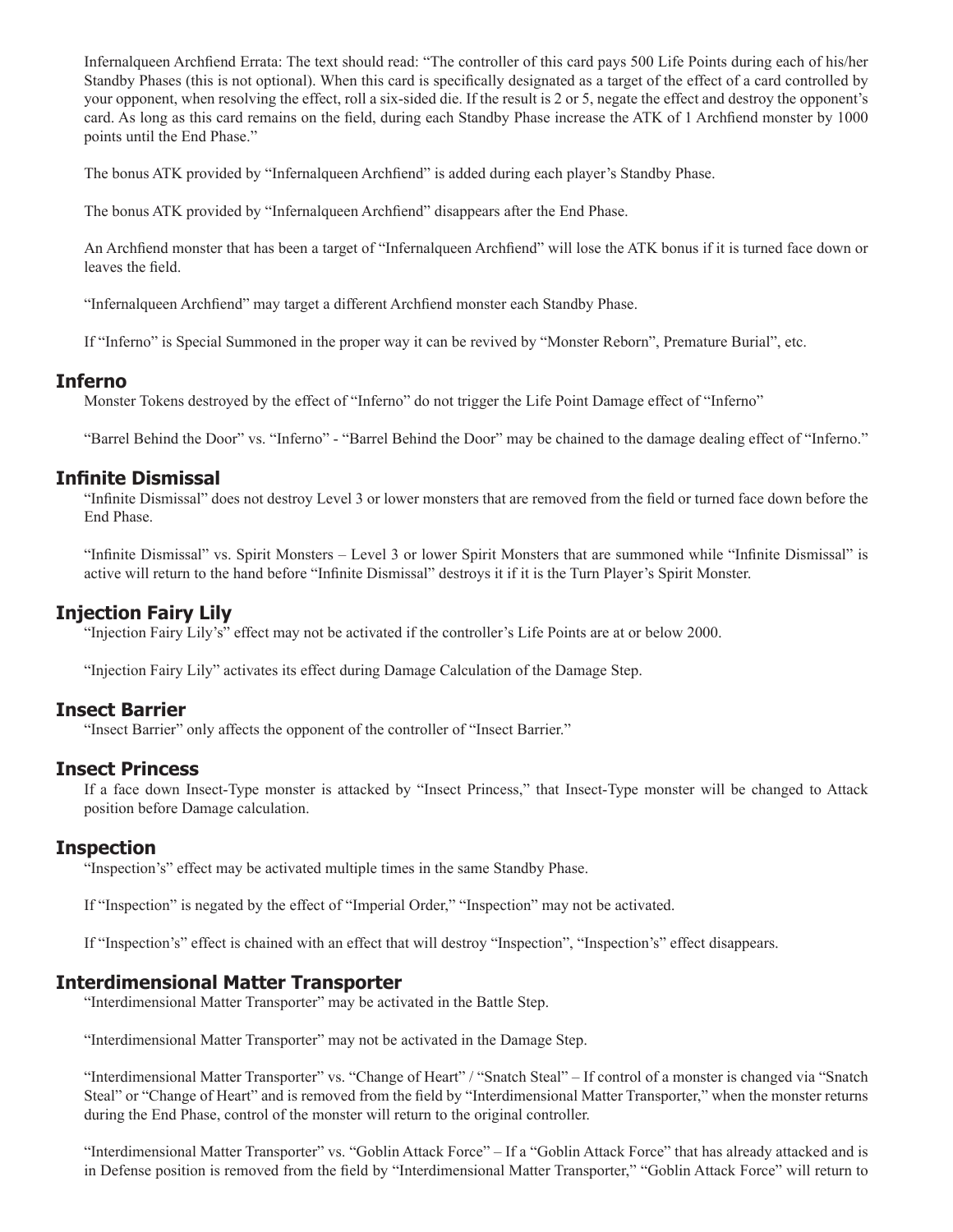the field in Defense position. Its position may be manually changed at the next legal opportunity.

"Interdimensional Matter Transporter" vs. "Mirage Knight" – If a "Mirage Knight" that has been involved in Damage Calculations is removed from the field by "Interdimensional Matter Transporter," "Mirage Knight" will still be removed from play when it returns to the field during the End Phase.

"Interdimensional Matter Transporter" vs. "Zombyra the Dark" – If "Zombyra the Dark" is removed from the field by "Interdimensional Matter Transporter," when "Zombyra the Dark" returns to the field, it will return at 2100 ATK, regardless of how many monsters it had destroyed previously.

### **Invader of Darkness**

The 'opponent' means the opponent of the controller of "Invader of Darkness".

### **Invader of the Throne**

If "Invader of the Throne" is destroyed in a chain with its Flip Summoning effect, the effect of "Invader of the Throne" disappears.

### **Jam Breeding Machine**

If more than one "Jam Breeding Machine" is active on the same field, Slime Tokens will not be Special Summoned.

### **Jinzo**

Traps activated and fully resolved before "Jinzo" is face up on the field are not negated.

Traps may not be activated while "Jinzo" is face up on the field.

Continuous Traps with upkeep costs, like "Imperial Order" have their upkeep cost negated for as long as "Jinzo" is active on the field.

Continuous Traps with upkeep costs may not be destroyed by not paying the upkeep cost while "Jinzo" is active on the field.

If a face down "Jinzo" is flipped face up as a result of a Trap resolving, the Trap Card must fully resolve before "Jinzo's" continuous effect will take effect.

"Acid Trap Hole" vs. "Jinzo" - A face down "Jinzo" will be destroyed by "Acid Trap Hole."

# **Jirai Gumo**

The payment for declaring an attack with "Jirai Gumo" is a cost.

### **Jowgen the Spiritualist**

While "Jowgen the Spiritualist" is face up and active on the field, monsters may not be Special Summoned, either face up or face down.

Monsters that have been Special Summoned face down may still be destroyed by "Jowgen the Spiritualist's" effect.

"Jowgen the Spiritualist" negates the activation of any effect that would Special Summon a monster to the field.

If "Jowgen the Spiritualist" is Special Summoned at the same time with other monsters that are Special Summoned, the other monsters are not immediately destroyed.

# **Judgment of Anubis**

"Judgment of Anubis'" monster destroying effect is not considered targeting.

"Judgment of Anubis" may only be activated when a Spell Card with the effect of destroying 1 or more Spell or Trap Cards is activated with the intent to destroy 1 or more Spell Cards.

Judgment of Anubis" may be activated if the opponent does not have any face up monsters on the field.

"Judgment of Anubis" may be activated if the Spell Card is not targeting the controller of "Judgment of Anubis'" Spell or Trap cards.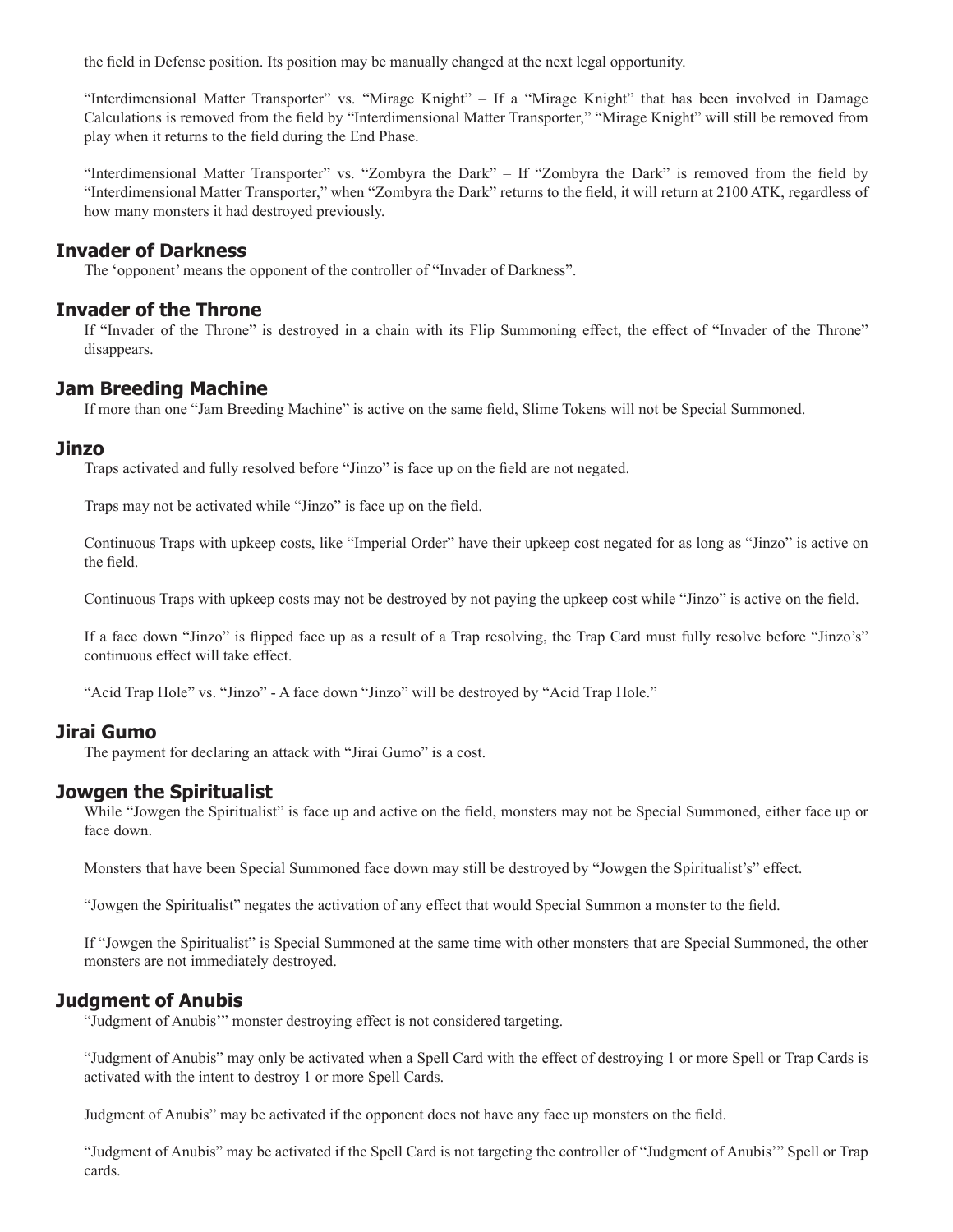"Judgment of Anubis" may not be activated if the Spell Card returns a Spell or Trap card to a player's hand.

"Judgment of Anubis" may not be activated if the Spell Card sends a card to the Graveyard without destroying it.

The damage inflicted by "Judgment of Anubis" is based on the affected monster's current ATK.

"Barrel Behind the Door" vs. "Judgment of Anubis" – "Barrel Behind the Door" does not work with "Judgment of Anubis" as it is not known at the time of activation of "Judgment of Anubis" if damage will be inflicted.

#### **Just Desserts**

The damage inflicted by "Just Desserts" is considered one instance of damage.

### **Kaiser Colosseum**

"Kaiser Colosseum" does not prevent Flip Summons.

Monsters on the field while "Kaiser Colosseum" is active are not destroyed if the controller of "Kaiser Colosseum" loses a monster.

"Cyber Jar" vs. "Kaiser Colosseum" – If "Kaiser Colosseum" is active, and "Cyber Jar" is flipped, if the number of monsters the opponent of the controller of "Kaiser Colosseum" is greater than the number of monsters the controller of "Kaiser Colosseum" would control, the excess monsters are sent to the Graveyard. If the controller of "Kaiser Colosseum" would control zero monsters, then the Special Summons caused by "Cyber Jar" will be unaffected.

### **Kaiser Glider**

"Kaiser Glider" will not be destroyed in battle by a monster of equal current ATK, regardless of the position of "Kaiser Glider."

If "Kaiser Glider" is destroyed as part of a Chain, "Kaiser Glider's" 'return 1 monster' effect will resolve after the current Chain resolves.

When "Kaiser Glider" is destroyed and sent to the Graveyard, the owner of "Kaiser Glider" chooses the monster to be destroyed.

### **Kaiser Sea Horse**

The effect of "Kaiser Sea Horse" does not apply to Ritual Summons.

"Kaiser Sea Horse" vs. "Precious Cards from Beyond" - If "Kaiser Sea Horse" is used as 2 Tributes for a LIGHT monster, the effect or "Precious Cards from Beyond" will trigger.

"Kaiser Sea Horse" vs. "Skill Drain" - "Kaiser Sea Horse" may be used as 2 Tributes for a LIGHT monster, even if "Skill Drain" is active on the field.

"Kaiser Sea Horse" vs. "Super Rejuvenation" - If "Kaiser Sea Horse" is changed to Dragon-Type before it is used as 2 Tributes for a LIGHT monster, only 1 card will be drawn from that Tribute by the effect of "Super Rejuvenation."

#### **Karate Man**

"Karate Man's" effect is Spell Speed 1.

#### **Kinetic Soldier**

"Kinetic Soldier's" effect activates when it is in battle with a Warrior-Type monster.

#### **King Tiger Wanghu**

"King Tiger Wanghu's" effect does not apply to any monsters that were already summoned before "King Tiger Wanghu" was active on the field.

"King Tiger Wanghu's" effect is continuous.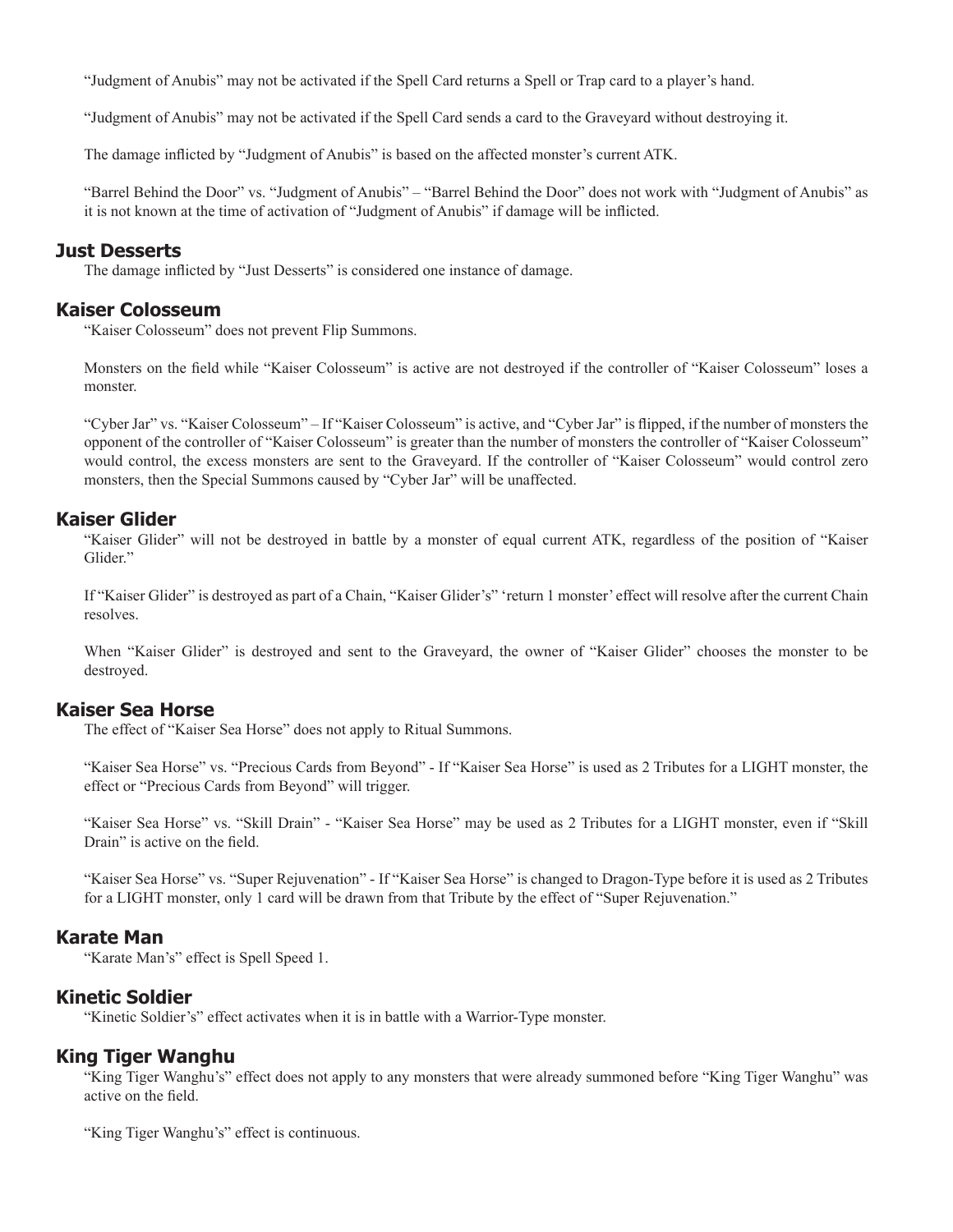# **Kiryu**

The effect of "Kiryu" while equipped to "Dark Blade" may only be activated during the controller's Main Phase 1.

# **Kiseitai**

When "Kiseitai" equips itself to a monster as a result of its effect, that monster is the only correct target for "Kiseitai."

When "Kiseitai's" effect triggers, "Kiseitai" is placed in the Spell/Trap zone of the controller of "Kiseitai."

"Kiseitai" vs. "Skill Drain" - A Face down "Kiseitai" that is attacked while "Skill Drain" is active will not resolve its effect properly.

# **Kotodama**

Tokens of the same name will be destroyed by the effect of "Kotodama" if "Kotodama" is face up on the field.

# **Kuriboh**

"Kuriboh" may be played in the Damage Step.

Discarding "Kuriboh" is a cost of using "Kuriboh's" effect.

Discarding "Kuriboh" is considered playing "Kuriboh."

"Kuriboh" will reduce all overflow damage to 0, regardless of any cards played during the Damage Step.

"Kuriboh's" effect is not a targeting effect.

# **Kycoo the Ghost Destroyer**

Kycoo the Ghost Destroyer Errata: The text should read: "Each time this card inflicts battle damage to your opponent's Life Points, you can remove up to 2 monster cards in your opponent's Graveyard from play. In addition, as long as this card remains face-up on the field, your opponent cannot remove any cards in either Graveyard from play."

Effects that remove cards from the Field, Hand, or Deck from play may be used if "Kycoo the Ghost Destroyer" is active on the field.

If "Kycoo the Ghost Destroyer" destroys a monster and inflicts Battle Damage, the monster destroyed is not an eligible target for "Kycoo the Ghost Destroyer's" effect.

# **Last Turn**

The battle that occurs as a result of "Last Turn's" effect occurs in the phase "Last Turn" resolved in. The Turn continues as normal after "Last Turn" resolves.

If either player's Life Points get reduced to 0 before the End Phase of the turn "Last Turn" was activated in, that player loses.

A monster under the opponent's control via "Snatch Steal" or "Change of Heart" may not be chosen for the effect of "Last Turn."

"Last Turn" vs. "Call of the Haunted" - If a monster Special Summoned by "Call of the Haunted" is chosen to remain on the field by the effect of "Last Turn," that monster will be destroyed when "Call of the Haunted" goes to the Graveyard as a result of the effect of "Last Turn."

# **Last Will**

"Last Will" must be activated before the monster is sent to the Graveyard.

"Last Will" only applies for the Turn it is played in.

"Last Will" will only trigger when your monster is sent to your Graveyard. "Last Will" does not trigger if Tokens are sent to the Graveyard.

For each "Last Will" played, one monster will be Special Summoned if a monster goes from the field to the Graveyard.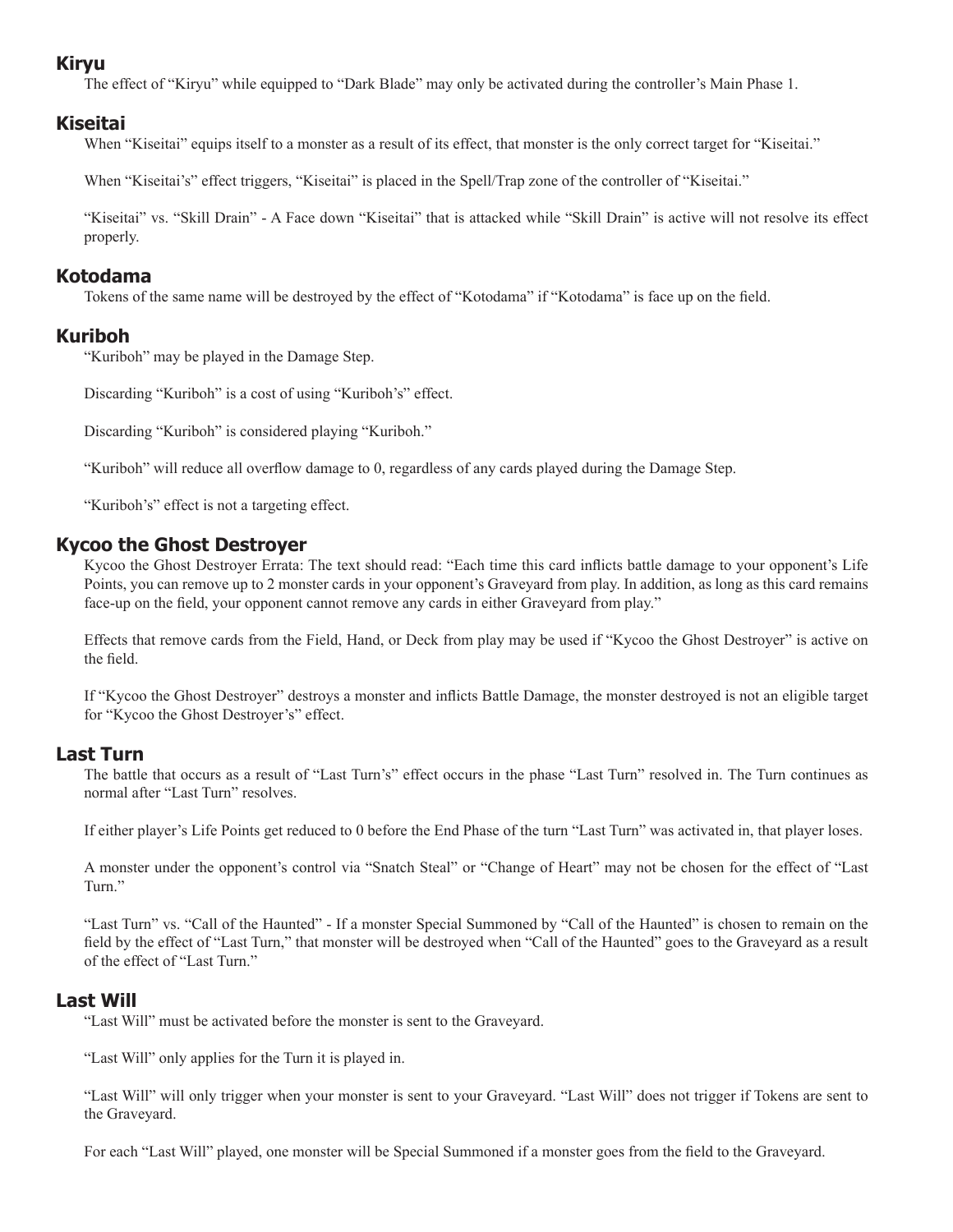Monsters sent to the Graveyard in the Battle Phase of a turn "Last Will" has been activated are Special Summoned in that Battle Phase and if in Attack position may attack.

"Last Will's" effect can trigger in the End Phase.

If a monster that has a Graveyard effect is sent to the Graveyard the same Turn "Last Will" was played, the controlling player may choose the order the effects resolve in.

### **Lava Golem**

"Lava Golem" may be Special Summoned from the Graveyard if it was properly summoned.

"Lava Golem's" condition preventing Normal Summons and Sets during the turn "Lava Golem" was Special Summoned applies even if "Lava Golem" is Special Summoned from the Graveyard.

"Lava Golem" vs. "Remove Brainwashing" – If "Remove Brainwashing" is on the field, "Lava Golem" will change control to the owner's side of the field.

"Lava Golem" vs. "Skill Drain" – If "Skill Drain" is active on the field, the 1000 Damage inflicted by "Lava Golem" every Standby Phase is negated. If "Skill Drain" is active on the field, the condition preventing Normal Summons and Sets the turn "Lava Golem" is Special Summoned is not negated.

### **Lesser Fiend**

"Lesser Fiend" vs. "Giant Germ" – If "Lesser Fiend" removes "Giant Germ" as a result of its effect, "Giant Germ" will not receive its special summoning effect.

"Lesser Fiend" vs. "Mystic Tomato" – If "Lesser Fiend" removes "Mystic Tomato" as a result of its effect, "Mystic Tomato" will not receive its special summoning effect.

"Lesser Fiend" vs. "Witch of the Black Forest" – If "Lesser Fiend" removes "Witch of the Black Forest" as a result of its effect, "Witch of the Black Forest" will not receive its searching effect.

### **Levia-Dragon - Daedalus**

Sending "Umi" to the Graveyard is the Cost of activating the effect of "Levia-Dragon - Daedalus"

# **Life Absorbing Machine**

Multiple copies of "Life Absorbing Machine" accumulate in effect.

### **Lightforce Sword**

"Lightforce Sword" does not remain on the field for the duration of its effect.

### **Limiter Removal**

"Limiter Removal" doubles the current ATK of the monster it affects.

A second "Limiter Removal" will double the effect of the first "Limiter Removal."

If an effect that changes the ATK value of a monster before it was affected by "Limiter Removal" is later removed, the ATK of the affected monster is not changed.

If an effect that changes the ATK value of a monster after it has been affected by "Limiter Removal," the ATK value of that monster will be altered.

If the monster affected by "Limiter Removal" is removed from the field or turned face down, the monster is not destroyed by the effect of "Limiter Removal" at the end of the turn and the ATK value of the affected monster resets.

"DNA Surgery" vs. "Limiter Removal" – If "DNA Surgery" changes Machine Types to non-Machine-Types after "Limiter Removal" has affected Machine-Types, the monsters affected by "Limiter Removal" will still be destroyed.

### **Lord of D.**

Lord of D. Errata: The text should read: "All Dragon-Type monsters cannot be targeted by Spell Cards, Trap Cards, or other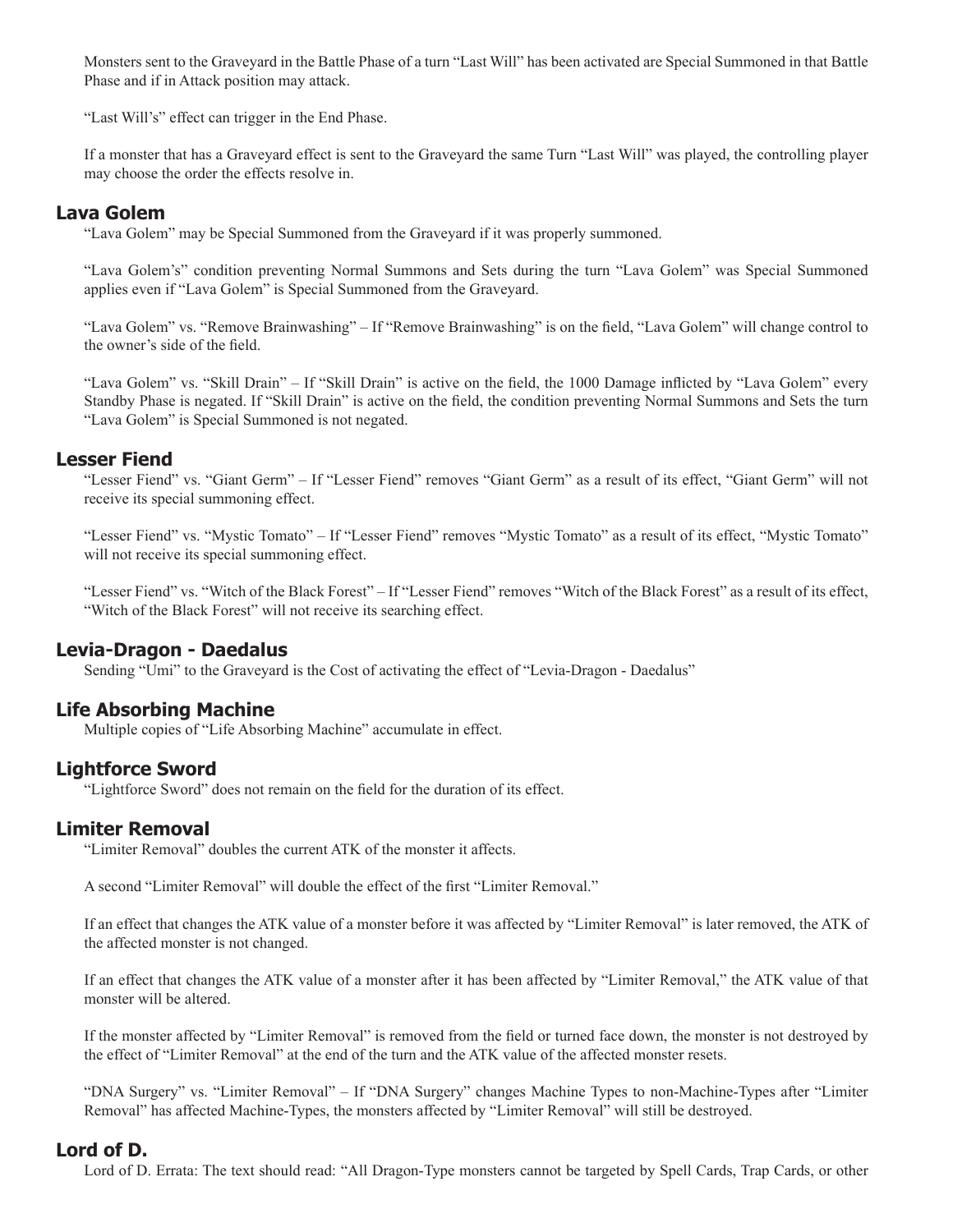effects that specifically designate a target while this card is face-up on the field."

Dragon-Type monsters that are targeted by continuous effects before "Lord of D" is on the field will remain affected by the continuous effect.

Dragon-Type monsters cannot be later targeted by effects if "Lord of D" is active on the field.

### **Lord Poison**

A player cannot Summon any "Lord Poison" but will have to Summon a differently-named monster.

### **Luster Dragon**

Luster Dragon Errata: The title of MFC-058 should be: "Luster Dragon"

### **Luster Dragon #2**

Luster Dragon #2 Errata: The title of LOD-050 should be: "Luster Dragon #2."

### **Mage Power**

"Mage Power" will count itself for the purposes of its effect.

"Mage Power" will count a Field Spell Card if that Field Spell Card is under the control of the controller of "Mage Power."

"Mage Power" counts the number of Spell and Trap Cards on the side of the controller of "Mage Power."

If the monster equipped with "Mage Power" is controlled by the opponent, "Mage Power" still counts the Spell and Trap cards on the controller of "Mage Power."

If the number of cards in the Spell and Trap Zone changes at any time, "Mage Power's" ATK and DEF bonus will be recalculated immediately.

### **Magic Cylinder**

"Magic Cylinder" negates the attack before it reaches the Damage Step.

"Magic Cylinder" is considered a targeting effect.

### **Magic Drain**

The discard from the effect of "Magic Drain" is not mandatory.

#### **Magic Jammer**

"Magic Jammer" vs. "Wave Motion Cannon" – "Magic Jammer" may only be activated in a chain to the initial activation of "Wave Motion Cannon." "Magic Jammer" may not be activated in a response to the action of Tributing "Wave Motion Cannon."

"Magic Jammer" vs. "Double Spell" – "Magic Jammer" must be activated in a chain with the activation of "Double Spell." If "Double Spell" has successfully resolved, "Magic Jammer" may not be used to negate the activation of the Spell activated through the effect of "Double Spell."

### **Magic Reflector**

"Magic Reflector" does not produce a Spell Counter for the purposes of cards that use Spell Counters.

"Magic Reflector" will not prevent the affected Spell Card from being sent to the Graveyard if it was not destroyed.

"Magic Reflector" will not prevent the affected Spell Card from returning to the hand as that action does not destroy the Spell Card.

Multiple copies of "Magic Reflector" may be used on the same face up Spell Card.

### **Magical Hats**

A monster Token may be declared as the target for "Magical Hats."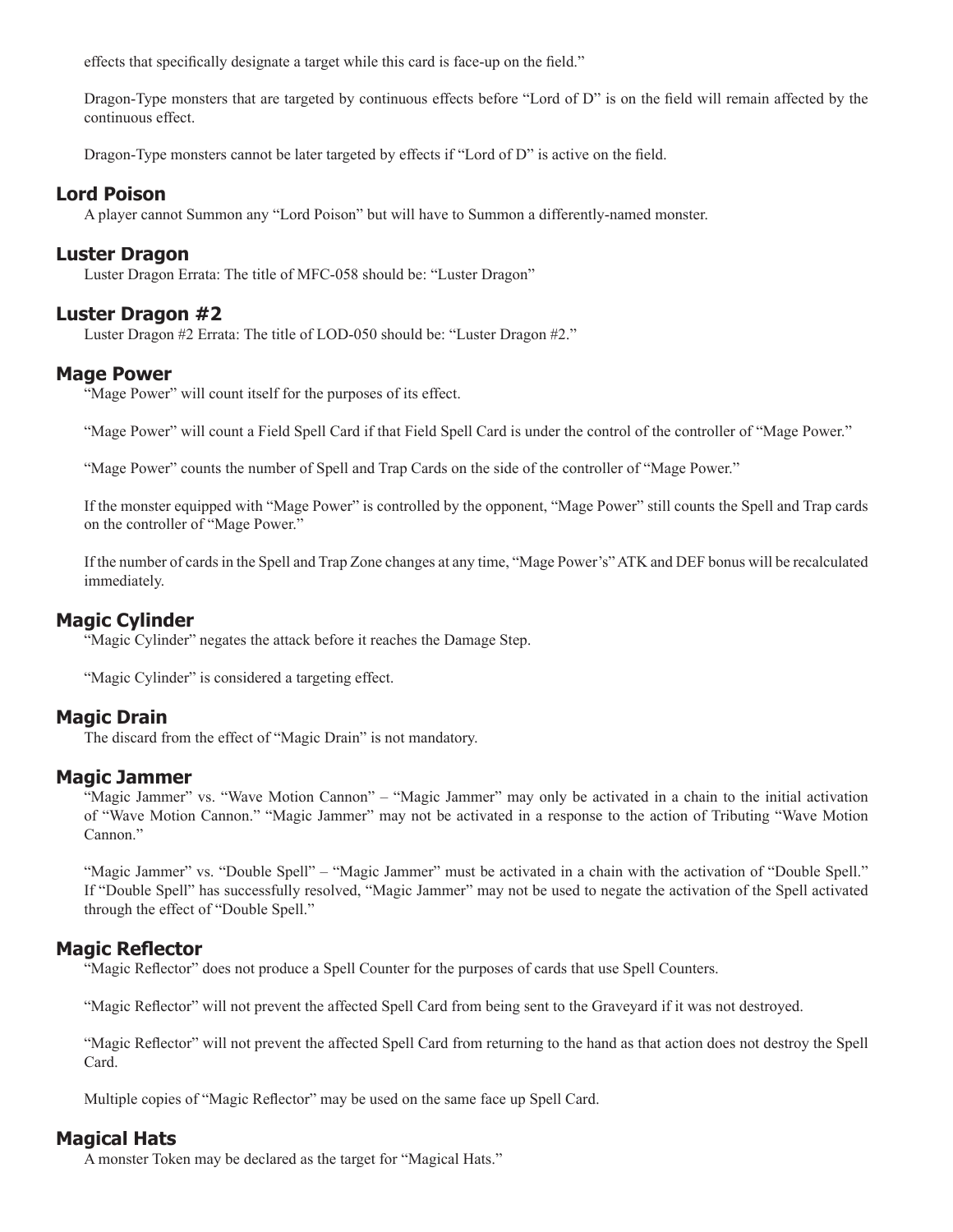"Magical Hats" vs. "Black Pendant" - If "Black Pendant" is Special Summoned to the field through the effect of "Magical Hats" and goes to the Graveyard, the effect of "Black Pendant" will activate.

### **Magical Marionette**

"Magical Marionette" constantly checks the number of Spell Counters on it for the purposes of calculating ATK.

"Magical Marionette's" destroying a card effect is a Cost-Effect.

### **Magical Scientist**

The monster Special Summoned by the effect of "Magical Scientist" may not attack directly, regardless of any effects the Monster or a Spell or Trap card.

The monster summoned by the effect of "Magical Scientist" is chosen at the activation of the effect of "Magical Scientist."

The monsters Special Summoned by the effect of "Magical Scientist" are not considered properly Fusion Summoned.

If the Fusion Monster Special Summoned by the effect of "Magical Scientist" is turned face down or temporarily removed from the field, when it is next face up on the field, it may attack directly and will not return to the Fusion Deck at the end of the Turn.

"Magical Scientist's" effect is a Cost-Effect.

"Magical Scientist" vs. "Skill Drain" – If "Skill Drain" is active at the time of the resolution of "Magical Scientist's" effect, the effect of "Magical Scientist" will be negated and will not Special Summon a Fusion Monster. If "Skill Drain" is activated after "Magical Scientist" has Special Summon a monster, that monster may still not attack directly and it will still return to the Fusion Deck at the end of the Turn.

### **Magician of Faith**

The Spell card chosen by the effect of "Magician of Faith" is chosen when the effect of "Magician of Faith" activates.

# **Maiden of the Aqua**

"Levia Dragon - Daedalus" vs. "Maiden of the Aqua" - "Maiden of the Aqua" is not a valid Tribute for "Levia Dragon - Daedalus's" effect.

# **Major Riot**

"Major Riot" may only be activated when an opponent's effect forces a monster to return to the hand.

"Major Riot" may not be activated in the Damage Step.

### **Maju Garzett**

"Maju Garzett" only receives its change in ATK when it is Tribute Summoned.

If "Maju Garzett" is Tribute Set, it will not change its ATK value.

If "Maju Garzett" is flipped face down, it will reset its ATK value to 0.

If "Maju Garzett" is not Tribute Summoned, it will remain at 0 ATK.

"Maju Garzett" may not be searched for by a monster that searches by ATK value as "Maju Garzett's" ATK value is unknown.

"Cat's Ear Tribe" vs. "Maju Garzett" – If "Maju Garzett" attacks "Cat's Ear Tribe" and is not sent to the Graveyard, "Maju Garzett's" ATK will be 0 after the Battle Step resolves.

"Maju Garzett" vs. "Skill Drain" – If "Skill Drain" is active when "Maju Garzett" is Tribute Summoned, "Maju Garzett's" ATK will remain at 0. If "Skill Drain" is activated after "Maju Garzett" has been Tribute Summoned, "Maju Garzett's" ATK will become 0. If "Skill Drain" is negated or leaves the field, "Maju Garzett's" ATK will remain 0.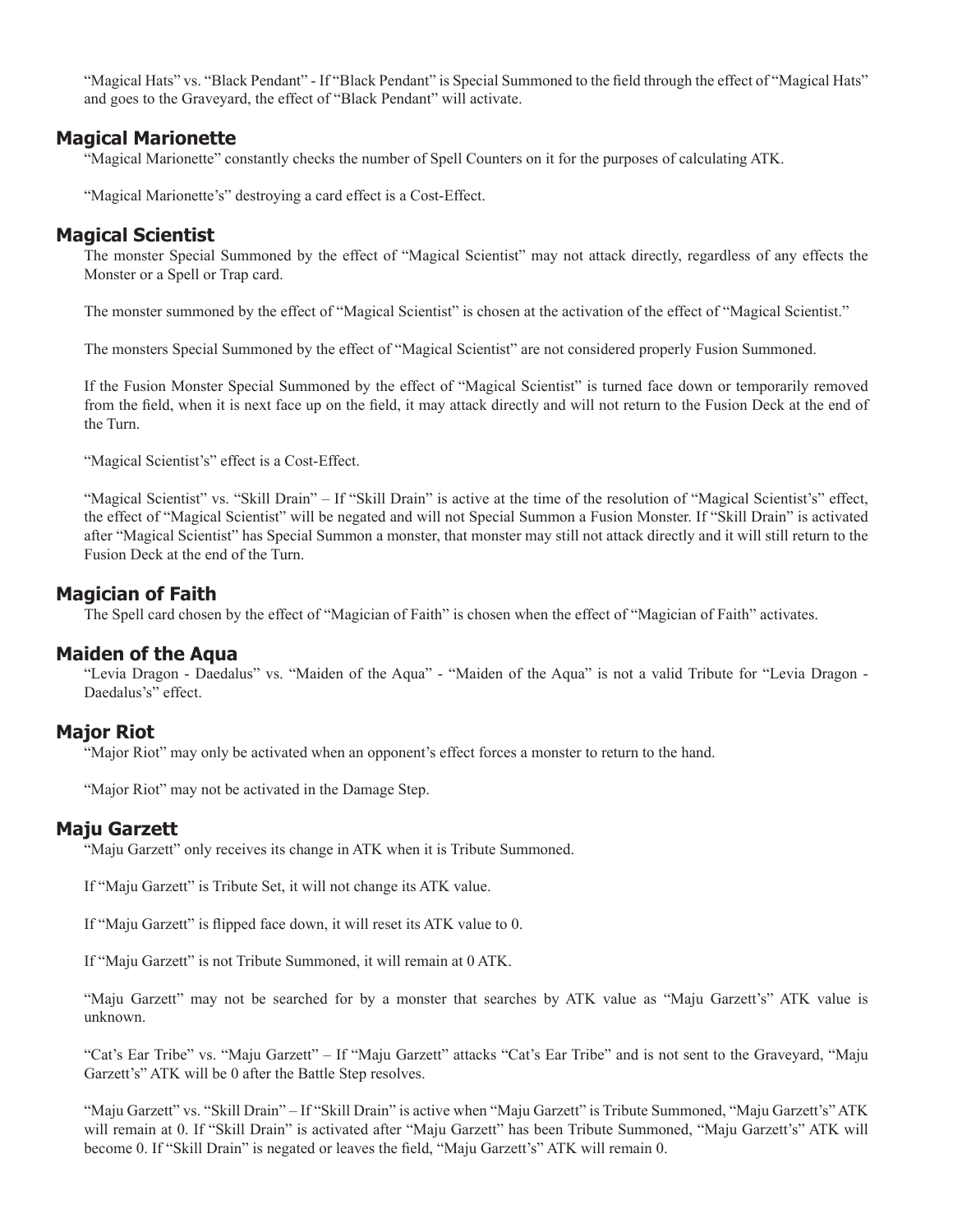# **Manga Ryu-Ran**

Two monsters must be Tributed to Special Summon "Manga Ryu-Ran" while "Toon World" is face up on the summoning player's field.

If "Manga Ryu-Ran" is turned face down by an effect, it may not be Flip Summoned unless "Toon World" is face up on the summoning player's field.

If either player's "Toon World" is destroyed while "Manga Ryu-Ran" is face up and active on the field, "Manga Ryu-Ran" is destroyed.

"Manga Ryu-Ran" may be Special Summoned from the Graveyard if it has been Special Summoned properly once and the summoning player has "Toon World" on his or her field.

"Manga Ryu-Ran" may not attack the same turn it is Special Summoned, regardless of how it was Special Summoned.

"Manga Ryu-Ran" vs. "The Flute of Summoning Dragon" - "Manga Ryu-Ran" may not be Special Summoned by the effect of "The Flute of Summoning Dragon" regardless of the presence of "Toon World."

# **Manticore of Darkness**

The effect of "Manticore of Darkness" will occur during either player's End Phase.

Monster Tokens are not valid to satisfy the effect of "Manticore of Darkness."

The effect of "Manticore of Darkness" activates in the Graveyard.

If two "Manticores of Darkness" are sent to the Graveyard in the same turn, one "Manticore of Darkness" will be Special Summoned to the Graveyard for each Beast Type, Winged Beast Type, or Beast Warrior Type sent to the Graveyard to satisfy the effect of "Manticore of Darkness."

A "Manticore of Darkness" on the field may be sent to the Gravevard to Special Summon a "Manticore of Darkness" that was sent to the Graveyard that turn.

"Manticore of Darkness" vs. "Necrovalley" - "Necrovalley" does not negate the effect of "Manticore of Darkness."

# **Marauding Captain**

"Marauding Captain" may Special Summon any Level 4 or lower monster from the hand as long as that monster does not have any Special Summoning restrictions.

If 2 "Marauding Captains" are on a player's field and the player controls only face up Warrior-Type monsters, the opponent may not attack unless the attacking monster is able to normally attack directly.

Another face up Warrior-Type may not be subject to a redirected attack if "Marauding Captain" is face up on that player's field.

### **Maryokutai**

"Maryokutai" may be Tributed during the Damage Step as long as it is not involved in that battle.

# **Mask of Brutality**

The controller of "Mask of Brutality" is the one subject to the payment for "Mask of Brutality."

# **Mask of Dispel**

Mask of Dispel Errata: The text should read: "Select 1 face-up Spell Card on the field. The controller of the Spell Card must take damage of 500 Life Points during each of your Standby Phases. When the selected card is destroyed or removed from the field, this card is also destroyed."

# **Mask of Restrict**

"Mask of Restrict" applies only to Tributes. It does not apply to Fusion Summons, or Summons involving removing monsters from play.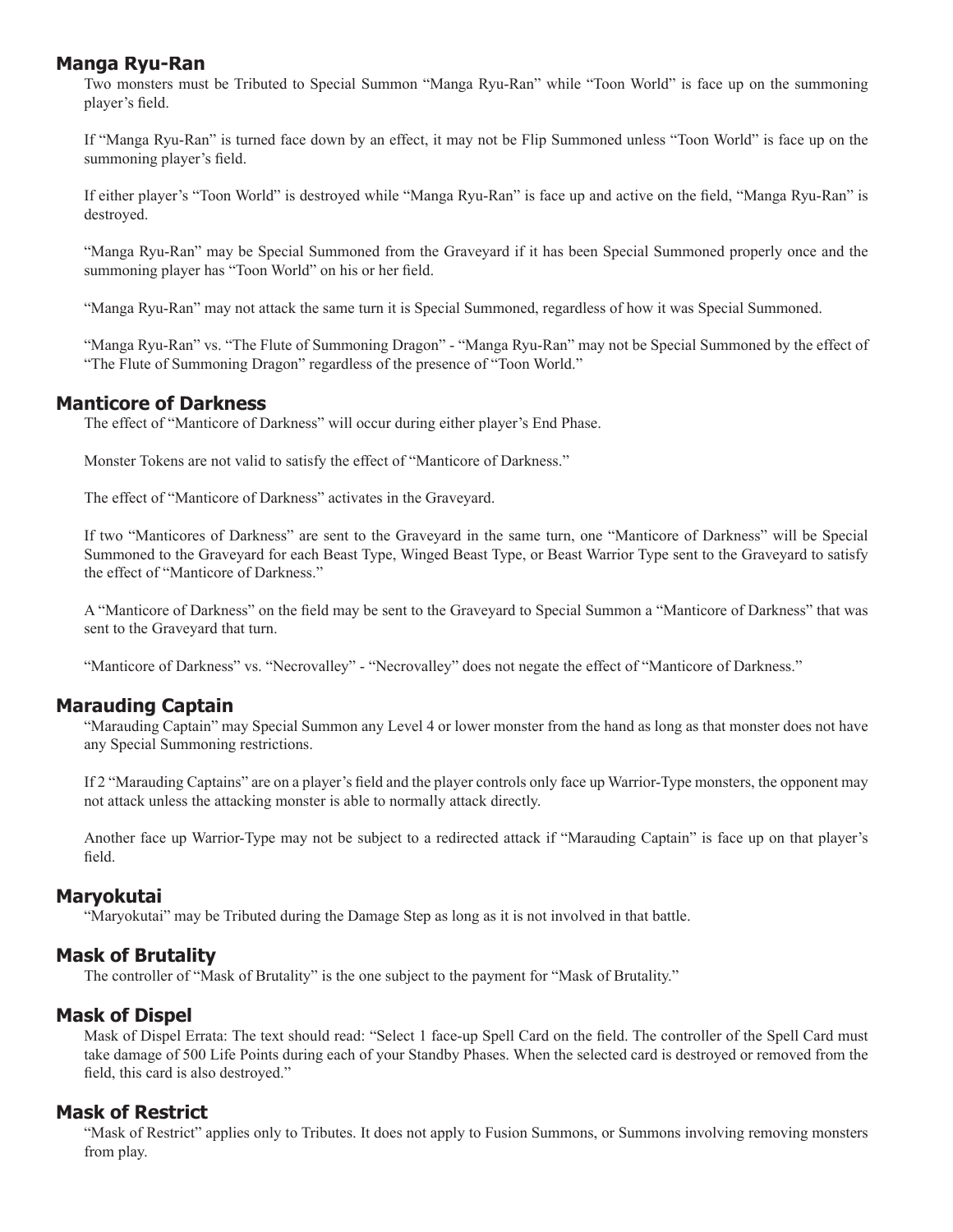If "Mask of Restrict" is chained to the activation of a Ritual Spell Card, the effect of the Ritual Spell Card disappears.

#### **Mass Driver**

Multiple "Mass Drivers" do not offer more damage per Tribute.

### **Megamorph**

"Megamorph" constantly checks the Life Points of its controller for the purpose of altering ATK/DEF values.

If both players' Life Points are equal, "Megamorph" has no effect.

"Megamorph" will take precedence over any effects that set a monster's ATK to a specifi c amount.

Multiple "Megamorphs" are not cumulative.

#### **Messenger of Peace**

The payment to keep "Messenger of Peace" on the field is optional.

Monsters with an ATK lower than 1500 may declare an attack and raise their ATK to above 1500 during the Battle Step or the Damage Step.

### **Metalmorph**

After activation, "Metalmorph" is treated as an Equip Spell Card.

"Metalmorph" may be activated in the Damage Step.

Multiple "Metalmorphs" equipped to the same monster will have a cumulative effect.

### **Metalsilver Armor**

Continuous targeting Spell and Trap cards that affect a monster before "Metalsilver Armor" is equipped to another monster remain in effect on the original target.

### **Metamorphosis**

The player activating "Metamorphosis" must have a Fusion monster of the appropriate level that can be Special Summoned in his or her Fusion Deck.

Fusion Monsters Special Summoned by the effect of "Metamorphosis" are not considered properly summoned and may not be Special Summoned from the Graveyard.

The monster Tributed is a cost of activating "Metamorphosis."

Tokens may be Tributed for the effect of "Metamorphosis."

"Metamorphosis" may Tribute a face down monster.

### **Michizure**

"Michizure" applies to monsters owned by the controller of "Michizure."

"Michizure" may not be activated as a response to a Tribute.

"Michizure" may not be activated in the Damage Step.

"Michizure" may not be activated in response to a monster being sent to the Graveyard as a result of Battle.

"Michizure" may not be activated if the monster sent to the Graveyard was not a monster, such as "Dark Necrofear" or a monster equipped to "Thousand Eyes Restrict."

# **Mirage Knight**

"Mirage Knight" may not be Normal Summoned or Set.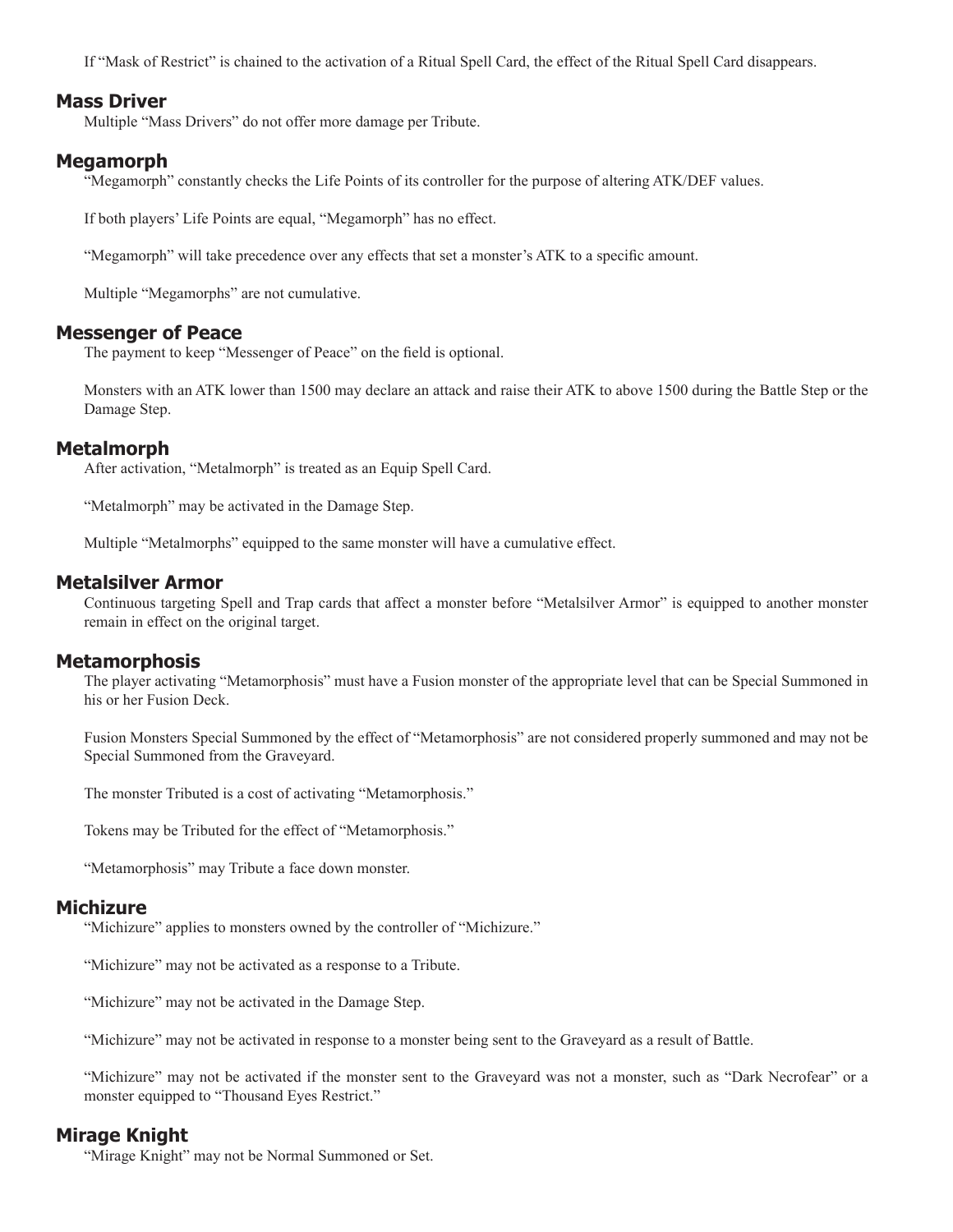"Mirage Knight" raises its ATK based on the original ATK of the monster involved in battle with it.

If "Mirage Knight" is involved in Damage Calculation, it will be removed from play at the end of the turn.

If "Mirage Knight" is turned face down after it has been involved in battle, it will not be removed from play at the end of the turn.

If "Mirage Knight" is removed from the field until after the End Phase it was removed, it will not be removed from play at the end of the turn when it returns to the field.

"Interdimensional Matter Transporter" vs. "Mirage Knight" – If "Mirage Knight" has been involved in battle and is removed from play by "Interdimensional Matter Transporter," when "Mirage Knight" returns in the End Phase, its effect will properly resolve.

"Mirage Knight" vs. "Skill Drain" – If "Mirage Knight" is involved in battle while "Skill Drain" is active, it will not receive its increase to ATK. If "Skill Drain" is activated after "Mirage Knight" has been involved in battle and remains active through the End Phase, "Mirage Knight" will not be removed from play.

### **Mirage of Nightmare**

If "Mirage of Nightmare" leaves the field or is negated before the player is required to discard, the player does not discard.

If the Standby Phase is skipped, the effect of "Mirage of Nightmare" does not occur.

If the player does not have enough cards to discard to satisfy the effect of "Mirage of Nightmare," the player's entire hand will be discarded.

### **Mirror Force**

"Mirror Force" is not a targeting effect, regardless of the number of monsters it destroys.

Monsters turned face down or removed from the field in a chain with "Mirror Force" are not destroyed.

#### **Mirror Wall**

"Mirror Wall" may be activated in the Damage Step.

"Mirror Wall's" effect affects an affected monster until "Mirror Wall" is no longer on the field or is negated.

Payment to keep "Mirror Wall" on the field is optional.

#### **Moisture Creature**

Appropriate Spell and Trap cards may be activated in a chain to "Moisture Creature's" effect.

### **Molten Zombie**

The effect of "Molten Zombie" does not activate if it is Special Summoned face down.

#### **Monster Reborn**

"Monster Reborn" may only be activated if there is sufficient space in the controlling player's Monster Field.

"Monster Reborn" specifically targets a card in the Graveyard.

If the card "Monster Reborn" has targeted is no longer in the Graveyard at resolution, the effect of "Monster Reborn" disappears.

#### **Monster Recovery**

"Monster Recovery" may be activated on a Token.

"Monster Recovery" may not be activated in the Damage Step.

If "Monster Recovery" is activated on an opponent's monster that the player controls, that monster will return to the opponent's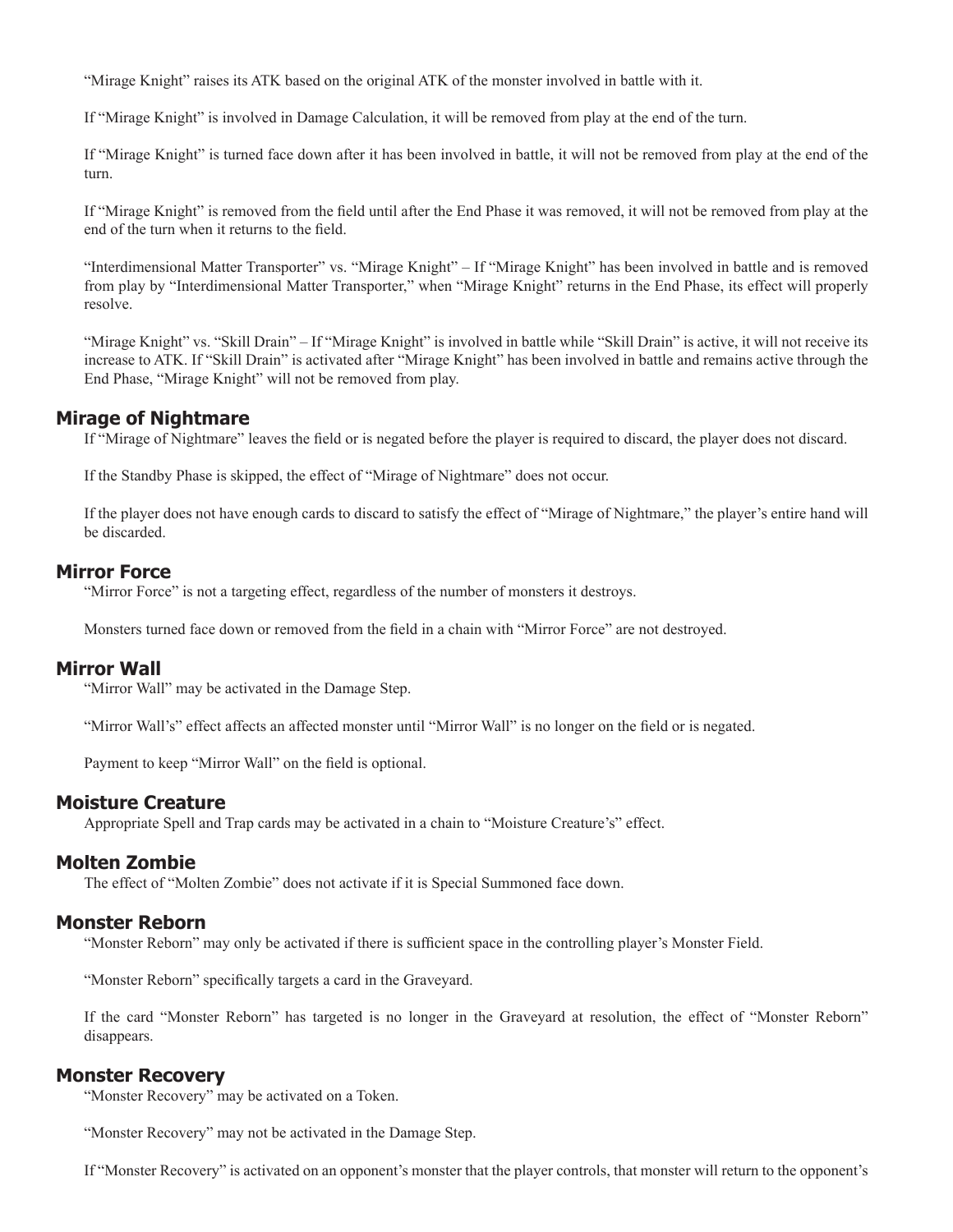Deck and the opponent will shuffle, but not draw.

If "Monster Recovery" is activated on an opponent's monster that the player controls, the player who activated "Monster Recovery" will still return his or her hand to the Deck and draw the appropriate number of cards.

### **Morale Boost**

Multiple "Morale Boosts" are cumulative.

If "Morale Boost" is destroyed at the same time as an Equip Spell Card, the effect of "Morale Boost" does not apply.

If "Morale Boost" is negated when an Equip Spell Card is played or destroyed, the effect of "Morale Boost" does not apply.

# **Morphing Jar #2**

Multiple monsters Special Summoned face-down by the effect of "Morphing Jar #2" may be 'shuffled' to prevent the opponent from knowing where the monster was Special Summoned.

If "Morphing Jar  $\#2$ " is flipped and destroyed in battle, "Morphing Jar  $\#2$ " will not return to the deck and will not count in the number of monsters to be Special Summoned.

Monsters that are ineligible to be Special Summoned by "Morphing Jar #2" are sent to the Graveyard, but still count toward the number of monsters required to be Special Summoned.

Tokens are not counted for the monster counting effect of "Morphing Jar #2."

Fusion Monsters returned to the deck by the effect of "Morphing Jar #2" are not counted in the number of monsters to be Special Summoned.

### **Mucus Yolk**

If "Mucus Yolk" attacks and inflicts 0 damage, it does not raise its ATK value.

"Mucus Yolk" raises its ATK value during the Standby Phase for each time it inflicts Damage.

#### **Mudora**

"Mudora" checks the Graveyard of the controlling player for the purpose of calculating ATK bonuses.

# **Multiplication of Ants**

Army Ant Tokens may be Tributed for the effect of "Multiplication of Ants."

"Multiplication of Ants" will Special Summon 2 Army Ant Tokens per activation of "Multiplication of Ants."

# **My Body as a Shield**

If "My Body as a Shield" negates a monster effect that would destroy a monster, that monster is destroyed.

"My Body as a Shield" may not be activated in a chain to an effect that might not destroy a monster.

"My Body as a Shield" may not be used against Continuous effects.

"My Body as a Shield" may not be activated during the Damage Step.

### **Mysterious Puppeteer**

Mysterious Puppeteer Errata: The text should read: "As long as this card remains face-up on the field, the Life Points of this card's controller increase by 500 points for each additional monster summoned (excluding Special Summon, but including your opponent's monsters)."

"Mysterious Puppeteer's" effect is a Trigger effect.

# **Mystic Tomato**

"Mystic Tomato's" effect applies to the owner of the "Mystic Tomato" as "Mystic Tomato" goes to the owner's Graveyard.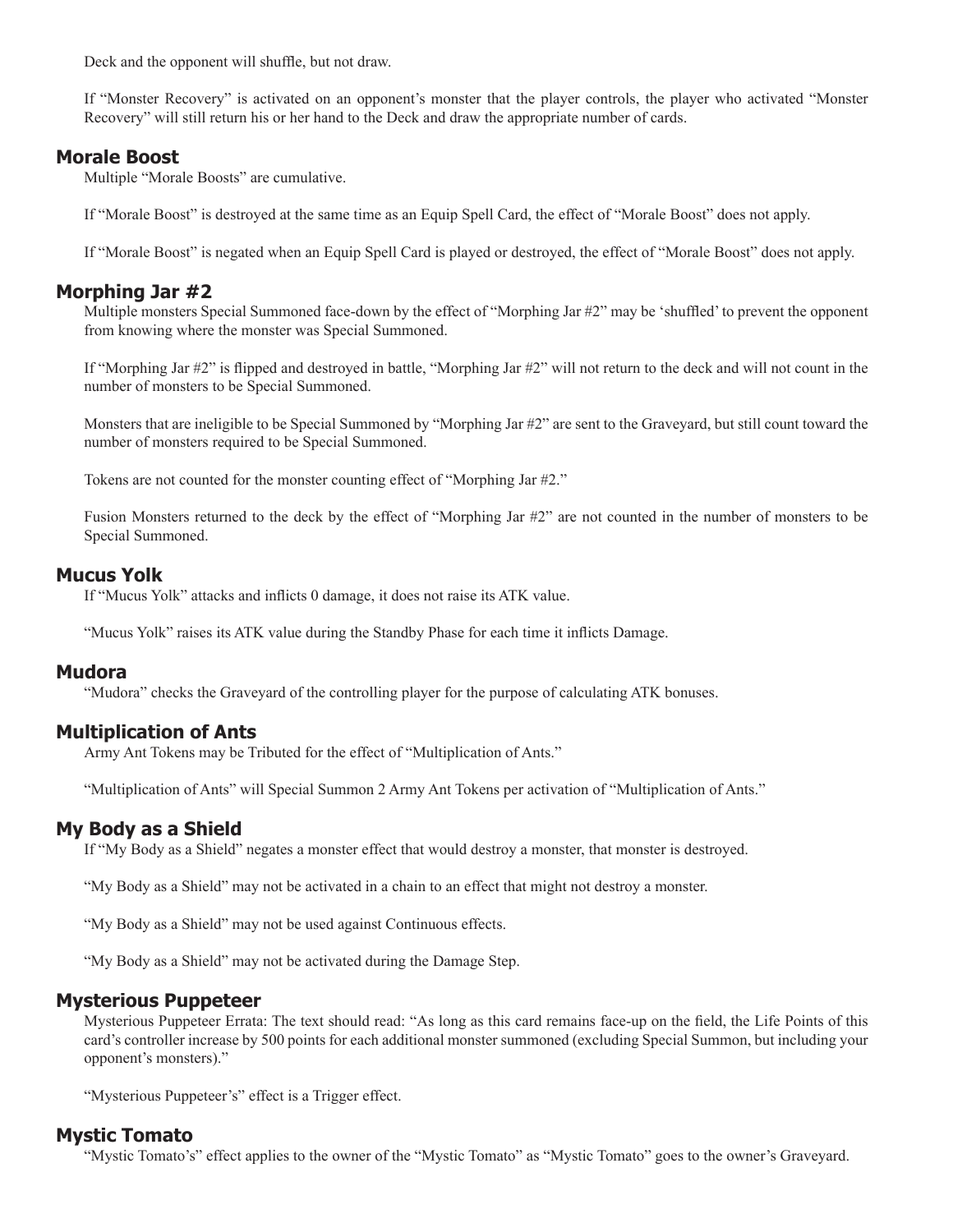# **Mystical Knight of Jackal**

"Mystical Knight of Jackal" vs. "Witch of the Black Forest" – "Mystical Knight of Jackal" returns the monster to the top of the deck after the monster has been sent to the Graveyard. In the case of "Witch of the Black Forest," "Witch of the Black Forest" will receive its effect and then be sent to the top of the Deck.

# **Mystical Space Typhoon**

"Mystical Space Typhoon" may be activated in any phase.

"Mystical Space Typhoon" may not be activated during the Damage Step.

"Mystical Space Typhoon" is a targeting effect.

"Call of the Haunted" vs. "Mystical Space Typhoon" – If "Mystical Space Typhoon" is activated in a chain with the activation of "Call of the Haunted," "Mystical Space Typhoon" will destroy the "Call of the Haunted" before "Call of the Haunted" Special Summons a monster. "Call of the Haunted's" effect will then disappear. If "Call of the Haunted" is activated in a chain with a "Mystical Space Typhoon" that targets "Call of the Haunted," "Call of the Haunted" will resolve first, Special Summoning a monster. "Mystical Space Typhoon" will then resolve destroying the "Call of the Haunted." If "Call of the Haunted" is not negated at this point, the monster Special Summoned by "Call of the Haunted" will be destroyed.

### **Narrow Pass**

If either player controls 3 or more monsters, "Narrow Pass" may not be activated.

"Narrow Pass's" effect applies for as long as "Narrow Pass" remains on the field.

If "Narrow Pass" is negated, "Narrow Pass" will no longer count Normal Summons or Sets.

When "Narrow Pass" is no longer negated, it will begin counting Normal Summons and Sets starting at 0.

### **Necrovalley**

"Necrovalley" will negate and prevent the activation of any effects that target the Graveyard or something within the Graveyard from outside of the Graveyard.

Effects that activate within the Graveyard will not be negated by "Necrovalley."

Effects of monsters that Special Summon themselves will not be negated by "Necrovalley."

Effects of cards that return themselves to the hand or the field will not be negated by "Necrovalley."

"Necrovalley" will prevent the Special Summons of monsters that require removing cards from the Graveyard as a cost to Summon the monster by preventing the summoning player from removing the monsters.

# **Neko Mane King**

"Neko Mane King's" effect resolves immediately after the chain that destroyed or sent "Neko Mane King" to the Graveyard resolves.

"Neko Mane King's" effect does not activate if it is destroyed as the result of battle.

"Neko Mane King's" effect moves the current Turn to the End Phase.

### **Newdoria**

The owner of "Newdoria" decides which monster will be destroyed by "Newdoria's" effect.

"Newdoria's" effect is mandatory.

### **Nightmare Wheel**

"Nightmare Wheel" may target a face down monster.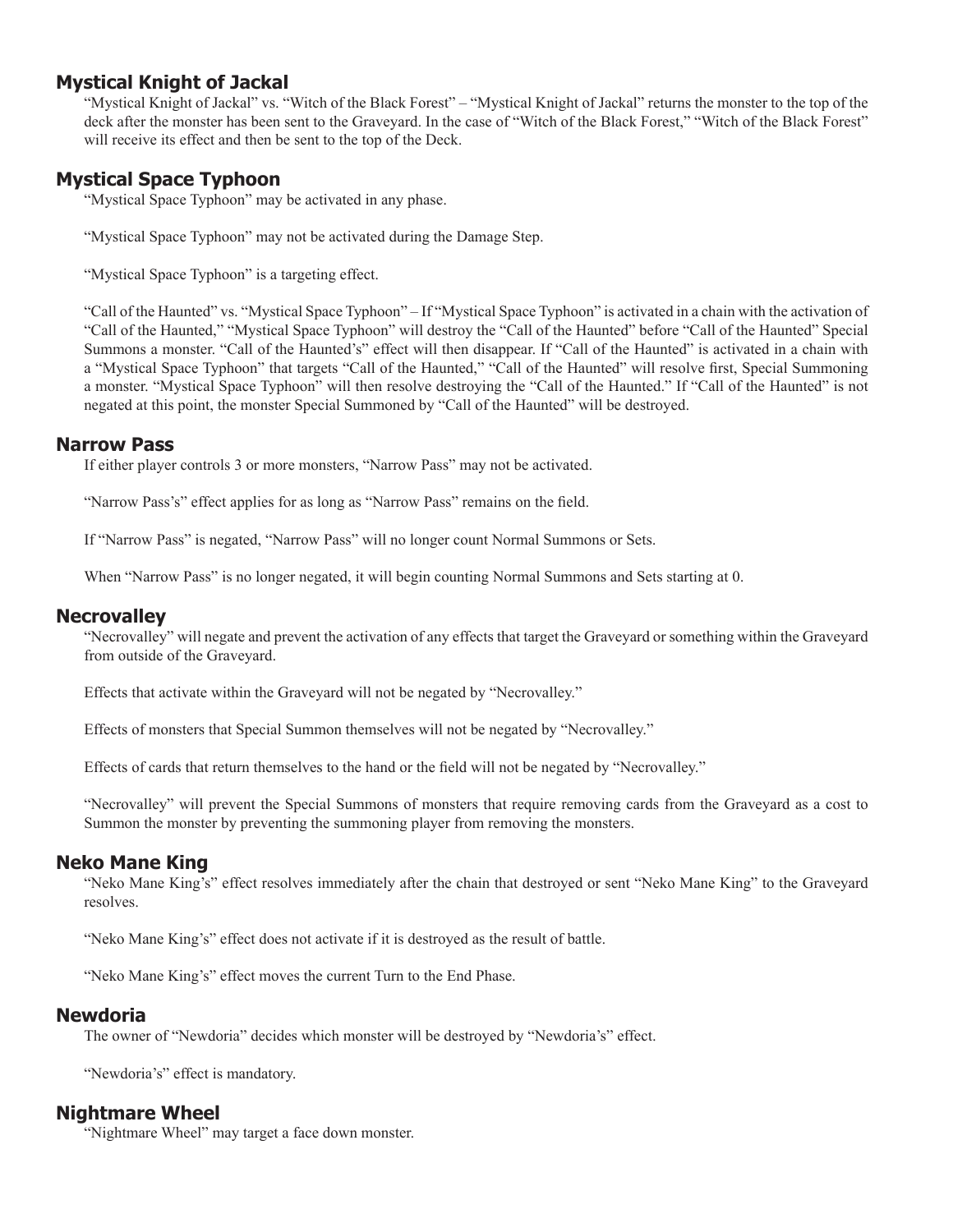# **Nimble Momonga**

The owner of "Nimble Momonga" will get the increase in Life Points if "Nimble Momonga" is destroyed in battle, regardless of who controlled "Nimble Momonga."

# **Nobleman of Extermination**

If a face down Trap Card is activated in a chain with "Nobleman of Extermination," that card will still be removed from play when "Nobleman of Extermination" resolves.

"Fake Trap" vs. "Nobleman of Extermination" – If "Fake Trap" is activated in a chain to "Nobleman of Extermination," "Fake Trap" will destroy itself and "Nobleman of Extermination's" effect will be negated. Other copies of "Fake Trap" will not be removed from play. Trap cards that are activated in a chain with "Nobleman of Extermination" will not be removed by the effect of "Nobleman of Extermination." "Nobleman of Extermination's" effect will disappear in this case.

### **Non Aggression Area**

Monsters that would be forced to be summoned if "Non-Aggression Area" is in effect are sent to the Graveyard instead.

### **Non-Spellcasting Area**

Non-Effect monsters may be targeted by Spell Cards while "Non-Spellcasting Area" is active.

Tokens are considered Non-Effect monsters and are protected by the effect of "Non-Spellcasting Area."

"Change of Heart" vs. "Non-Spellcasting Area" - If "Change of Heart" is played on a face down non-Effect Monster and flipped face up while "Non-Spellcasting Area" is in effect, the non-Effect Monster will immediately return to its original controller.

"Creature Swap" vs. "Non-Spellcasting Area" - If one player's field has only face up non-Effect monsters when "Creature Swap" resolves while "Non-Spellcasting Area" is in effect, "Creature Swap's" effect disappears.

"Non-Spellcasting Area" vs. "Premature Burial" - If a non-Effect monster has been Special Summoned by "Premature Burial" and "Premature Burial" is destroyed while "Non-Spellcasting Area" is active, the monster Special Summoned by "Premature Burial" will remain on the field.

### **Numinous Healer**

"Numinous Healer" may be activated in the Damage Step.

### **Nutrient Z**

"Nutrient Z" may only be activated in response to a monster that will inflict more than 2000 Life Point damage in a single attack.

### **Nuvia the Wicked**

"Nuvia the Wicked" vs. "Skill Drain" – If "Skill Drain" is active when "Nuvia the Wicked" is Normal Summoned, "Nuvia the Wicked" will not be destroyed. If "Skill Drain" leaves the field or is negated after "Nuvia the Wicked" has been Normal Summoned, "Nuvia the Wicked" is not destroyed.

### **Offerings to the Doomed**

If the activation of "Offerings to the Doomed" is negated, that player does not skip his or her Draw Phase.

If multiple "Offerings to the Doomed" are activated in the same Turn, the activating Player will skip only one Draw Phase.

### **Ojama Trio**

The opponent must have 3 open Monster Spaces to activate "Ojama Trio."

If the opponent does not have 3 open Monster Spaces at the resolution of "Ojama Trio," the effect of "Ojama Trio" disappears.

Damage is inflicted by the effect of "Ojama Trio" only when the Ojama Tokens are destroyed.

"Ojama Trio" vs. "Remove Brainwashing" – If "Remove Brainwashing" is active while Ojama tokens are on the field, the Ojama tokens will change to the side of the field of the player who activated "Ojama Trio."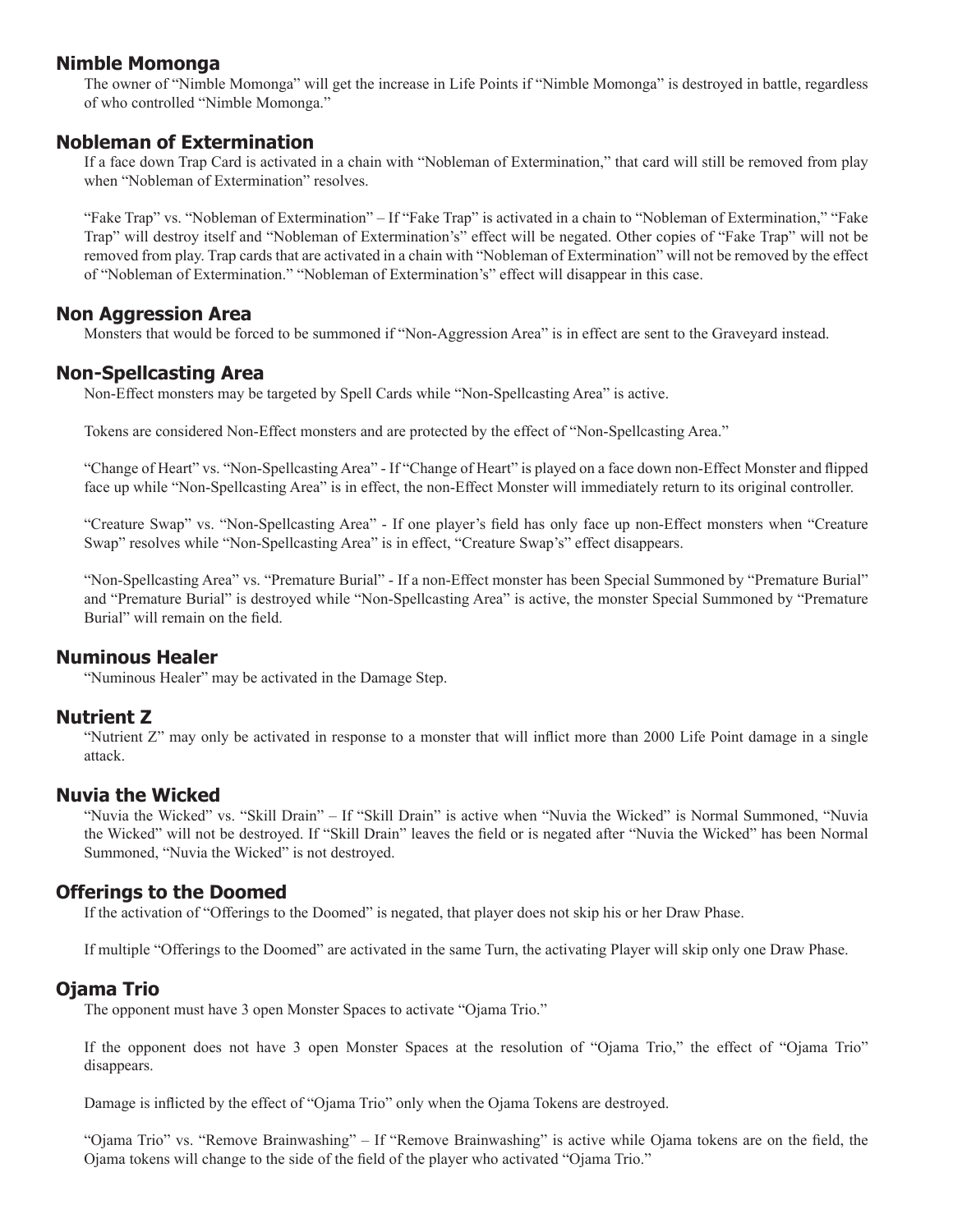# **Ordeal of a Traveler**

The controller of "Ordeal of a Traveler" must show the entire card to the opponent when "Ordeal of a Traveler's" effect resolves.

If the opponent declares an attack while the player has no cards in hand while "Ordeal of a Traveler" is active, the effect of "Ordeal of a Traveler" disappears.

# **Painful Choice**

The player must shuffle after searching for the 5 cards to satisfy the effect of "Painful Choice."

Searching for 5 cards is not a cost of activating "Painful Choice."

# **Paladin of White Dragon**

The "Blue-Eyes White Dragon" summoned through the effect of "Paladin of White Dragon" may not attack the turn it is summoned. Any other "Blue-Eyes White Dragons" on the field may attack the same turn.

# **Pandemonium**

If multiple Archfiends are destroyed at the same time, only one Archfiend will be searched for through the effect of "Pandemonium."

### **Pandemonium Watchbear**

If a Field Spell Card is played while "Pandemonium" is active, "Pandemonium" is destroyed, even if "Pandemonium Watchbear" is on the field.

# **Parasite Paracide**

If "Parasite Paracide" is flipped and then destroyed as a result of battle, it does not go into the opponent's deck.

# **Patrician of Darkness**

"Patrician of Darkness" may redirect an attack from a direct attacking monster, unless the monster is "Inaba White Rabbit."

"Patrician of Darkness"" effect is not targeting.

# **Penguin Soldier**

"Penguin Soldier" is a targeting effect.

If "Penguin Soldier" chooses one monster for its effect, it is treated as an effect that targets one monster.

### **Pharaoh's Treasure**

If "Pharaoh's Treasure" is drawn and a discard action occurs immediately following (such as through "Graceful Charity"), the effect of "Pharaoh's Treasure" disappears.

If a face up "Pharaoh's Treasure" is revealed, but not drawn, the effect of "Pharaoh's Treasure" disappears.

"Pharaoh's Treasure" vs. "Drop Off" – If "Drop Off" is chained to the effect of a face up "Pharaoh's Treasure," the effect of "Pharaoh's Treasure" will disappear.

"Pharaoh's Treasure" vs. "Fiber Jar" – If "Pharaoh's Treasure" is face up in a player's deck when the effect of "Fiber Jar" resolves, that "Pharaoh's Treasure" will remain face up in that player's deck. If "Pharaoh's Treasure" is drawn as a result of "Fiber Jar's" effect, "Pharaoh's Treasure" will be sent to the Graveyard, but because there are no other cards, the effect of "Pharaoh's Treasure" will disappear.

"Pharaoh's Treasure" vs. "Jinzo" – An active "Jinzo" on the field will not prevent the resolution of a face up "Pharaoh's Treasure."

# **Physical Double**

"Physical Double" duplicates the current ATK and DEF value of the monster it targets, including the effects of any Field Cards and Equip Spell Cards.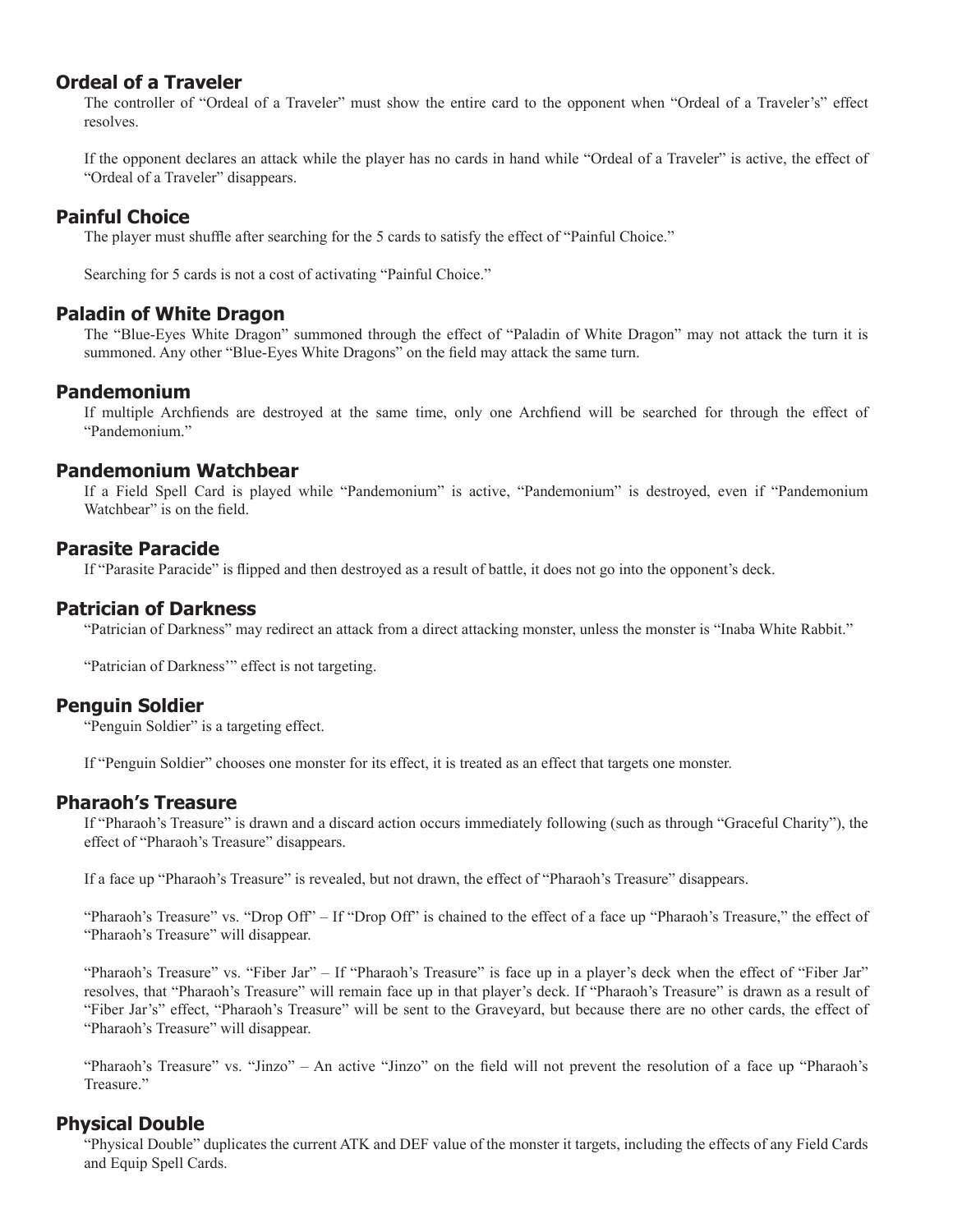Field Cards that affect the monster targeted by "Physical Double" will also affect the Token.

### **Pinch Hopper**

"Pinch Hopper" does not have an effect to inherently send itself to the Graveyard.

### **Pineapple Blast**

"Marauding Captain" vs. "Pineapple Blast" – "Pineapple Blast" cannot be activated if the player summoning "Marauding Captain" chooses to use the Special Summoning effect of "Marauding Captain."

### **Polymerization**

"Polymerization" is not a targeting effect.

### **Possessed Dark Soul**

If there are more level 3 or lower monsters on the opponent's field than there is space on the player's field when "Possessed Dark Soul" is Tributed for its effect, the excess monsters are destroyed.

"Demotion" vs. "Possessed Dark Soul" - If a monster is reduced to Level 3 or lower by the effect of "Demotion," and control is taken by the effect of "Possessed Dark Soul," control will not return to the other player if "Demotion" becomes inactive.

### **Premature Burial**

"Premature Burial" is a targeting effect targeting a card in the Graveyard.

If "Premature Burial" is destroyed in a chain with its activation, the monster targeted by "Premature Burial" is not Special Summoned.

"Necrovalley" vs. "Premature Burial" - An already active "Premature Burial" is not negated when a "Necrovalley" is newly activated.

### **Prickle Fairy**

If "Prickle Fairy" is turned to Insect Type and there are only face up Insect Type monsters on the player's field, the opponent may not attack unless the attacker can inherently attack directly.

If a face down Insect Type is attacked while "Prickle Fairy" is face up and active on the field, Damage Calculation will proceed normally.

# **Primal Seed**

There must be at least 2 monsters removed from play to activate "Primal Seed."

### **Princess of Tsurugi**

"Princess of Tsurugi's" effect is considered one 'burst' of Damage.

Pyro Clock of Destiny

"Pyro Clock of Destiny" will only resolve properly with the following cards: "Swords of Revealing Light," "Lightforce Sword," and "Final Countdown."

### **Question**

If a monster that has Special Summon requirements that was not properly Summoned is at the bottom of the Graveyard when "Question" is activated, that monster will not be Special Summoned.

If the opposing player activates a card that alters the Graveyard in a chain with "Question," that player may still not look in the player who activated "Question's" graveyard.

### **Raregold Armor**

If two "Raregold Armors" are equipped to different monsters, the opposing player may not attack unless it is with a monster that can inherently attack directly.

# **Reasoning**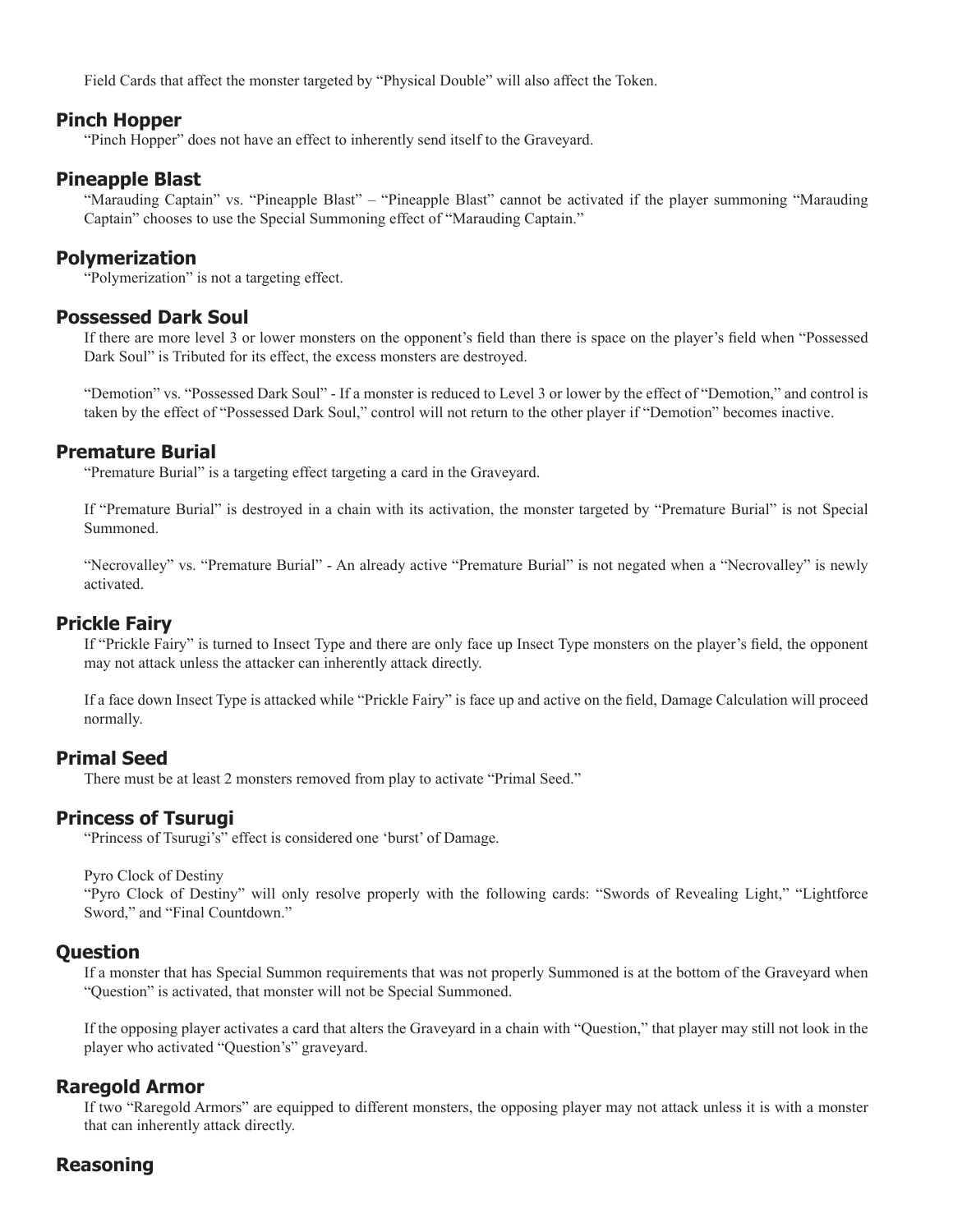Special Summon or Spirit monsters revealed by the effect of "Reasoning" are sent to the Graveyard and the effect of "Reasoning" ends.

### **Reckless Greed**

If multiple cards are activated that skip Draw Phases, the Draw Phases skipped are not cumulative.

### **Recycle**

The effect of "Recycle" is optional.

### **Red-Moon Baby**

"Red-Moon Baby's" effect only applies if the monster it destroys is in the Graveyard at the end of the Battle Phase.

### **Reflect Bounder**

"Reflect Bounder" is destroyed by its own effect regardless of the ATK of the monster that attacks it.

If "Reflect Bounder" is destroyed by "Dark Ruler Ha Des", "Reflect Bounder" is destroyed as a result of battle.

"Injection Fairy Lily" vs. "Reflect Bounder" – If "Injection Fairy Lily" attacks "Reflect Bounder," assuming no other ATK alterations, the controller of "Injection Fairy Lily" will take 400 Life Point damage from the effect of "Reflect Bounder." If the controller of "Injection Fairy Lily" chooses to boost "Injection Fairy Lily's" ATK during Damage Calculation, the controller of "Reflect Bounder" will take 1700 Life Point damage as a result of Battle. "Reflect Bounder" will be destroyed by its own effect.

### **Relinquished**

"Relinquished" may equip itself with one monster at a time per turn.

"Relinquished's" equipping effect is a targeting effect.

If "Relinquished" is involved in a battle with a monster with a higher ATK value while "Relinquished" has an equipped monster, both players will receive the damage as Battle Damage. Monsters equipped to "Relinquished" do not have effects and are treated as Equip Spell Cards.

"Imperial Order" vs. "Relinquished" – "Imperial Order" has no effect on "Relinquished" as "Relinquished" determines the ATK and DEF value of "Relinquished."

"Relinquished" vs. "Skill Drain" – If "Skill Drain" is active on the field after "Relinquished" has equipped a monster, "Relinquished" will not set any ATK or DEF based on the equipped monster. The equipped monster will remain attached to "Relinquished" until "Relinquished" is destroyed. If "Skill Drain" is active, "Relinquished" does not share damage with its opponent and the monster equipped to "Relinquished" is not destroyed in place of "Relinquished."

### **Reload**

If you have an opponent's card in your hand due to the effect of "Exchange", the card will return to the opponent's deck while a player's own cards will return to his/her own deck.

"Drop Off" vs. "Reload" - If "Reload" is chained to the activation of "Drop Off," the effect of "Drop Off" disappears.

#### **Remove Brainwashing**

"Monster Reborn" vs. "Remove Brainwashing" - If an opponent Special Summoned a player's monster from the Graveyard with "Monster Reborn" and "Remove Brainwashing," that monster will switch control to the player's side. If "Remove Brainwashing" is later removed, the monster will revert to the opponent's control.

### **Return of the Doomed**

Return of the Doomed Errata: The text should read: "Discard 1 Monster Card from your hand to the Graveyard. Return 1 of your monsters that is destroyed as a result of battle and sent to your Graveyard during this turn to your hand at the end of this turn."

# **Reverse Trap**

"Reverse Trap" will only alter increases or decreases to ATK or DEF.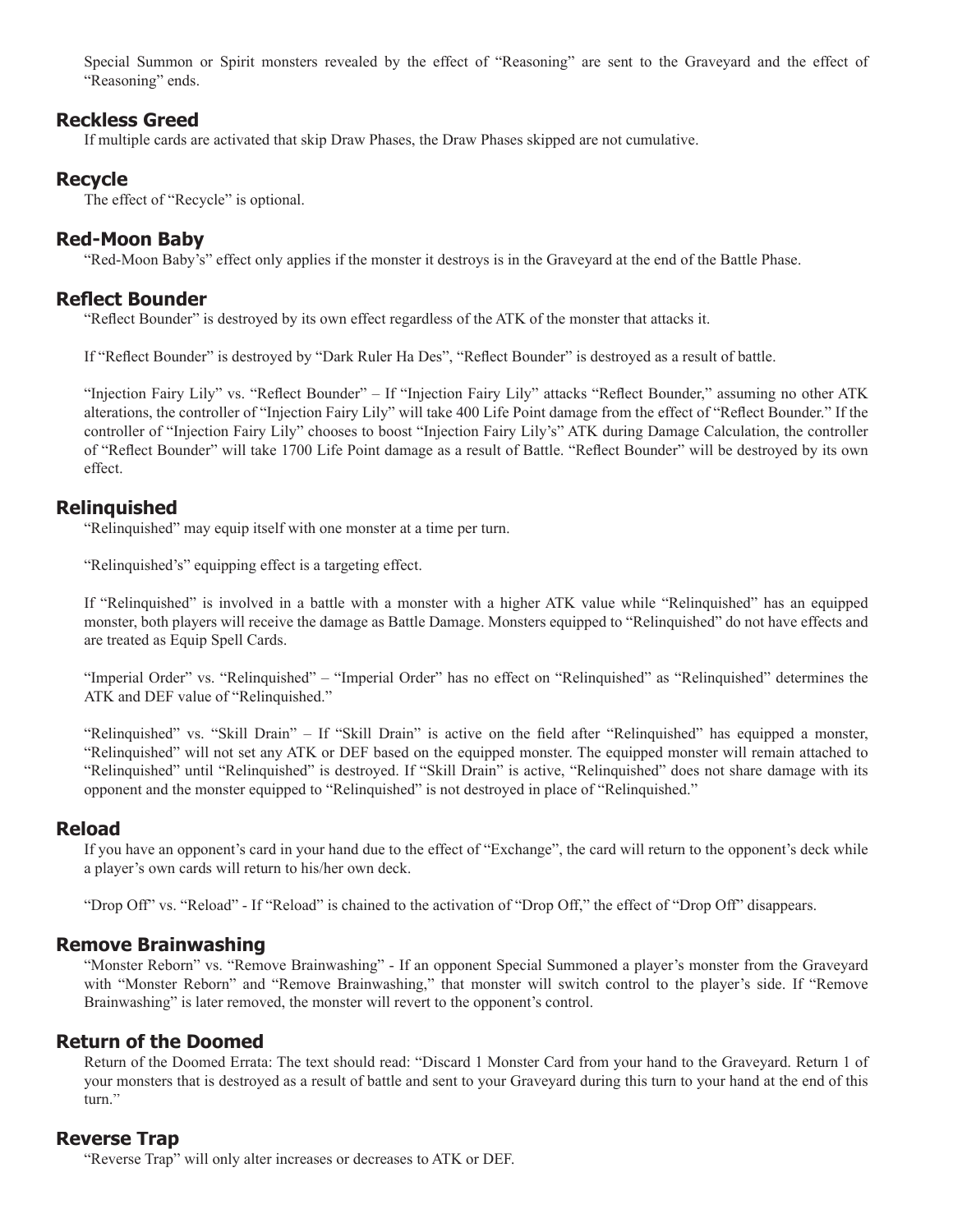If an effect sets ATK or DEF to a specific value, "Reverse Trap" will have no effect on this.

"Reverse Trap" lasts for the duration of the turn "Reverse Trap" is activated in.

# **Ring of Destruction**

"Ring of Destruction" may not be activated in the Damage Step.

"Ring of Destruction" is a targeting effect.

If the target of "Ring of Destruction" is turned face down or leaves the field, the effect of "Ring of Destruction" disappears.

# **Ring of Magnetism**

Ring of Magnetism Errata: The text should read: "This card can only be equipped to your own monster. The monster equipped with this card decreases its ATK and DEF by 500 points. In addition, all the monsters on your opponent's side of the field must attack the monster equipped with this card when they attack."

If two monsters on the same side of the field are each equipped with "Ring of Magnetism," the opponent may choose to attack either one.

If a monster equipped with "Ring of Magnetism" changes control, the opponent of the current controller of the monster will have to attack the monster equipped with "Ring of Magnetism."

# **Riryoku**

"Riryoku" has two targeting aspects.

"Gradius's Option" vs. "Riryoku" - "Riryoku" will resolve without effect if either of its targets is "Gradius's Option."

# **Riryoku Field**

"Riryoku Field" may only be used to negate the effect of a targeting Spell Card that targets a monster on the field.

# **Rivalry of Warlords**

"Rivalry of Warlords" only affects face up monsters on the field.

If a face down monster is turned face up and does not match the Type of the other monsters on the field while "Rivalry of Warlords" is active, that monster is destroyed after Damage Calculation.

If "Rivalry of Warlords" is activated in a chain with an effect that would Special Summon a monster of a differing Type, the Special Summoning effect disappears.

A monster or monsters may be Tribute Summoned for a monster of a different Type if that monster or monsters were the only one(s) on the field while "Rivalry of Warlords" is active.

Each side of the field may control a different Type when "Rivalry of Warlords" is active.

Monsters may be Set or Special Summoned face down, even if of a different Type while "Rivalry of Warlords" is active.

"Jinzo" vs. "Rivalry of Warlords" - If Machine is not the current type and a Tribute summon would not remove all monsters from that side of the field, "Jinzo" may not be summoned while "Rivalry of Warlords" is active.

# **Robbin' Goblin**

"Robbin' Goblin" applies only to monsters under the control of the controller of "Robbin' Goblin."

"Robbin' Goblin" does not trigger on effect damage.

# **Rod of Silence - Kay'est**

Equip Spell Cards equipped to a monster prior to that monster being equipped with "Rod of Silence – Kay'est" are negated and destroyed.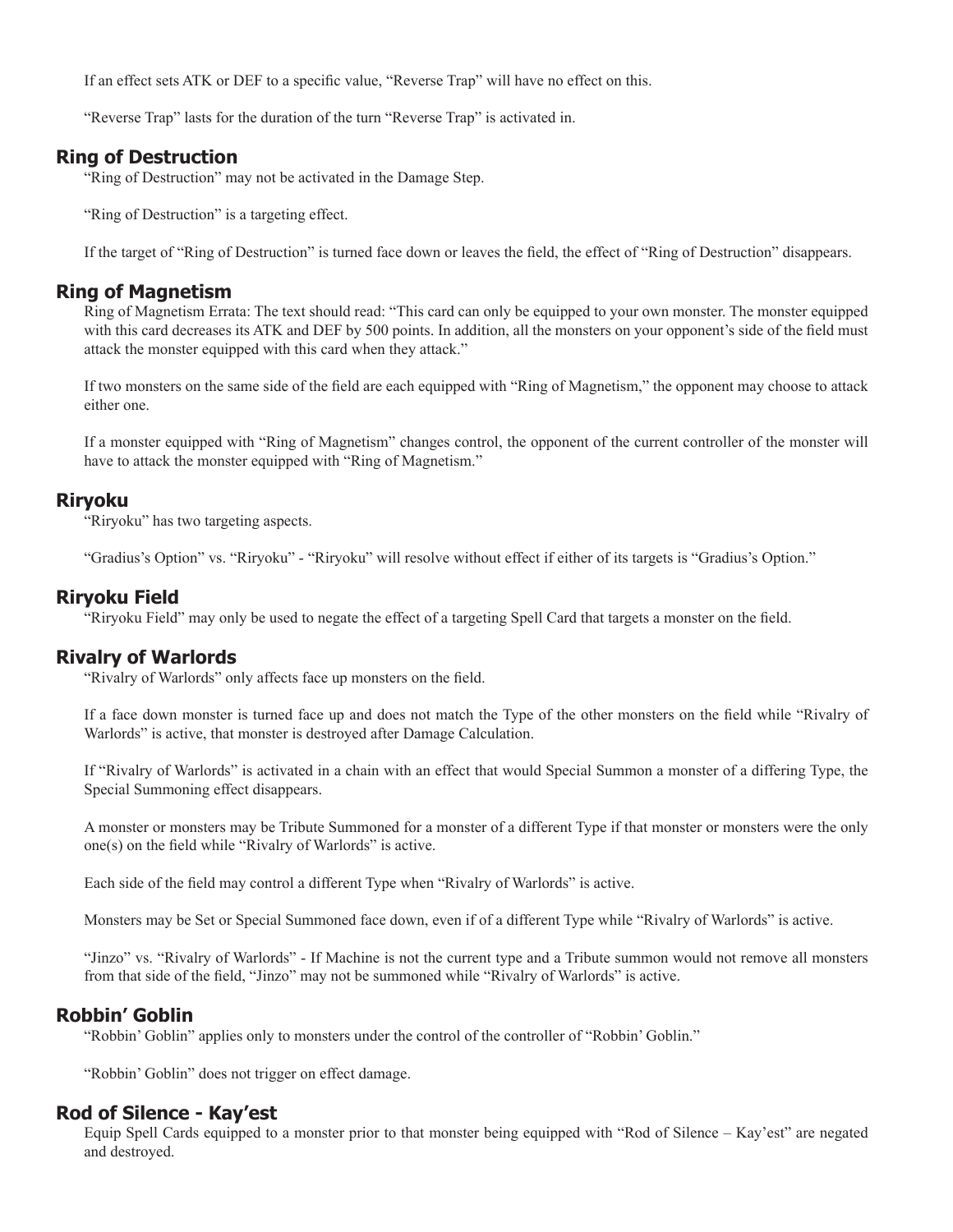# **Rope of Life**

The player activating "Rope of Life" must have at least one card in his or her hand to activate it.

If a monster Special Summoned by "Rope of Life" is destroyed in battle and Special Summoned by another "Rope of Life," the ATK bonus from the first "Rope of Life" does not remain.

"Rope of Life" must be activated immediately after the targeted monster is destroyed and sent to the Graveyard as a result of battle.

"Jinzo" vs. "Rope of Life" – If "Jinzo" is Special Summoned by the effect of "Rope of Life", "Jinzo" will not receive the 800 ATK bonus.

"Rope of Life" vs. "Witch of the Black Forest" – If "Witch of the Black Forest" is targeted by "Rope of Life," the effect of "Witch of the Black Forest" will resolve first, followed by "Rope of Life."

## **Roulette Barrel**

If one of the die rolls from the effect of "Roulette Barrel" does not match the level of a monster on the field, that die may still be chosen.

Level 7 and higher monsters cannot be destroyed by the effect of "Roulette Barrel."

"Dice Re-Roll" vs. "Roulette Barrel" – If "Dice Re-Roll's" effect is used for the purpose of re-rolling for "Roulette Barrel," both dice are re-rolled.

# **Royal Decree**

"Royal Decree" vs. "Jinzo" – If "Skill Drain" is active on the field when "Jinzo" is summoned, and "Royal Decree" is later activated, "Royal Decree" will negate "Skill Drain". Since "Skill Drain" is no longer negating "Jinzo's" effect, "Jinzo" will negate both "Royal Decree" and "Skill Drain."

## **Royal Keeper**

If "Royal Keeper" is flipped by an attack, "Royal Keeper" will receive its bonus after Damage Calculation.

"Royal Keeper" will receive its bonus regardless of how it is flipped.

## **Ryu Senshi**

"Ryu Senshi" may only negate the effect of a Normal Trap Card.

"Ryu Senshi" cannot negate the effect of a Continuous Trap Card or a Counter Trap Card.

## **Ryu-Kishin Clown**

"Final Attack Orders" vs. "Ryu-Kishin Clown" – If "Final Attack Orders" is active when "Ryu-Kishin Clown's" effect triggers, the targeted monster will switch to Defense Position and then immediately change to Attack Position.

## **Sacred Crane**

The effect of "Sacred Crane" does not activate if it is Special Summoned face down.

## **Sakuretsu Armor**

"Sakuretsu Armor" is a targeting effect.

### **Salvage**

Two WATER monsters must be chosen by the effect of "Salvage".

The player activating "Salvage" must have 2 eligible WATER monsters to return to the hand.

### **Sasuke Samurai**

Damage Calculation does not occur when "Sasuke Samurai" destroys a monster through its effect.

Monsters that are required to be face up to resolve their effects will not have their effects trigger when destroyed by "Sasuke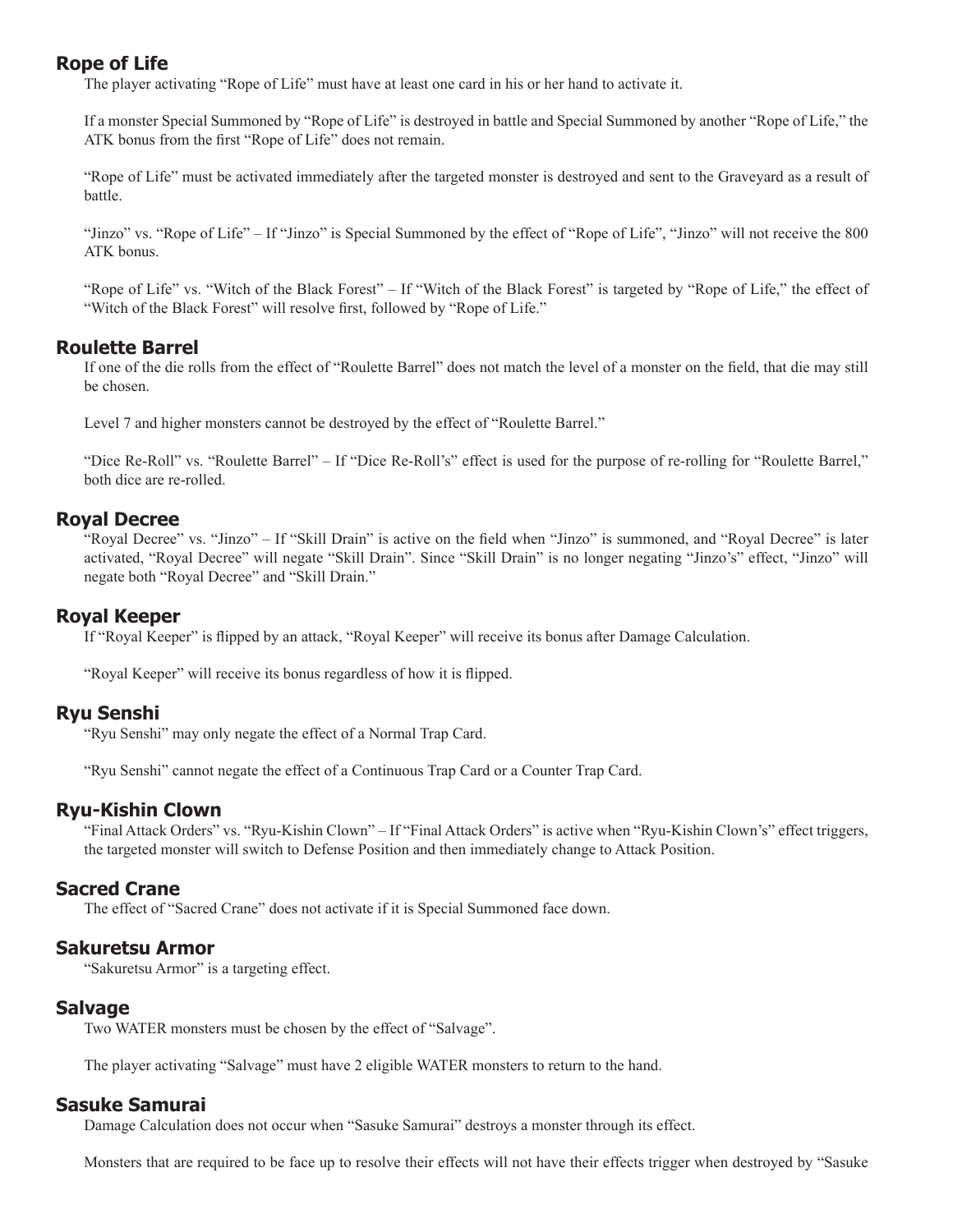Samurai's" effect.

### **Sasuke Samurai #2**

Spell and Trap effects may be activated in a chain to "Sasuke Samurai #2's" effect.

### **Scapegoat**

Monsters may not be Summoned by the player before or after "Scapegoat's" resolution.

If the activation of "Scapegoat" is negated, the player may Summon a monster.

Monsters may be Set before or after the resolution of "Scapegoat."

If a monster would be forced to be summoned after the resolution of "Scapegoat," that monster will be sent to the Graveyard instead.

Sheep Tokens may be Tributed for any purpose other than a Tribute Summon per the text of "Scapegoat."

### **Second Goblin**

A "Giant Orc" equipped with "Second Goblin" may be changed to attack position after being changed to defense position through its effect, as long as "Second Goblin's" effect has not been used.

### **Secret Barrel**

Monster Tokens count as cards for the purpose of "Secret Barrel's" effect.

### **Secret Pass to the Treasures**

If a monster targeted by "Secret Pass to the Treasures" rises above 1000 ATK, the effect of "Secret Pass to the Treasures" disappears.

#### **Seiyaryu**

Monsters able to attack more than once in a turn may attack directly each time from the effect of "Secret Pass to the Treasures" as long as the ATK of the monster does not rise above 1000.

## **Self-Destruct Button**

The resolution of "Self-Destruct Button" is an automatic Draw.

### **Serpent Night Dragon**

"Senri Eye" may only be used once per turn.

### **Seven Tools of the Bandit**

"Seven Tools of the Bandit" may not be activated in a chain to the use of an effect of a continuous Trap that has already been activated, like "Ultimate Offering."

#### **Shadow Spell**

If "Shadow Spell" is negated or leaves the field, the targeted monster is not affected by the effect of "Shadow Spell."

### **Shinato, King of a Higher Plane**

"Barrel Behind the Door" vs. "Shinato, King of a Higher Plane" – The Damage inflicted through "Shinato, King of a Higher Plane's" effect may be redirected by "Barrel Behind the Door."

### **Shooting Star Bow - Ceal**

If the monster equipped with "Shooting Star Bow – Ceal" declares an attack and "Shooting Star Bow – Ceal" is removed from the field, the attack must be re-declared.

#### **Sinister Serpent**

"Sinister Serpent" may not be placed face up on the deck or face up to the side unless an effect specifically states that it can.

The effect of "Sinister Serpent" may be used multiple times in the same Standby Phase.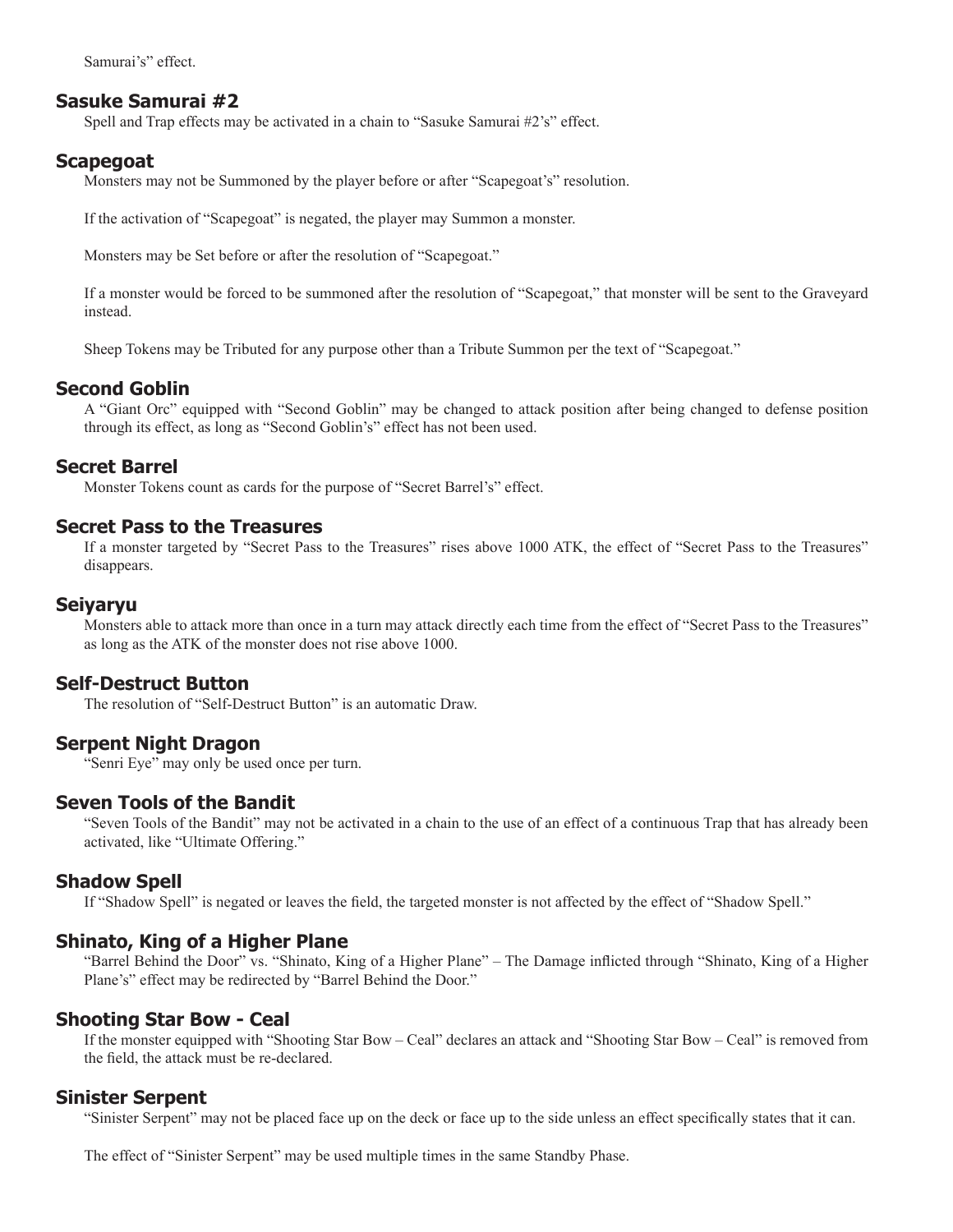"Dark Ruler Ha Des" vs. "Sinister Serpent" – If "Dark Ruler Ha Des" or a card with a similar effect destroys "Sinister Serpent," "Sinister Serpent" will not be allowed to return to the hand through its effect until that "Sinister Serpent" leaves the Graveyard.

## **Skill Drain**

Skill Drain - This card while active on the field will negate the resolution of monster effects of face up monsters. This card does not negate the activation of the effect of a monster. If the monster that activates the effect is not face up on the field at the time the effect resolves, "Skill Drain" will not prevent the resolution of the effect. This includes if the monster is turned face down through an effect like "Book of Moon". This includes if the monster is temporarily removed from the field through an effect like "Interdimensional Matter Transporter". This includes if the monster is destroyed through an effect like "Ring of Destruction."

"Skill Drain" will negate any maintenance costs or costs to attack. This includes Archfiend monsters, "Armor EXE," "Dark Elf," "Jirai Gumo" and Toons.

"Skill Drain" will not negate the activation cost for a Cost-Effect or Multi-Trigger monster. This includes "Tribe-Infecting Virus", "Magical Scientist", etc..

Monsters that alter their own ATK/DEF values, like "Berserk Dragon" or "Exodia Necross" will have their ATK values reset to not include any modifications performed through the monster's effect before "Skill Drain" is active. If "Skill Drain" is later inactive, these monsters will begin altering their ATK/DEF values as appropriate starting from their base ATK.

Skill Drain vs. Special Summon Monsters - Monsters with Special Summoning Requirements such as "Gate Guardian" or "Great Moth" must still fulfill their particular requirements to be properly summoned to the field, even if "Skill Drain" is active.

"Skill Drain" vs. Toons - If "Skill Drain" is active, Toon monsters may attack the same turn they are summoned. Toon monsters do not have a Life Point payment cost to attack. Toon monsters may not attack directly. Toon monsters will not be destroyed if "Toon World" is destroyed while "Skill Drain" is active. Toon monsters may still not be Special Summoned if "Toon World" is not on the field. If "Skill Drain" is destroyed the same turn a Toon monster is summoned, that Toon Monster may not attack as per its effect.

"Skill Drain" vs. Spirit Monsters - Spirit monsters are considered effect monsters and are affected by "Skill Drain". If "Skill Drain" is active at the end of the same turn that a Spirit monster was Summoned, Flip Summoned, or Flipped Face up, the Spirit will not return to the owner's hand. If "Maharaghi" is summoned while "Skill Drain" is not active, and "Skill Drain" is activated that turn, "Maharaghi's" effect will still resolve at the player's next Draw Phase. If "Hino-Kagu-Tsuchi" inflicts Battle Damage while "Skill Drain" is not active, and "Skill Drain" is activated that turn, "Hino-Kagu-Tsuchi's" effect will still resolve before the appropriate player's next Draw Phase.

"Skill Drain" vs. "Exiled Force" - "Skill Drain" does not prevent the activation of "Exiled Force's" effect. Since "Exiled Force's" effect has an activation cost of Tributing itself, it will not be on the field when the effect resolves. "Exiled Force's" effect resolves properly.

"Skill Drain" vs. "Jinzo" - If "Skill Drain" is already active when "Jinzo" is summoned, "Jinzo" will not negate any Trap cards. If "Skill Drain" is later negated by "Royal Decree", "Jinzo" will begin to negate Traps again. "Jinzo" will then negate both "Skill Drain" and "Royal Decree".

"Skill Drain" vs. "Skilled Dark Magician" - If "Skill Drain" is active on the field, "Skilled Dark Magician" will not receive counters for any Spell Card played. If "Skill Drain" is activated after "Skilled Dark Magician" has gained counters, these counters will be removed.

"Skill Drain" vs. "Thousand Eyes Restrict" - If "Skill Drain" is activated while "Thousand-Eyes Restrict" has equipped a monster, the equipped monster goes to the Graveyard.

"Skill Drain" vs. "Ultimate Obedient Fiend" - If "Skill Drain" is active, "Ultimate Obedient Fiend" may attack regardless of the number of cards in the controller's hand or on the controller's field.

"Skill Drain" vs. "Witch of the Black Forest" - "Skill Drain" has no impact on the resolution of the effect of "Witch of the Black Forest" as "Witch of the Black Forest's" effect activates and resolves in the Graveyard.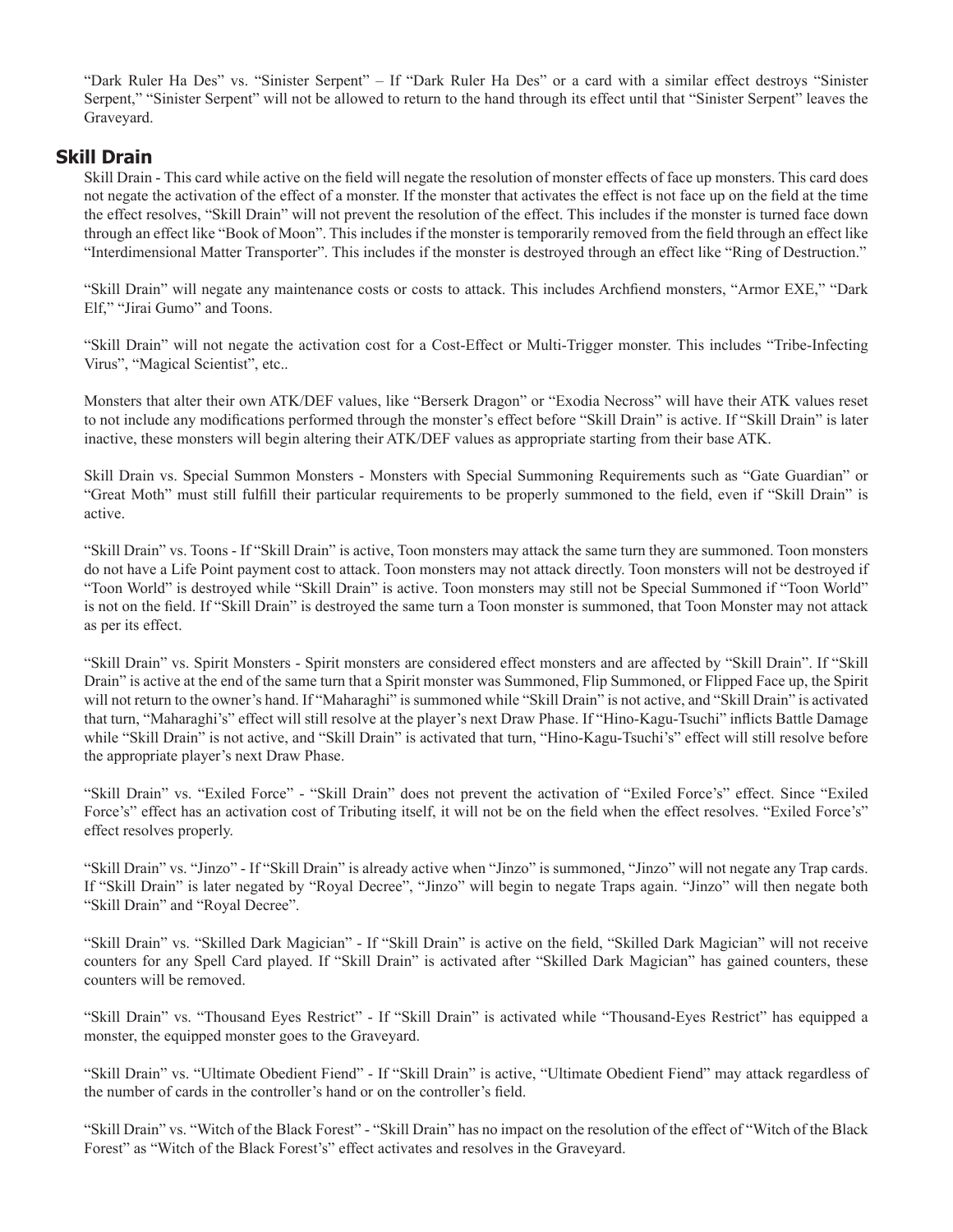## **Skull Lair**

Skull Lair Errata: The text should read: "Remove any number of monster cards in your Graveyard from play. Destroy 1 face-up monster on the field whose Level Stars are equal to the number of the cards you removed from play."

## **Slate Warrior**

If "Slate Warrior" is flipped as a result of battle, "Slate Warrior's" ATK and DEF bonus will resolve after Damage Calculation.

"Slate Warrior's" 'destroyed in battle' effect is not dependent upon "Slate Warrior" being flipped.

## **Smashing Ground**

"Smashing Ground" does not affect face down monsters.

## **Smoke Grenade of the Thief**

If the monster "Smoke Grenade of the Thief" is equipped to is turned face down or leaves the field, the effect of "Smoke Grenade of the Thief" will not resolve.

## **Snatch Steal**

If more than one "Snatch Steal" is equipped to the same monster, the later "Snatch Steal" will take precedence for purposes of determining control.

If "Snatch Steal" leaves the field, the monster equipped with "Snatch Steal" will return to the control of the previous controller.

If the monster equipped with "Snatch Steal" is turned face down, "Snatch Steal" will be sent to the Graveyard and the monster will remain under the control of the controller of "Snatch Steal."

"Creature Swap" vs. "Snatch Steal" – If a monster equipped with "Snatch Steal" changes control via "Creature Swap," "Snatch Steal" will remain equipped to the original monster, but control will not shift back. The opponent of the controller of "Snatch Steal" will continue to regain 1000 LP per Standby Phase as long as "Snatch Steal" remains on the field.

## **Solemn Judgment**

"Solemn Judgment" can not be used to negate a Special Summon if that Special Summon occurs as a result of another card effect.

Special Summon monsters like "Dark Necrofear" that have their summons negated by "Solemn Judgment" are not considered properly summoned and may not be Special Summoned from the Graveyard.

### **Solemn Wishes**

The Life Point gain of Solemn Wishes is per instance of drawing, not per card.

## **Solomon's Lawbook**

Payments that would occur during the Standby Phase skipped due to "Solomon's Lawbook" do not occur.

## **Sonic Bird**

If the Summon of "Sonic Bird" is negated, a Ritual Spell Card is not searched for.

## **Soul Exchange**

The player activating "Soul Exchange" must declare a target at the time "Soul Exchange" is activated.

If the monster targeted by "Soul Exchange" leaves the field before it is Tributed, that effect of "Soul Exchange" disappears.

"Soul Exchange" will still force the player to skip his or her Battle Phase.

If the effect of "Soul Exchange" is not used in the turn that "Soul Exchange" has been activated, the effect of "Soul Exchange" disappears.

Monsters targeted by "Soul Exchange" may be used for a Ritual Summon.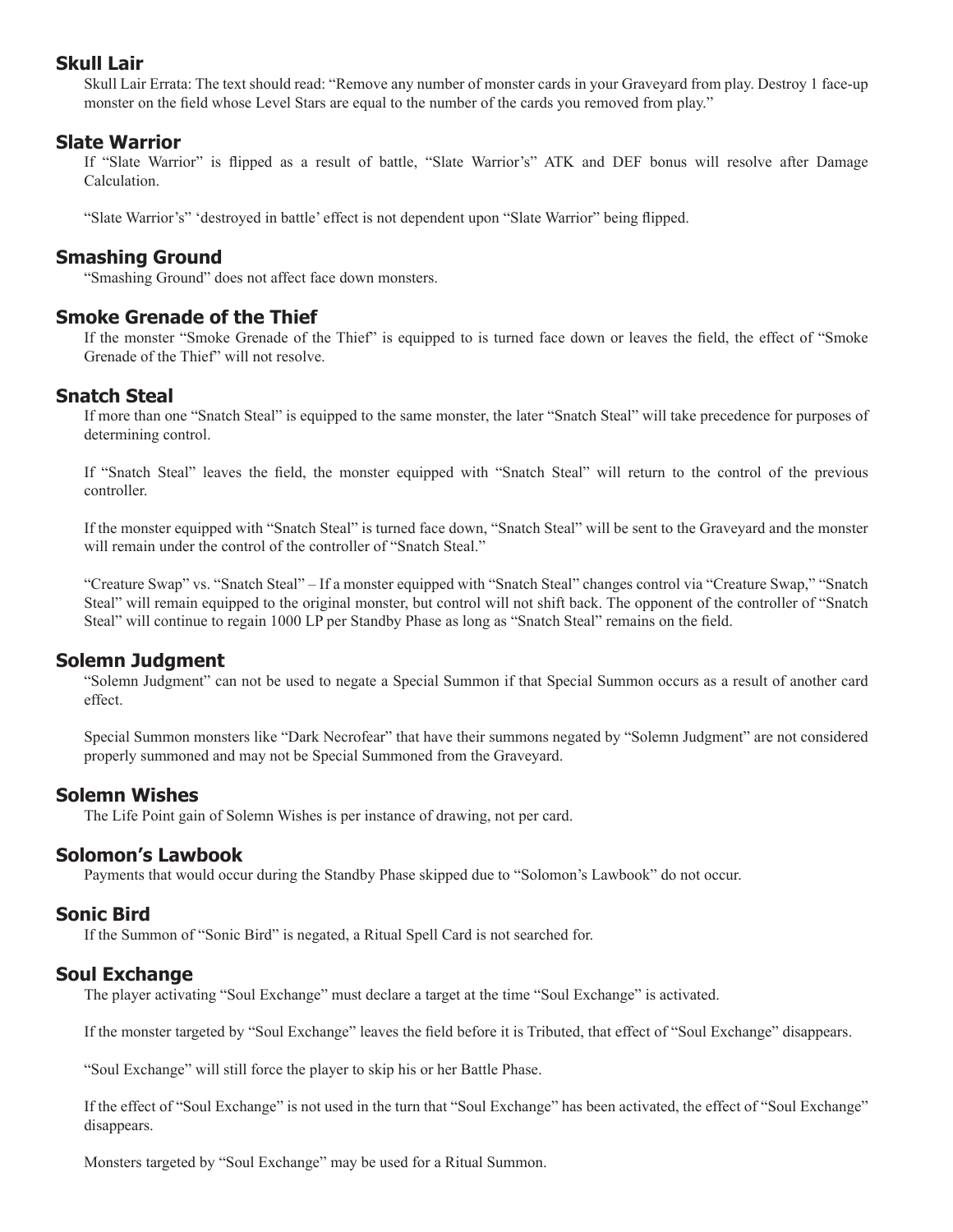"Soul Exchange" vs. "Spirit Reaper" – If "Soul Exchange" targets "Spirit Reaper," "Spirit Reaper" will destroy itself by its effect.

## **Soul Release**

"Soul Release" is a targeting effect.

"Soul Release" may remove any number of cards from the Graveyard from 1 to 5.

# **Spatial Collapse**

Tokens are included as "Cards" for the effect of "Spatial Collapse".

Monster Tokens on the field count toward the limit imposed by "Spatial Collapse."

While "Spatial Collapse" is active, cards that Special Summon a monster may not be activated if that player's filled zones are 4.

"Kuriboh" vs. "Spatial Collapse" - "Kuriboh" may still be discarded from the hand when "Spatial Collapse" has been activated and the controller of "Kuriboh" has 5 full spaces.

"Ground Collapse" vs. "Spatial Collapse" - The zones prohibited by "Ground Collapse" do not count toward the affected player's limit for "Spatial Collapse," unless a monster already occupies that zone.

# **Spear Cretin**

"Spear Cretin's" effect is optional.

A player may not choose the same "Spear Cretin" that was destroyed as a target for its effect.

A monster destroyed at the same time as "Spear Cretin" may not be chosen as the Special Summon for the effect of "Spear Cretin."

# **Spear Dragon**

If the attack of "Spear Dragon" is negated, "Spear Dragon" does not change to defense position.

## **Spell Shield Type-8**

Spell Shield Type-8 Errata: The text should read: "Select and activate 1 of the following effects:

• Negate the activation and the effect of a Spell Card that designates 1 monster on the field as a target and destroy the Spell Card.

• Discard 1 Spell Card from your hand to the Graveyard to negate the activation and the effect of a Spell Card and destroy it."

# **Spell Vanishing**

After searching your opponent's deck by the effect of "Spell Vanishing," your opponent must shuffle.

# **Spellbinding Circle**

If the monster targeted by "Spellbinding Circle" leaves the field, but is not destroyed, "Spellbinding Circle" will remain on the field meaninglessly.

## **Spirit Elimination**

Cards to be removed from play by the effect of "Spirit Elimination" must fit the requirement of the card that is removing them.

## **Spirit Message "A"**

Spirit Messages may not be placed on the field except as a result of the effect of "Destiny Board."

The placement of Spirit Messages cannot be negated.

## **Spirit Message "I"**

Spirit Messages may not be placed on the field except as a result of the effect of "Destiny Board."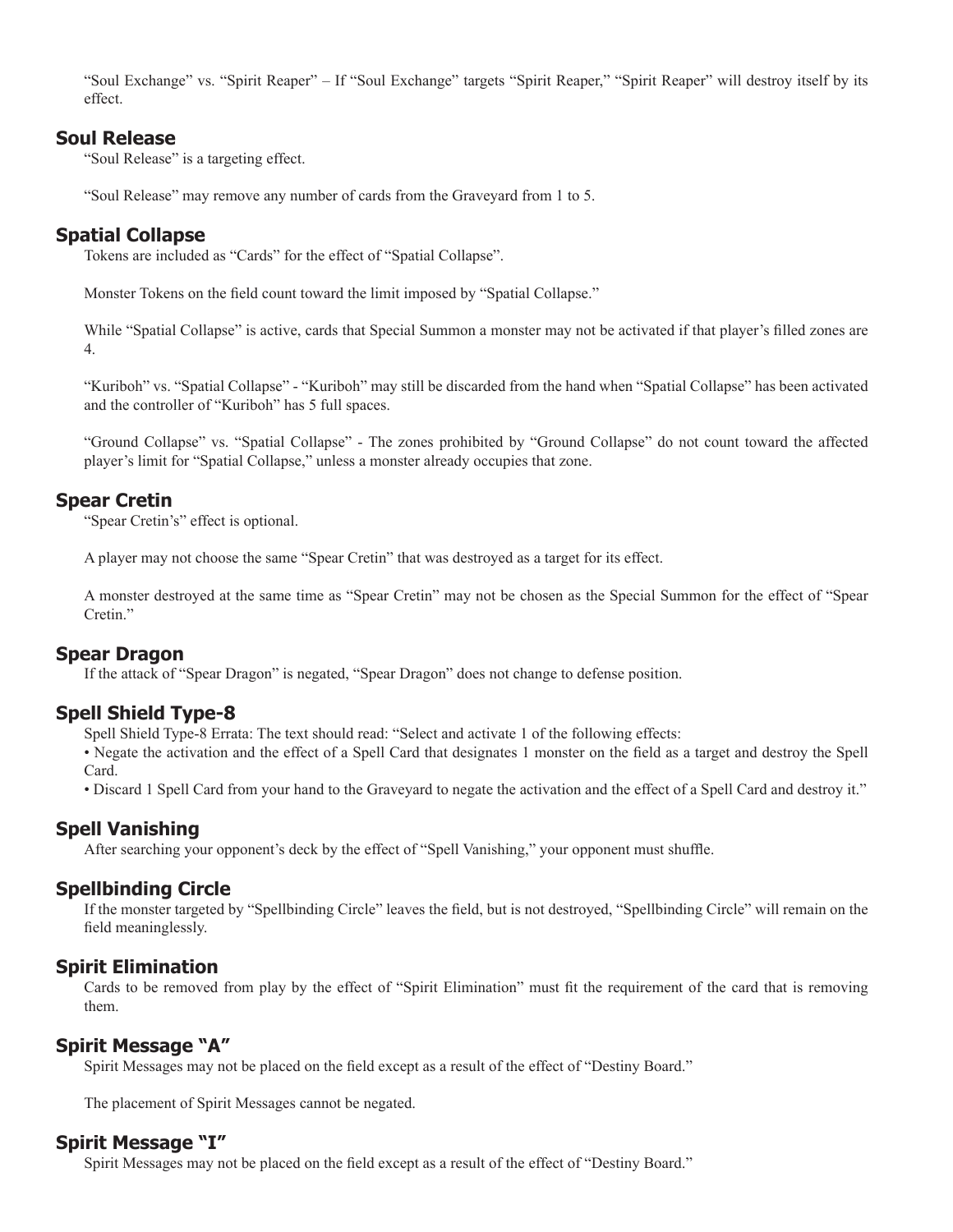The placement of Spirit Messages cannot be negated.

## **Spirit Message "L"**

Spirit Messages may not be placed on the field except as a result of the effect of "Destiny Board."

The placement of Spirit Messages cannot be negated.

## **Spirit Message "N"**

Spirit Messages may not be placed on the field except as a result of the effect of "Destiny Board."

The placement of Spirit Messages cannot be negated.

## **Spirit Reaper**

"Spirit Reaper" must attack directly to force the opponent to discard a card.

"Spirit Reaper" must inflict at least 1 Life Point damage to force the opponent to discard a card.

If "Spirit Reaper" is targeted by a card in a chain, the chain must resolve completely.

If the "Spirit Reaper" is no longer face up on the field when the chain resolves, the effect of "Spirit Reaper" disappears.

"Spirit Reaper" is destroyed by any effects that would normally destroy a card.

If "Spirit Reaper" is targeted by a card during the Damage Step, Damage Calculation resolves as normal and then "Spirit Reaper" will destroy itself by its effect.

"Gravekeeper's Assailant" vs. "Spirit Reaper" – If "Gravekeeper's Assailant" attacks and targets "Spirit Reaper" with its effect, "Spirit Reaper" will destroy itself by its effect and a replay will occur.

"Imperial Order" vs. "Spirit Reaper" – If "Imperial Order" is active and "Spirit Reaper" is targeted by a non-continuous Spell Card, "Spirit Reaper" will not destroy itself by its effect. If "Imperial Order" is active and "Spirit Reaper" is targeted by a continuous Spell Card, "Spirit Reaper" will destroy itself by its effect.

## **Spirit Ryu**

"Spirit Ryu's" effect is considered Speed 1, but may be activated multiple times in the same Battle Phase.

If the opponent of "Spirit Ryu" chains to the effect of "Spirit Ryu," that player may not activate "Spirit Ryu's" effect any more during that Battle Phase.

### **Spiritual Energy Settle Machine**

"Imperial Order" vs. "Spiritual Energy Settle Machine" – If "Spiritual Energy Settle Machine" is negated, Spirits summoned that turn will return to the hand as normal. Spirits summoned or turned face up on previous turns will not return to the hand.

### **Statue of the Wicked**

"Statue of the Wicked" does not need to have been set for a turn for its effect to activate.

"Jinzo" vs. "Statue of the Wicked" – "Jinzo" will not prevent the effect of "Statue of the Wicked" from activating or resolving successfully.

## **Staunch Defender**

Face up monsters on the opponent's field turn to attack position when "Staunch Defender" resolves.

Monsters summoned after "Staunch Defender" resolves must attack the designated monster.

If the monster designated by "Staunch Defender" is destroyed or leaves the field, the opponent's monsters may no longer attack.

"Staunch Defender" may only designate a legal attack target.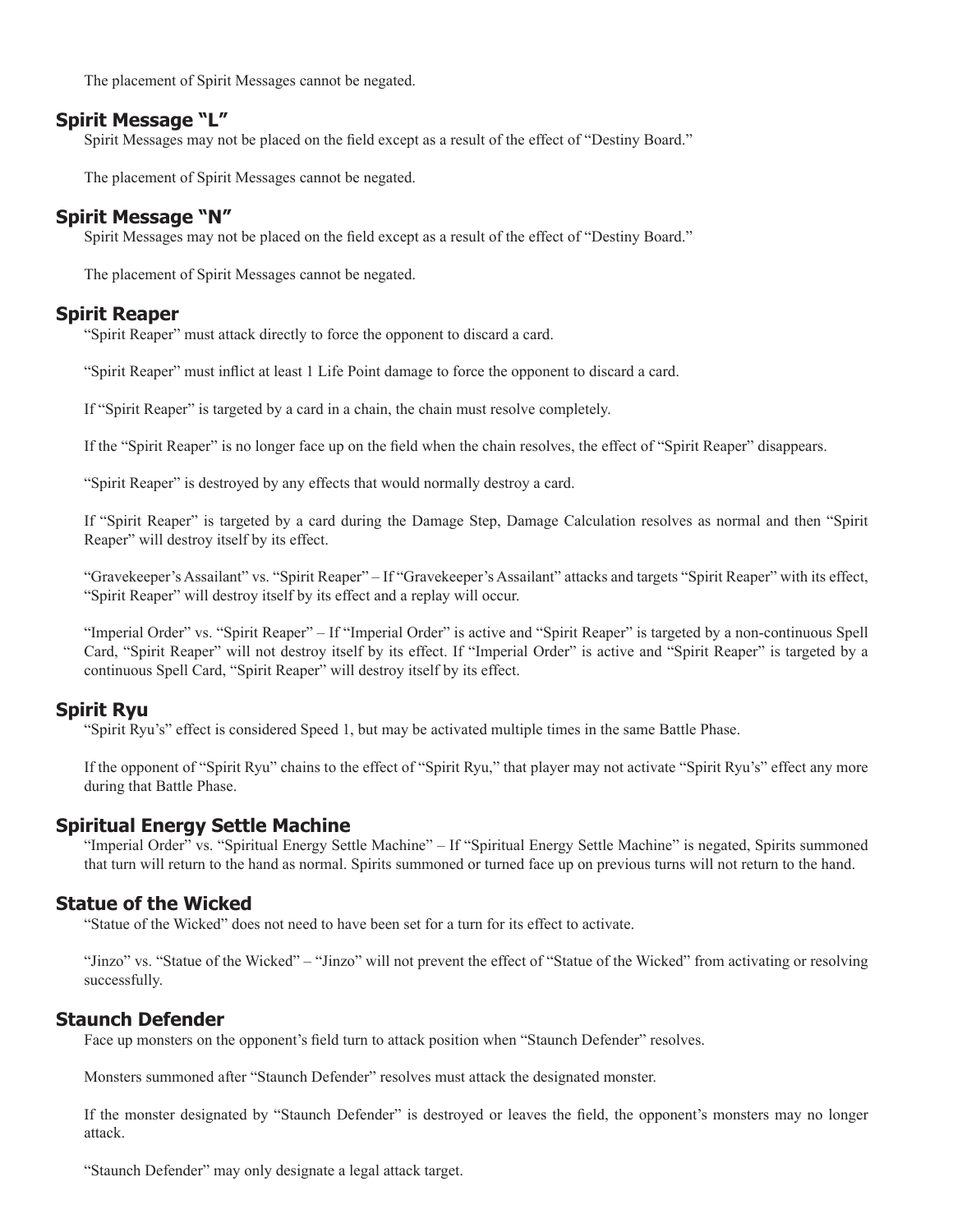Monsters that have attacked before "Staunch Defender" was activated may not attack again, unless that monster was able to attack a second time normally.

The monster attacking when "Staunch Defender" is activated must continue its attack. A Replay is not triggered.

## **Steel Scorpion**

Steel Scorpion Errata: The text should read: "A non Machine-Type Monster attacking "Steel Scorpion" will be destroyed at the End Phase of your opponent's 2nd turn after the attack."

## **Stray Lambs**

The player who activates "Stray Lambs" may not Set a monster the same turn.

## **Strike Ninja**

"Strike Ninja" is a Multi-Trigger Monster. It is a Spell Speed 2.

You cannot use "Strike Ninja's" effect during the Damage Step

If "Strike Ninja" attempts to return to the field when all monster zones are occupied, "Strike Ninja" is destroyed.

"Strike Ninja's" effect only applies while "Strike Ninja" is face up on the field.

The effect of "Strike Ninja" returning to the field after being removed by its own effect is not a Special Summon.

## **Stumbling**

The effect of "Stumbling" is not permanent, it applies only when the monster is initially summoned. But the Battle Position adjustment due to "Stumbling's" effect will prevent the player from manually changing the card back to Attack Position on that same turn. The Monster can be changed during the next turn.

"Stumbling" is a Continuous Spell Card so you can't chain it to "Final Attack Orders" or any other Continuous Spell Card.

The change to Defense position by the effect of "Stumbling" is not permanent.

### **Suijin**

"Suijin's" effect is a targeting effect.

### **Summoner of Illusions**

The effect of "Summoner of Illusions" allows for the Tribute of only 1 monster for its effect.

"Fiend Skull Dragon" vs. "Summoner of Illusions" – If "Fiend Skull Dragon" is summoned by the effect of "Summoner of Illusions," that "Fiend Skull Dragon" will immediately negate the effect of "Summoner of Illusions" and will not be destroyed at the end of the turn.

## **Super Rejuvenation**

Monsters changed to Dragon Type and Tributed are eligible for "Super Rejuvenation's" effect.

Dragon Type monsters Tributed on the opponent's field are not counted for the purpose of "Super Rejuvenation."

Dragon-Type monsters Tributed on your field by your opponent, through the effect of "Lava Golem" or similar are counted for "Super Rejuvenation."

## **Super Roboyarou**

Super Roboyarou Errata: The text should read: "Roboyarou" + "Robolady". "You can Special Summon "Super Robolady" by returning this card from the field to the Fusion Deck. You cannot use this effect during the same turn this monster is Special Summoned. In addition, increase the ATK of this monster by 1000 points during the Damage Step when this monster battles with a monster."

# **Supply**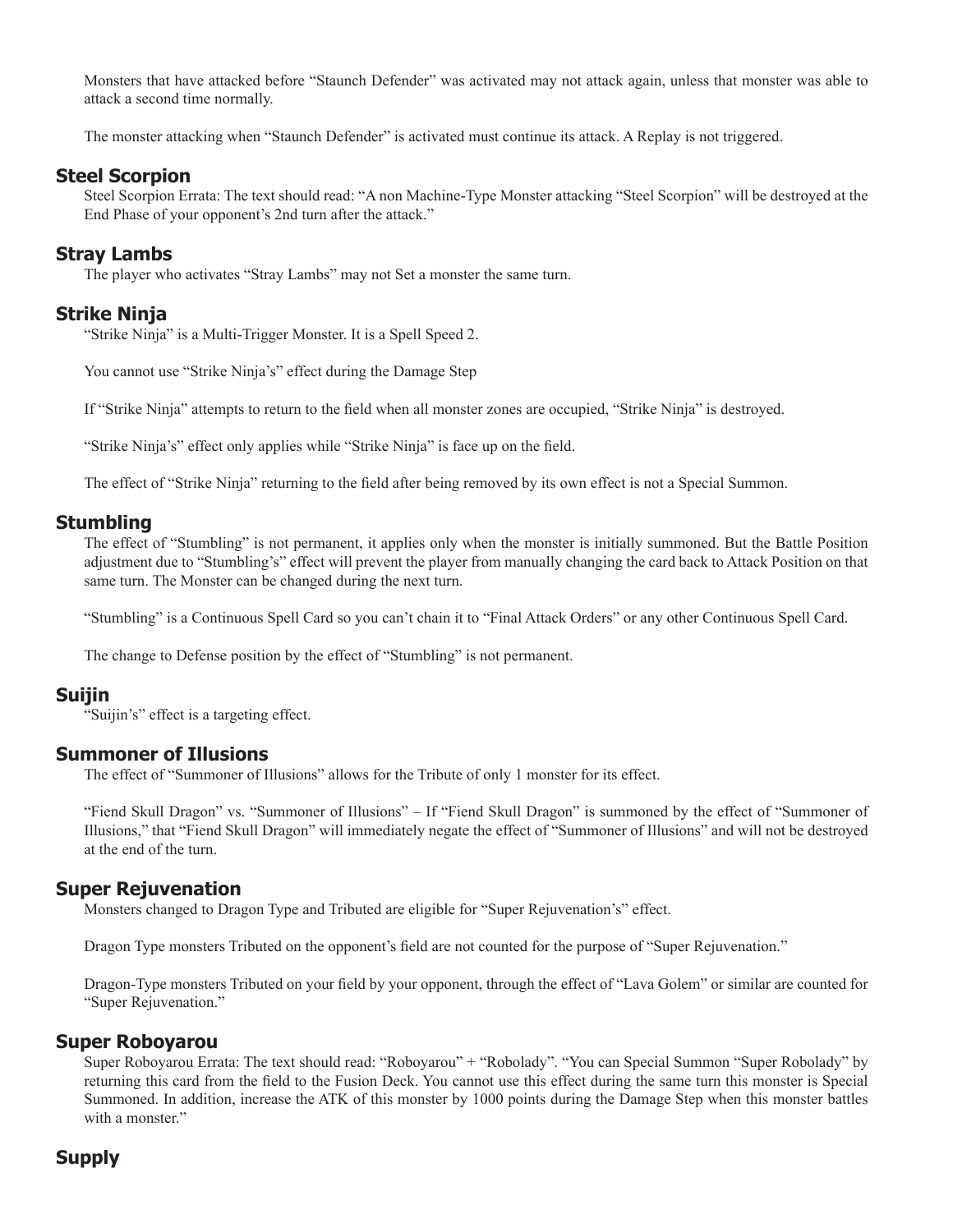Fusion substitution monsters that were used in a Fusion summon may be returned to the hand through the effect of "Supply."

### **Sword Hunter**

When a monster is equipped to "Sword Hunter," that monster is not considered an activation of a Spell card.

The monster destroyed by "Sword Hunter" is sent to the Graveyard before it becomes an Equip Spell Card.

## **Sword of Deep-Seated**

If "Sword of Deep Seated" is sent to the Graveyard in the middle of a chain resolving, the entire chain must resolve and then "Sword of Deep Seated" is placed on top of the deck.

### **Swords of Revealing Light**

If multiple flip effect monsters are flipped by "Swords of Revealing Light," the controller of the flip effect monsters decides the order to resolve the effects.

"Swords of Revealing Light" remains on the field for the full duration of its effect.

When the effect of "Swords of Revealing Light" expires, it is sent to the Graveyard.

If "Swords of Revealing Light" is removed from the field, the player affected by "Swords of Revealing Light" may immediately attack if they could normally.

If "Swords of Revealing Light" is destroyed but not negated in a chain with its activation, "Swords of Revealing Light" will cause all monsters on the opponent's field to flip face up before being destroyed.

### **Tailor of the Fickle**

Union monsters may not be moved to another monster with the effect of "Tailor of the Fickle."

### **Terrorking Archfiend**

"Terrorking Archfiend" may be Special Summoned even if there is no Archfiend monster on the field.

## **The A. Forces**

"The A. Forces" continuously checks the number of appropriate monsters and alters ATK value accordingly.

#### **The Dragon's Bead**

"The Dragon's Bead" must already be active to negate a Trap targeting a Dragon Type.

### **The Emperor's Holiday**

Union monsters vs. "The Emperor's Holiday" – Union monsters will have their effects negated as long as "The Emperor's Holiday" is active. Unioned monsters may not return to the monster field as long as "The Emperor's Holiday" is active.

"Thousand Eyes Restrict" vs. "The Emperor's Holiday" – "The Emperor's Holiday" has no effect on the monster equipped to "Thousand Eyes Restrict."

#### **The Fiend Megacyber**

If "The Fiend Megacyber" is summoned through its effect, it is a Special Summon.

## **The Flute of Summoning Dragon**

The Flute of Summoning Dragon Errata: The text should read: "Playing this card when Lord of D. is face-up on the field allows you to play up to 2 Dragon-Type cards from your hand as a Special Summon."

"The Flute of Summoning Dragon" may be activated if either player has a "Lord of D." face up on the field.

If "Lord of D." is turned face down or removed from the field in a chain with the activation of "The Flute of Summoning Dragon," the effect of "The Flute of Summoning Dragon" disappears.

"The Flute of Summoning Dragon" may not Special Summon Dragon Type monsters that have Special Summoning requirements, including Toons.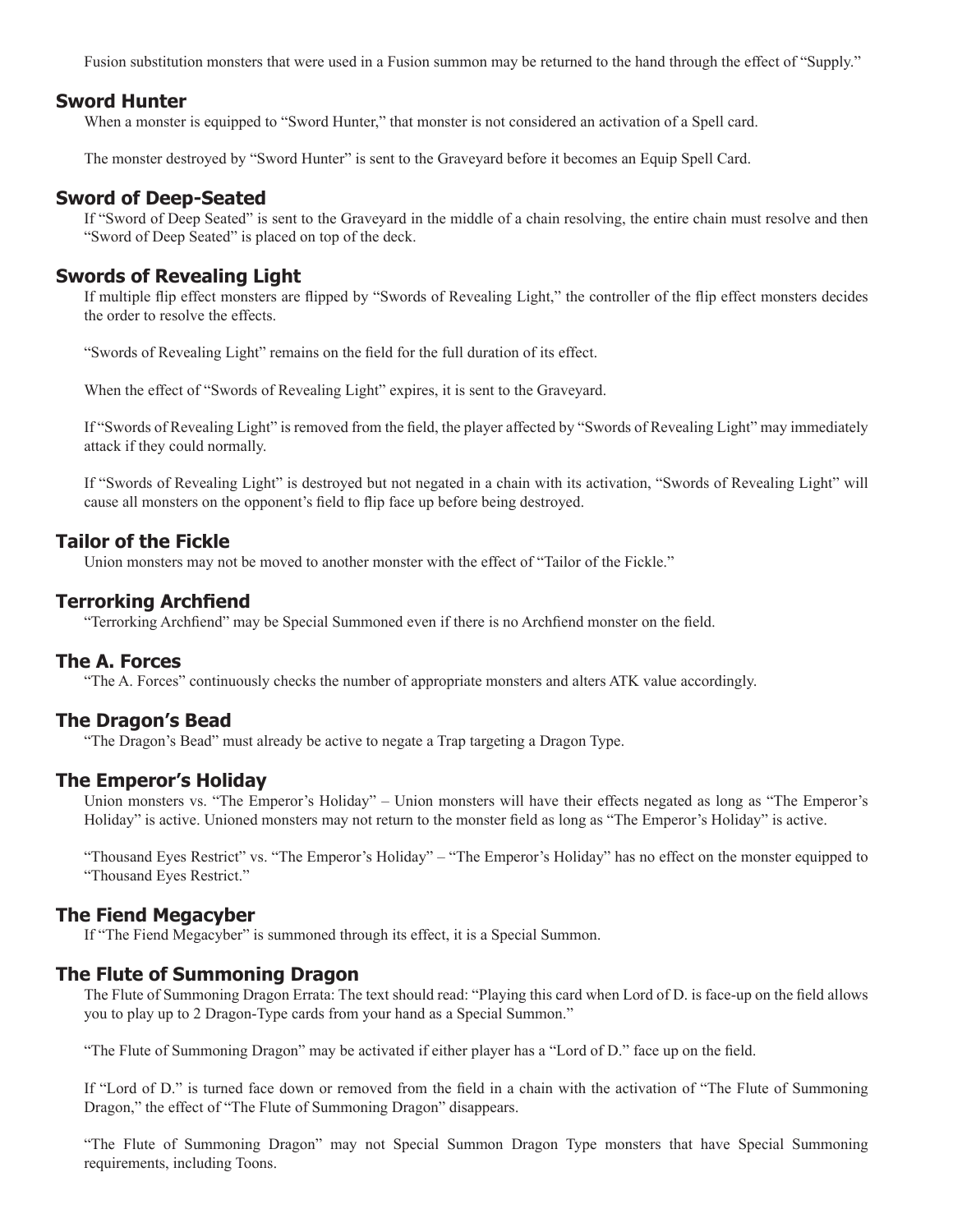## **The Last Warrior from Another Planet**

As long as "The Last Warrior From Another Planet" is active, neither player may Special Summon a monster.

The effect of "The Last Warrior from Another Planet" only prevents Summons. "The Last Warrior from Another Planet" does not prevent monsters from being Flipped by other means.

## **The Legendary Fisherman**

If "Umi" is on the field, and "The Legendary Fisherman" is the only monster on the field, the opponent may attack directly.

Equip Spell Cards equipped to "The Legendary Fisherman" while "Umi" is on the field will have no effect on "The Legendary Fisherman."

"The Legendary Fisherman" does not get any bonus from "Umi."

## **The Secret of the Bandit**

If "The Secret of the Bandit" targets an opponent's monster, no player will discard through the effect of "The Secret of the Bandit" if damage is inflicted by that opponent's monster.

## **The Shallow Grave**

Both players must have an eligible monster to Special Summon from the Graveyard to activate "The Shallow Grave."

Both players must have an available Monster Zone to Special Summon a monster to activate "The Shallow Grave."

If "Shallow Grave" is properly activated and one player's monster zone becomes filled as a result of a chain, the other player may still successfully Special Summon a monster.

## **The Spell Absorbing Life**

The Life Point gain by "The Spell Absorbing Life" is considered one gain for the purpose of effects like "Fire Princess."

### **The Thing in the Crater**

This is a multi-trigger effect monster.

### **The Unfriendly Amazon**

Monsters with payments or effects that trigger in the Standby Phase may be Tributed for "The Unfriendly Amazon's" effect before the resolution of the payment or effect.

### **The Wicked Worm Beast**

"The Wicked Worm Beast" will not return to the player's hand if it is not face up on the field during the End Phase.

### **Thousand-Eyes Restrict**

"Thousand-Eyes Restrict" may equip itself with one monster at a time per turn.

"Thousand-Eyes Restrict's" equipping effect is a targeting effect.

If "Thousand-Eyes Restrict" is involved in a battle with a monster with a higher ATK value while "Thousand-Eyes Restrict" has an equipped monster, both players will receive the damage as Battle Damage.

Monsters equipped to "Thousand-Eyes Restrict" do not have effects and are treated as Equip Spell Cards.

Monsters may not have their positions manually changed while "Thousand Eyes-Restrict" is on the field.

Monsters may change their position through a card effect while "Thousand Eyes-Restrict" is on the field.

If two "Thousand Eyes-Restricts" are on the field, no monster may attack.

"Imperial Order" vs. "Thousand-Eyes Restrict" – "Imperial Order" has no effect on "Thousand-Eyes Restrict" as "Thousand-Eyes Restrict" determines the ATK and DEF value of "Thousand-Eyes Restrict."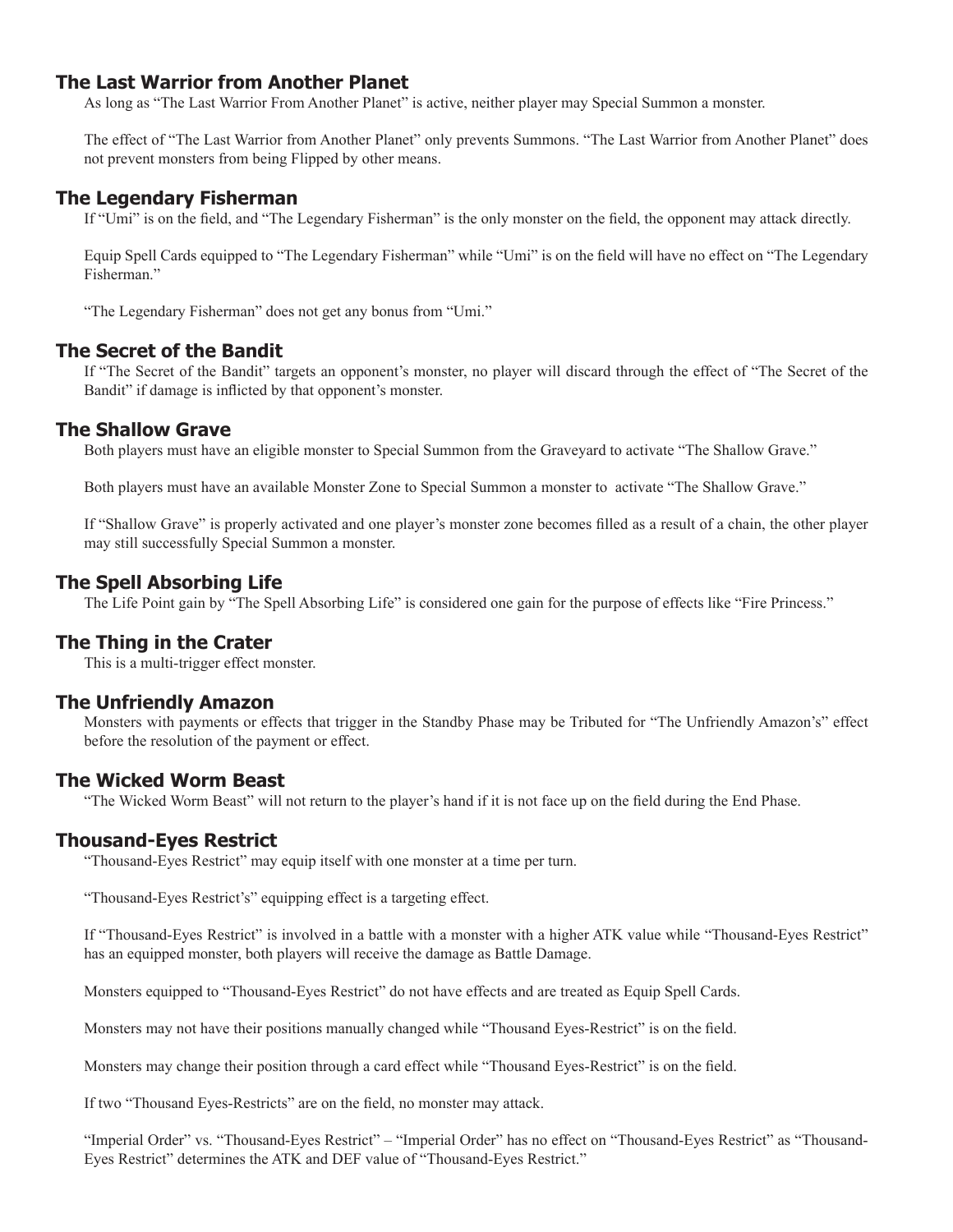"Thousand-Eyes Restrict" vs. "Skill Drain" – If "Skill Drain" is active on the field after "Thousand-Eyes Restrict" has equipped a monster, "Thousand-Eyes Restrict" will not set any ATK or DEF based on the equipped monster. The equipped monster will remain attached to "Thousand-Eyes Restrict" until "Thousand-Eyes Restrict" is destroyed. If "Skill Drain" is active, "Thousand-Eyes Restrict" does not share damage with its opponent and the monster equipped to "Thousand-Eyes Restrict" is not destroyed in place of "Thousand-Eyes Restrict."

"Thousand-Eyes Restrict" vs. "Witch of the Black Forest" - If a "Witch of the Black Forest" is equipped to "Thousand-Eyes Restrict" and sent to the Graveyard, the effect of "Witch of the Black Forest" will activate.

# **Thunder Crash**

The player activating "Thunder Crash" must control at least one monster.

## **Thunder Dragon**

"Thunder Dragon's" effect is an activated effect.

"Thunder Dragon" may be discarded to search for 0 "Thunder Dragons" in the player's deck.

The effect of "Thunder Dragon" may not be activated if it is discarded through another effect.

## **Thunder Nyan Nyan**

If a face down non-LIGHT monster is turned face up on the same field as "Thunder Nyan Nyan", "Thunder Nyan Nyan" is immediately destroyed.

## **Thunder of Ruler**

If Main Phase 1 is also skipped after the effect of "Thunder of Ruler," the affected player will not receive a Main Phase 2.

# **Time Seal**

The effect of "Time Seal" skips the Draw Phase of the opponent immediately following "Time Seal's" activation.

## **Time Wizard**

The effect of "Time Wizard" is non-targeting.

### **Timeater**

Players who skip their Main Phase 1 through the effect of "Timeater" may still perform a Battle Phase and have a Main Phase 2.

## **Timidity**

The effect of "Timidity" applies until the beginning of the opponent's End Phase.

"Heavy Storm" vs. "Timidity" – If "Heavy Storm" is activated after the resolution of "Timidity" and there are both face up and face down Spell and Trap Cards, only the Face up cards will be destroyed.

## **Toon Mermaid**

If "Toon Mermaid" is turned face down by an effect, it may not be Flip Summoned unless "Toon World" is face up on the summoning player's field.

If either player's "Toon World" is destroyed while "Toon Mermaid" is face up and active on the field, "Toon Mermaid" is destroyed.

"Toon Mermaid" may be Special Summoned from the Graveyard if it has been Special Summoned properly once and the summoning player has "Toon World" on his or her field.

"Toon Mermaid" may not attack the same turn it is Special Summoned, regardless of how it was Special Summoned.

## **Toon Summoned Skull**

One monster must be Tributed to Special Summon "Toon Summoned Skull" while "Toon World" is face up on the summoning player's field.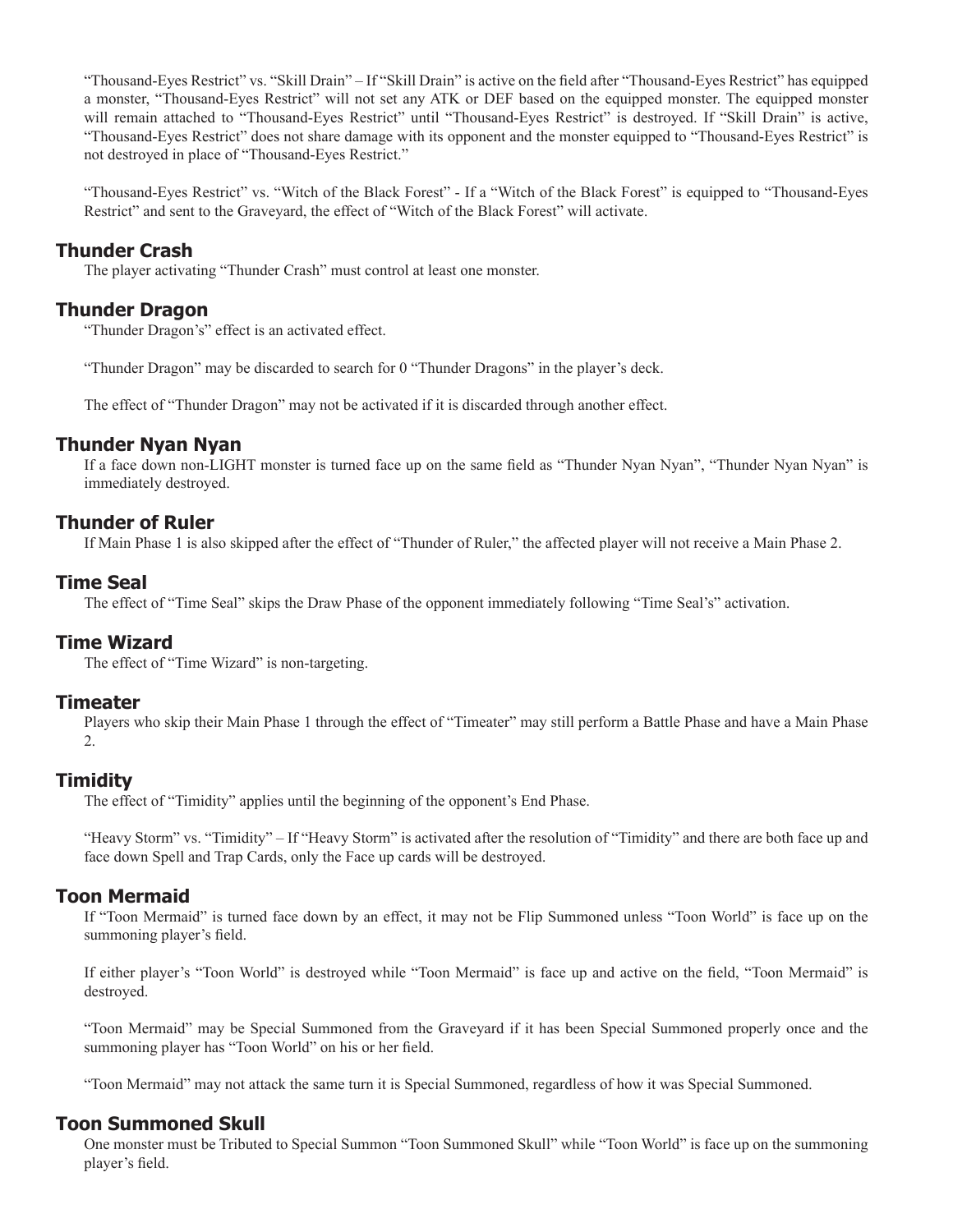If "Toon Summoned Skull" is turned face down by an effect, it may not be Flip Summoned unless "Toon World" is face up on the summoning player's field.

If either player's "Toon World" is destroyed while "Toon Summoned Skull" is face up and active on the field, "Toon Summoned Skull" is destroyed.

"Toon Summoned Skull" may be Special Summoned from the Graveyard if it has been Special Summoned properly once and the summoning player has "Toon World" on his or her field.

"Toon Summoned Skull" may not attack the same turn it is Special Summoned, regardless of how it was Special Summoned.

### **Toon World**

Toon monsters may not attack the turn they are Special Summoned, regardless of how they are Special Summoned.

Toon monsters may not be Special Summoned from the Graveyard unless they were Special Summoned properly first and the player performing the Special Summon has "Toon World" on the field.

If both players have "Toon World" on the field, if one "Toon World" is destroyed, all Toon monsters are destroyed.

If "Toon World" is sent to the Graveyard, but not destroyed, Toon monsters are not destroyed.

## **Tornado Wall**

Tornado Wall Errata: The text should read: "This card can only be activated when "Umi" is active on the field. As long as "Umi" remains face-up on the field, any damage from attacking monsters to your Life Points becomes 0. When "Umi" is destroyed or removed from the field, this card is also destroyed.

"Amazoness Swords Woman" vs. "Tornado Wall" - If a player attacks "Amazoness Swords Woman" with a monster with higher ATK, the damage redirected by "Amazoness Swords Woman" will be reduced to 0 by "Tornado Wall."

"Imperial Order" vs. "Tornado Wall" - "Tornado Wall" is unaffected by "Imperial Order" negating the effect of "Umi."

### **Torrential Tribute**

"Torrential Tribute" may not be activated in the Damage Step.

## **Tower of Babel**

Spell Counters are placed on "Tower of Babel" at the resolution of the Spell Card.

### **Trap Hole**

"Trap Hole" is a targeting effect.

#### **Tribe-Infecting Virus**

The Player controlling "Tribe Infecting Virus" must declare a Type that is on the field when that player activates the effect.

"Tribe Infecting Virus'" effect is a Cost Effect.

#### **Tribute Doll**

"Tribute Doll" is not a targeting effect.

Tokens may be Tributed for the effect of "Tribute Doll."

If the monster Special Summoned by "Tribute Doll" is sent to the Graveyard and Special Summoned in the same turn, that monster may attack.

#### **Troop Dragon**

If "Troop Dragon" is destroyed in a chain, the entire chain must resolve before "Troop Dragon's" effect will resolve.

### **Tsukuyomi**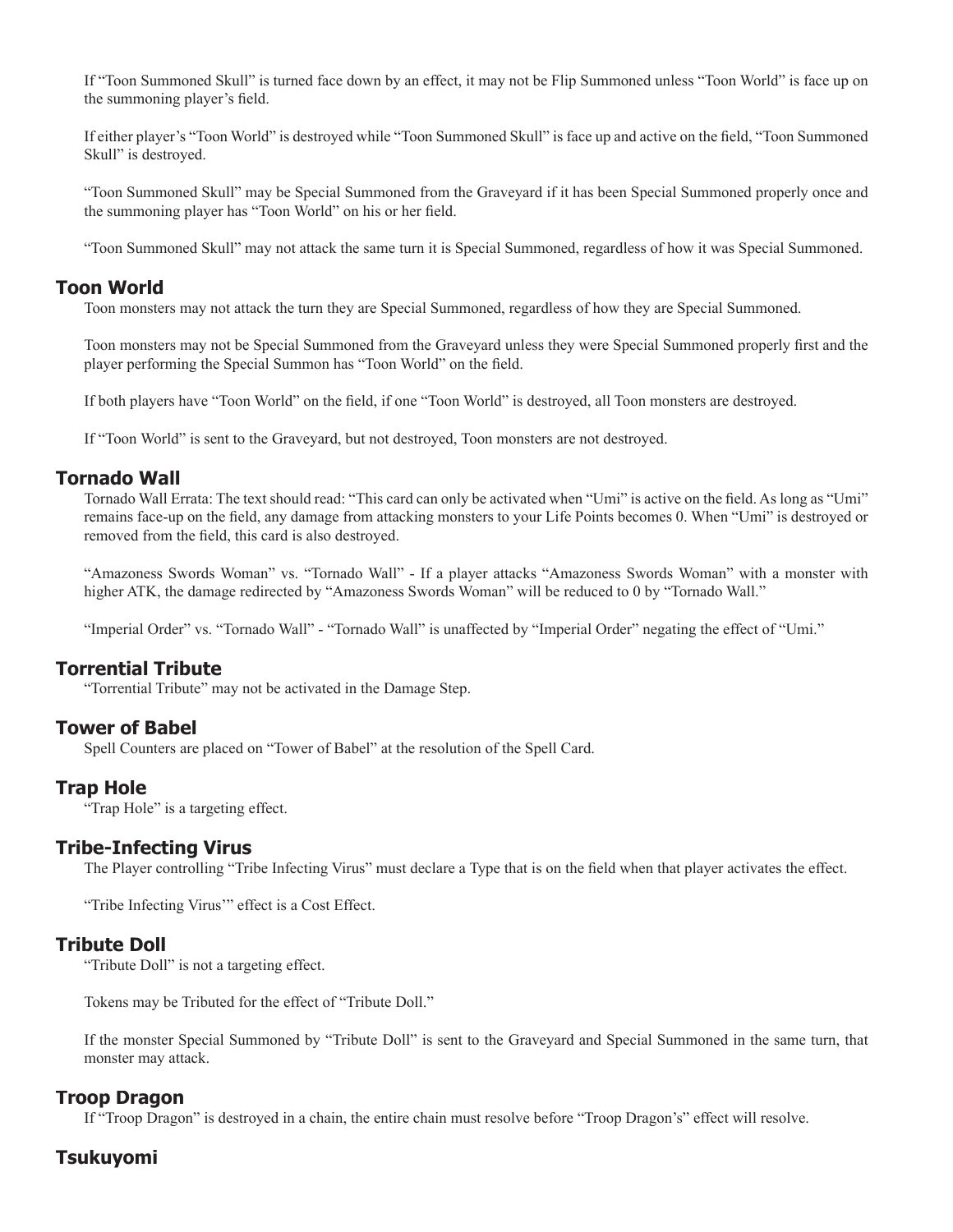"Tsukuyomi's" effect is mandatory.

## **Twin Swords of Flashing Light - Tryce**

Multiple copies of "Twin Swords of Flashing Light – Tryce" do not increase the number of attacks a monster may perform.

If a monster equipped with "Twin Swords of Flashing Light - Tryce" may inherently attack more than twice, it may still attack more than twice.

"Giant Orc" vs. "Twin Swords of Flashing Light - Tryce" - If "Giant Orc" is equipped with "Twin Swords of Flashing Light - Tryce", it may attack twice as per the effect of "Twin Swords of Flashing Light - Tryce" and will be changed to Defense position at the end of the Battle Phase as per the effect of "Giant Orc."

"Goblin Attack Force" vs. "Twin Swords of Flashing Light - Tryce" - If "Goblin Attack Force" is equipped with "Twin Swords of Flashing Light - Tryce", it may attack twice as per the effect of "Twin Swords of Flashing Light - Tryce" and will be changed to Defense position at the end of the Battle Phase as per the effect of "Goblin Attack Force."

"Spear Dragon" vs. "Twin Swords of Flashing Light - Tryce" - If "Spear Dragon" is equipped with "Twin Swords of Flashing Light - Tryce," "Spear Dragon" will still be changed to Defense position at the resolution of its first attack, as per the effect of "Spear Dragon.

### **Twin-Headed Behemoth**

"Twin-Headed Behemoth's" effect does not activate if it is discarded from the hand or sent to the Graveyard without being destroyed.

If "Twin-Headed Behemoth's" effect has been activated once, it may not activate again during the same duel.

When "Twin-Headed Behemoth" is Special Summoned by its effect, it is Special Summoned on the owner's field, regardless of which player controlled "Twin-Headed Behemoth" when it was destroyed.

### **Two-Pronged Attack**

"Two-Pronged Attack" is a targeting effect ,targeting three monsters.

### **Type Zero Magic Crusher**

"Type Zero Magic Crusher's" effect is an activated effect.

Spell Cards discarded for another purpose may not be used for the effect of "Type Zero Magic Crusher."

### **Tyrant Dragon**

The Tribute to Special Summon "Tyrant Dragon" from the Graveyard must be performed at the activation of the effect that would Special Summon it.

"Tyrant Dragon" must attack a monster for its effect of allowing a second attack to activate.

"Call of the Haunted" vs. "Tyrant Dragon" – If "Call of the Haunted" is used to Special Summon "Tyrant Dragon" and resolves successfully, "Call of the Haunted" will be negated and destroyed after "Tyrant Dragon" has been Special Summoned. "Tyrant Dragon" will remain on the field.

### **Ultimate Offering**

The Summon produced through the effect of "Ultimate Offering" may be negated only if that Summon was the first link of a Chain.

The monster chosen by "Ultimate Offering" to be Normal Summoned/Set is chosen at activation of the effect.

A player may not Tribute a monster to be Summoned by "Ultimate Offering" until that monster is Normal Summoned/Set to the field.

### **Union Rider**

"Union Rider" does not get the Equip benefits of any Union monsters it Equips itself with through its effect.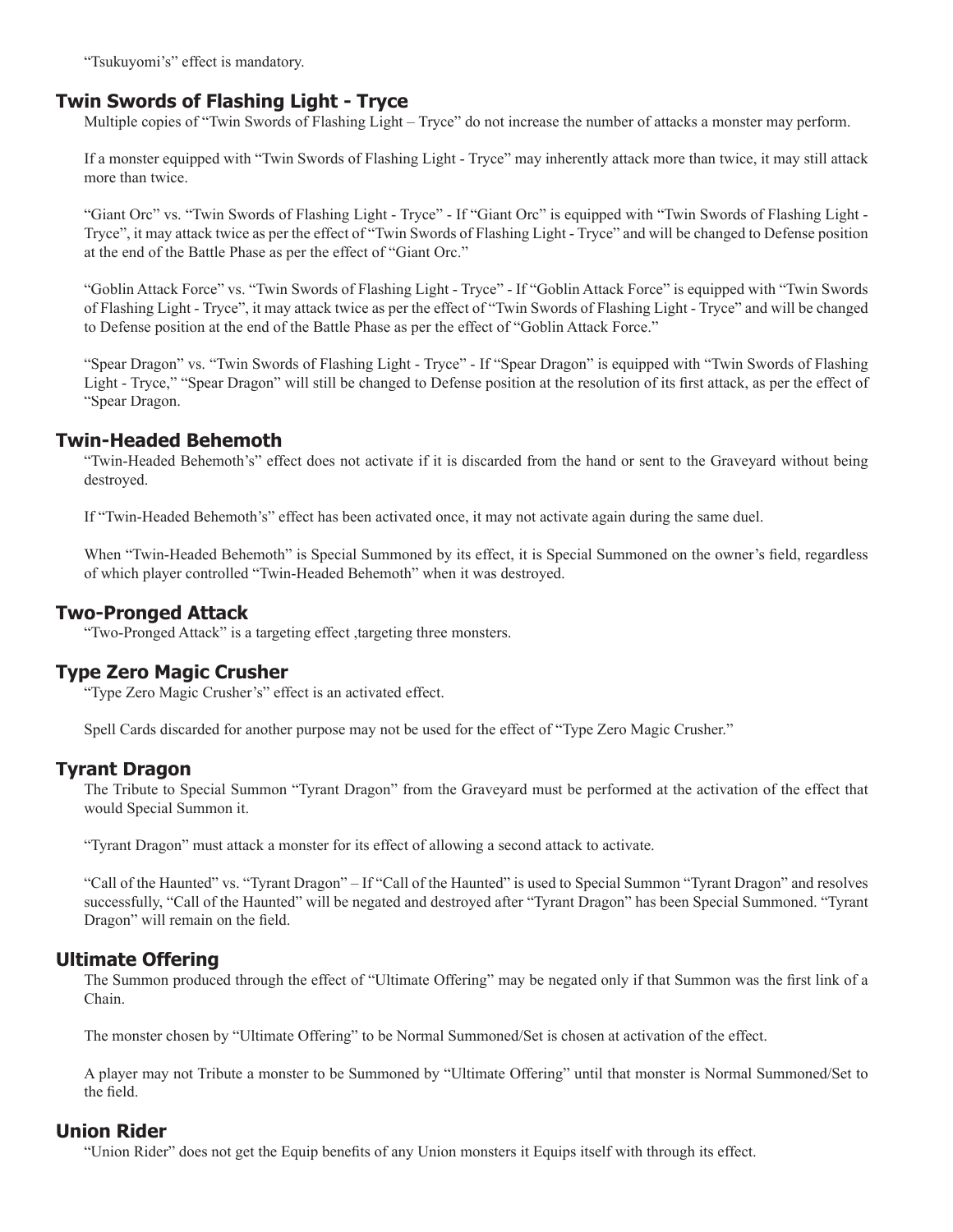## **United We Stand**

"United We Stand" continuously counts the number of monsters on the side of the field of the controller of "United We Stand."

Monster Tokens are counted for the effect of "United We Stand" as they are face up monsters.

### **Vampire Lord**

"Vampire Lord" will only be Special Summoned through its effect if it is destroyed by the opponent's card effect while under the control of the owner.

If the opponent, after taking Battle Damage from "Vampire Lord", does not have the type of card declared in his or her deck, a new type of card may not be declared.

"Solemn Judgment" vs. "Vampire Lord" – If "Solemn Judgment" is activated in response to the summon of "Vampire Lord," that "Vampire Lord" will be Special Summoned through its effect at the player's next Standby Phase because "Vampire Lord" was destroyed.

"Thousand Eyes Restrict" vs. "Vampire Lord" – If "Vampire Lord" is equipped to "Thousand Eyes Restrict" and destroyed, it will not be Special Summoned through its effect because it was not a monster card when it was destroyed.

## **Vengeful Bog Spirit**

If a monster is summoned the same turn "Vengeful Bog Spirit" is destroyed, that monster may attack as normal.

### **Vilepawn Archfiend**

If there are two active "Vilepawn Archfiends" on the same player's field and only other Archfiends, the opponent may not attack a monster due to the effect of "Vilepawn Archfiend."

#### **Waboku**

"Waboku" may not be activated in the Damage Step.

"Waboku" lasts for the turn it was activated in.

"Waboku's" effect applies to all monsters on the side of the field of the player who activated "Waboku."

"Waboku" only changes the battle damage of a monster inflicts to the controller of "Waboku" to 0.

"Waboku" does not alter ATK value.

If a monster protected by "Waboku" is attacked by or attacks a monster with the same ATK value that is not protected by "Waboku," the other monster is destroyed in battle as normal.

Face down monsters attacked while protected by "Waboku" will still flip face up.

### **Wave-Motion Cannon**

"Wave-Motion Cannon" counts the number of Standby Phases it was on the field when it is sent to the Graveyard by its effect.

"Imperial Order" vs. "Wave-Motion Cannon" – If "Imperial Order" is active when "Wave Motion Cannon" sends itself to the Graveyard, the effect of "Wave-Motion Cannon" is negated and no damage is inflicted.

### **Wicked-Breaking Flamberge - Baou**

The cost of sending one card from the hand to the Graveyard to activate "Wicked Breaking Flamberge - Baou" is not a discard.

### **Widespread Ruin**

"Widespread Ruin" is a non-targeting effect.

The effect of "Widespread Ruin" does not negate the attack.